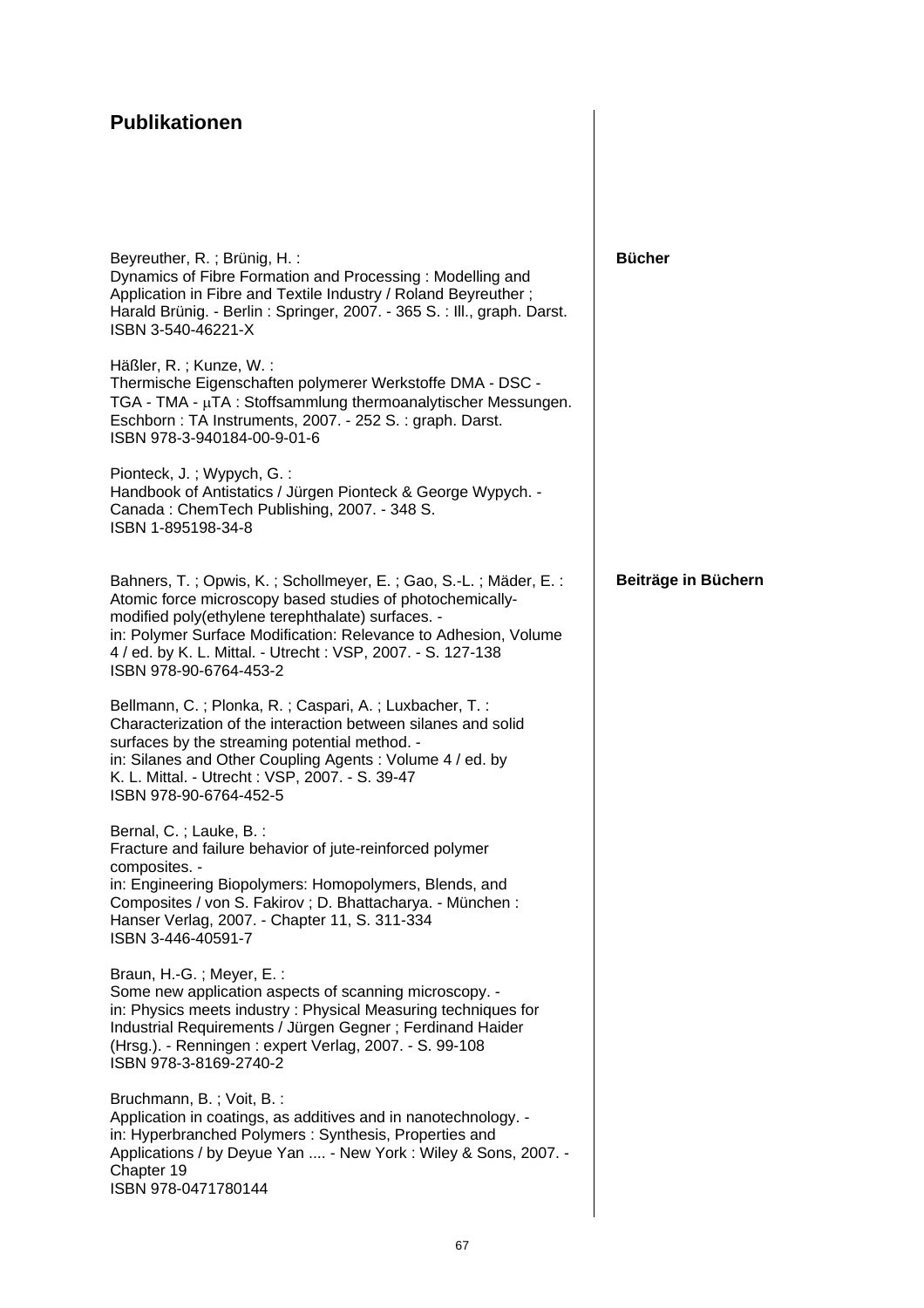**Beiträge in Büchern**  (Fortsetzung) Bucatariu, F. ; Simon, J. ; Dragan, E. S. : New applications of functionalized solid surfaces. in: New Trends in Ionic (Co)polymers and Hybrids / ed. by Ecaterina Stela Dragan. - USA : Nova Science Publishers, 2007. - S. 109-143 ISBN 1-60021-611-0 Göldel, A. : Aufmarsch der Zwerge - Wie wir mit Nanotechnologie neue Werkstoffe schaffen. in: Deutschlands wahre Superstars : 50 Entwürfe junger Wissenschaftler für die Welt von morgen / Hrsg. von Max A. Höfer und Dieter Rath. - Bonn/Königswinter : HEEL-Verlag, 2007. - S. 22-25 ISBN 978-3-89880-885-9 Heinrich, G. ; Klüppel, M. : Rubber friction and tire traction. in: Reifen-Fahrwerk-Fahrbahn im Spannungsfeld Kosten, Technologie und Umwelt - Tires-Chassis-Road in the interplay between costs, technology an the environment. - Düsseldorf : VDI-Verlag, 2007. - S. 341-360. - (VDI-Berichte ; Nr. 2014) ISBN 978-3-18-092014-6 Heinrich, G. ; Klüppel, M. ; Vilgis, T. : Reinforcement Theories. in: Physical Properties of Polymers Handbook / James E. Mark. - New York : Springer, 2007. - S. 599-610 ISBN 978-0-387-31235-4 Khizhnyak, S. ; Vorobjava, K. O. ; Kudryashova, E. V. ; Malanni, M. N. ; Auf der Landwehr, M. ; Eichhorn, K.-J. ; Pakhomov, P. : Study of polymer composites and blends by means of FTIR spectroscopy, New approach (In kyrill. Schrift). in: Physical chemistry of polymers. - In kyrill. Schrift. - Tver State University, 2007. - Volume 13, S. 75-82 ISBN 5-7609-0354-3 Klüppel, M. ; Schröder, A. ; Heinrich, G. : Carbon Black. in: Physical Properties of Polymers Handbook / James E. Mark. - New York : Springer, 2007. - S. 539-550 ISBN 978-0-387-31235-4 Leuteritz, A. ; Kretzschmar, B. ; Pospiech, D. ; Costa, F. R. ; Wagenknecht, U. ; Heinrich, G. : Industry-relevant preparation, characterization, and applications of polymer nanocomposites. in: Polymeric nanostructures and their applications : Vol. 2: Applications / Ed. by Hari Singh Nalwa. - Stevenson Ranch, California : American Scientific Publishers, 2007. - S. 99-151 (Nanotechnology book series ; 8) ISBN 1-588-83070-7 Orawetz, H. : Grundlagen und Anwendungen zur Tailored Fibre Placement (TFP) Technologie. in: Luftfahrttechnisches Handbuch . - 2007. - CD-ROM (LTF Faserverbund-Leichtbau ; FL 41 100-19)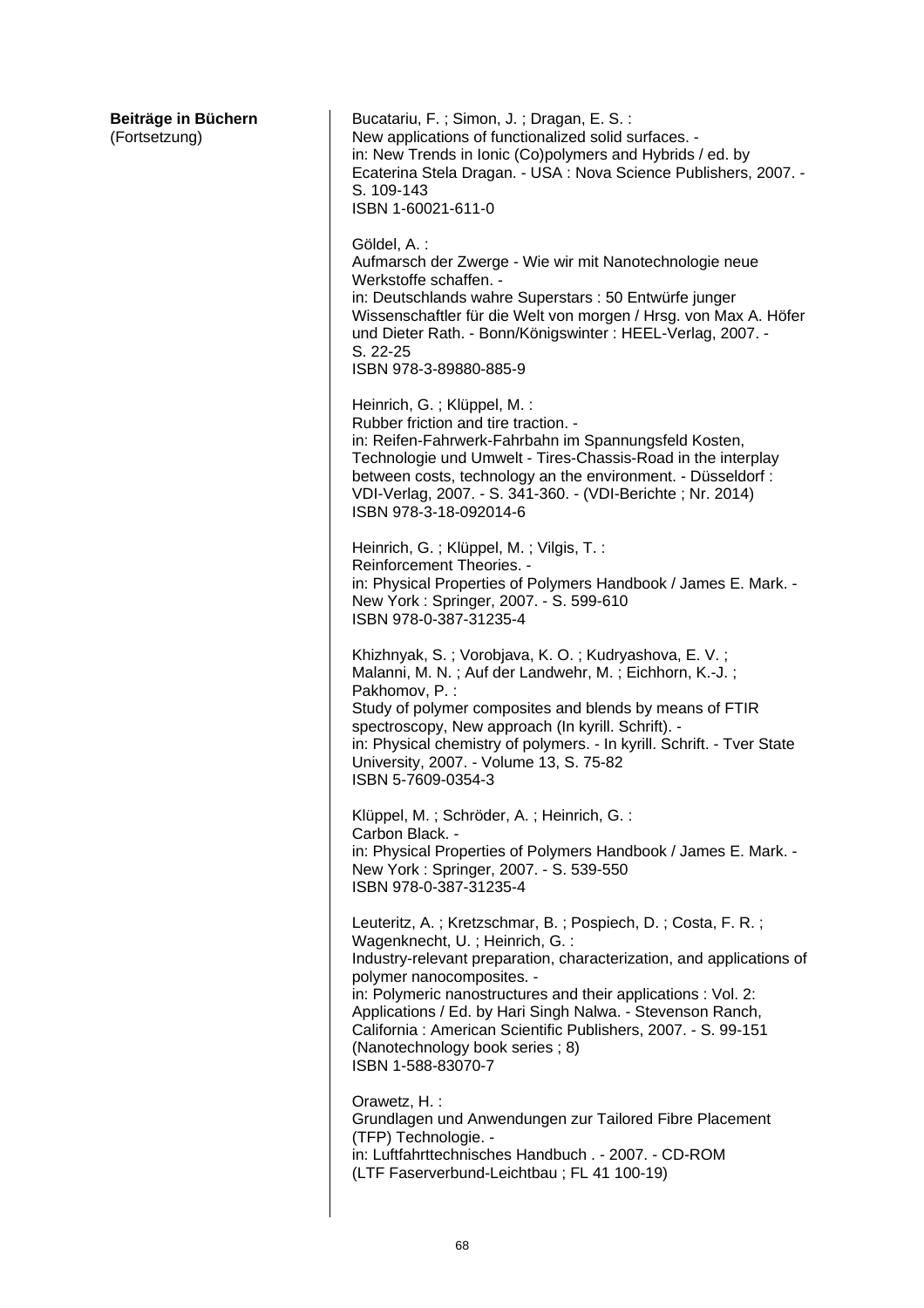| Pötschke, P.:<br>Rheological Properties.<br>in: Handbook of Antistatics / Jürgen Pionteck & George Wypych. -<br>Canada: ChemTech Publishing, 2007. - Chap. 12.4, S. 136-139<br>ISBN 1-895198-34-8                                                                                                                             |
|-------------------------------------------------------------------------------------------------------------------------------------------------------------------------------------------------------------------------------------------------------------------------------------------------------------------------------|
|                                                                                                                                                                                                                                                                                                                               |
| Pötschke, P.; Pionteck, J.:<br>Mechanisms of Action of Antistatic Agents. -<br>in: Handbook of Antistatics / Jürgen Pionteck & George Wypych. -<br>Canada: ChemTech Publishing, 2007. - Chap. 6, S. 71-86<br>ISBN 1-895198-34-8                                                                                               |
| Radoev, B.; Stöckelhuber, K.W.; Tsekov, R.; Letocart, P.:<br>Wetting film dynamics and stability. -<br>in: Colloid Stability and Application in Pharmacy /<br>Edited by Tharwat F. Tadros. - Weinheim [u. a.] : Wiley-VCH,<br>2007. - S. 151-172<br>(Colloids and Interface Science Series; Vol. 3)<br>ISBN 978-3-527-31463-8 |
| Schneider, K.; Stamm, M.:<br>Bauteilentwicklung Schüttgutbecher. -<br>in: Textile Verbundbauweisen und Fertigungstechnologien für<br>Leichtbaustrukturen des Maschinen- und Fahrzeugbaus /<br>Hrsg.: W. Hufenbach. - Dresden : SDV Die Medien AG, 2007. -<br>S. 411-466. - (SPP 1123)<br>ISBN 978-3-00-022109-5               |
| Schneider, K.; Stamm, M.:<br>Harz- und Preformeigenschaften. -<br>in: Textile Verbundbauweisen und Fertigungstechnologien für<br>Leichtbaustrukturen des Maschinen- und Fahrzeugbaus /<br>Hrsg.: W. Hufenbach. - Dresden : SDV Die Medien AG, 2007. -<br>S. 73-79. - (SPP 1123)<br>ISBN 978-3-00-022109-5                     |
| Sommer, J.-U.:<br>Theoretical aspects of the equilibrium state of chain crystals. -<br>in: / Ed. by G. Reiter ; G. Strobl. - Berlin : Springer, 2007. -<br>S. 19-45. - (Lecture Notes in Physics; 714)<br>ISBN 978-3-540-47305-3                                                                                              |
| Voit, B. :<br>Funktionelle Polymere - Nanomaterialien, die den heutigen Alltag<br>prägen und zukünftige Technologien sichern. -<br>in: Unsere Zukunft - 2020 : was morgen und übermorgen Stand<br>der Technik sein könnte / Ulrike Flach (Hrsg.). - Wiesbaden:<br>Universum-Verl., 2007. - S. 32-51<br>ISBN 978-3-89869-180-2 |

### **Beiträge in Büchern**  (Fortsetzung)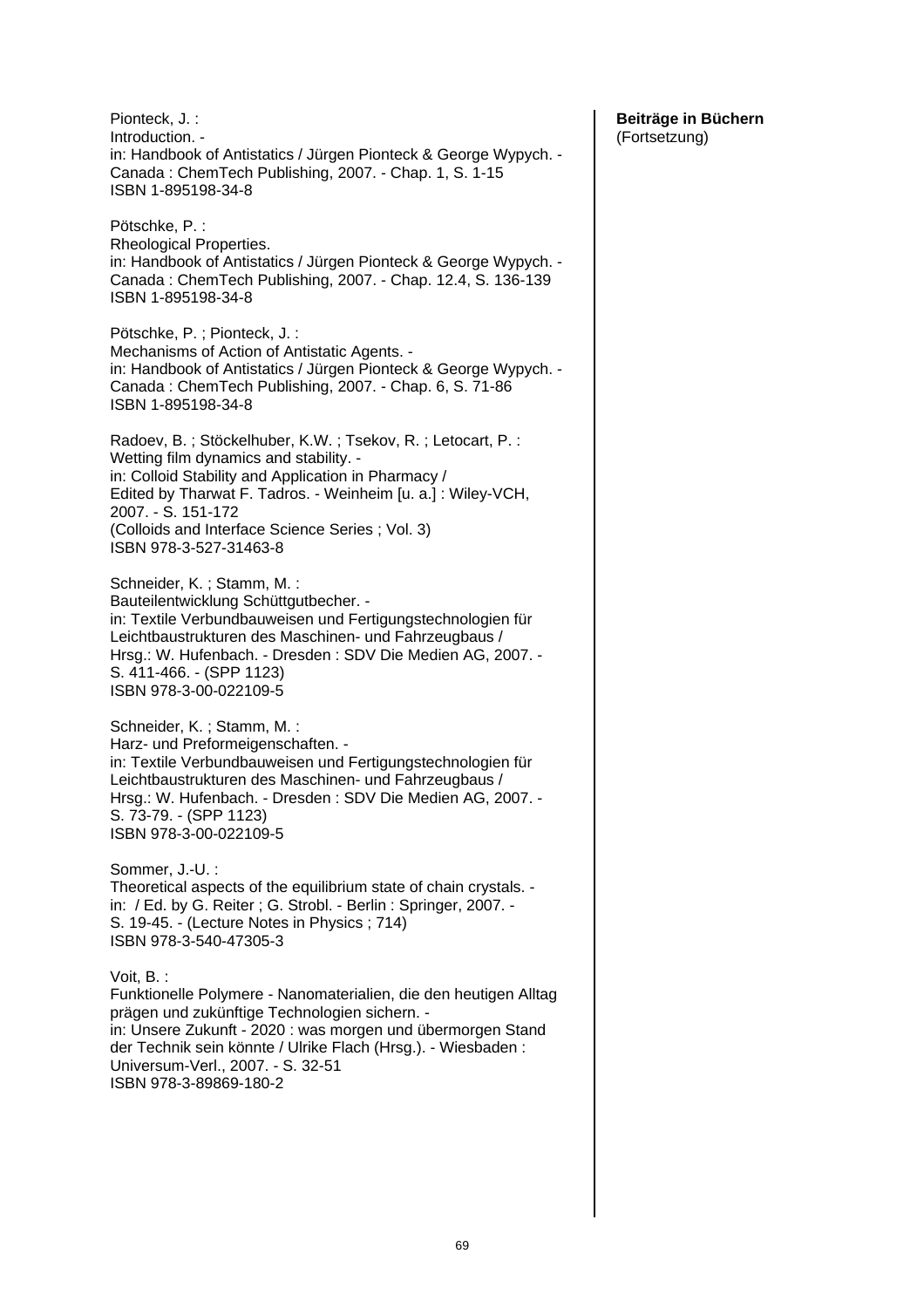| Beiträge in Büchern<br>(Fortsetzung)              | Voit, B.; Lehmann, B.:<br>Oberflächenmodifikation von OP-Textilien zur Erhöhung der<br>Barrierewirkung. -<br>in: Füge- und Oberflächentechnologien für Textilien : Verfahren<br>und Anwendungen / Hrsg. Thomas Gries; Hrsg. Kai Klopp. -<br>Berlin: Springer, 2007. - Chap. 3.6.1<br>ISBN 978-3-540-37227-1                                       |
|---------------------------------------------------|---------------------------------------------------------------------------------------------------------------------------------------------------------------------------------------------------------------------------------------------------------------------------------------------------------------------------------------------------|
| Veröffentlichungen in<br><b>Fachzeitschriften</b> | Abdel-Goad, M.; Pötschke, P.; Zhou, D.; Mark, J.E.; Heinrich, G.:<br>Preparation and rheological characterization of polymer<br>nanocomposites based on expanded graphite. -<br>J. Macromol. Sci. - A: Pure Appl. Chem. 44 (2007). - S. 591-598                                                                                                   |
|                                                   | Agrawal, M.; Pich, A.; Gupta, S.; Zafeiropoulos, N.E.; Stamm, M.:<br>Synthesis of titania shell on polystyrene core with tunable<br>thickness. -<br>Polymer Preprints 48 (2007). - S. 534-535                                                                                                                                                     |
|                                                   | Agrawal, M.; Pich, A.; Zafeiropoulos, N.E.; Gupta, S.;<br>Pionteck, J.; Simon, F.; Stamm, M.:<br>Polystyrene - ZnO composite particles with controlled morphology.-<br>Chemistry of Materials 19 (2007). - S. 1845-1852                                                                                                                           |
|                                                   | Alig, I.; Lellinger, D.; Dudkin, S.M.; Pötschke, P.:<br>Conductivity spectroscopy on melt processed polypropylene -<br>multiwalled carbon nanotube composites: Recovery after shear<br>and crystallization. -<br>Polymer 48 (2007). - S. 1020-1029                                                                                                |
|                                                   | Alig, I.; Pötschke, P.; Pegel, S.; Dudkin, S.M.; Lellinger, D.:<br>Verbunde von Kunststoffen mit Kohlenstoff-Nanoröhren (Carbon<br>Nanotubes). -<br>GAK Gummi Fasern Kunststoffe 60 (2007). - S. 280-283                                                                                                                                          |
|                                                   | Alig, I.; Skipa, T.; Engel, M.; Lellinger, D.; Pegel, S.;<br>Pötschke, P.:<br>Electrical conductivity recovery in carbon nanotube-polymer<br>composites after transient shear. -<br>Physica Status Solidi / B 244 (2007). - S. 4223-4226                                                                                                          |
|                                                   | Appelhans, D.; Voit, B.:<br>Dendrimere als vielseitige, nano-skalige Objekte für<br>biomimetische, biomedizinische und katalytische Frage-<br>stellungen. -<br>Wissenschaftliche Zeitschrift der TU Dresden 56 (2007). -<br>S. 53-59                                                                                                              |
|                                                   | Appelhans, D.; Zhong, Y.; Komber, H.; Friedel, P.; Oertel, U.;<br>Scheler, U.; Morgner, N.; Kuckling, D.; Richter, S.; Seidel, J.;<br>Brutschy, B.; Voit, B.:<br>Oligosaccharide-modified poly(propyleneimine) dendrimers:<br>Synthesis, structure determination, and Cu(II) complexationa. -<br>Macromolecular Bioscience 7 (2007). - S. 373-383 |
|                                                   | Asadinezhad, A.; Jafari, S.H.; Khonakdar, H. A.; Böhme, F.;<br>Häßler, R.; Häußler, L.:<br>Kinetics of isothermal crystallization and subsequent melting<br>behavior of PTT/PA12 blend. -<br>Journal of Applied Polymer Science 106 (2007). - S. 1964-1971                                                                                        |
|                                                   |                                                                                                                                                                                                                                                                                                                                                   |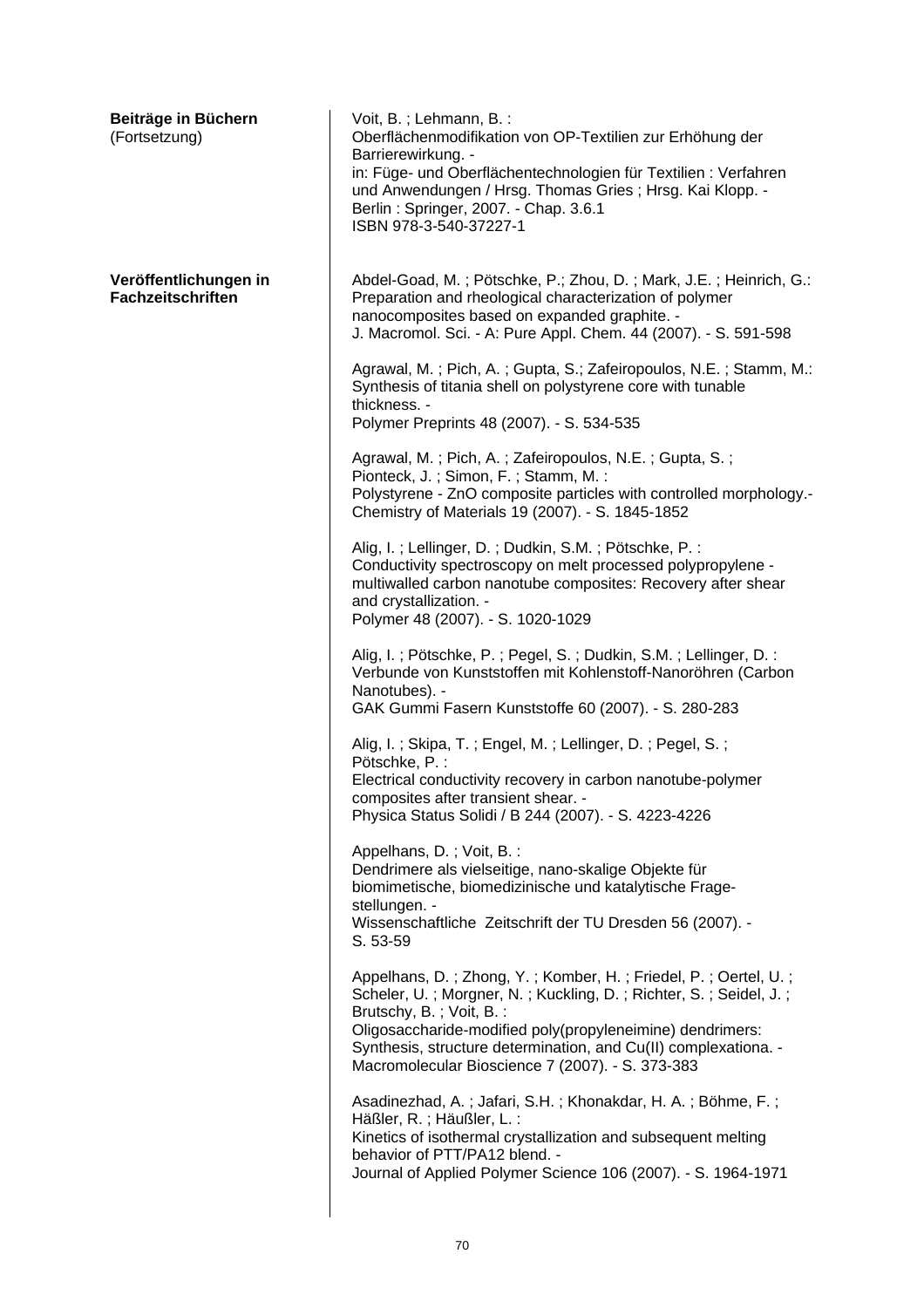Ausias, G. ; Thuillier, S. ; Omnés, B. ; Wiessner, S. ; Pilvin, P. : Micro-mechanical model of TPE made of polypropylene and rubber waste. - Polymer 48 (2007). - S. 3367-3376 Bellmann, C. ; Synytska, A. ; Caspari, A. ; Drechsler, A. ; Grundke, K. : Electrokinetic investigation of surfactant adsorption. - Journal of Colloid and Interface Science 309 (2007). - S. 225-230 Bhattacharyya, A.R. ; Bose, S. ; Kulkarni, A. R. ; Pötschke, P. ; Häußler, L. ; Fischer, D. ; Jehnichen, D. : Styrene maleic anhydride copolymer mediated dispersion of single wall carbon nanotubes in polyamide 12: crystallization behavior and morphology. - Journal of Applied Polymer Science 106 (2007). - S. 345-353 Böhme, F. ; Jakisch, L. ; Komber, H. ; Wursche, R. : Multifunctional coupling agents. Part 4: Block copolymers based on amino terminated polyamide-12 and carboxy terminated poly(butylene terephthalate). - Polymer Degradation and Stability 92 (2007). - S. 2270-2277 Böhme, U. ; Scheler, U. : Effective charge of bovine serum albumin determined by electrophoresis NMR. - Chemical Physics Letters 435 (2007). - S. 342-345 Böhme, U. ; Scheler, U. : Effective charge of polyelectrolytes as a function on the dielectric constant of a solution. - Journal of Colloid and Interface Science 309 (2007). - S. 231-235 Böhme, U. ; Scheler, U. : Hydrodynamic size and charge of polyelectrolyte complexes. - Journal of Physical Chemistry / B 111 (2007). - S. 8348-8350 Böhme, U. ; Scheler, U. : Hydrodynamic size and electrophoretic mobility of poly(styrene sulfonate) versus molecular weight. - Macromolecular Chemistry and Physics 208 (2007). - S. 2254-2257 Böhme, U. ; Vogel, C. ; Meier-Haack, J. ; Scheler, U. : Determination of charge and molecular weight of rigid-rod polyelectrolytes. - Journal of Physical Chemistry / B 111 (2007). - S. 8344-8347 Bose, S. ; Bhattacharyya, A.R. ; Kodgire, P. V. ; Misra, A. ; Pötschke, P. : Rheology, morphology, and crystallization behaviour of melt-mixed blends of polyamide6 and acrylonitrile-butadiene-styrene: Influence of reactive compatibilizer premixed with multiwall carbon nanotubes. - Journal of Applied Polymer Science 106 (2007). - S. 3394-3408 Boyko, V. ; Richter, S. ; Mende, M. ; Schwarz, S. ; Zschoche, St. ; Arndt, K.-F. : Characterization of polyelectrolyte complexes based on maleic anhydride alternating copolymers by static and dynamic light scattering. - Macromolecular Chemistry and Physics 208 (2007). - S. 710-717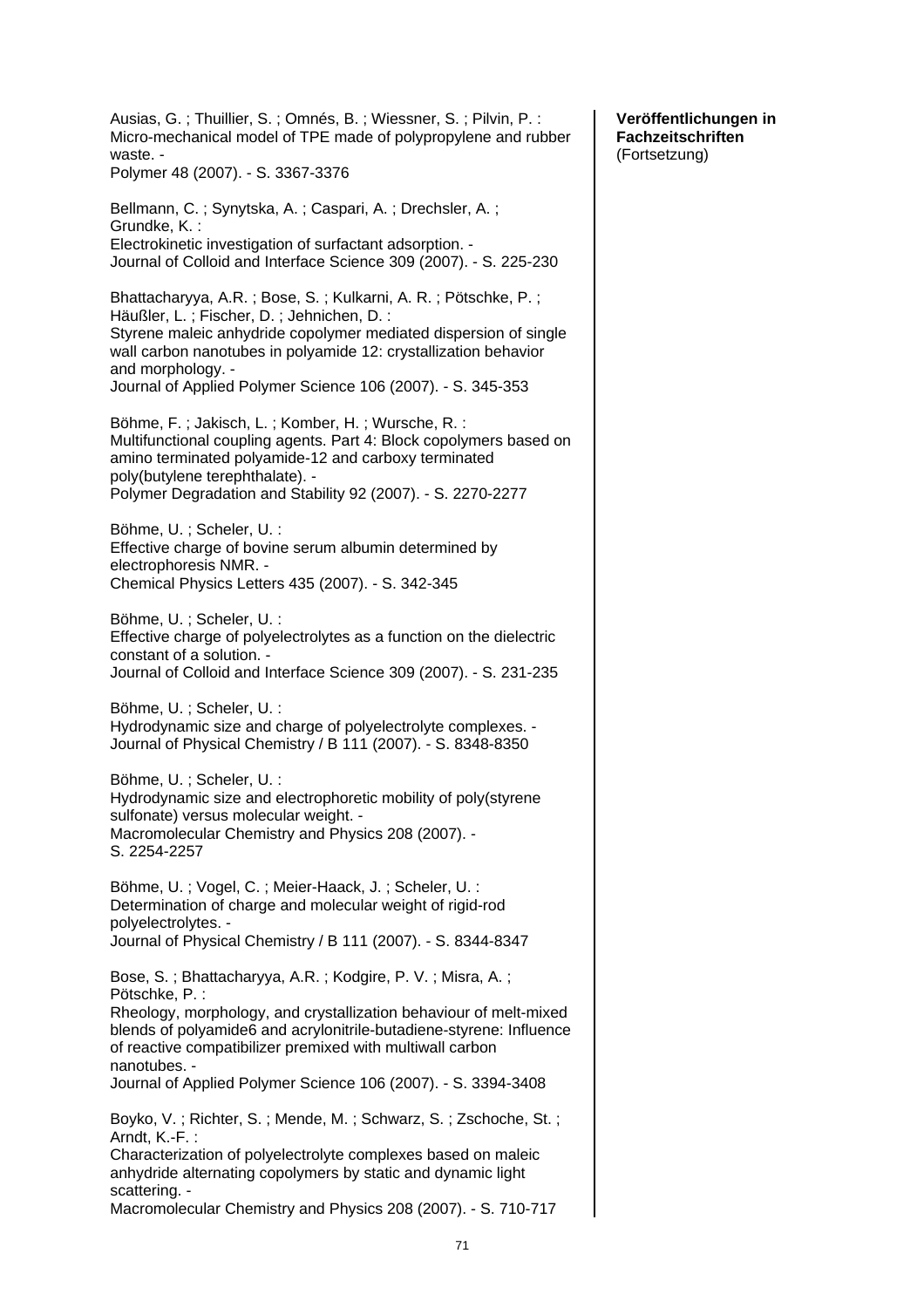| Veröffentlichungen in    |  |
|--------------------------|--|
| <b>Fachzeitschriften</b> |  |
| (Fortsetzung)            |  |

Bratskaya, S. ; Marinin, D. ; Simon, F. ; Synytska, A. ; Zschoche, St. ; Busscher, H. J. ; Jager, D. ; van der Mei, H. C. : Adhesion and viability of two enterococcal strains on covalently grafted chitosan and chitosan/κ-carrageenan multilayers. - Biomacromolecules 8 (2007). - S. 2960-2968 Bucatariu, F. ; Dragan, E. S. ; Simon, F. : Synthesis and characterization of novel organic/inorganic hybrid material with short peptide brushes generated on the surface. - Biomacromolecules 8 (2007). - S. 2954-2959 Burkert, S. ; Schmidt, T. ; Gohs, U. ; Mönch, I. ; Arndt, K.-F. : Patterning of thin poly(N-vinyl pyrrolidone) films on silicon substrates by electron beam lithography. - Journal of Applied Polymer Science 106 (2007). - S. 534-539 Cernoch, P. ; Stepánek, P. ; Plestil, J. ; Slouf, M. ; Sidorenko, A. ; Stamm, M. : Surface patterns of block copolymers in thin layers after vapor treatment. - European Polymer Journal 43 (2007). - S. 1144-1153 Chervanyov, A. ; Heinrich, G. : Density of polymers in a layered structure: An exactly solvable model. - Physical Review / E 75 (2007). – 021801 S. 1-4 Chervanyov, A. ; Heinrich, G. : Flory radius of polymers in a periodic field: An exact analytic theory. - European Physical Journal / E 24 (2007). - S. 271-276 Chervanyov, A. ; Heinrich, G. : Polymer adsorption onto selective mixed brushes. - Materials Research Society symposium proceedings 947 (2007). - 0947-A10-02, 6 Seiten Chervanyov, A. ; Heinrich, G. : Polymers in an external periodic fields: the effect of the excluded volume interactions. - Journal of Chemical Physics 127 (2007). – 014902 S.1-10 Costa, F. R. ; Wagenknecht, U. ; Heinrich, G. : LDPE/Mg-Al layered double hydroxide nanocomposite: Thermal and flammability properties. - Polymer Degradation and Stability 92 (2007). - S. 1813-1823 de Lange, P. J. ; Akker, P.G. ; Mäder, E. ; Gao, S.-L. ; Prasithphol, W. ; Young, R. J. : Controlled interfacial adhesion of twaron aramid fibres in composites by the finish formulation. - Composites Science and Technology 67 (2007). - S. 2027-2035 Demidenok, K. ; Bocharova, V. ; Stamm, M. ; Jähne, E. ; Adler, H. J. ; Kiriy, A. : One-dimensional SAMs of (12-Pyrrol-1-yl-dodecyl)-phosphonic Acid Templated by Polyelectrolyte Molecules. - Langmuir 23 (2007). - S. 9287-9292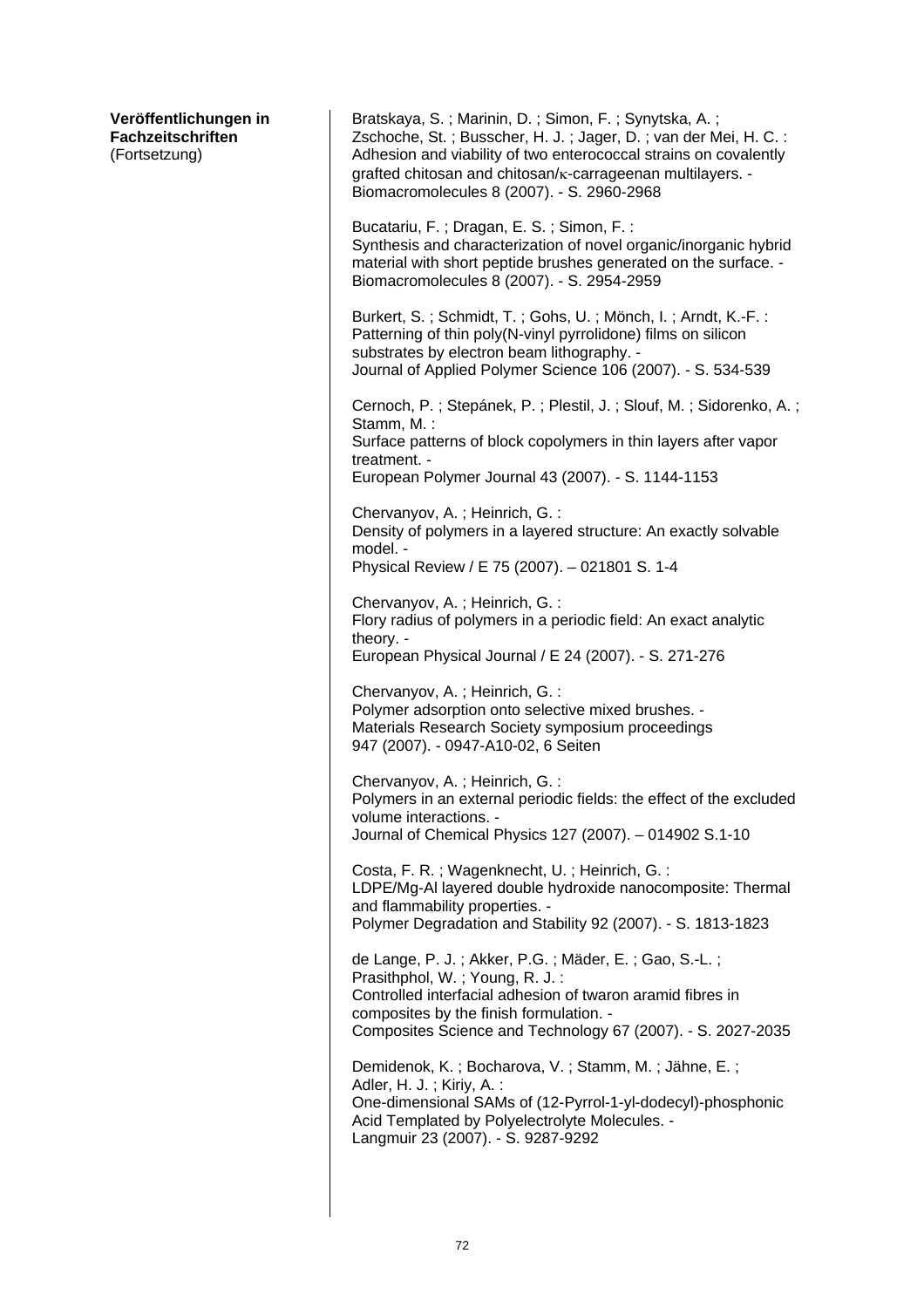Di Gianni, A. ; Tabelsi, S. ; Rizza, G. ; Sangermano, M. ; Althues, H. ; Kaskel, S. ; Voit, B. : Hyperbranched polymer/ $TiO<sub>2</sub>$  hybrid nanoparticles synthesized via in situ sol-gel process. - Macromolecular Chemistry and Physics 208 (2007). - S. 76-86 Dlubek, G. ; Pionteck, J. ; Qasim Shaikh, M. ; Häußler, L. ; Thränert, St.. ; Hassan, E. M. ; Krause-Rehberg, R. : The free volume in two untreated, pressure-densified, and  $CO<sub>2</sub>$  gas exposed polymers from positron lifetime and pressure-volumetemperature experiments. e-polymers no. 108 (2007). - S. 1-20, http://www.e-polymers.org Dlubek, G. ; Pionteck, J. ; Shaikh, M. Q. ; Hassan, E. M. ; Krause-Rehberg, R. : Free volume of an oligomeric epoxy resin and its relation to structural relaxation: Evidence from positron lifetime and pressurevolume-temperature experiments. - Physical Review / E 75 (2007). - 0021802 S.1-13 Dlubek, G. ; Pionteck, J. ; Sniegocka, M. ; Hassan, E. M. ; Krause-Rehberg, R. : Temperature and pressure dependence of the free volume in the perfluorinated polymer glass CYTOP: A positron lifetime and pressure-volume-temperature study. - Journal of Polymer Science / B: Polymer Physics 45 (2007). - S. 2519-2534 Doan, T.T.L. ; Brodowsky, H. ; Mäder, E. : Jute fibre/polypropylene composites. II. Thermal, hydrothermal and dynamic mechanical behaviour. - Composites Science and Technology 67 (2007). - 2707-2714 Drechsler, A. ; Bellmann, C. ; Synytska, A. ; Petong, N. ; Grundke, K. ; Stamm, M. ; Reichelt, J. ; Wunnicke, O. : The adsorption of cationic surfactants on photoresist surfaces and its effect on the pattern collapse in high aspect ratio patterning. - Colloids and Surfaces A: Physicochem. Eng. Aspects 311 (2007). - S. 83-92 Dukhin, St. ; Zimmermann, R. ; Werner, C. : Electrophoresis of soft particles at high electrolyte concentrations: An interpretation by the Henry theory. - Journal of Colloid and Interface Science 313 (2007). - S. 676-679 Dukhin, St. ; Zimmermann, R. ; Werner, C. : Surface conductivity reveals counterion condensation within grafted polyelectrolyte layers. - Journal of Physical Chemistry / B 111 (2007). - S. 979-981 Dutschk, V. ; Myat, Su Su ; Brünig, H. ; Märtin, J. ; Stolz, M. ; Breitzke, B. ; Cherif, C. ; Heinrich, G. : The influence of different ether carboxylic acids on polyester fibre friction. - Tenside Surfactants Detergents 44 (2007). - S. 270-273 Edelmann, M. ; Gedan-Smolka, M. ; Heinrich, G. ; Lehmann, D. : Thermokinetic analysis of two-step curing reactions in melt - Part I. Investigation of low molecular model systems. - Thermochimica Acta 452 (2007). - S. 59-64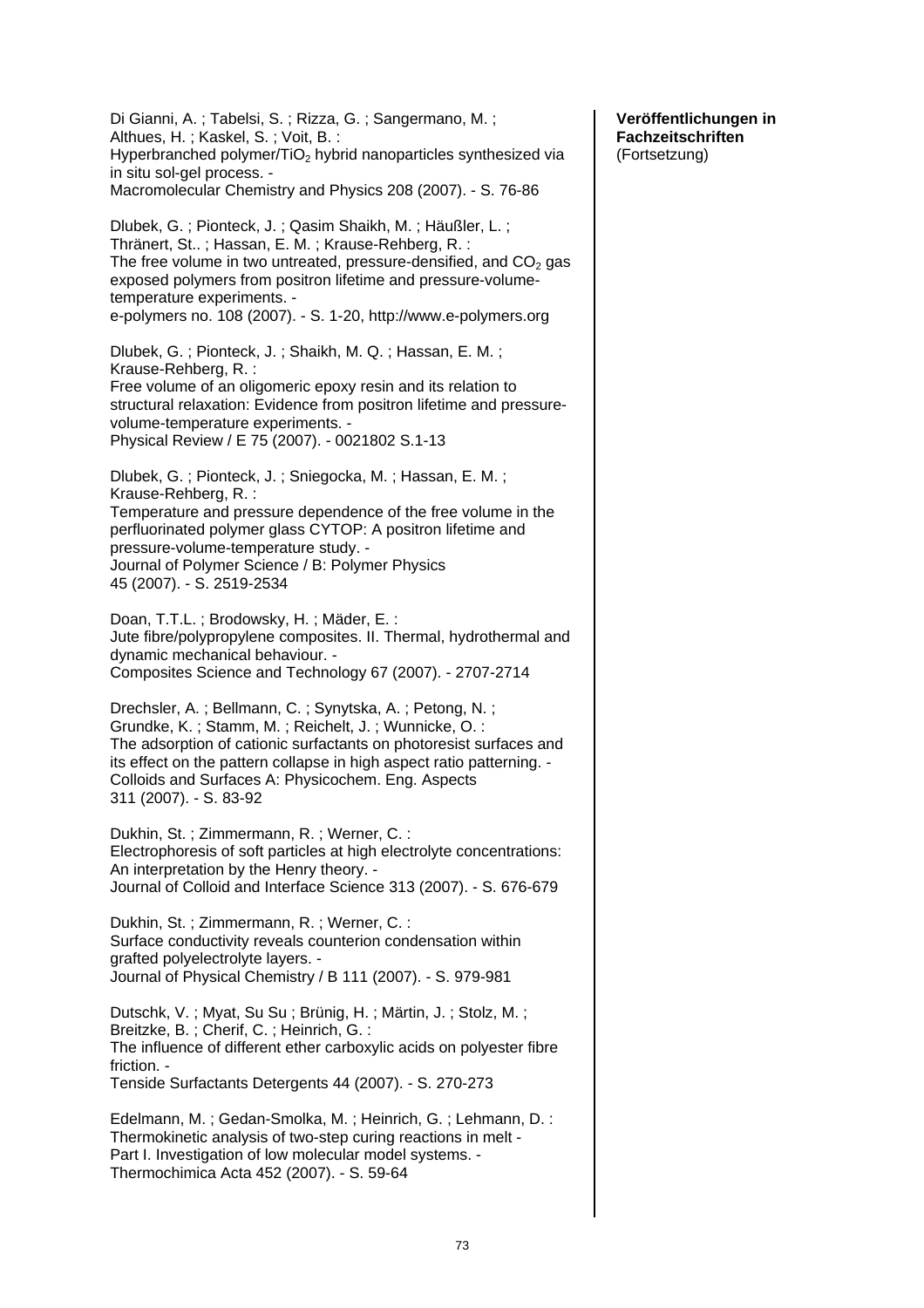| Veröffentlichungen in<br>Fachzeitschriften<br>(Fortsetzung) | Fleischmann, S.; Komber, H.; Appelhans, D.; Voit, B.:<br>Synthesis of functionalized NMP initiators for click chemistry: A<br>versatile method for the preparation of functionalized polymers and<br>block copolymers. -<br>Macromolecular Chemistry and Physics 208 (2007). -<br>S. 1050-1060                        |
|-------------------------------------------------------------|-----------------------------------------------------------------------------------------------------------------------------------------------------------------------------------------------------------------------------------------------------------------------------------------------------------------------|
|                                                             | Fónagy, T.; Schulze, U.; Komber, H.; Voigt, D.; Pionteck, J.;<br>Ivan, B. :<br>Well-defined poly(propylene-g-styrene) graft copolymers by<br>combining quasiliving ATRP and metallocene catalysis: A semi-<br>combinatorial approach. -<br>Polymer Preprints 48 (2007). - S. 207-208                                  |
|                                                             | Fónagy, T.; Schulze, U.; Komber, H.; Voigt, D.; Pionteck, J.;<br>Iván, B.:<br>Poly(propylene-g-styrene) graft copolymers with well-defined<br>microstructure by metallocene catalyzed copolymerization of<br>propylene with allyl-terminated polystyrene macromonomers. -<br>Macromolecules 40 (2007). - S. 1401-1407 |
|                                                             | Franke, K.; Pompe, T.; Bornhäuser, M.; Werner, C.:<br>Engineered matrix coatings to modulate the adhesion of CD133+<br>human hematopoietic progenitor cells. -<br>Biomaterials 28 (2007). - S. 836-843                                                                                                                |
|                                                             | Franke, R.; Haase, I.; Lehmann, D.; Hupfer, B.; Janke, A.:<br>Manufacturing and tribological properties of sandwich materials<br>with chemically bonded PTFE-PA 66 und PA 66/GF. -<br>Wear 262 (2007). - S. 958-971                                                                                                   |
|                                                             | Franke, R.; Lehmann, D.; Kunze, K.:<br>Tribological behavior of new chemical bonded PTFE polyamide<br>compounds. -<br>Wear 262 (2007). - S. 242-252                                                                                                                                                                   |
|                                                             | Freudenberg, U.; Behrens, S.-H.; Welzel, P.; Müller, M.;<br>Grimmer, M.; Salchert, K.; Taeger, T.; Schmidt, K.; Pompe, W.;<br>Werner, C.:<br>Electrostatic interactions modulate the conformation of collagen I. -<br>Biophysical Journal 92 (2007). - S. 2108-2119                                                   |
|                                                             | Freudenberg, U.; Zimmermann, R.; Schmidt, K.; Behrens, S.-H.;<br>Werner, C.:<br>Charging and swelling of cellulose films. -<br>Journal of Colloid and Interface Science 309 (2007). - S. 360-365                                                                                                                      |
|                                                             | Ganß, M.; Satapathy, B.K.; Thunga, M.; Weidisch, R.;<br>Pötschke, P.; Janke, A.:<br>Temperature dependence of creep behavior of PP-MWNT<br>nanocomposites. -<br>Macromolecular Rapid Communications 28 (2007). - S. 1624-1633                                                                                         |
|                                                             | Gao, S.-L.; Mäder, E.; Plonka, R.:<br>Nanostructured coatings of glass fibers: Improvement of alkali<br>resistance and mechanical properties. -<br>Acta Materialia 55 (2007). - S. 1043-1052                                                                                                                          |
|                                                             | Gao, S.-L.; Mäder, E.; Plonka, R.:<br>Surface defects repairing by polymer coating with low fraction of<br>nano-reinforcements. -<br>Key Engineering Materials 334-335 (2007). - S. 757-760                                                                                                                           |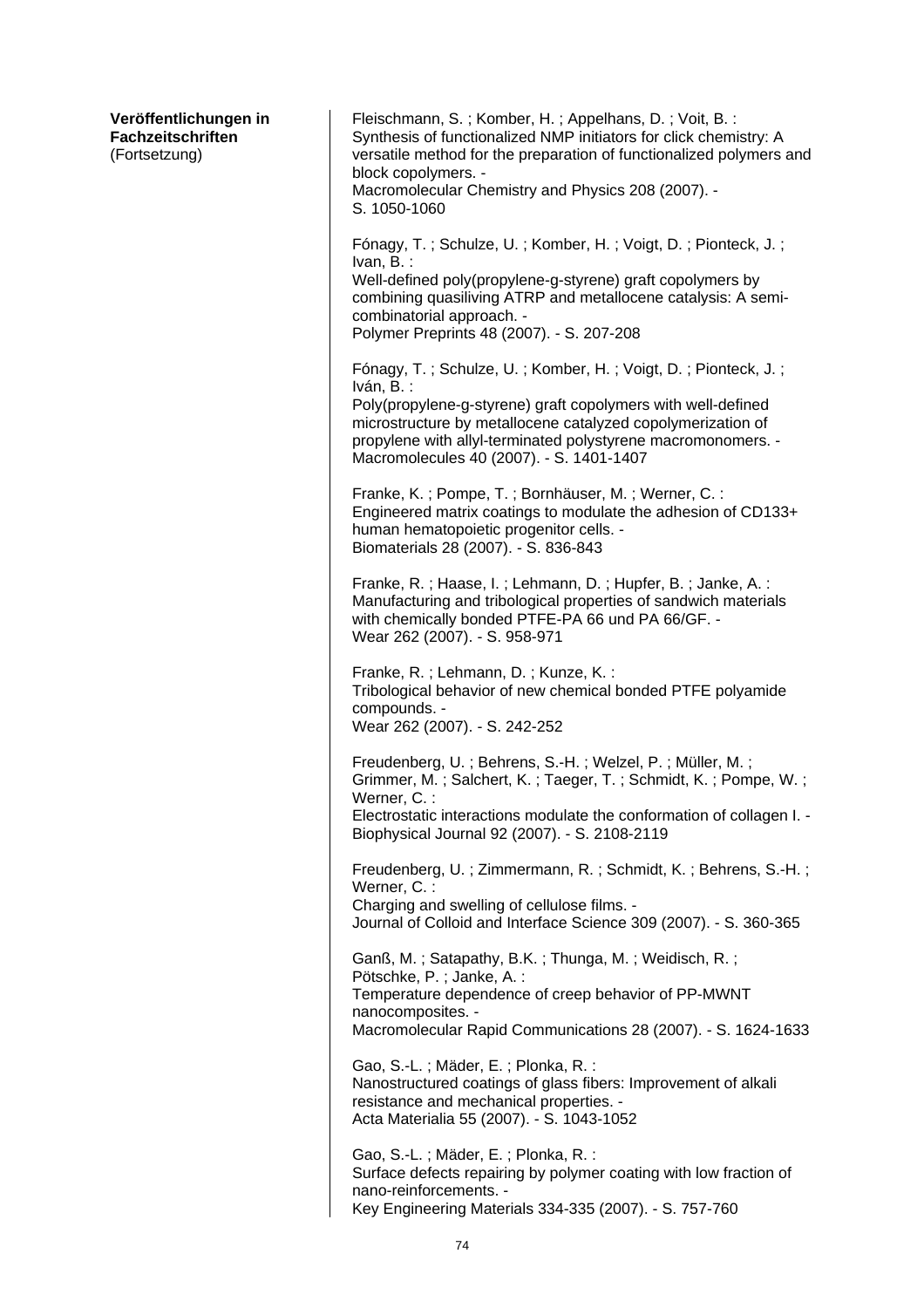Garcia, I. ; Tercjak, A. ; Zafeiropoulos, N.E. ; Stamm, M. ; Mondragon, I. : Generation of core/shell iron oxide magnetic nanoparticles with polystyrene brushes by atom transfer radical polymerization. - Journal of Polymer Science / A: Polymer Chemistry 45 (2007). - S. 4744-4750 Garcia, I. ; Tercjak, A. ; Zafeiropoulos, N.E. ; Stamm, M. ; Mondragon, I. : Self-assembling nanomaterials using magnetic nanoparticles modified with polystyrene brushes. - Macromolecular Rapid Communications 28 (2007). - S. 2361-2365 Garcia, I. ; Zafeiropoulos, N.E. ; Janke, A. ; Tercjak, A. ; Eceiza, A. ; Stamm, M. ; Mondragon, I. : Functionalization of iron oxide magnetic nanoparticles with poly(methyl methacrylate) brushes via grafting-form atom transfer radical polymerization. - Journal of Polymer Science / A: Polymer Chemistry 45 (2007). - S. 925-932 Gerasimchuk, I. V. ; Sommer, J.-U. : Mean-field treatment of polymer chains trapped between surfaces and penetrable interfaces. - Physical Review / E 76 (2007). - 041803 S. 1-11 Golzar, M. ; Brünig, H. ; Mäder, E. : Commingled hybrid yarn diameter ratio in continuous fiberreinforced thermoplastic composites. - J. of Thermoplastic Composite Materials 20 (2007). - 17-26 Gottlieb, R. ; Kaiser, C. ; Gohs, U. ; Arndt, K.-F. : Temperature sensitive hydrogels based on hydroxypropylcellulose by high energy irradiation. - Macromolecular Symposia 254 (2007). - S. 361-369 Grombe, R. ; Gouzy, M.-F. ; Maitz, M.F. ; Freudenberg, U. ; Zschoche, St. ; Simon, F. ; Pompe, T. ; Sperling, C. ; Werner, C. : Sulfated glycopolymer thin films - preparation, characterization, and biological activity. - Macromolecular Bioscience 7 (2007). - S. 195-200 Günther, M. ; Gerlach, G. ; Corten, C. ; Kuckling, D. ; Müller, M. ; Shi, Z. ; Sorber, J. ; Arndt, K.-F. : Application of polyelectrolytic temperature-responsive hydrogels in chemical sensors. - Macromolecular Symposia 254 (2007). - S. 314-321 Gupta, S. ; Kuckling, D. ; Kretschmer, K. ; Choudhary, V. ; Adler, H. J. : Synthesis and characterization of stimuli-sensitive micro- and nanohydrogels based on photocrosslinkable poly(dimethylaminoethyl methacrylate). - Journal of Polymer Science / A: Polymer Chemistry 45 (2007). - S. 669-679 Handge, U.A. ; Pötschke, P. : Deformation and orientation during shear and elongation of a polycarbonate/carbon nanotubes composite in the melt. - Rheologica Acta 46 (2007). - S. 889-898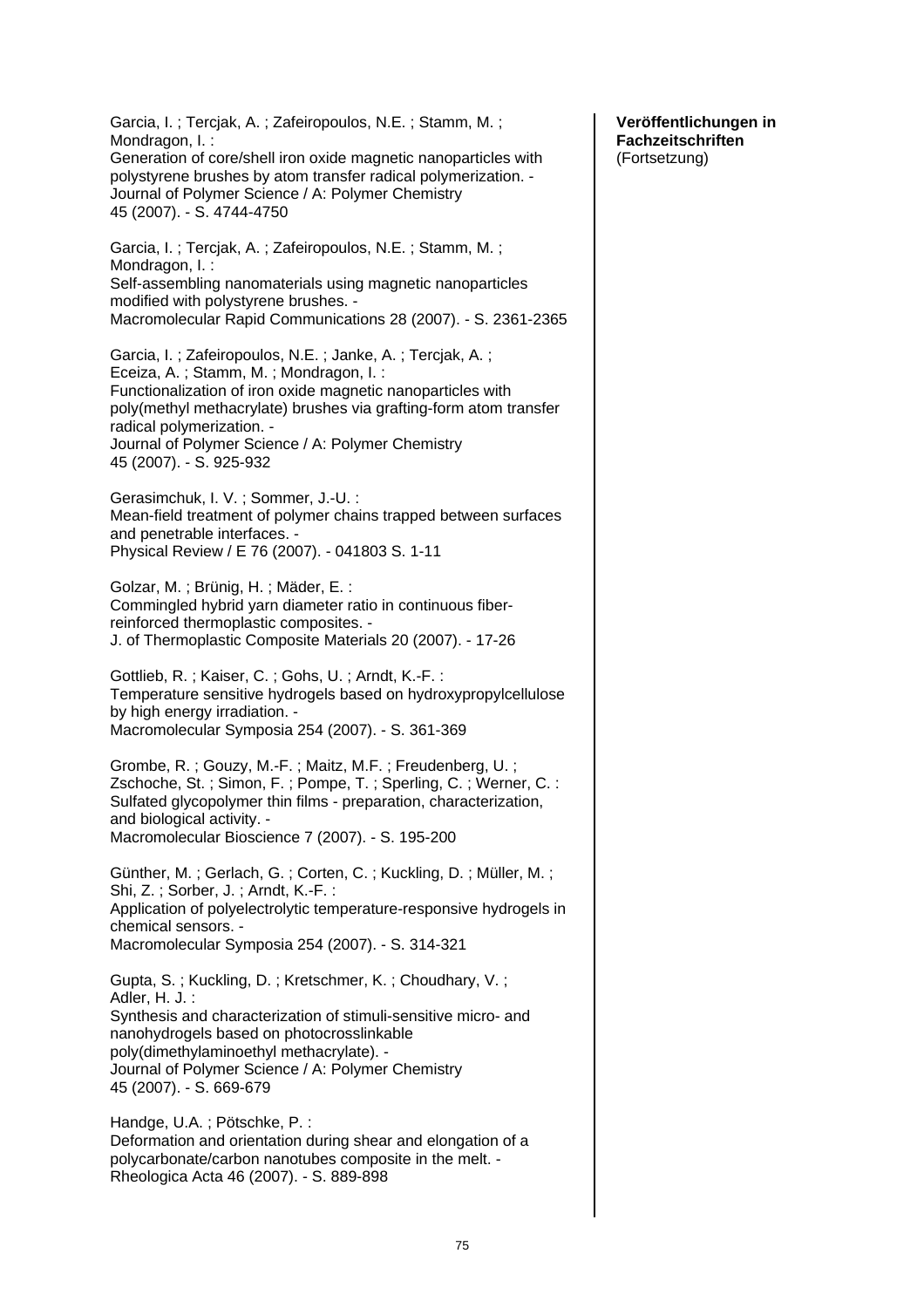| Veröffentlichungen in<br>Fachzeitschriften<br>(Fortsetzung) | Härtl, A.; Garrido, J. A.; Nowy, S.; Zimmermann, R.; Werner, C.;<br>Horinek, D.; Netz, R.; Stutzmann, M.:<br>The ion sensitivity of surface conductive single crystalline<br>diamond. -<br>Journal of the American Chemical Society 129 (2007). -<br>S. 1287-1292                                             |
|-------------------------------------------------------------|---------------------------------------------------------------------------------------------------------------------------------------------------------------------------------------------------------------------------------------------------------------------------------------------------------------|
|                                                             | He, Gui-Li; Merlitz, H.; Sommer, J.-U.; Wu, Chen-Xu:<br>Static and dynamic properties of polymer brushes at moderate and<br>high grafting densities: A molecular dynamics study. -<br>Macromolecules 40 (2007). - S. 6721-6730                                                                                |
|                                                             | Herklotz, M.; Melamed, M.; Trautmann, C.; Nitschke, M.;<br>Pompe, T.; Gast, F.-U.; Howitz, S.; Werner, C.:<br>Non-contact printing of proteins on reactive polymer surfaces: a<br>novel route towards structured and graded cell culture carriers. -<br>Microfluidics and Nanofluidics 3 (2007). - S. 629-633 |
|                                                             | Hijaz, A. K.; Radha Krishnan, N.; Jain, K. R.; Herdtweck, E.;<br>Nuyken, O.; Walter, H.-M.; Hanefeld, P.; Voit, B.; Kühn, F. E.:<br>Molybdän(III)-Verbindungen als Katalysatoren für die<br>Polymerisation von 2-Methylpropen. -<br>Angewandte Chemie 119 (2007). - S. 7428-7430                              |
|                                                             | Hijaz, A. K.; Radha Krishnan, N.; Jain, K. R.; Herdtweck, E.;<br>Nuyken, O.; Walter, H.-M.; Hanefeld, P.; Voit, B.; Kühn, F. E.:<br>Molybdenum (III) compounds as catalysts for 2-methylpropene<br>polymerization. -<br>Angewandte Chemie - International Edition 46 (2007). -<br>S. 7290-7292                |
|                                                             | Hinrichs, K.; Eichhorn, K.-J.:<br>Combined infrared and visible spectroscopic ellipsometry study of<br>thin polymer layers. -<br>Spectroscopy Europe 19 (2007)6. - S. 11-14                                                                                                                                   |
|                                                             | Hoffmann, T.; Pospiech, D.; Kretzschmar, B.; Reuter, U.;<br>Häußler, L.; Eckert, F.; Perez Graterol, R.; Sandler, J.;<br>Altstädt, V.:<br>Modification of polysulfones by carboxylic acids. -<br>High Performance Polymers 19 (2007). - S. 48-61                                                              |
|                                                             | Höhne, S.; Frenzel, R.; Heppe, A.; Simon, F.:<br>Hydrophobic chitosan micro-particles: Heterogeneous-phase-<br>reaction of chitosan with hydrophobic carbonyl reagents. -<br>Biomacromolecules 8 (2007). - S. 2051-2058                                                                                       |
|                                                             | Hornbostel, B.; Pötschke, P.; Kornfeld, D.; Kotz, J.; Roth, S.:<br>Electrical percolation and conductivity in polycarbonate/singled-<br>walled carbon nanotube composites. -<br>Journal of Nanostructured Polymers and Nanocomposites<br>3 (2007). - S. 103-107                                               |
|                                                             | Hu, Y.; Xuan, X.; Werner, C.; Li, D.:<br>Electroosmotic flow in microchannels with prismatic elements. -<br>Microfluidics and Nanofluidics 3 (2007). - S. 151-160                                                                                                                                             |
|                                                             |                                                                                                                                                                                                                                                                                                               |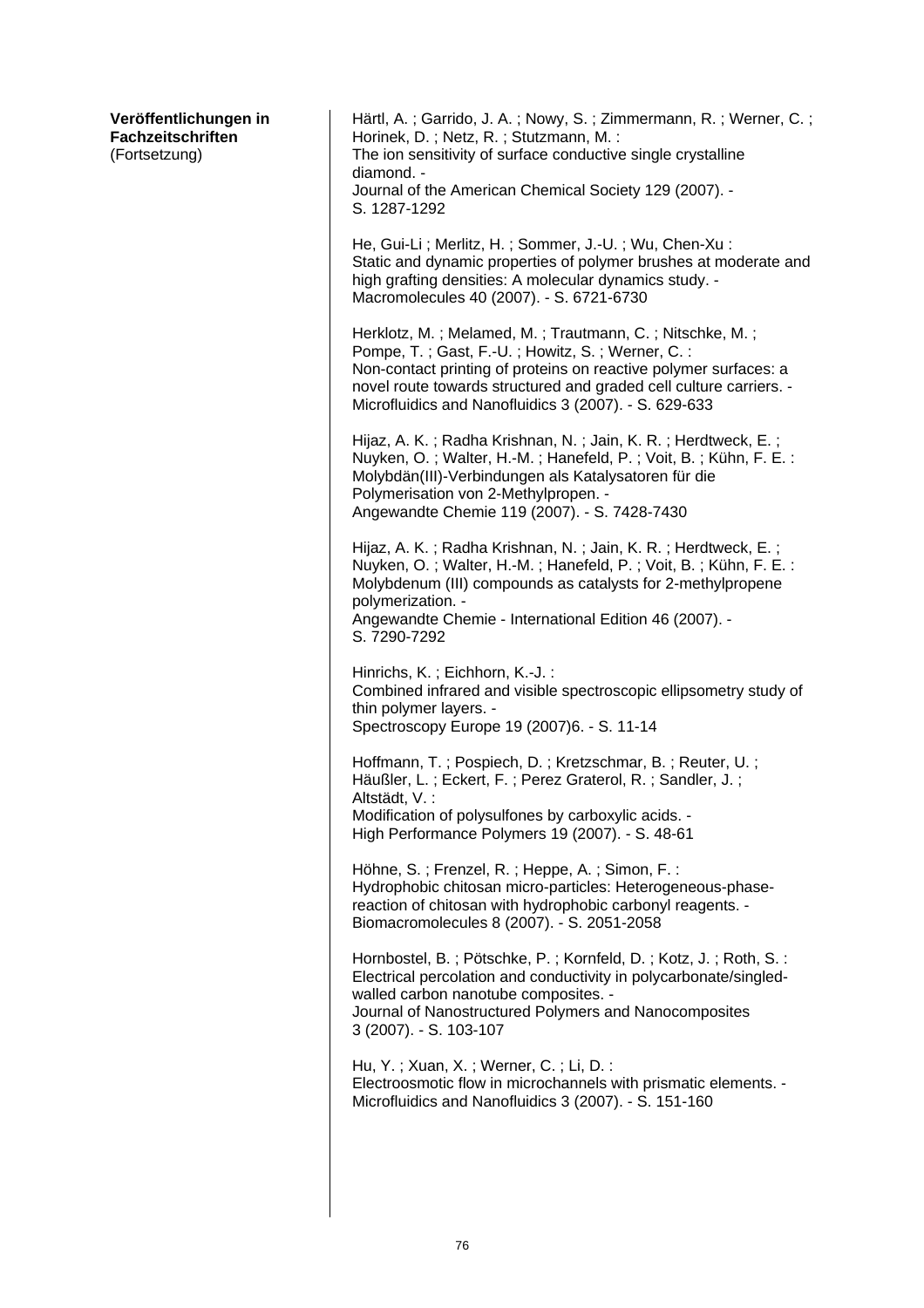Hupfer, B. ; Bräuer, M. ; Lehmann, D. ; Reuter, U. ; Günther, T. : Verbundfestigkeiten bei Zweikomponentenanwendungen - Zugversuch und Schälversuch im Vergleich. - Kautschuk Gummi Kunststoffe 60 (2007). - S. 592-596 Ionov, L. ; Stamm, M. ; Diez, S. : Reversible switching of microtubule motility on smart polymer surfaces. - Biophysical Journal Supplement Januar (2007). - 29A Jakisch, L. ; Komber, H. ; Böhme, F. : Introduction of a new coupling agent for selective coupling of hydroxy and amino group-containing polymers. - Macromolecular Materials and Engineering 292 (2007). - S. 557-570 Jehnichen, D. ; Pospiech, D. ; Häußler, L. ; Friedel, P. ; Funari, S. ; Tsuwi, J. ; Kremer, F. : Microphase separation in semifluorinated polyesters. - Zeitschrift für Kristallographie / Supplement issu 26 (2007). - S. 605-610 John, A. ; Nagel, J. ; Heinrich, G. : Monte Carlo simulation of polymer reactions at interfaces. - Macromolecular Theory and Simulations 16 (2007). - S. 430-440 Khan, M. Sohail ; Lehmann, D. ; Heinrich, G. : Properties of the EPDM with modified PTFE nanopowder . - Kautschuk Gummi Kunststoffe 60 (2007). - S. 226-234 Khonakdar, H. A. ; Jafari, S.H. ; Haghighi Als, A. ; Wagenknecht, U. ; Häußler, L. ; Reuter, U. : Thermal and mechanical properties of uncrosslinked and chemically crosslinked polyethylene/ethylene vinyl acetate copolymer blends. - Journal of Applied Polymer Science 103 (2007). - S. 3261-3270 Khonakdar, H. A. ; Jafari, S.H. ; Häßler, R. : Glass-Transition-Temperature depression in chemically crosslinked low-density polyethylene and high-density polyethylene and their blends with ethylene vinyl acetate copolymer. - Journal of Applied Polymer Science 104 (2007). - S. 1654-1660 Klos, J. ; Sommer, J.-U. : Random copolymers at a selective interface: Saturation effects. - Journal of Chemical Physics 127 (2007). - 174901 S. 1-12 Komber, H. ; Stumpe, K. ; Voit, B. : The rotation of pentaphenylphenyl groups and their terminal phenyl groups: a variable-temperature <sup>1</sup>H NMR study on an albatrossene and a three-bladed molecular propeller. - Tetrahedron Letters 48 (2007). - S. 2655-2659 Kublickas, R. ; Werner, C. ; Jarienè, G. ; Voit, B. ; Lasas, L. : Polyacrylamide gels containing ionized functional groups for the molecular imprinting of human growth hormone. - Polymer Bulletin 58 (2007). - S. 611-617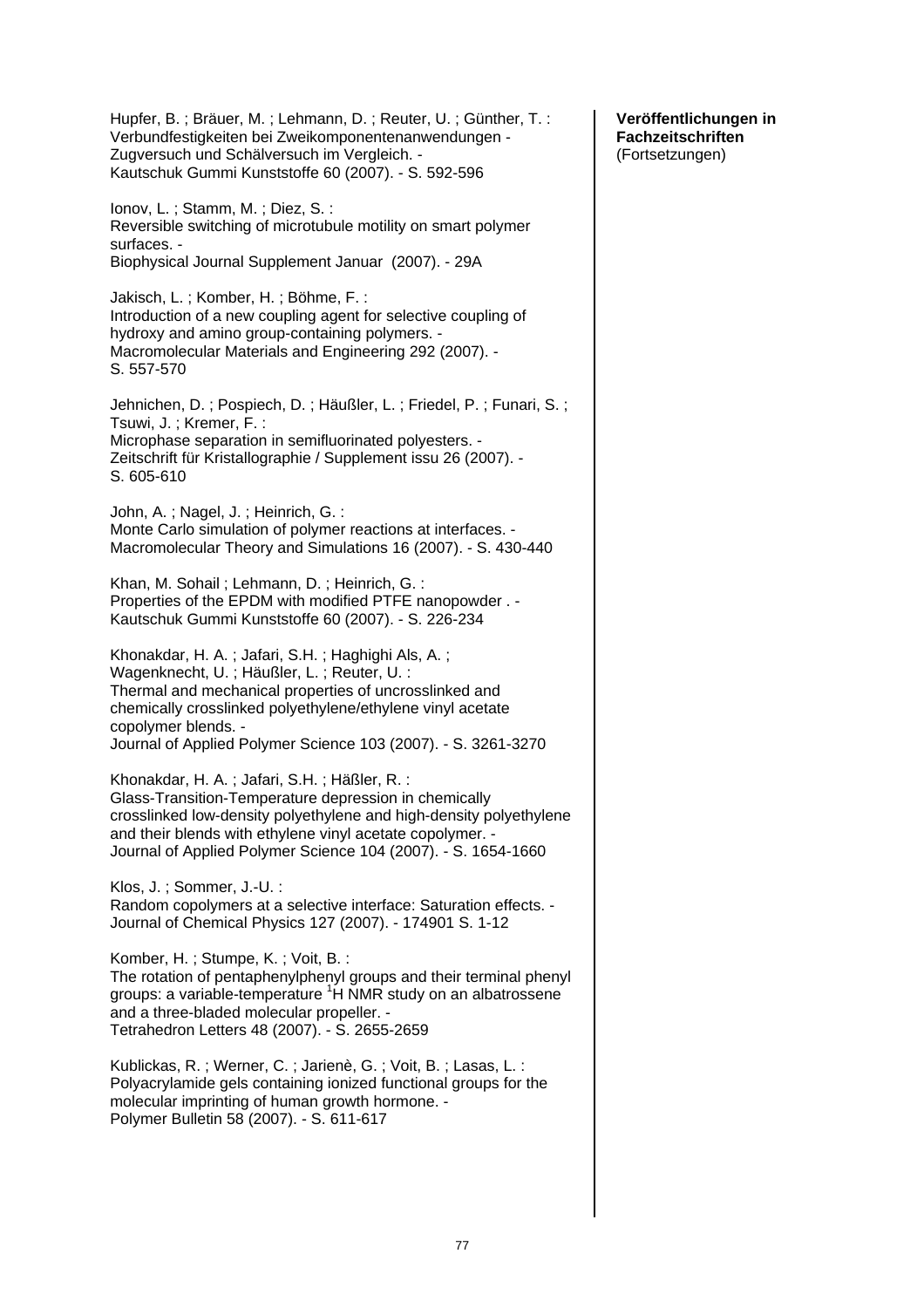| Veröffentlichungen in<br>Fachzeitschriften<br>(Fortsetzung) | Kurth, I.; Franke, K.; Pompe, T.; Bornhäuser, M.; Werner, C.:<br>Haematopoietic stem cells within extracellular matric<br>microcavities. -                                                                                                                                               |
|-------------------------------------------------------------|------------------------------------------------------------------------------------------------------------------------------------------------------------------------------------------------------------------------------------------------------------------------------------------|
|                                                             | Experimental Hematology 35 (2007)9, Suppl. 1. - S. 59                                                                                                                                                                                                                                    |
|                                                             | Lappan, U.; Geißler, U.; Scheler, U.:<br>The influence of the irradiation temperature on the ratio of chain<br>scission to branching reactions in electron beam irradiated<br>poly(tetrafluoroethylene)(PTFE). -<br>Macromolecular Materials and Engineering 292 (2007). -<br>S. 641-645 |
|                                                             | Lappan, U.; Geißler, U.; Uhlmann, St.:<br>Pre-irradiation grafting of styrene into modified fluoropolymers. -<br>Macromolecular Symposia 254 (2007). - S. 254-259                                                                                                                        |
|                                                             | Lauke, B.:<br>Stress concentration along curved interfaces as basis for adhesion<br>tests. -<br>Composite Interfaces 14 (2007). - S. 307-320                                                                                                                                             |
|                                                             | Layman, J.; Appelhans, D.; Voit, B.; Long, T. E.:<br>Oligosaccharide-modified polymers as nucleic acid transfection<br>agents. -<br>Polymer Preprints 48 (2007) 2. - S. 952-953                                                                                                          |
|                                                             | Liu, J.; Gao, S.-L.; Mäder, E.; Bianchi, A. D.;<br>Herrmannsdoerfer, T.; Zherlitsyn, S.; Zvyagin, S.A.; Wosnitza, J.:<br>Adhesion issues in PBO/epoxy composites. -<br>Key Engineering Materials 334-335 (2007). - S. 233-236                                                            |
|                                                             | Luchnikov, V.; Kondyurin, A.V.; Formanek, P.; Lichte, H.;<br>Stamm, M. :<br>Moiré patterns in superimposed nanoporous thin films derived from<br>block-copolymer assemblied. -<br>Nano letters 7 (2007). - S. 3628-3632                                                                  |
|                                                             | Luchnikov, V.; Stamm, M.:<br>Self-rolled polymer microtubes with engineered hidden walls. -<br>Physica E 37 (2007). - S. 236-240                                                                                                                                                         |
|                                                             | Luston, J.; Kronek, J.; Markus, O.; Janigová, I.; Böhme, F.:<br>Synthesis and polymerization reactions of cyclic imino ethers.<br>3. Poly(ester amide)s of the AA + BB type on the basis of 2-<br>oxazolines. -                                                                          |
|                                                             | Polymers for Advanced Technologies 18 (2007). - S. 165-172                                                                                                                                                                                                                               |
|                                                             | Mäder, E.; Gao, S.-L.; Plonka, R.:<br>Static and dynamic properties of single and multi-fiber/epoxy<br>composites modified by sizings. -<br>Composites Science and Technology 67 (2007). - S. 1105-1115                                                                                  |
|                                                             | Mäder, E.; Gao, S.-L.; Plonka, R.; Wang, J.:<br>Investigation on Adhesion, Interphases, and Failure Behaviour of<br>CBTO/ Glass Fiber Composites. -<br>Composites Science and Technology 67 (2007). - S. 3140-3150                                                                       |
|                                                             | Mäder, E.; Melcher, S.:<br>Adhesion of PBO fiber in epoxy composites. -<br>Journal of Donghua University 24 (2007) 2. - S. 173-177                                                                                                                                                       |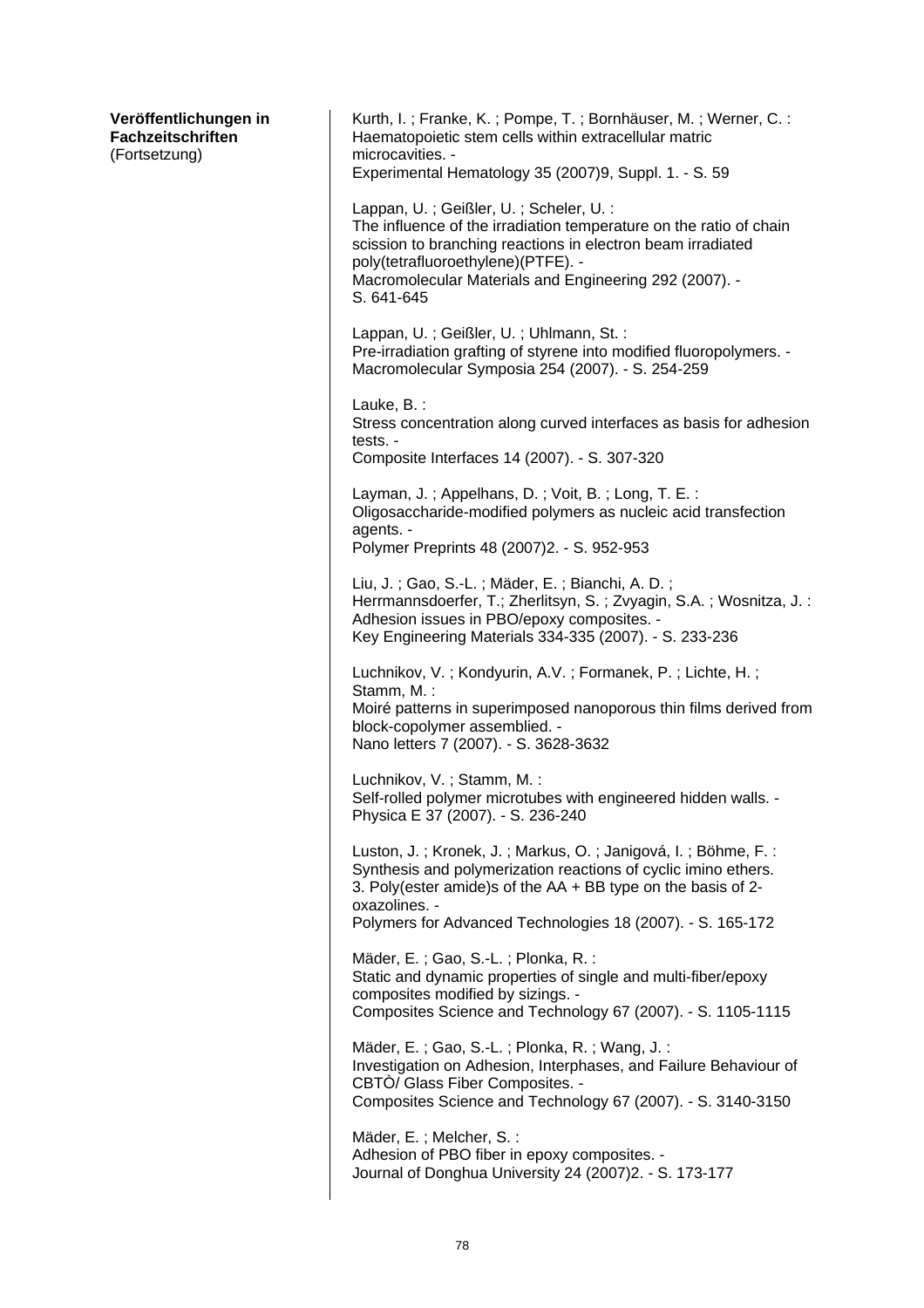Mäder, E. ; Melcher, S. ; Liu, J. ; Gao, S.-L. ; Bianchi, A. D. ; Zherlitsyn, S. ; Wosnitza, J. : Adhesion of PBP fiber in epoxy composites. - Journal of Materials Science 42 (2007). - S. 8047-8052 Mäder, E. ; Rothe, C. ; Brünig, H. ; Leopold, T. : Online spinning of commingled yarns - equipment and yarn modification by tailored fibre surfaces. - Key Engineering Materials 334-335 (2007). - S. 229-232 Mäder, E. ; Rothe, C. ; Gao, S.-L. : Commingled yarns of surface nanostructured glass and polypropylene filaments for effective composite properties. - Journal of Materials Science 42 (2007). - S. 8062-8070 Meier-Haack, J. : Untersuchungen zum Einfluss von Membranmodifizierungen auf das Fouling unter Berücksichtigung des "critical flux". - Newsletter SIMA-tec 3 (2007). - S. 1-5 Meier-Haack, J. ; Derenko, S. ; Seng, J. : Fouling reduction by graft-modification with hydrophilic polymers. - Separation and Science Technology 42 (2007). - S. 2881-2889 Meier-Haack, J. ; Komber, H. ; Vogel, C. ; Butwilowski, W. ; Schlenstedt, K. ; Lehmann, D. : Side-chain sulfonated poly(arylene ether)s for fuel cell applications. - Macromolecular Symposia 254 (2007). - S. 322-328 Meier-Haack, J. ; Vogel, C. ; Butwilowski, W. ; Lehmann, D. : Sulfonated Poly(ether sulfone)s for Fuel Cells by Solvent-Free Polymerization. - Pure and Applied Chemistry 79 (2007). - S. 2083-2093 Melcher, S. ; Mäder, E. ; Gittel, D. ; Urban, H. ; Kaiser, M. : Fasermodifizierung für PA 6-Verbunde hergestellt durch anionische Polymerisation / Fibre surface modification for PA 6 composites made by anionic polymerization. - Technische Textilien/Technical Textiles 50 (2007). - S. 28-31 / E28-E30 Mende, M. ; Schwarz, S. ; Petzold, G. ; Jaeger, W. : Destabilization of model silica dispersions by polyelectrolyte complex particles with different charge excess, hydrophobicity and particle size. - Journal of Applied Polymer Science 103 (2007)6. - S. 3776-3784 Mihai, M. ; Dragan, E. S. ; Schwarz, S. ; Janke, A. : Dependency of particle sizes and colloidal stability of polyelectrolyte complex dispersions on polyanion structure and preparation mode investigated by dynamic light scattering and atomic force microscopy. - Journal of Physical Chemistry / B 111 (2007). - S. 8668-8675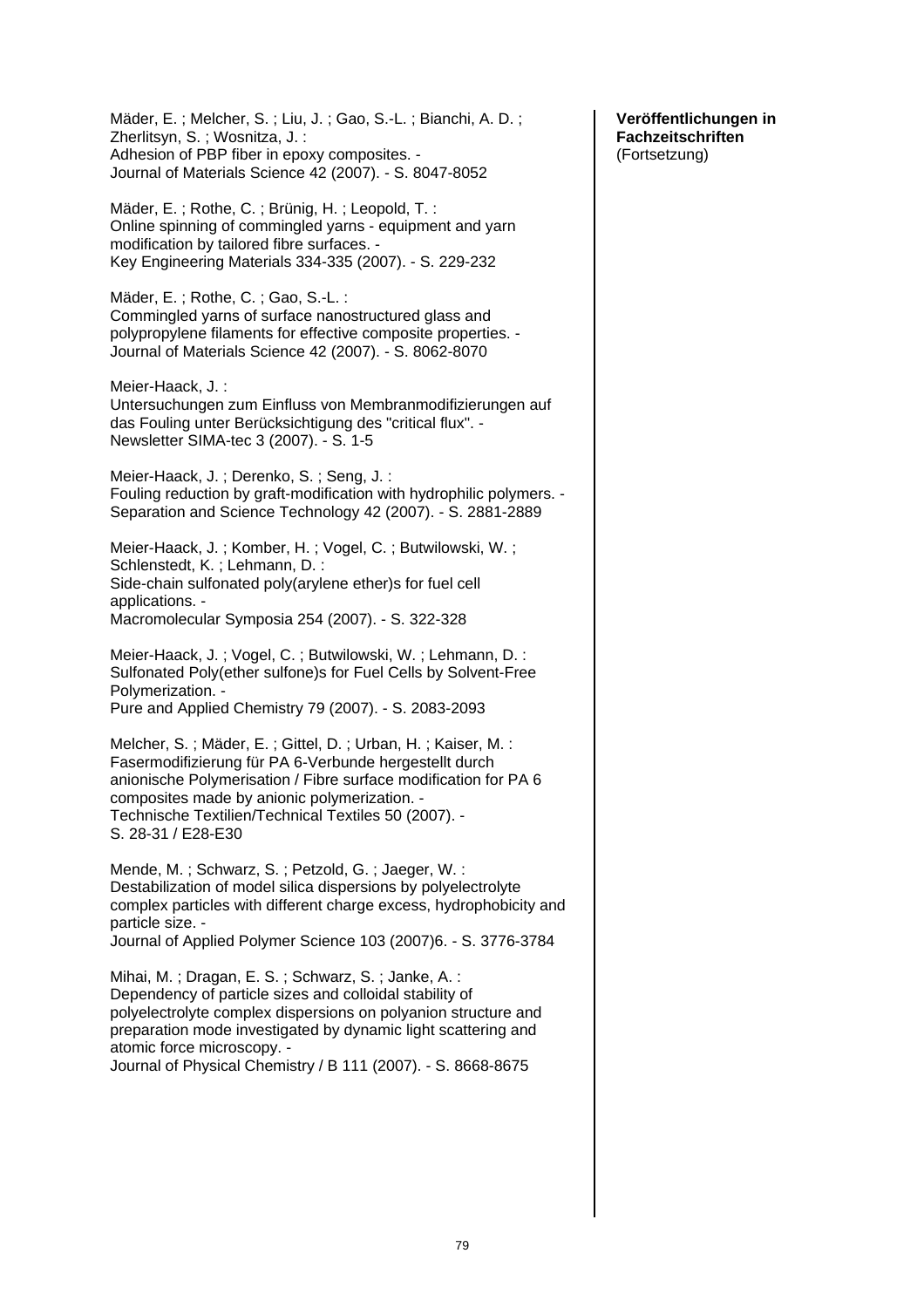| Veröffentlichungen in<br><b>Fachzeitschriften</b><br>(Fortsetzung) | Mikhailova, Y.; Dutschk, V.; Müller, M.; Grundke, K.;<br>Eichhorn, K.-J.; Voit, B.:<br>Study of the solid-liquid interface of hydroxyl-terminated<br>hyperbranched aromatic polyesters (HBP-OH) in aqueous media.<br>II. Adsorption of model proteins. -<br>Colloids and Surfaces A: Physicochem. Eng. Aspects<br>297 (2007). - S. 19-29 |
|--------------------------------------------------------------------|------------------------------------------------------------------------------------------------------------------------------------------------------------------------------------------------------------------------------------------------------------------------------------------------------------------------------------------|
|                                                                    | Mikhailova, Y.; lonov, L.; Rappich, J.; Gensch, M.; Esser, N.;<br>Minko, S.; Eichhorn, K.-J.; Stamm, M.; Hinrichs, K.:<br>In-situ infrared ellipsometric study of stimuli-responsive mixed<br>polyelectrolyte brushes. -<br>Analytical Chemistry 79 (2007). - S. 7676-7682                                                               |
|                                                                    | Morozov, I.; Svistkov, A.; Heinrich, G.; Lauke, B.:<br>Structure of the carbon-black-particles framework in filled<br>elastomer materials. -<br>Polymer Science / Series A 49 (2007). - S. 292-299                                                                                                                                       |
|                                                                    | Morozov, I.; Svistkov, A.; Heinrich, G.; Lauke, B.:<br>Structure of the carbon-black-particles framework in filled<br>elastomer materials. - In kyrill. Schrift. -<br>Vysokomol. Soedinenija, Ser. A 49 (2007). - S. 456-464                                                                                                             |
|                                                                    | Müller, M.; Bohata, K.; Keßler, B.; Ouyang, W.; Pientka, Z.;<br>Brynda, E.:<br>In-situ ATR-FTIR and AFM studies on<br>poly(ethyleneimine)/poly(acrylic acid) multilayers: Dependence on<br>medium parameters and protein selectivity. -<br>Polymeric Materials Science and Engineering 96 (2007). -<br>S. 157-158                        |
|                                                                    | Müller, M.; Keßler, B.; Ouyang, W.:<br>In-situ-ATR-FTIR detection of protein sorption at polyelectrolyte<br>multilayers: Variation of the thickness. -<br>Z. Phys. Chem. 221 (2007). - S. 127-138                                                                                                                                        |
|                                                                    | Müller, M.; Ouyang, W.; Keßler, B.:<br>Orientation of polyelectrolyte multilayers containing charged<br>polypeptides determined by ATR-FTIR and AFM. -<br>Int. J. Polymer Analysis & Characterization 12 (2007). - S. 35-45                                                                                                              |
|                                                                    | Müller, M.; Ouyang, W.; Starchenko, V.; Keßler, B.:<br>Polyelektrolytkomplex-Nanopartikel mit enger Größenverteilung:<br>Präparation und Proteinbindung. -<br>Chemie Ingenieur Technik 79 (2007). - S. 1394                                                                                                                              |
|                                                                    | Müller, Y.; Häußler, L.; Pionteck, J.:<br>ABS-modified epoxy resins - curing kinetics, polymerization<br>induced phase separation, and resulting morphologies. -<br>Macromolecular Symposia 254 (2007). - S. 267-273                                                                                                                     |
|                                                                    | Murray, P.; Camussi, G.; Davies, R.J.; Edgar, D.;<br>Hengstschlager, M.; Remuzzi, G.; Werner, C.:<br>The KIDSTEM European Research Training Network: Developing<br>a stem cell based therapy to replace nephrons lost through reflux<br>nephropathy. -<br>Organogenesis 3 (2007)1. - e1-e4                                               |
|                                                                    |                                                                                                                                                                                                                                                                                                                                          |

 $\overline{\phantom{a}}$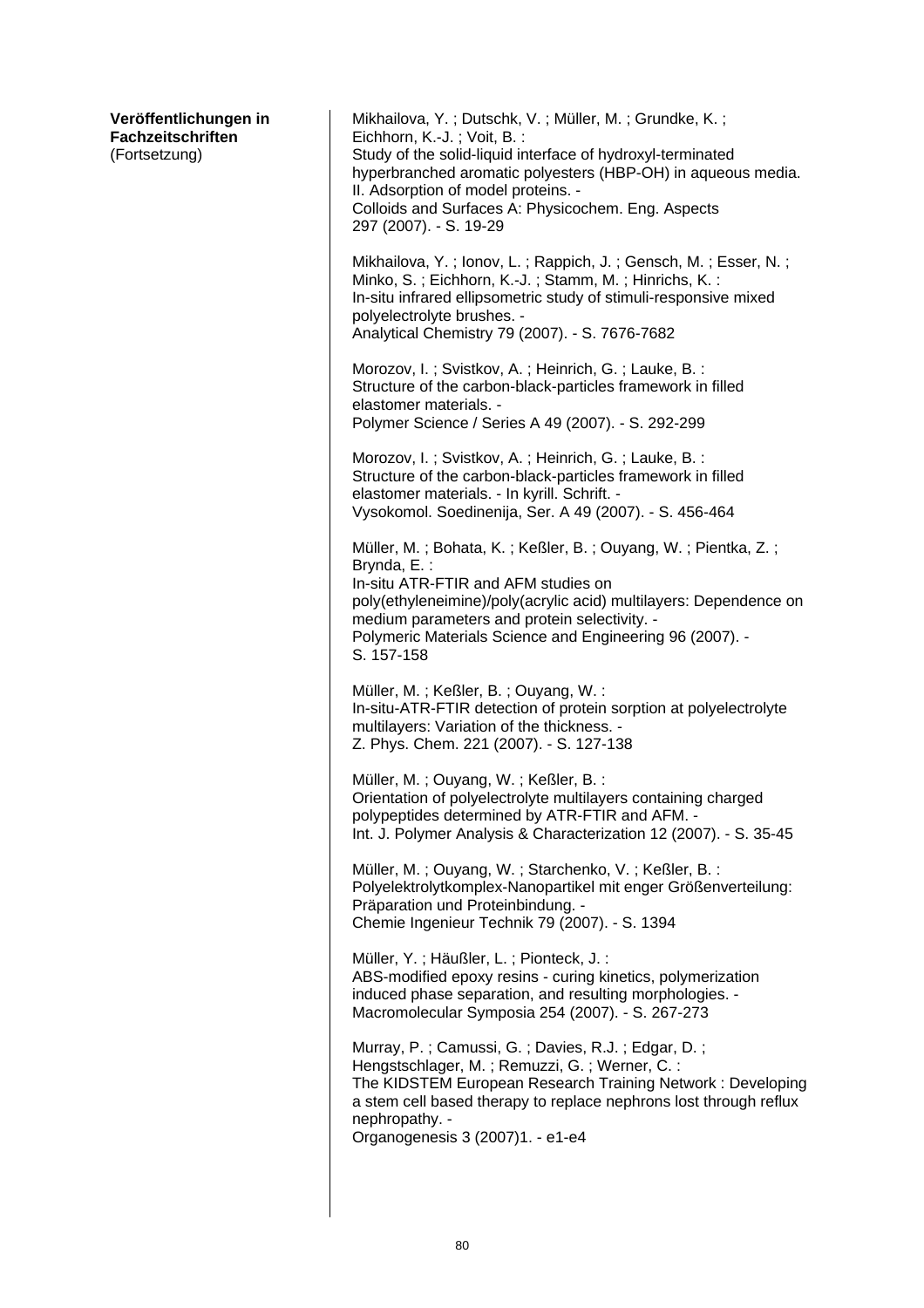Nagel, J. ; Brunotte, R. ; Hupfer, B. ; Grundke, K. ; Lehmann, D. ; Mennig, G. : Investigations into the chemical modification of polyolefin by radical reactions during molding. - Macromolecular Reaction Engineering 1 (2007). - S. 480-487 Netopilik, M. ; Kratochvil, P. ; Schallausky, F. ; Reichelt, S. ; Lederer, A. : Hydrodynamic parameters of linear aromatic polyester of 3 phenylglutaric acid and bisphenol A. - Int. J. Polymer Analysis & Characterization 12 (2007). - S. 285-300 Nitschke, M. ; Götze, T. ; Gramm, S. ; Werner, C. : Detachment of human endothelial cell sheets from thermoresponsive poly(NiPAAm-co-DEGMA) carriers. eXPRESS Polymer Letters 1 (2007)10. - S. 660-666 Nitschke, M. ; Gramm, S. ; Götze, T. ; Valtink, M. ; Drichel, J. ; Voit, B. ; Engelmann, U. ; Werner, C. : Thermo-responsive poly(NiPAAm-co-DEGMA) substrates for gentle harvest of human corneal endothelial cell sheets. - Journal of Biomedical Materials Research 80A (2007). - S. 1003-1010 Nitschke, M. ; König, U. ; Lappan, U. ; Minko, S. ; Simon, F. ; Zschoche, St. ; Werner, C. : Low Pressure Plasma-Based Approaches to Fluorocarbon Polymer Surface Modification. - Journal of Applied Polymer Science 103 (2007). - S. 100-109 Ouyang, W. ; Appelhans, D. ; Voit, B. ; Müller, M. : Preparation and enantiospecific binding of chiral polyelectrolyte multilayers: An in-situ ATR-FTIR study. - Macromolecular Symposia 254 (2007). - S. 180-187 Ouyang, W. ; Müller, M. ; Keßler, B. ; Richter, S. : Monomodal polyelectrolyte complex nanoparticles: Preparation by consecutive centrifugation and protein interaction. - Polymeric Materials Science and Engineering 96 (2007). - S. 352-353 Özyürek, Z. ; Komber, H. ; Gramm, S. ; Schmaljohann, D. ; Müller, A. H. E. ; Voit, B. : Thermoresponsive glycopolymers via controlled radical polymerization. - Macromolecular Chemistry and Physics 208 (2007). - S. 1035-1049 Perez, R. M. ; Sandler, J. ; Altstädt, V. ; Hoffmann, T. ; Pospiech, D. ; Artner, J. ; Ciesielski, M. ; Döring, M. ; Balabanovich, A. ; Knoll, U. ; Braun , U. ; Schartel, B. : Novel phosphorus-containing hardeners with tailored chemical structures for epoxy resins: Synthesis and cured resin properties. - Journal of Applied Polymer Science 105 (2007). - S. 2744-2759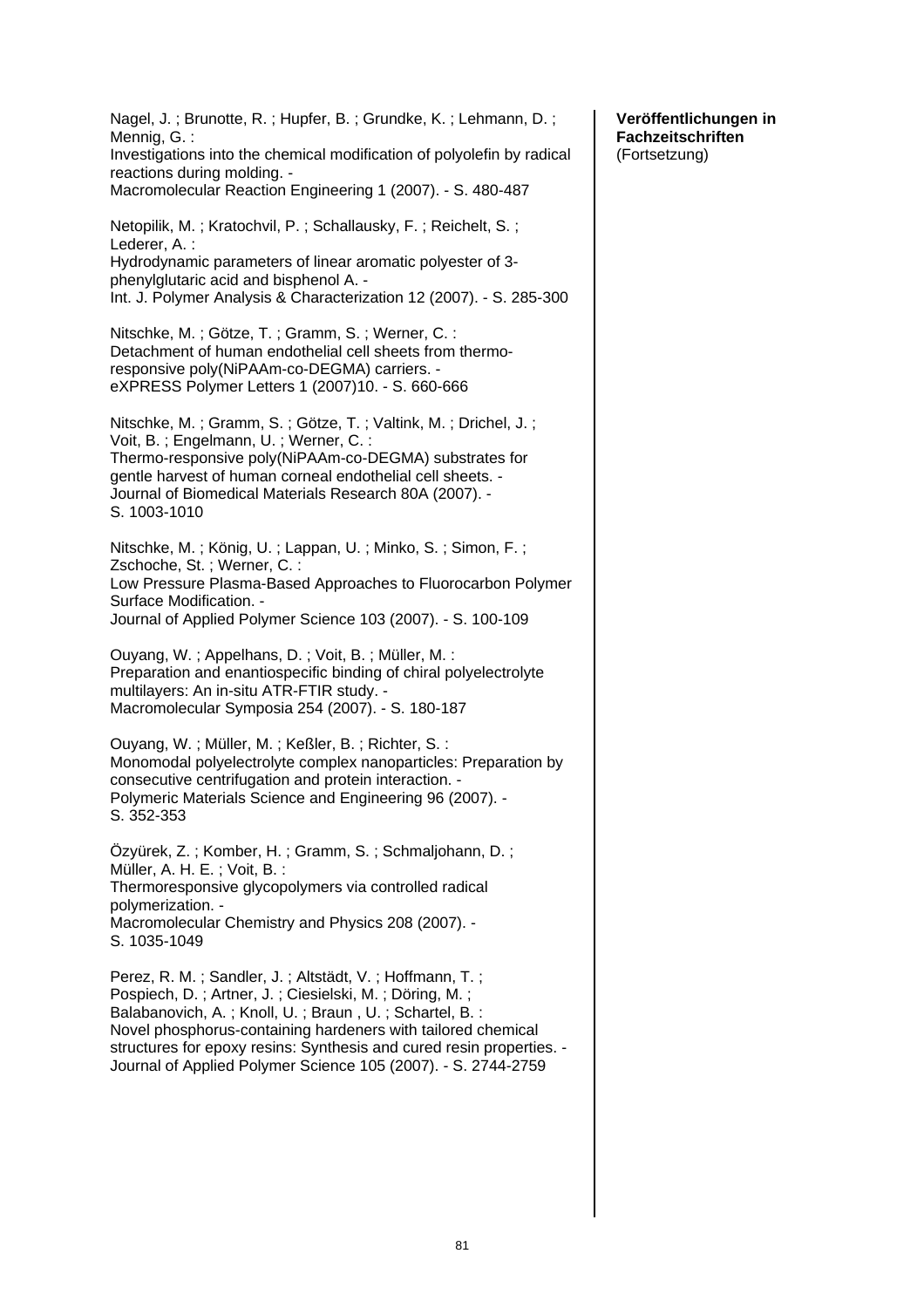| Veröffentlichungen in<br>Fachzeitschriften<br>(Fortsetzung) | Perez, R. M.; Sandler, J.; Altstädt, V.; Hoffmann, T.;<br>Pospiech, D.; Ciesielski, M.; Döring, M.; Braun, U.;<br>Balabanovich, A.; Schartel, B.:<br>Novel phosphorus-modified polysulfone as a combined flame<br>retardant and toughness modifier for epoxy resins. -<br>Polymer 48 (2007). - S. 778-790                           |
|-------------------------------------------------------------|-------------------------------------------------------------------------------------------------------------------------------------------------------------------------------------------------------------------------------------------------------------------------------------------------------------------------------------|
|                                                             | Petzold, G.; Mende, M.; Kochurova, N.:<br>Polymer-surfactant complexes as flocculants. -<br>Colloids and Surfaces A: Physicochem. Eng. Aspects 298 (2007). -<br>S. 139-144                                                                                                                                                          |
|                                                             | Petzold, G.; Schwarz, S.; Mende, M.; Jaeger, W.:<br>Dye flocculation using polyampholytes and polyelectrolyte-<br>surfactant nanoparticles. -<br>Journal of Applied Polymer Science 104 (2007). - S. 1342-1349                                                                                                                      |
|                                                             | Pilati, F.; Montecchi, M.; Fabbri, P.; Synytska, A.; Messori, M.;<br>Toselli, M.; Grundke, K.; Pospiech, D.:<br>Design of surface properties of PET films: Effect of fluorinated<br>block copolymers. -<br>Journal of Colloid and Interface Science 315 (2007). - S. 210-222                                                        |
|                                                             | Plagge, A.; Adler, H. J.; Jähne, E.; Paliwoda, G.;<br>Rohwerder, M.; Stratmann, M.; Eichhorn, K.-J.:<br>Single and double polymer layer arrangements of acid groups<br>containing cellulose and basics groups containing<br>polyethyleneimine on steel. -<br>Macromolecular Materials and Engineering 292 (2007). -<br>S. 1245-1255 |
|                                                             | Pompe, T.; Franke, K.; Kurth, I.; Bornhäuser, M.; Werner, C.:<br>Interaction of hematopoietic stem cells with extracellular matrix<br>coated microcavities. -<br>Tissue Engineering 13 (2007). - S. 1718                                                                                                                            |
|                                                             | Pompe, T.; Glorius, S.; Starruß, J.; Bobeth, M.; Pompe, W.;<br>Werner, C.:<br>Substrate physicochemistry controls adhesion force balance during<br>matrix reorganisation. -<br>Tissue Engineering 13 (2007). - S. 1758-1759                                                                                                         |
|                                                             | Pompe, T.; Keller, K.; Mothes, G.; Nitschke, M.; Teese, M.;<br>Zimmermann, R.; Werner, C.:<br>Surface modification of poly(hydroxybutyrate) films to control cell-<br>matrix adhesion. -<br>Biomaterials 28 (2007). - S. 28-37                                                                                                      |
|                                                             | Pospiech, D.; Korwitz, A.; Komber, H.; Voigt, D.; Jehnichen, D.;<br>Müller, J.; Janke, A.; Hoffmann, T.; Kretzschmar, B.:<br>In situ synthesis of poly(ethylene terephthalate)/layered silicate<br>nanocomposites by polycondensation. -<br>High Performance Polymers 19 (2007). - S. 565-580                                       |
|                                                             | Pospiech, D.; Kretzschmar, B.; Willeke, M.; Leuteritz, A.;<br>Jehnichen, D.; Janke, A.; Omastová, M.:<br>Exfoliation behavior of Montmorillonite modified by<br>poly(oxyalkylene)s on polypropylene and the properties of the<br>resulting nanocomposites. -<br>Polymer Engineering and Science 47 (2007). - S. 1262-1271           |
|                                                             |                                                                                                                                                                                                                                                                                                                                     |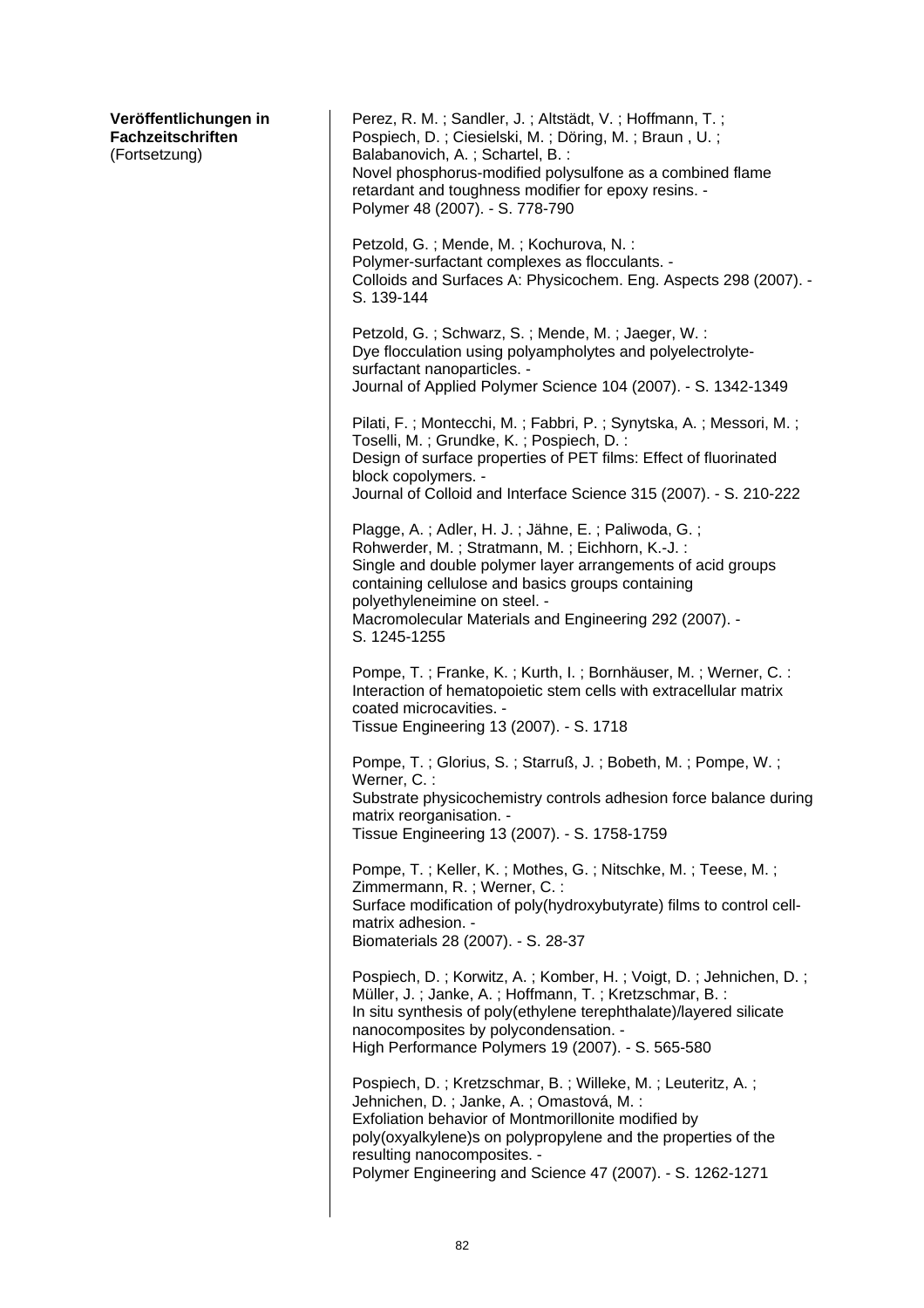Pötschke, P. ; Fischer, D. ; Simon, F. ; Häußler, L. ; Magrez, A. ; Forró, L. : Multiwalled carbon nanotubes produced by a continuous CVD method and their use in melt mixed composites with polycarbonate. - Macromolecular Symposia 254 (2007). - S. 392-399 Pötschke, P. ; Häußler, L. ; Pegel, S. ; Steinberger, R. ; Scholz, G. : Thermoplastic polyurethane filled with carbon nanotubes for electrical dissipative and conductive applications. - Kautschuk Gummi Kunststoffe 60 (2007). - S. 432-437 Pötschke, P. ; Krause, B. ; Stange, J. ; Münstedt, H. : Elongational viscosity and foaming behavior of PP modified by electron irradiation or nanotube addition. - Macromolecular Symposia 254 (2007). - S. 400-408 Pötschke, P. ; Kretzschmar, B. ; Janke, A. : Use of carbon nanotube filled polycarbonate in blends with montmorillonite filled polypropylene. - Composites Science and Technology 67 (2007). - S. 855-860 Radha Krishnan, N. ; Hijazi, A. K. ; Komber, H. ; Voit, B. ; Zschoche, St. ; Kühn, F. E. ; Nuyken, O. ; Walter, M. ; Hanefeld, P. : Synthesis of higly reactive polyisobutylenes using solvent-ligated manganese(II) complexes as catalysts. - Journal of Polymer Science / A: Polymer Chemistry 45 (2007). - S. 5636-5648 Reichelt, S. ; Jakisch, L. ; Simon, F. ; Grundke, K. ; Eichhorn, K.-J. ; Voit, B. : Two routes for immobilization of a hyperbranched OH-terminated polyester on a silicon surface. - Macromolecular Symposia 254 (2007). - S. 240-247 Reincke, K. ; Grellmann, W. ; Heinrich, G. : Bruchmechanische Methoden zur Risszähigkeitsbewertung von füllstoffverstärkten NR- und SBR-Vulkanisaten. - GAK Gummi Fasern Kunststoffe 60 (2007). - S. 85-90 Reisch, A. ; Komber, H. ; Voit, B. : Kinetic analysis of two hyperbranched  $A_2 + B_3$  polycondensation reactions by NMR spectroscopy. - Macromolecules 40 (2007). - S. 6846-6858 Rubio Retama, J. ; Tamimi Marino, F. ; Heinrich, M. ; Lopez-Cabarcos, E. : Synthesis and characterization of poly(magnesium acrylate) microgels. -Langmuir 23 (2007). - 8538-8543 Rubio Retama, J. ; Zafeiropoulos, N.E. ; Serafinelli, C. ; Rojas, R. ; Voit, B. ; Lopez-Cabarcos, E. ; Stamm, M. : Synthesis and characterization of thermosensitive PNIPAM microgels covered with superparamagnetic  $\gamma$ -Fe<sub>2</sub>O<sub>3</sub> Nanoparticles. - Langmuir 23 (2007). - S. 10280-10285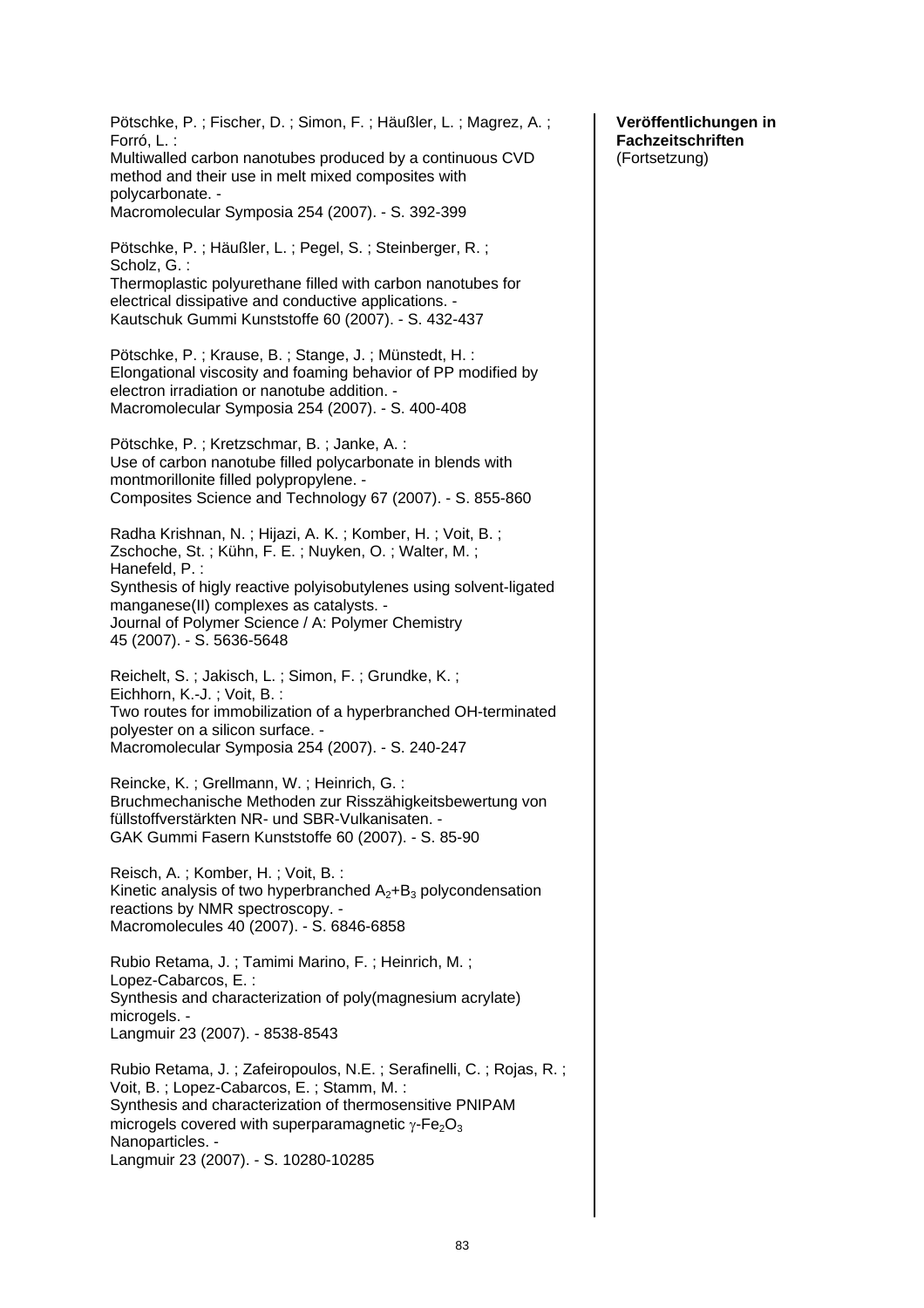| Veröffentlichungen in<br><b>Fachzeitschriften</b><br>(Fortsetzung) | Saalwächter, K.; Sommer, J.-U.:<br>NMR reveals non-distributed and uniform character of network<br>chain dynamics. -<br>Macromolecular Rapid Communications 28 (2007). - S. 1455-1465                                                                                                                                                                                                                      |
|--------------------------------------------------------------------|------------------------------------------------------------------------------------------------------------------------------------------------------------------------------------------------------------------------------------------------------------------------------------------------------------------------------------------------------------------------------------------------------------|
|                                                                    | Sagidullin, A; Meier-Haack, J.; Scheler, U.:<br>Molecular mobility and transport in polymer membranes and<br>polyelectrolyte multilayers. -<br>Magnetic Resonance Imaging 25 (2007). - S. 541-543                                                                                                                                                                                                          |
|                                                                    | Sahre, K.; Hoffmann, T.; Pospiech, D.; Eichhorn, K.-J.;<br>Fischer, D.; Voit, B.:<br>Der direkte Blick auf die Reaktion. -<br>Process 14 (2007) 5. - S. 40-41                                                                                                                                                                                                                                              |
|                                                                    | Sahre, K.; Schulze, U.; Eichhorn, K.-J.; Voit, B.:<br>Kinetic studies of metallocene-catalyzed copolymerization of<br>propene with 10-undecene-1-ol using in-line FTIR spectroscopy. -<br>Macromolecular Chemistry and Physics 208 (2007). -<br>S. 1265-1273                                                                                                                                               |
|                                                                    | Sangermano, M.; Voit, B.; Amerio, E.; Di Gianni, A.; Priola, A.;<br>Pospiech, D. :<br>Hyperbranched polymers in cationic UV curing. -<br>Macromolecular Symposia 254 (2007). - S. 9-15                                                                                                                                                                                                                     |
|                                                                    | Satapathy, B.K.; Ganß, M.; Weidisch, R.; Pötschke, P.;<br>Jehnichen, D.; Keller, T.; Jandt, K. D.:<br>Ductile-to-semiductile transition in PP-MWNT nanocomposites. -<br>Macromolecular Rapid Communications 28 (2007). - S. 834-841                                                                                                                                                                        |
|                                                                    | Satapathy, B.K.; Weidisch, R.; Pötschke, P.; Janke, A.:<br>Tough-to-brittle transition in multiwalled carbon nanotube (MWNT)<br>polycarbonate nanocomposites. -<br>Composites Science and Technology 67 (2007). - S. 867-879                                                                                                                                                                               |
|                                                                    | Savitsky, A.; Tenkovtsev, A.V.; Oertel, U.; Komber, H.;<br>Böhme, F.:<br>Synthesis and ionic interactions of a proton donor terminated<br>polyalkylene ether. -<br>Macromolecular Rapid Communications 28 (2007). - S. 641-645                                                                                                                                                                             |
|                                                                    | Schartel, B.; Balabanovich, A.; Braun, U.; Knoll, U.; Artner, J.;<br>Ciesielski, M.; Döring, M.; Perez, R.; Sandler, J.; Altstädt, V.;<br>Hoffmann, T.; Pospiech, D.:<br>Pyrolysis of epoxy resins and fire behavior of epoxy resin<br>composites flame-retarded with 9,10-Dihydro-9-oxa-10-<br>phosphaphenanthrene-10-oxide additives. -<br>Journal of Applied Polymer Science 104 (2007). - S. 2260-2269 |
|                                                                    | Scheler, U.; Schwarz, S.; Müller, M.; Farinato, R.; Dubin, P.:<br>Advances in Polyelectrolyte Research. -<br>Journal of Physical Chemistry / B 111 (2007). - S. 8343                                                                                                                                                                                                                                       |
|                                                                    | Schneider, K.:<br>Determination of compressive properties of fibre composites in the<br>in-plane direction according to ISO 14126. Part 1: A round robin<br>test. -<br>Applied Composite Materials 14 (2007). - S. 1-15                                                                                                                                                                                    |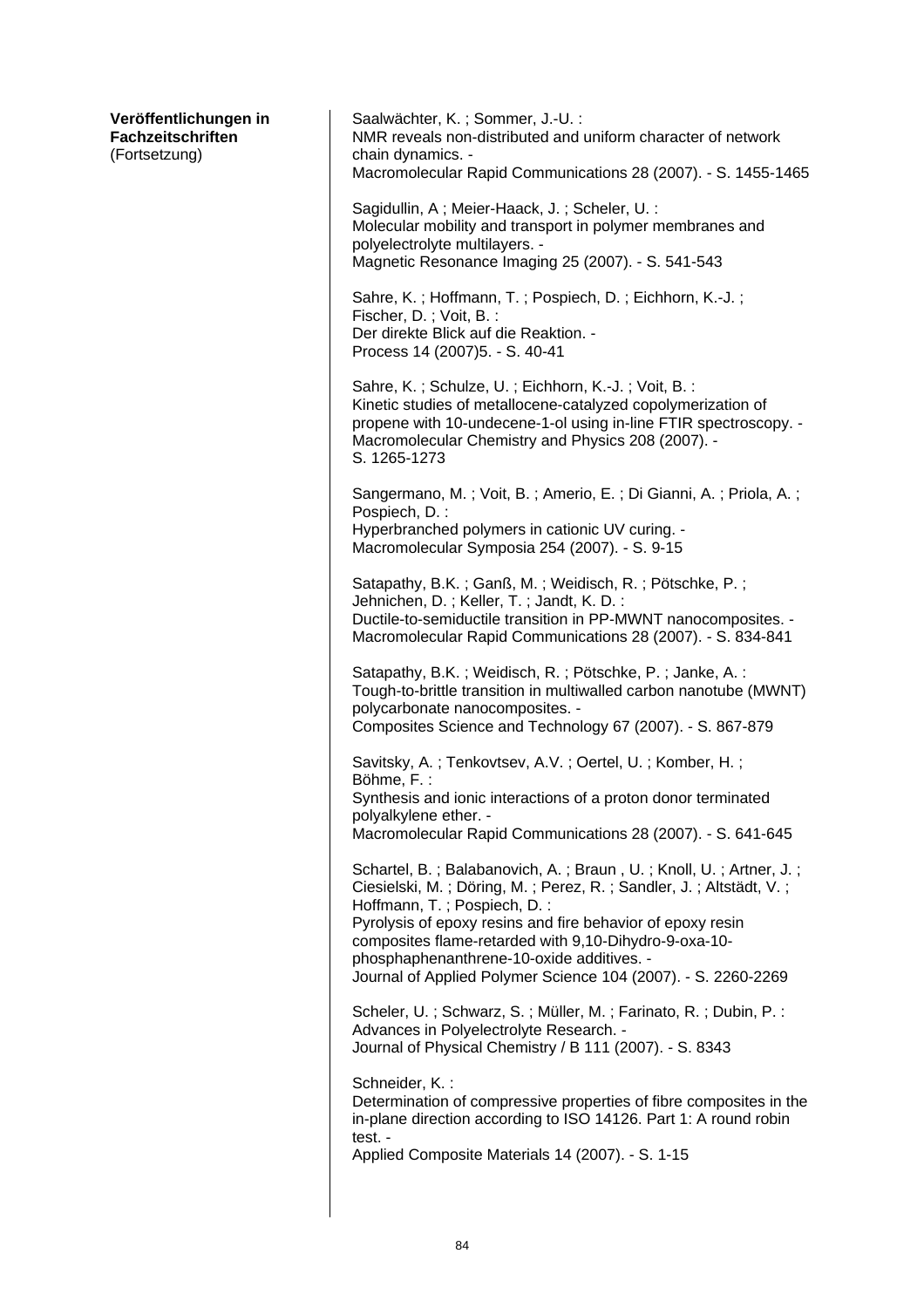Schneider, K. ; Lauke, B. : Determination of compressive properties of fibre-reinforced polymers in the in-plane direction according to ISO 14126. Part 2: A critical investigation of failure behaviour. - Applied Composite Materials 14 (2007). - S. 177-191 Schwarz, S. ; Jaeger, W. ; Paulke, B.-R. ; Bratskaya, S. ; Smolka, N. ; Bohrisch, J. : Cationic flocculants carrying hydrophobic functionalities: Applications of solid/liquid separation. - Journal of Physical Chemistry / B 111 (2007). - S. 8649-8654 Seib, P.; Jing, D.; Fierro, F.; Müller, K.; Werner, C.; Bornhäuser, M. : Role of endogenous BMPS in regulating osteogenic differentiation of multipotent mesenchymal strome cells. - Onkologie 30 (2007). - S. 53 (V53) Seib, P. ; Jones, A. T. ; Duncan, R. : Comparison of the endocytic properties of linear and branched PEls, and cationic PAMAM dendrimers in B 16f10 melanoma cells. - Journal of Controlled Release 117 (2007). - S. 291-300 Seifarth, O. ; Krenek, R. ; Tokarev, I. ; Burkov, Y. ; Sidorenko, A. ; Minko, S. ; Stamm, M. ; Schmeißer, D. : Metallic nickel nanorod arrays embedded into ordered block copolymer templates. - Thin Solid Films 515 (2007). - S. 6552-6556 Senkovsky, V. ; Khanduyeva, N. ; Komber, H. ; Oertel, U. ; Stamm, M. ; Kuckling, D. ; Kiriy, A. : Conductive polymer brushes of regioregular head-to-tail poly(3-alkylthiophenes) via catalyst-transfer surface-initiated polycondensation. - Journal of the American Chemical Society 129 (2007). - S. 6626-6632 Serrano, E. ; Tercjak, A. ; Ocando, C. ; Larranaga, M. ; Parellada, M. D. ; Corona, S. ; Mecerreyes, D. ; Zafeiropoulos, N.E. ; Stamm, M. ; Mondragon, I. : Curing behavior and final properties of nanostructured thermosetting systems modified with epoxidized styrene-butadiene linear diblock copolymers. - Macromolecular Chemistry and Physics 2008 (2007). - S. 2281-2292 Sieczkowska, B. ; Millaruelo, M. ; Messerschmidt, M. ; Voit, B. : New photolabile functional polymers for patterning onto gold obtained by click chemistry. - Macromolecules 40 (2007). - S. 2361-2370 Sperling, C. ; Maitz, M.F. ; Talkenberger, S. ; Gouzy, M.-F. ; Groth, T. ; Werner, C. : In vitro blood reactivity to hydroxylated and non-hydroxylated polymer surfaces. - Biomaterials 28 (2007). - S. 3617-3625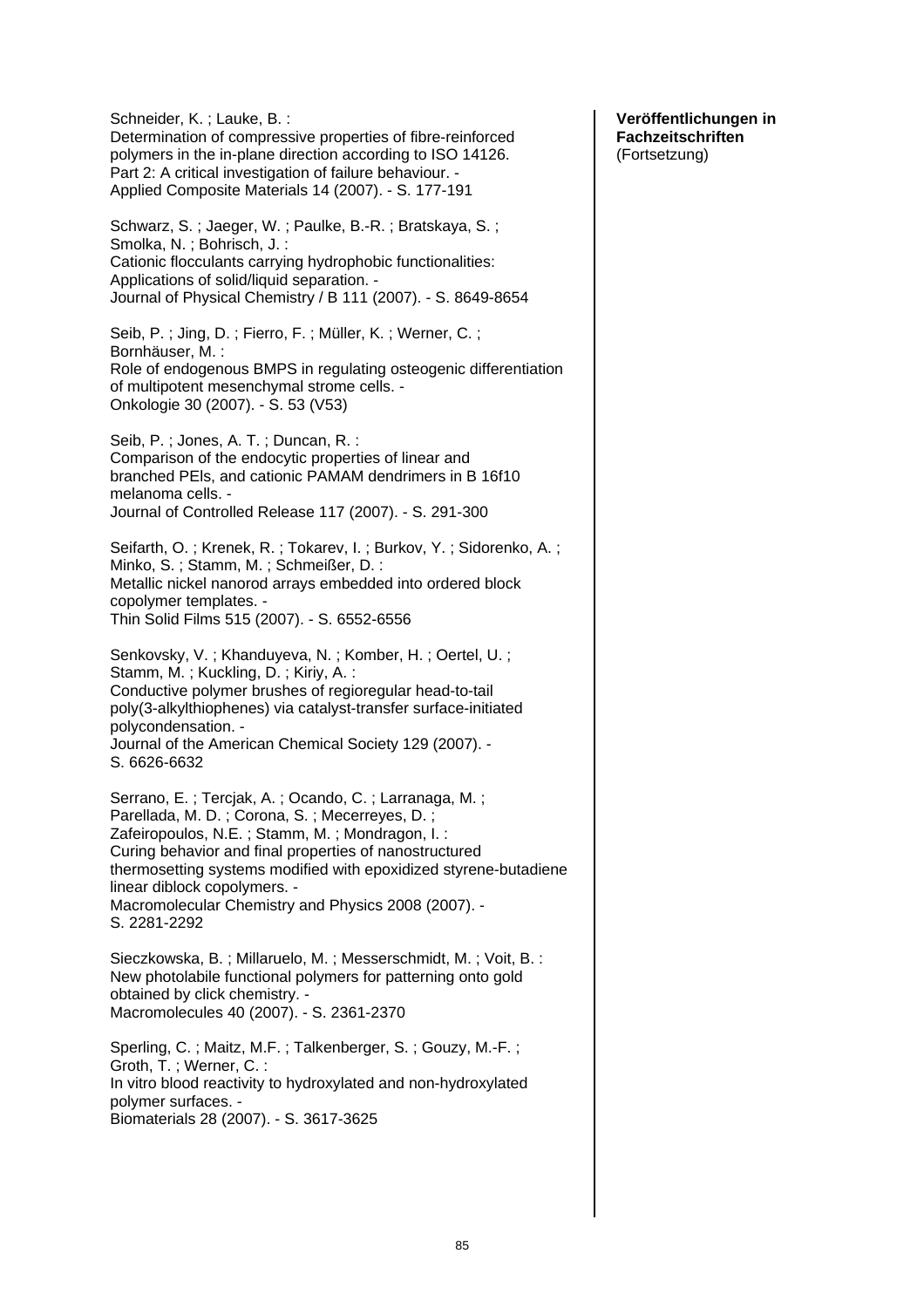| Veröffentlichungen in<br>Fachzeitschriften<br>(Fortsetzung) | Stamm, M.; Sommer, J.-U.:<br>Polymer-nanoparticle films - Entropy and enthalpy at play. -<br>Nature Materials 6 (2007). - S. 260-261                                                                                                                                                                                                                |
|-------------------------------------------------------------|-----------------------------------------------------------------------------------------------------------------------------------------------------------------------------------------------------------------------------------------------------------------------------------------------------------------------------------------------------|
|                                                             | Staudinger, U.; Satapathy, B.K.; Thunga, M.; Lach, R.;<br>Weidisch, R.; Knoll, K.:<br>Influence of phase miscibility and morphology on crack resistance<br>behaviour and kinetics of crack propagation of nanostructured<br>binary styrene-(styrene/butadiene)-styrene triblock copolymer<br>blends. -<br>Acta Materialia 55 (2007). - S. 5844-5858 |
|                                                             | Staudinger, U.; Satapathy, B.K.; Thunga, M.; Weidisch, R.;<br>Janke, A.; Knoll, K.:<br>Enhancement of mechanical properties of triblock copolymers by<br>random copolymer middle blocks. -<br>European Polymer Journal 43 (2007). - S. 2750-2758                                                                                                    |
|                                                             | Stephan, M.; Große, S.; Stintz, M.; Blankschein, U.:<br>Microphotometric Inline Determination of Polymer Blend<br>Morphologies during Extrusion Processing. -<br>Journal of Applied Polymer Science 103 (2007). - S. 258-262                                                                                                                        |
|                                                             | Stephan, M.; Vijayabaskar, V.; Kalaivani, S.; Volke, S.;<br>Heinrich, G.; Dorschner, H.; Wagenknecht, U.; Bhowmick, A. K.:<br>Crosslinking of nitrile rubber by electron beam irradiation at<br>elevated temperatures. -<br>Kautschuk Gummi Kunststoffe 60 (2007). - S. 542-547                                                                     |
|                                                             | Stocchi, A.; Lauke, B.; Vázquez, A.; Bernal, C.:<br>A novel fiber treatment applied to woven jute fabric/vinylester<br>laminates. -<br>Composites / Part A 38 (2007). - S. 1337-1343                                                                                                                                                                |
|                                                             | Synytska, A.; Appelhans, D.; Wang, Z. G.; Simon, F.;<br>Lehmann, F.; Stamm, M.; Grundke, K.:<br>Perfluoroalkyl end-functionalized oligoesters: Correlation between<br>wettability and end-group segregation. -<br>Macromolecules 40 (2007). - S. 297-305                                                                                            |
|                                                             | Synytska, A.; Stamm, M.; Diez, S.; Ionov, L.:<br>Simple and fast method for the fabrication of switchable<br>bicomponent micropatterned polymer surfaces. -<br>Langmuir 23 (2007). - S. 5205-5209                                                                                                                                                   |
|                                                             | Tavana, H.; Jehnichen, D.; Grundke, K.; Hair, M.L.;<br>Neumann, A. W.:<br>Contact angle hysteresis on fluoropolymer surfaces. -<br>Advances in Colloid and Interfaces Science 134-135 (2007). -<br>S. 236-248                                                                                                                                       |
|                                                             | Tsuwi, J.; Pospiech, D.; Jehnichen, D.; Häußler, L.; Kremer, F.:<br>Molecular dynamics in semifluorinated-side-chain polysulfone<br>studied by broadband dielectric spectroscopy. -<br>Journal of Applied Polymer Science 105 (2007). - S. 201-207                                                                                                  |
|                                                             | Uhlmann, P.; Frenzel, R.; Voit, B.; Mock, U.; Szyszka, B.;<br>Schmidt, B.; Ondratschek, D.; Gochermann, J.; Roths, K.:<br>Research agenda surface technology: Future demands for<br>research in the field of coatings materials. -<br>Progress in Organic Coatings 58 (2007). - S. 122-126                                                          |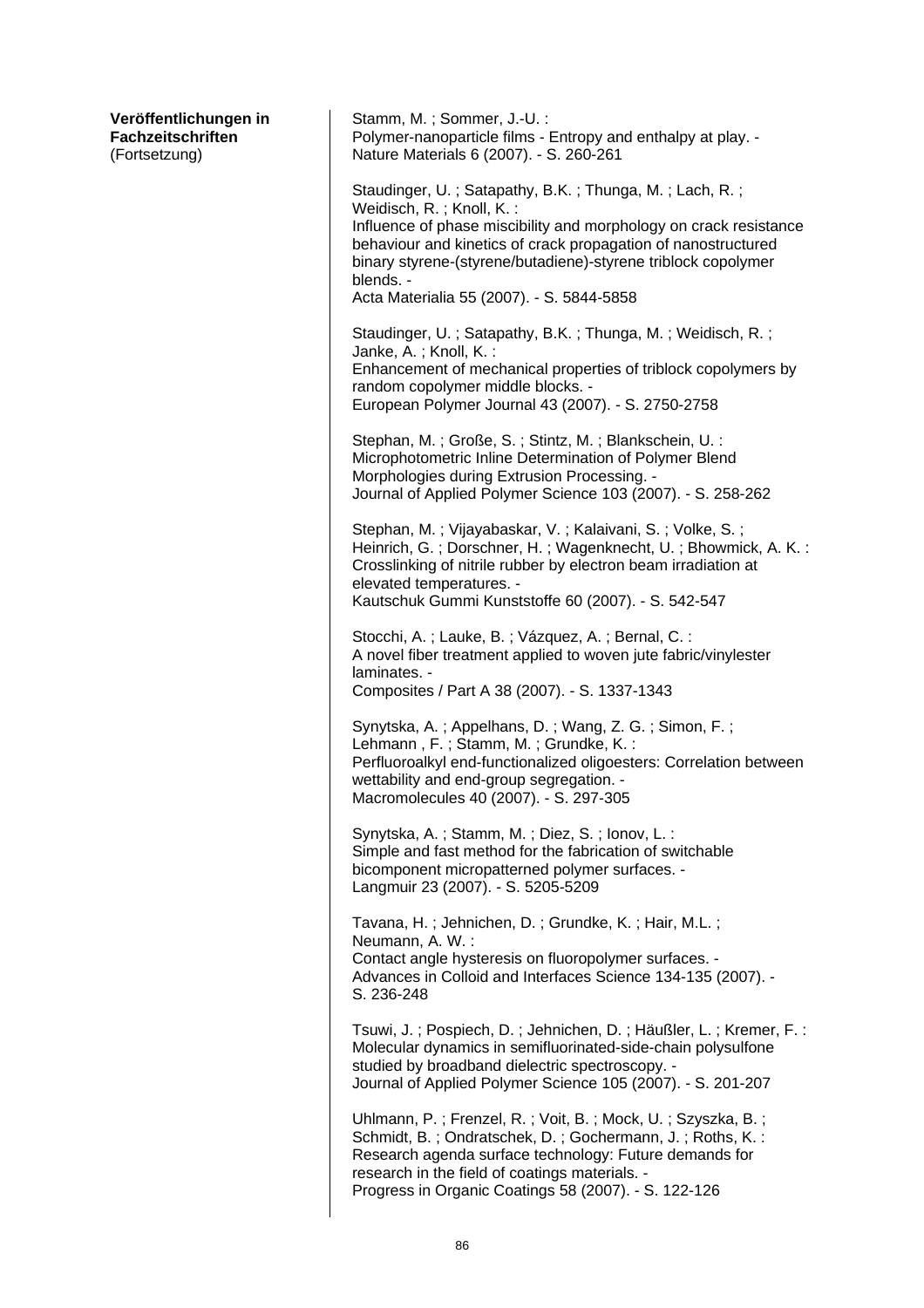| Uhlmann, P.; Houbenov, N.; Brenner, N.; Grundke, K.;<br>Burkert, S.; Stamm, M.:<br>In-situ investigation of the adsorption of globular model proteins on<br>stimuli-responsive binary polyelectrolyte brushes. -<br>Langmuir 23 (2007). - S. 57-64                     |
|------------------------------------------------------------------------------------------------------------------------------------------------------------------------------------------------------------------------------------------------------------------------|
| Uhlmann, P.; Houbenov, N.; Ionov, L.; Motornov, M.; Minko, S.;<br>Stamm, M.:<br>Oberflächen passen sich an - bürstenartige Polymermoleküle an<br>Oberflächen mit schaltbaren Eigenschaften. -<br>Wissenschaftliche Zeitschrift der TU Dresden 56 (2007). -<br>S. 47-51 |
| Usatenko, Z.; Sommer, J.-U.:<br>The influence of long-range correlated surface and near surface<br>disorder on the process of adsorption of long-flexible polymer<br>chains. -<br>Journal of Statistical Mechanics (2007). - P10006, S. 1-23                           |
| Usov, D.; Gruzdev, V.; Nitschke, M.; Stamm, M.; Hoy, O.;<br>Luzinov, I.; Tokarev, I.; Minko, S.:<br>Three-dimensional analysis of switching mechanism of mixed<br>polymer brushes. -<br>Macromolecules 40 (2007). - S. 8774-8783                                       |
| Vogel, R.; Tändler, B.; Voigt, D.; Jehnichen, D.; Häußler, L.;<br>Peitzsch, L.; Brünig, H.:<br>Melt spinning of bacterial aliphatic polyester using reactive<br>extrusion for improvement of crystallization. -<br>Macromolecular Bioscience 7 (2007). - S. 820-828    |
| Voit, B.:<br>The potential of cycloaddition reactions in the synthesis of dendritic<br>polymers. -<br>New Journal of Chemistry 31 (2007). - S. 1139-1151                                                                                                               |
| Voit, B.; Alongi, J.; Monticelli, O.; Russo, S.:<br>Organoclay modification by insertion of hyperbranched aromatic<br>polyamides. -<br>J. of Nanostructured Polymers and Nanocomposites<br>3 (2007). - S. 3-12                                                         |
| Voit, B.; Fleischmann, S.; Komber, H.; Scheel, A.; Stumpe, K.:<br>Cycloaddition reactions and dendritic polymer architectures - a<br>perfect match. -<br>Macromolecular Symposia 254 (2007). - S. 16-24                                                                |
| Voit, B.; Schmaljohann, D.; Gramm, S.; Nitschke, M.;<br>Werner, C.:<br>Stimuli-responsive polymer layers for advanced cell culture<br>technologies. -<br>International Journal of Materials Research 98 (2007). - S. 646-650                                           |
| Voronov, A.; Kohut, A.; Synytska, A.; Peukert, W.:<br>Mechanochemical modification of silica with<br>poly(1-vinyl-2-pyrrolidone) by grinding in a stirred media mill. -<br>Journal of Applied Polymer Science 104 (2007). - S. 3708-3714                               |
| Werner, C.:<br>Biohybrid polymers: Novel options for regenerative therapies. -<br>eXPRESS Polymer Letters 1 (2007). - S. 333                                                                                                                                           |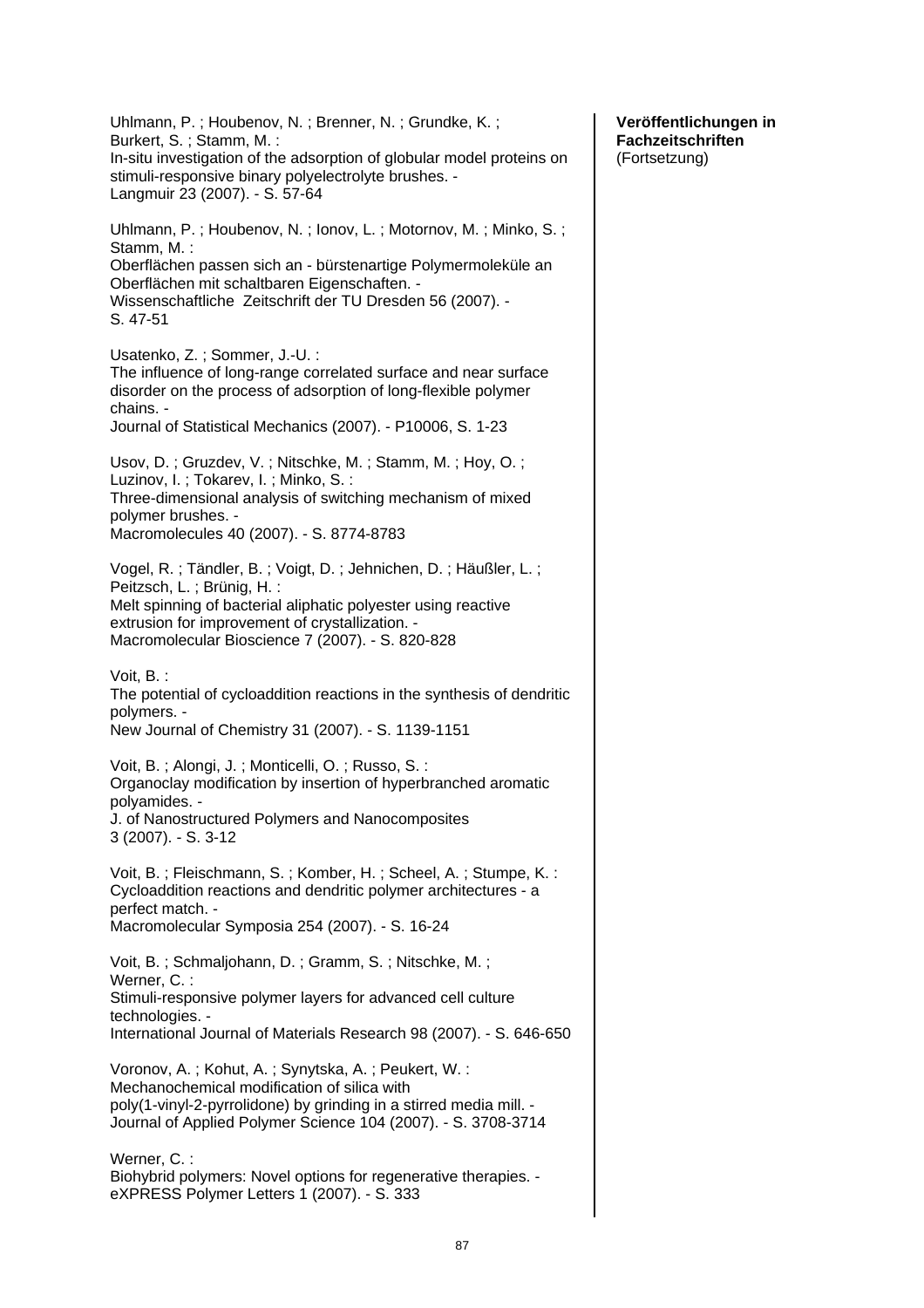| Veröffentlichungen in<br>Fachzeitschriften<br>(Fortsetzung) | Werner, C.; Maitz, M.F.; Sperling, C.:<br>Current strategies towards hemocompatible coatings. -<br>Journal of Materials Chemistry 17 (2007). - S. 3376-3384                                                                                                                                                                                                          |
|-------------------------------------------------------------|----------------------------------------------------------------------------------------------------------------------------------------------------------------------------------------------------------------------------------------------------------------------------------------------------------------------------------------------------------------------|
|                                                             | Xu, J.; Xu, Y.; Funari, S.; Pötschke, P.; Pegel, S.; Alig, I.:<br>Final report for DESY project "Crystallisation Kinetics in<br>Nanocomposites". -<br>Jahresbericht / Deutsches Kunststoff-Institut Darm 6 (2007). -<br>S. 64-65                                                                                                                                     |
|                                                             | Zafeiropoulos, N.E.:<br>On the use of single fibre composites testing to characterise the<br>interface in natural fibre composites. -<br>Composite Interfaces 14 (2007). - S. 807-820                                                                                                                                                                                |
|                                                             | Zafeiropoulos, N.E.; Baillie, C.A.:<br>A study of the effect of surface treatments on the tensile strength of<br>flax fibres: Part 2. Application of weibull statistics. -<br>Composites / Part A 38 (2007). - S. 629-638                                                                                                                                            |
|                                                             | Zafeiropoulos, N.E.; Dijon, G.G.; Baillie, C.A.:<br>A study of the effect of surface treatments on the tensile strength of<br>flax fibres: Part 1. Application of gaussian statistics. -<br>Composites / Part A 38 (2007). - S. 621-628                                                                                                                              |
|                                                             | Zimmermann, R.; Osaki, T.; Gauglitz, G.; Werner, C.:<br>Combined microslit electrokinetic measurements and reflectometric<br>interference spectroscopy to study protein adsorption processes. -<br>Biointerphases 2 (2007). - S. 159-164                                                                                                                             |
|                                                             | Zschech, D.; Milenin, A. P.; Scholz, R.; Hillebrand, R.; Sun, Y.;<br>Uhlmann, P.; Stamm, M.; Steinhart, M.; Gösele, U.:<br>Transfer of sub-30-nm patterns from templates based on<br>supramolecular assemblies. -<br>Macromolecules 40 (2007). - S. 7752-7754                                                                                                        |
|                                                             | Zschoche, St.; David, R.; Tavana, H.; Pöschel, K.; Petong, N.;<br>Dutschk, V.; Grundke, K.; Neumann, A. W.:<br>Robustness of wetting and morphology of maleimide copolymer<br>films to choise of solvent and annealing. -<br>Colloids and Surfaces A: Physicochem. Eng. Aspects<br>307 (2007). - S. 53-61                                                            |
| Vorträge                                                    | Agrawal, M.; Pich, A.; Zafeiropoulos, N.E.; Gupta, S.;<br>Stamm, M.:<br>Fabrication of organic-inorganic composite particles and hollow<br>spheres with tailored morphology and shell thickness. -<br>Nanofunpoly, 3rd Symposium on "Nanostructured and functional<br>polymer-based Materials and Nanocomposites". - Korfu,<br>Griechenland, 13.05.2007 - 15.05.2007 |
|                                                             | Albrecht, V.; Roth, J.; Grundke, K.; Simon, F.; Nitschke, M.;<br>Bellmann, C.; Zschoche, St.; Luhmann, C.:<br>Verbesserung der Adhäsion von Silikonoberflächen und<br>Charakterisierung der Effekte der Oberflächenmodifizierung. -<br>8. Freiberger Polymertag. - Freiberg, 26.04.2007 - 27.04.2007                                                                 |
|                                                             |                                                                                                                                                                                                                                                                                                                                                                      |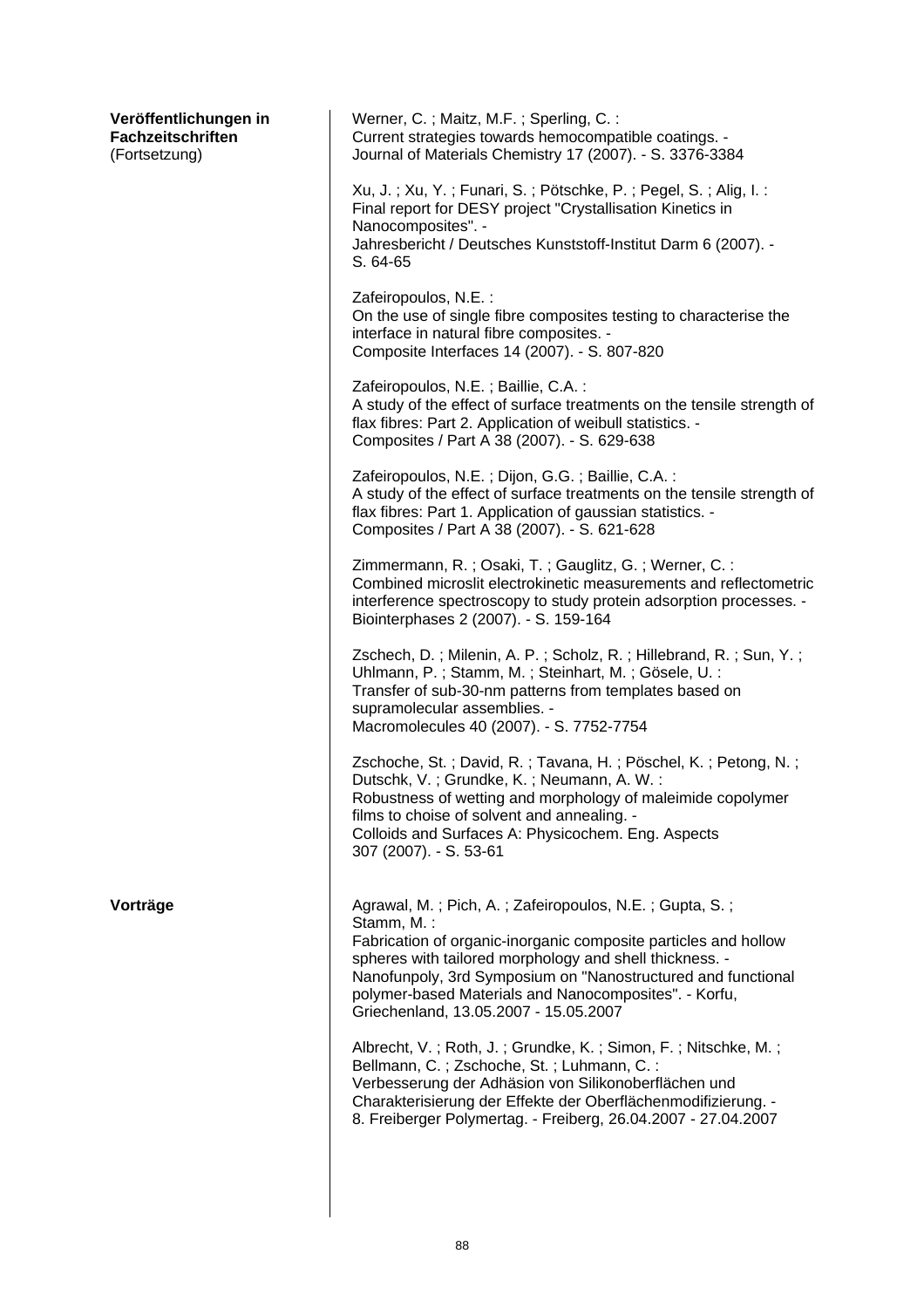| Appelhans, D.:<br>Multifunctional dendrimers with oligosaccharide substituents for<br>biological experiments. -<br>Seminarveranstaltung bei Prof. Rödel - Institut für Genetik an der<br>TU Dresden. - Dresden, 13.12.2007                                                                           |
|------------------------------------------------------------------------------------------------------------------------------------------------------------------------------------------------------------------------------------------------------------------------------------------------------|
| Appelhans, D.:<br>Oligosaccharid-modifizierte dendritische Polymere: Von<br>Eintopfsynthesen bis zur Wechselwirkung mit (Bio-)Molekülen. -<br>Seminarvortrag an der Bundesanstalt für Materialforschung. -<br>Berlin, 11.05.2007                                                                     |
| Appelhans, D.:<br>Oligosaccharid-modifizierte dendritische Polymere: Von<br>Eintopfsynthesen bis zur Wechselwirkung mit (Bio-)Molekülen. -<br>Institutskolloquium am Institut für Chemie und Biochemie der FU<br>Berlin, 10.05.2007                                                                  |
| Appelhans, D.:<br>Oligosaccharid-modifizierte dendritische Polymere: Von<br>Eintopfsynthesen bis zu nicht-kovalenten Wechselwirkungen mit<br>Biomolekülen. -<br>BASF - The Chemical Company. - Ludwigshafen, 23.11.2007                                                                              |
| Appelhans, D.:<br>Water-soluble dendritic and linear polymers decorated with<br>(oligo-)saccharide units. -<br>Polymer Workshop of the University of Gliwice. - Karpacz, Polen,<br>07.02.2007 - 09.02.2007                                                                                           |
| Appelhans, D.; Oertel, U.; Friedel, P.; Klajner, B.;<br>Bryszewska, M.; Voit, B.:<br>Oligosaccharide-modified PPI dendrimers: A versatile tool for metal<br>complexation and biointeractions. -<br>5th International Dendrimer Symposium - IDS:5. - Toulouse,<br>Frankreich, 28.08.2007 - 01.09.2007 |
| Bagusat, F.; Scheler, U.:<br>Flow NMR of complex fluids in an asymmetric Rheo NMR cell. -<br>GDCh Fachgruppentagung NMR. - Göttingen, 26.09.2007 -<br>29.09.2007                                                                                                                                     |
| Bellmann, C.:<br>Möglichkeiten des IPF zur Beurteilung von Ober/Grenzflächen. -<br>Technologiezirkel Carl Zeiss SMT AG. - Oberkochen, 13.08.2007                                                                                                                                                     |
| Bellmann, C.:<br>Oberflächenmodifizierung durch Adsorption von Polymeren und<br>Tensiden. -<br>GDCh-Kurs "Polymeroberflächen und -grenzflächen:<br>Charakterisierung, Funktionalisierung, Anwendungen". - Dresden,<br>08.10.2007 - 10.10.2007                                                        |
| Bellmann, C.; Cremers, J.; Pleul, D.; Albrecht, V.; Caspari, A.;<br>Grundke, K.:<br>Charakterisierung von Kunststoffoberflächen vor der<br>Beschichtung. -<br>DFO-Tagung Kunststofflackierung. - Hof, 06.03.2007 - 07.03.2007                                                                        |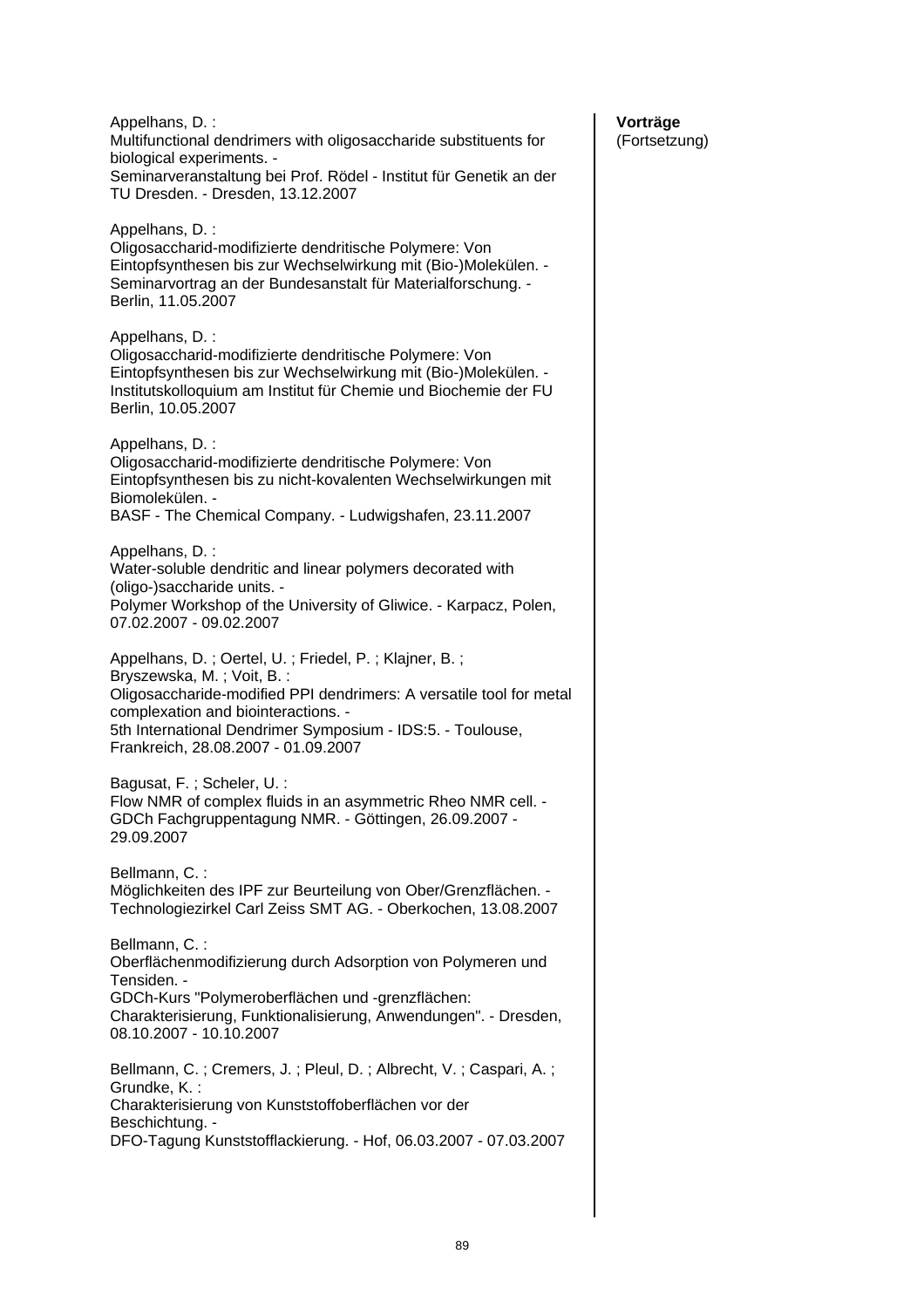| Vorträge<br>(Fortsetzung) | Bellmann, C.; Cremers, J.; Pleul, D.; Albrecht, V.; Caspari, A.;<br>Grundke, K.:<br>Möglichkeiten des IPF zur Beurteilung von Ober/Grenzflächen<br>und Charakterisierung von Kunststoffoberflächen vor der<br>Beschichtung. -<br>Seminar der Fa. BYK-chemie GmbH. - Wesel, 04.07.2007                                                                                                                       |
|---------------------------|-------------------------------------------------------------------------------------------------------------------------------------------------------------------------------------------------------------------------------------------------------------------------------------------------------------------------------------------------------------------------------------------------------------|
|                           | Bellmann, C.; Cremers, J.; Pleul, D.; Albrecht, V.; Roth, J.;<br>Michel, S.; Caspari, A.; Drechsler, A.; Synytska, A.;<br>Meier-Haack, J.; Plonka, R.; Petong, N.; Grundke, K.:<br>Charakterisierung unterschiedlicher Modifizierungsarten an<br>Festkörperoberflächen mittels Strömungspotentialmessungen. -<br>Fachseminar Elektrokinetische Messungen an<br>Festkörperoberflächen. - Dresden, 11.10.2007 |
|                           | Blank, C.; Hein, V.; Thieme, M.; Worch, H.; Höhne, S.;<br>Simon, F.:<br>Ultrahydrophobe chitosanstabilisierte Kompositschichten auf<br>Aluminium. -<br>41. Metallographie-Tagung "Metalle - Keramik - Polymere". -<br>Bremen, 19.09.2007 - 21.09.2007                                                                                                                                                       |
|                           | Böhme, F.; Jakisch, L.; Komber, H.:<br>Segmented polyester-polyamide block copolymers with improved<br>chain regularity. -<br>EPF 2007, European Polymer Congress. - Portoroz, Slowenien,<br>02.07.2007 - 06.07.2007                                                                                                                                                                                        |
|                           | Böhme, F.; Oertel, U.; Komber, H.:<br>Optical probes for acid-base interactions in polymeric mixtures. -<br>47th Microsymposium Advanced Polymer Materials for Photonics<br>and Electronics. - Prag, 15.07.2007 - 19.07.2007                                                                                                                                                                                |
|                           | Böhme, U.:<br>Elektrophorese-NMR an Proteinen und Polyelektrolyten. -<br>NMR Workshop. - Augustusburg, 19.09.2007 - 22.09.2007                                                                                                                                                                                                                                                                              |
|                           | Böhme, U.; Scheler, U.:<br>Effektive Ladung von Polyelektrolyten in Lösung, Diffusions- und<br>Elektrophorese-NMR. -<br>Dresdner NMR-Seminar. - Dresden, 21.03.2007                                                                                                                                                                                                                                         |
|                           | Braun, H.-G.:<br>Micropatterned liquid phases. -<br>Vortrag am Lehrstuhl für Biotechnologie TU München, 25.09.2007                                                                                                                                                                                                                                                                                          |
|                           | Braun, H.-G.; Meyer, E.:<br>Combining self-organisation and lithography. -<br>DPG-Frühjahrstagung 2007. - Regensburg, 26.03.2007 -<br>30.03.2007                                                                                                                                                                                                                                                            |
|                           | Braun, H.-G.; Meyer, E.:<br>Crystallization of ultrathin PEO layers. -<br>Dep. of Physics, University of Sheffield. - Sheffield, Großbritannien,<br>22.08.2007                                                                                                                                                                                                                                              |
|                           | Braun, H.-G.; Meyer, E.:<br>Pattern formation in ultrathin polymer films prepared on<br>microstructured surfaces. -<br>EMAG 2007 - Electron Microscopy and Analysis Group<br>Conference. - Glasgow, 21.08.2007 - 24.08.2007                                                                                                                                                                                 |
|                           |                                                                                                                                                                                                                                                                                                                                                                                                             |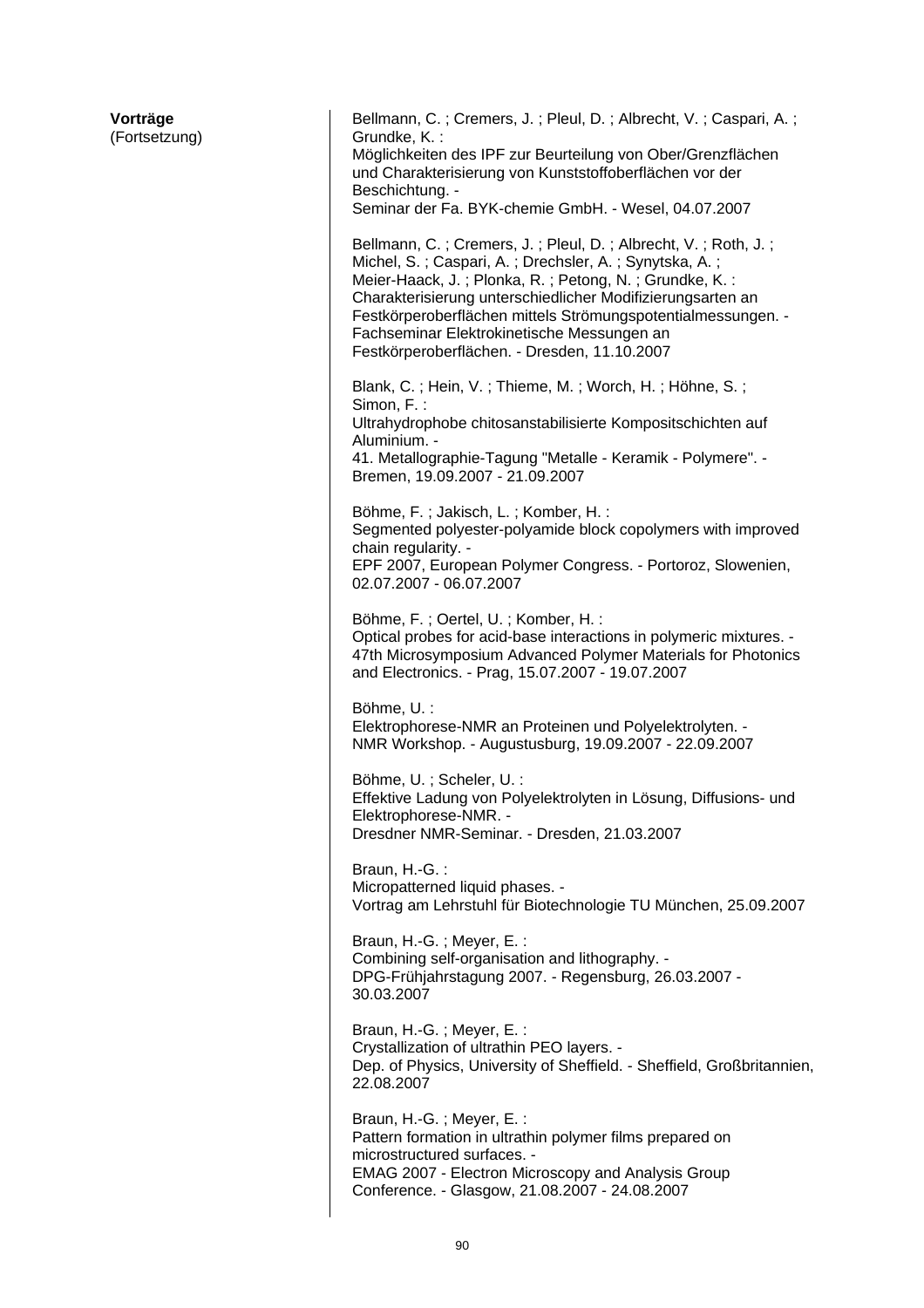Braun, H.-G. ; Meyer, E. : Some new application aspects of scanning electron microscopy. - DPG-Frühjahrstagung 2007. - Regensburg, 26.03.2007 - 30.03.2007 Braun, H.-G. ; Meyer, E. : Surface engineering: A versatile approach to study polymer crystallization at surfaces. - Institutsvortrag im Center of Molecular and Macromolecular Studies. - Lodz, Polen, 04.02.2007 - 06.02.2007 Breier, A. ; Hofmann, A. ; Rentsch, C. ; Schulz, B. : Inserting drug release into textile long-bone implants by coating the PCL-thread with antibiotics incorporated in a PLA- and PLGA-matrix. - Euromat 2007. - Nürnberg, 10.09.2007 - 13.09.2007 Bucatariu, F. ; Dragan, S. ; Simon, F. : Synthesis and characterization of novel reactive composites by surface modification of silica particles. - 3rd China-Europe Symposium on Processing and Properties of Reinforced Polymers. - Budapest, Ungarn, 11.06.2007 - 15.06.2007 Burkert, S. ; Müller, M. ; Uhlmann, P. ; Stamm, M. : Sensitive Swelling and Controlled Protein Adsorption on Thin Polymer Brushes Layers. - Makromolekulares Kolloquium. - Freiburg, 22.02.2007 - 24.02.2007 Calvimontes, A. ; Dutschk, V. ; Cherif, C. ; Heinrich, G. : A new concept to understand the liquid penetration into polyester fabrics. - Aachen-Dresden International Textile Conference. - Aachen, 29.11.2007 - 30.11.2007 Calvimontes, A. ; Dutschk, V. ; Cherif, C. ; Heinrich, G. : Ein neues Konzept zum besseren Verständnis der Penetration von Flüssigkeiten in textilen Oberflächenstrukturen. - 15. Neues Dresdner Vakuumtechnisches Kolloquium . - Dresden, 17.10.2007 - 18.10.2007 Chervanyov, A. ; Heinrich, G. : Theory of the polymer adsorption onto chemically patterned surfaces as exemplified by selective mixed brushes. - Nanofunpoly, 3rd Symposium on "Nanostructured and functional polymer-based Materials and Nanocomposites". - Korfu, Griechenland, 13.05.2007 - 15.05.2007 Cordeiro, A. : Nanostructured surfaces through supramolecular, nanoparticle and polymer chemistry / Nanostuctured surfaces by physical/chemical vapour deposition and electrodeposition / Composition, structure and dynamics of nanostructured surfaces and coatings at the water interface. - 30-Month Progress Review Meeting AMBIO Projekt. - Mannheim, 26.09.2007 - 27.09.2007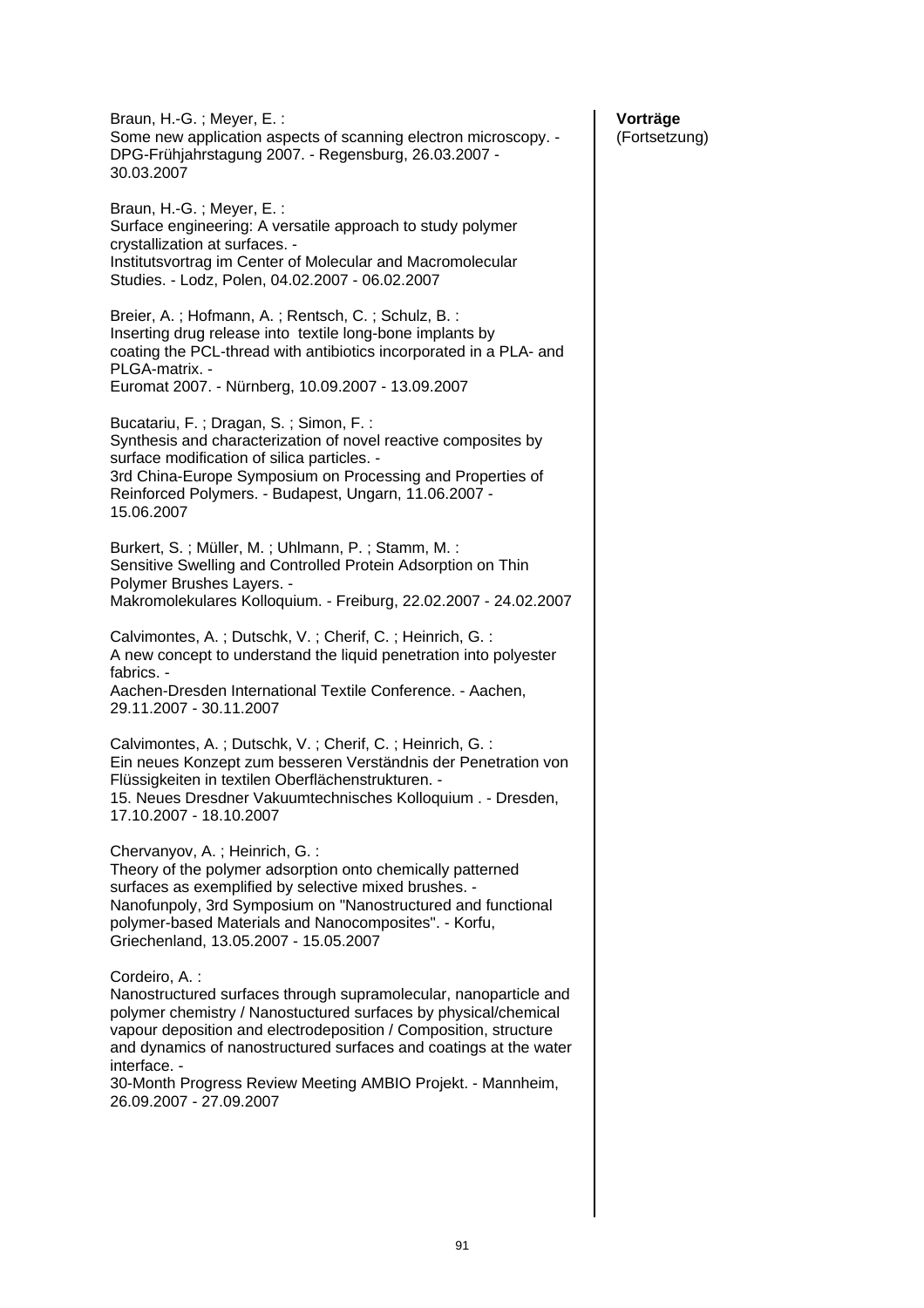| Vorträge<br>(Fortsetzung) | Cordeiro, A.; Werner, C.:<br>Composition, structure and dynamics of nanostructured surfaces<br>and coatings at the water interface. -<br>2nd Annual AMBIO Meeting. - Portoroz, Slowenien, 06.03.2007 -<br>09.03.2007                                                                                                                                        |
|---------------------------|-------------------------------------------------------------------------------------------------------------------------------------------------------------------------------------------------------------------------------------------------------------------------------------------------------------------------------------------------------------|
|                           | Cordeiro, A.; Werner, C.:<br>Nanostructured surfaces through supramolecular, nanoparticle and<br>polymer chemistry. -<br>2nd Annual AMBIO Meeting. - Portoroz, Slowenien, 06.03.2007 -<br>09.03.2007                                                                                                                                                        |
|                           | Costa, F. R.; Wagenknecht, U.; Heinrich, G.:<br>LDPE/Mg-AI layered double hydroxide nanocomposite:<br>Morphological characteristics and flammability properties. -<br>Symposium on Functional Polymer Based Materials. - Jena,<br>03.04.2007 - 04.04.2007                                                                                                   |
|                           | Costa, F. R.; Wagenknecht, U.; Heinrich, G.:<br>Mg-Al layered double hydroxide: A potential nanofiller and flame-<br>retardant for polyethylene. -<br>12. Problemseminar POLYMERMISCHUNGEN "Gefüllte und<br>verstärkte Polymerblends - Nanoblends". - Bad Lauchstädt,<br>28.03.2007 - 29.03.2007                                                            |
|                           | Costa, F. R.; Wagenknecht, U.; Heinrich, G.:<br>Mg-Al layered double hydroxide as nanofiller and flame-retardant<br>for polymers. -<br>Polymer Processing Society: Europe/Africa Regional Meeting<br>2007 - PPS07 EA. - Göteborg, Schweden, 28.08.2007 -<br>30.08.2007                                                                                      |
|                           | Das, A.; Heinrich, G.:<br>Some possibilities of dithiophosphate applications. -<br>Invited lecture at Rhein Chemie Rheinau GmbH. - Mannheim,<br>01.02.2007                                                                                                                                                                                                  |
|                           | Das, A.; Jurk, R.; Stöckelhuber, K. W.; Engelhardt, T.;<br>Fritzsche, J.; Klüppel, M.; Heinrich, G.:<br>Exploitation of carboxylic group of carboxylated nitrile rubber for<br>exfoliation process of layered silicate. -<br>Symposium on Functional Polymer Based Materials. - Jena,<br>03.04.2007 - 04.04.2007                                            |
|                           | Das, A.; Jurk, R.; Stöckelhuber, K. W.; Heinrich, G.:<br>Nanoalloy based on clays: Carboxylated nitrile rubber as a vector<br>to transfer intercalated-exfoliated layered silicate in high<br>performance elastomer. -<br>3rd China-Europe Symposium on Processing and Properties of<br>Reinforced Polymers. - Budapest, Ungarn, 11.06.2007 -<br>15.06.2007 |
|                           | Das, A.; Jurk, R.; Stöckelhuber, K. W.; Engelhardt, T.;<br>Fritzsche, J.; Klüppel, M.; Heinrich, G.:<br>Role of carboxylic group of carboxylated nitrile rubber on the<br>intercalation/exfoliation process of organoclay. -<br>International Conference Polymeric Materials in Automotive & SRC<br>2007. - Bratislava, Slowakei, 15.05.2007 - 17.05.2007   |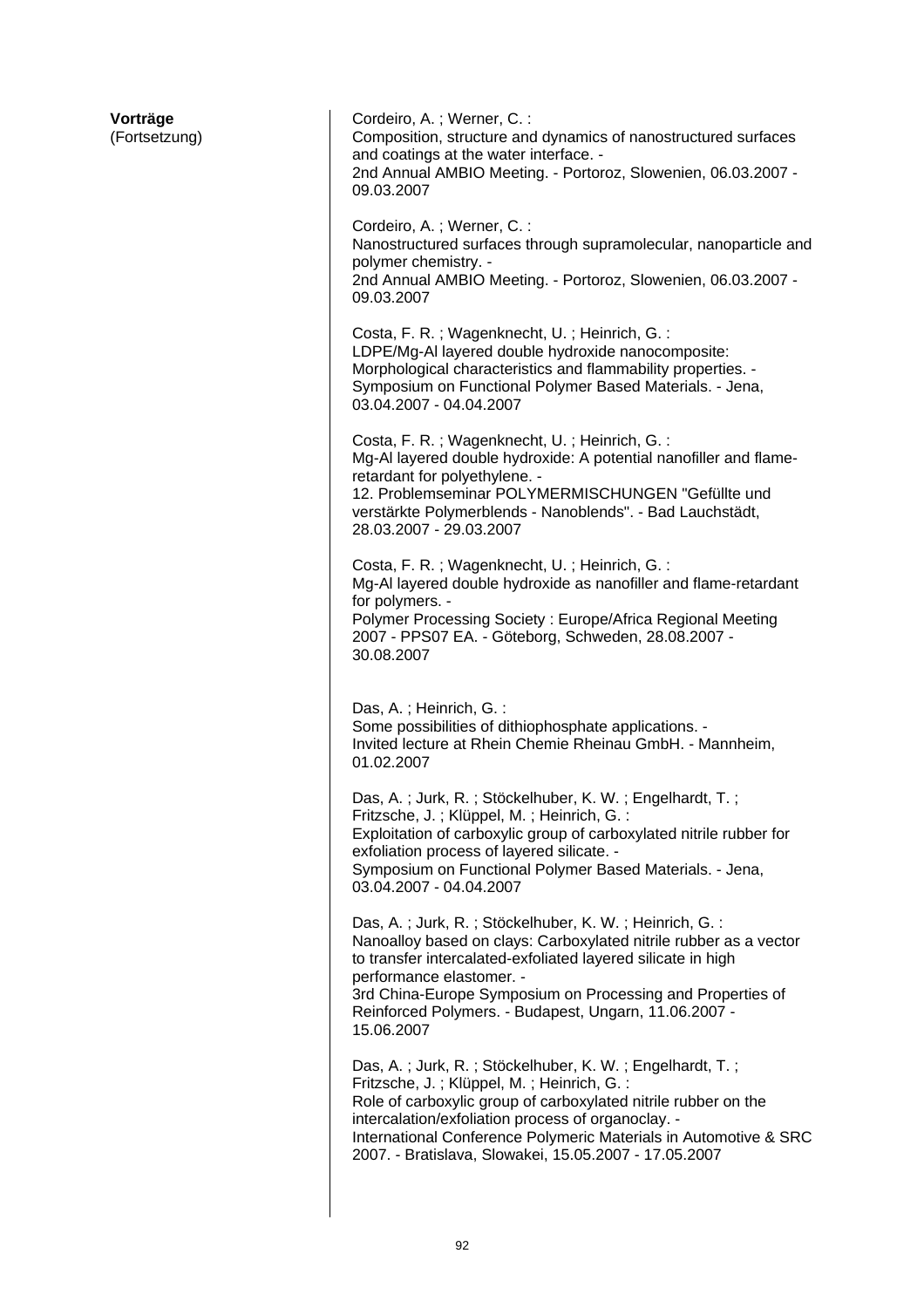Descas, R. ; Sommer, J.-U. : Monte Carlo simulations of tethered chains in contact with an adsorbing surface. - DPG-Frühjahrstagung 2007. - Regensburg, 26.03.2007 - 30.03.2007 Dutschk, V. ; Breitzke, B. : Adsorption kinetics of aqueous non-ionic surfactant solutions on polymer surfaces. - The International Workshop on Bubble and Drop Interfaces. - Granada, Spanien, 25.03.2007 - 28.03.2007 Dutschk, V. ; Grenzer, M. : Pickering-Emulsionen: Rheologie und Mikrostruktur. - Anwenderseminar "3D/2D-Rheologie". - Berlin, 16.01.2007 - 17.01.2007 Edelmann, M. ; Gedan-Smolka, M. ; Heinrich, G. ; Lehmann, D. : Formal kinetic analysis of two-step curing reactions in melts simulation of the reaction behaviour. - International Conference on Advanced Fibers and Polymer Materials (ICAFPM 2007). - Shanghai, China, 15.10.2007 - 17.10.2007 Edelmann, M. ; Gedan-Smolka, M. ; Heinrich, G. ; Lehmann, D. : Simulation of two-step curing reactions in melts on the basis of formal kinetic analysis. - Polymer Processing Society : Europe/Africa Regional Meeting 2007 - PPS07 EA. - Göteborg, Schweden, 28.08.2007 - 30.08.2007 Eichhorn, K.-J. ; Mikhailova, Y. ; Müller, M. ; Grundke, K. ; Voit, B. : IR spectroscopy and spectroscopic vis-ellipsometry on hyperbranched polyester films: Characterization of structure, swelling and protein adsorption. - ESOPS 17 - 17th European Symposium on Polymer Spectroscopy. - Seggauberg, Österreich, 09.09.2007 - 12.09.2007 Fabbri, P. ; Messori, M. ; Toselli, M. ; Pilati, F. ; Ptacek, S. ; Pospiech, D. : Breath figures on methacrylate-based surfaces. - Nanofunpoly, 3rd Symposium on "Nanostructured and functional polymer-based Materials and Nanocomposites". - Korfu, Griechenland, 13.05.2007 - 15.05.2007 Fischer, D. ; Kretzschmar, B. ; Stephan, M. ; Alig, I. ; Lellinger, D. ; Steinhoff, B. ; Grosse, S. : In-line process analysis of polymer melts during extrusion by spectroscopic, ultrasonic and light scattering measurements. - Workshop on Reactive Extrusion, Université Claude Bernard Lyon, 22.05.2007 - 24.05.2007 Fischer, D. ; Müller, J. ; Kummer, S. ; Sahre, K. ; Alig, I. ; Lellinger, D. ; Steinhoff, B. : Prozessanalytik mit Ultraschall bei der Kunststoffverarbeitung . - Innovationsforum "Neue Möglichkeiten beim Messen und Prüfen mit Ultraschall. - Halle, 06.12.2007 - 07.12.2007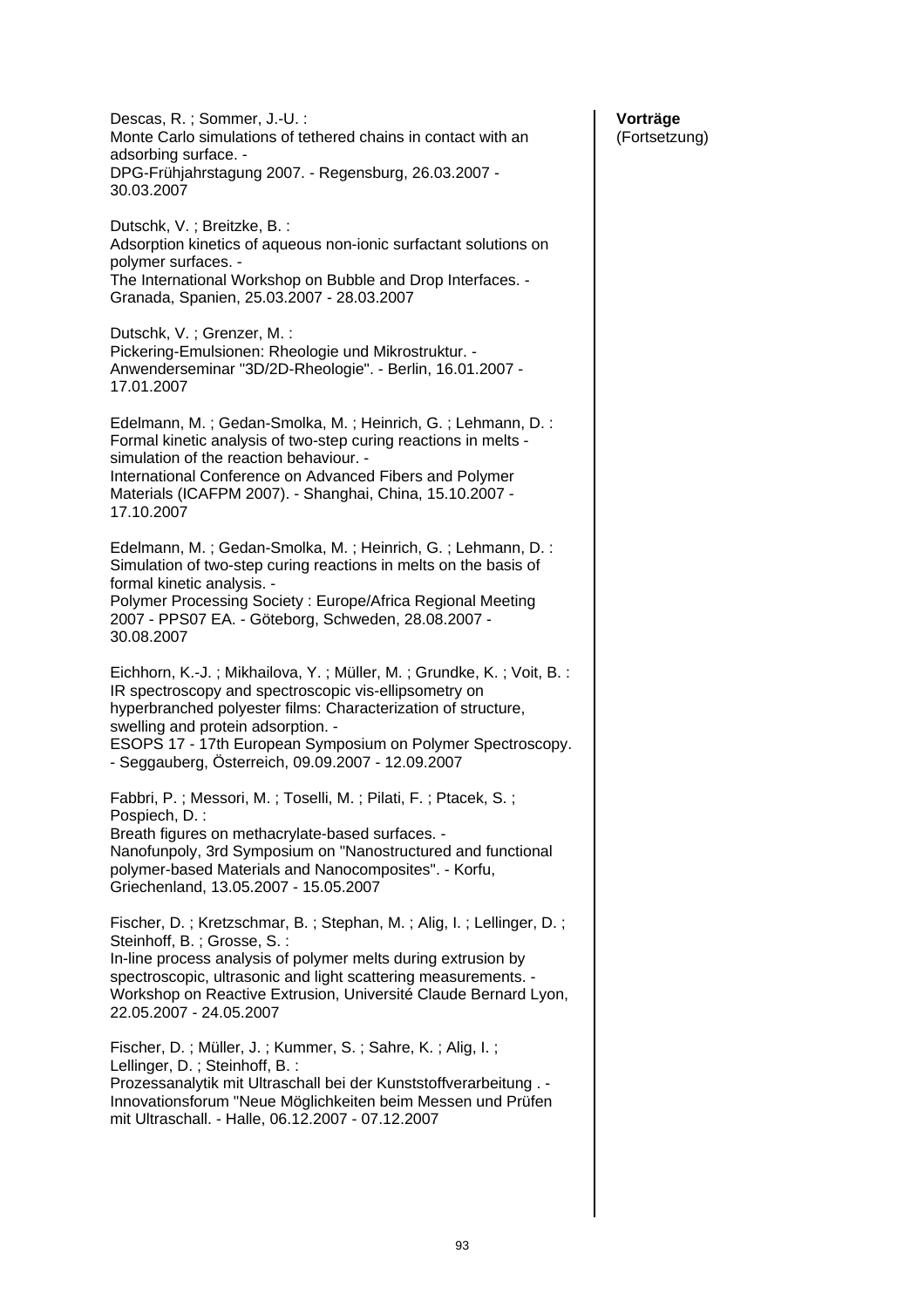| Vorträge<br>(Fortsetzung) | Fischer, D.; Pospiech, D.; Kretzschmar, B.:<br>Nanocomposites of polymers with layered silicates (clays):<br>An introduction - correlation of structure and final properties. -<br>Kolloquium, University Minho. - Guimares, Portugal, 12.06.2007<br>Fischer, D.; Pospiech, D.; Kretzschmar, B.; Voit, B.; Alig, I.;                                                                                                      |
|---------------------------|---------------------------------------------------------------------------------------------------------------------------------------------------------------------------------------------------------------------------------------------------------------------------------------------------------------------------------------------------------------------------------------------------------------------------|
|                           | Lellinger, D.; Steinhoff, B.:<br>In-line process analysis of polymer reactions and of polymer<br>processing techniques by ATR/FTIR-, NIR-, Raman- and Ultra-<br>sonic spectroscopy. -<br>EPF 2007, European Polymer Congress. - Portoroz, Slovenien,<br>02.07.2007 - 06.07.2007                                                                                                                                           |
|                           | Fischer, D.; Pospiech, D.; Scheler, U.; Eichhorn, K.-J.;<br>Navarro, R. :<br>In-situ monitoring of the sol-gel synthesis of nanostructured<br>organic-inorganic hybrids by FTIR-, NIR- and raman spectroscopy<br>and ellipsometry. -<br>ESOPS 17 - 17th European Symposium on Polymer Spectroscopy.<br>- Seggauberg, Österreich, 09.09.2007 - 12.09.2007                                                                  |
|                           | Fleischmann, S.; Messerschmidt, M.; Voit, B.:<br>Reactive diblock copolymers for the preparation of functionalized<br>nanostructured surfaces. -<br>First Young Polymer Scientists Conference. - Santiago de<br>Compostela, Spanien, 25.03.2007 - 29.03.2007                                                                                                                                                              |
|                           | Frenzel, R.; Höhne, S.; Blank, C.; Stöckelhuber, K. W.;<br>Schmidt, B.; Thieme, M.; Tittes, K.; Worch, H.; Simon, F.:<br>Nichtbenetzende Aluminiumoberflächen - Ein Weg zur<br>Selbstreinigung. -<br>1. Fachtagung "Reinigen und Vorbehandeln von Kunststoff und<br>Metall für die Beschichtung" Ostbayrische<br>Technologietransferinitiative OTTI - Training - Seminar - Tagung. -<br>Würzburg, 18.06.2007 - 19.06.2007 |
|                           | Freudenberg, U. :<br>Injectable biohybrid gels. -<br>CRTD Symposium "Biomaterials for Regenerative Medicine". -<br>Dresden, 22.10.2007                                                                                                                                                                                                                                                                                    |
|                           | Freudenberg, U.; Zimmermann, R.; Zschoche, St.; Welzel, P.;<br>Müller, M.; Werner, C.:<br>Aufklärung von Zusammenhängen zwischen Ladung und Struktur<br>von Biopolymer-Materialien. -<br>Surpass Seminar, Anton Paar, IPF. - Dresden, 11.10.2007                                                                                                                                                                          |
|                           | Freudenberg, U.; Zimmermann, R.; Zschoche, St.; Welzel, P.;<br>Müller, M.; Werner, C.:<br>Charging and structural transitions of two major biopolymers:<br>Cellulose and collagen. -<br>2nd Symposium on Electrosurface Phenomena in Advanced<br>Materials Science. - Dresden, 23.09.2007 - 24.09.2007                                                                                                                    |
|                           | Fuchs, I.; Wenk, S.; Beyer, M.; Simon, F.:<br>Verbesserung der Verbundfestigkeit zwischen<br>Holzwerkstoffen/Klebstoff/Folie bei der Beschichtung von<br>3D-Möbelfronten. -<br>Deutsche Gesellschaft für Holzforschung e. V. - München,<br>18.07.2007                                                                                                                                                                     |

 $\overline{\phantom{a}}$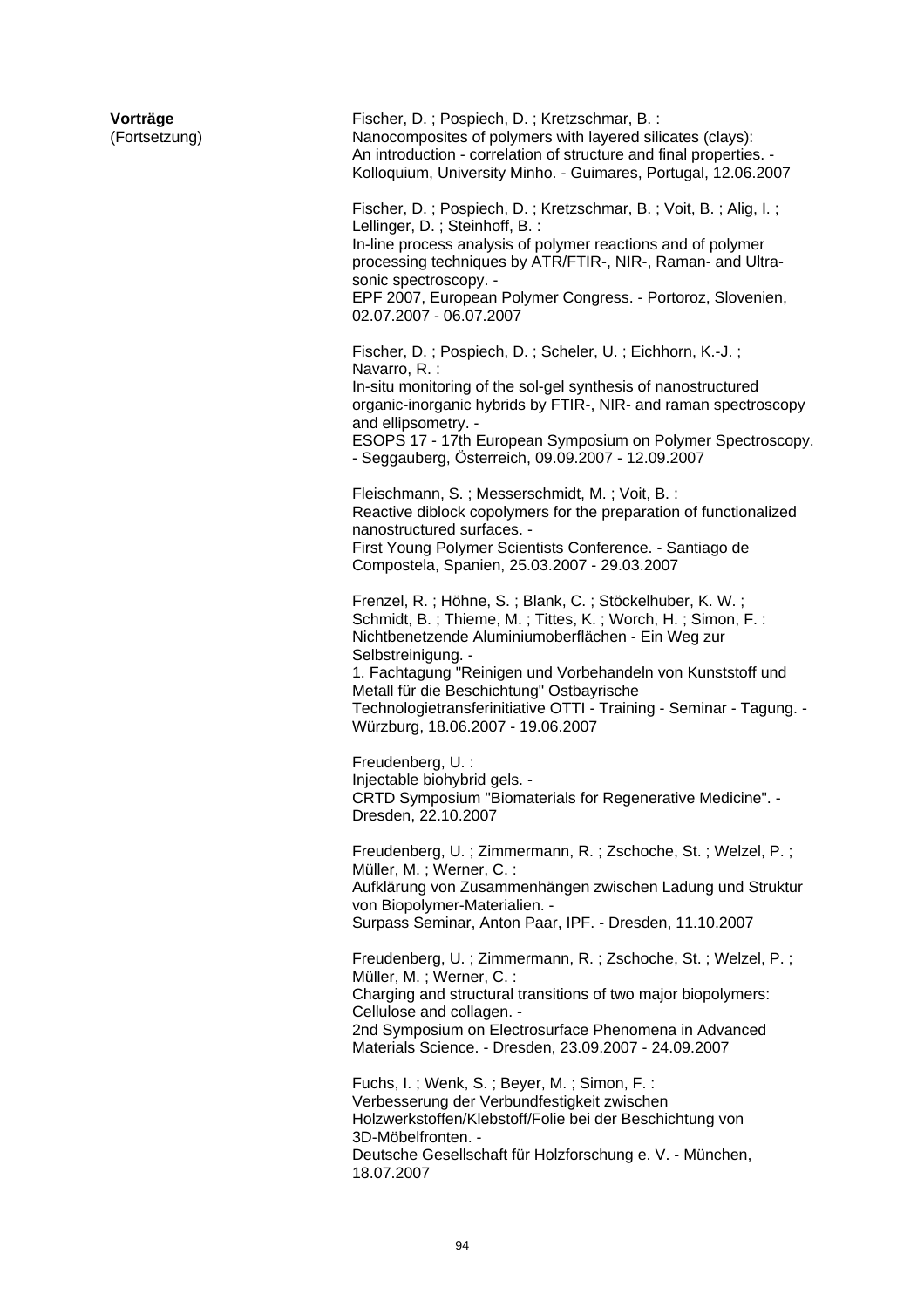Gao, S.-L. ; Mäder, E. ; Plonka, R. : Healing surface defects by nanocomposite coating. - 16th International Conference on Composite Materials (ICCM-16). - Kyoto, Japan, 08.07.2007 - 13.07.2007 Garrido, J. A. ; Härtl, A. ; Lud, S. Q. ; Zimmermann, R. ; Werner, C. ; Huth, M. ; Nickel, B. ; Kölsch, P. ; Horinek, D. ; Netz, R. ; Stutzmann, M. : Charge build-up at the diamond/water interface. - 18th European Conference on Diamond, Diamond-Like Materials, Carbon Nanotubes, and Nitrides. - Berlin, 09.09.2007 - 14.09.2007 Garrido, J. A. ; Härtl, A. ; Zimmermann, R. ; Werner, C. ; Horinek, D. ; Stutzmann, M. : Charge build-up at the diamond/water interface. - 2nd Symposium on Electrosurface Phenomena in Advanced Materials Science. - Dresden, 23.09.2007 - 24.09.2007 Gedan-Smolka, M. : Effiziente Technologie-Oberflächenbeschichtung durch Pulverlacke. - TU Dresden Technische Chemie, Prof. Adler. - Dresden, 06.06.2007 Gedan-Smolka, M. ; Edelmann, M. : Chemische und technologische Grundlagen der Herstellung, Vernetzung und Additivierung in Pulverlacken. - Korrosionsschutzseminar : Korrosionsschutz durch Pulverbeschichten. - Duisburg, 14.11.2007 Gedan-Smolka, M. ; Edelmann, M. : Grundlagen der Vernetzung und Additivierung in Pulverlacken. - Korrosionsschutzseminar: Korrosionsschutz durch Pulverbeschichten, Institut für Korrosionsschutz Dresden GmbH. - Dresden, 18.04.2007 Gedan-Smolka, M. ; Edelmann, M. ; Demmler, M. : Technologische Untersuchungen zu umformbaren Pulverbeschichtungen auf Aluminium- und Stahlsubstraten. - Vortrag bei Hella KGaA. - Lippstadt, 26.04.2007 Gedan-Smolka, M. ; Edelmann, M. ; Demmler, M. : Umformbare Pulverbeschichtung auf Aluminiumanwendungstechnische Eigenschaften von Pulverlackprototypen und technologische Untersuchungen. - Vortrag bei Hydro-Aluminium. - Grevenbroich, 13.02.2007 Gedan-Smolka, M. ; Edelmann, M. ; Demmler, M. : Umformstabile Pulverlackierung für härtbare Al-Legierungen. - Vortrag zum Body-In-White-Symposium. - Dresden, 14.11.2007 - 15.11.2007 Gedan-Smolka, M. ; Gohs, U. : Einfluss der Variation von technologischen Verarbeitungsparametern auf den Aushärtungszustand ausgewählter SMC-Rezepturen. - Vortrag im Rahmen des BMBF-Verbundtreffens. - Dresden, 23.10.2007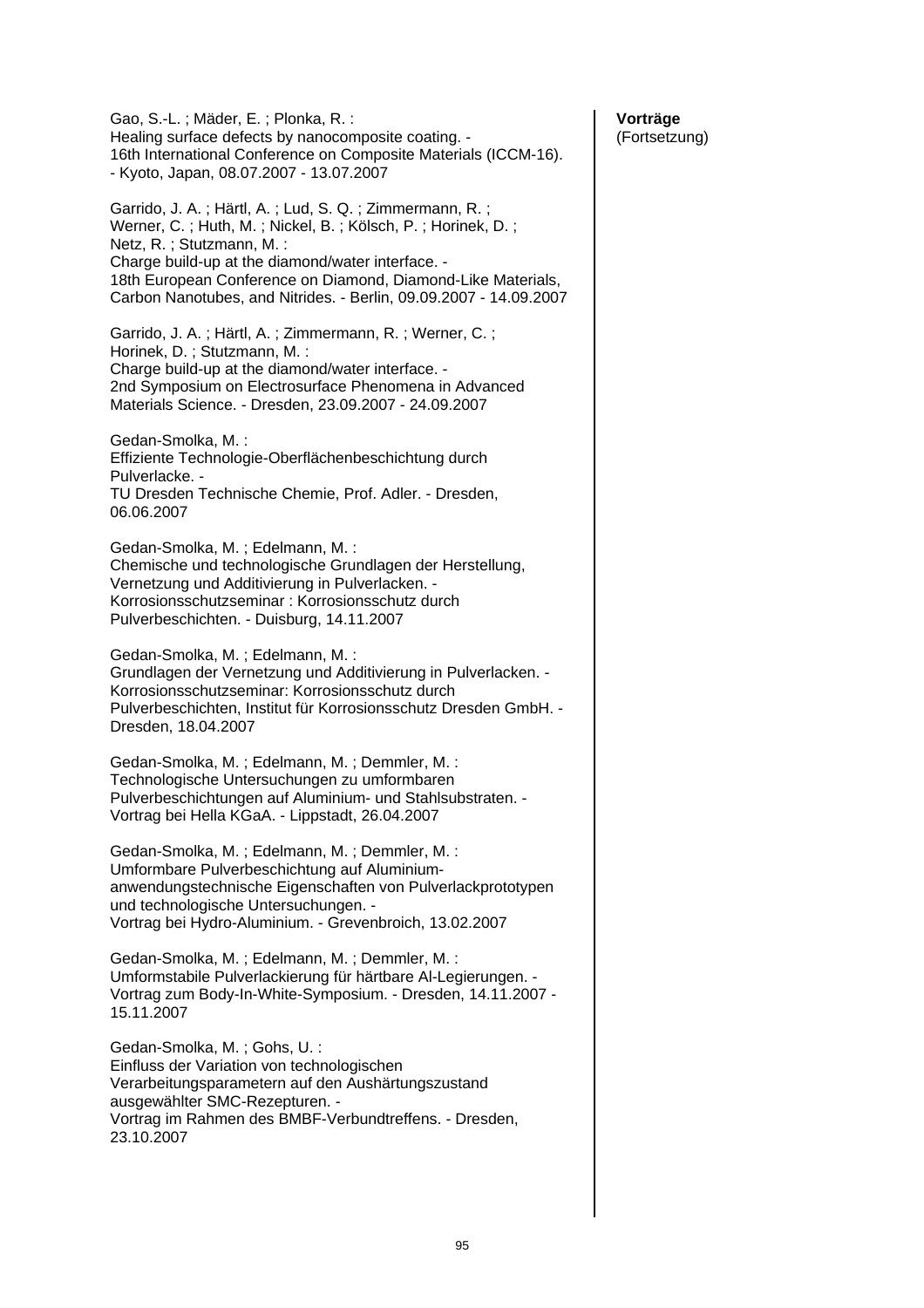| Vorträge<br>(Fortsetzung) | Gerlach, G.; Guenther, M.; Corten, C.; Kuckling, D.; Müller, M.;<br>Sorber, J.; Arndt, K.-F.:<br>Application of polyelectrolytic temperature-responsive hydrogels in<br>chemical sensors. -<br>REACT 2007 - 3rd International Symposium on "Reactive<br>Polymers in Inhomogeneous Systems, in Melts, and at Interfaces".<br>- Dresden, 23.09.2007 - 26.09.2007 |
|---------------------------|----------------------------------------------------------------------------------------------------------------------------------------------------------------------------------------------------------------------------------------------------------------------------------------------------------------------------------------------------------------|
|                           | Grenzer, M. :<br>Die bunte Welt der Flüssigkristalle. -<br>Problemvortrag im Rahmen des Habilitationsverfahrens,<br>Universität Potsdam, Institut für Physik. - Potsdam, 23.11.2007                                                                                                                                                                            |
|                           | Grenzer, M. :<br>Non-linear shear response of polymer melts filled with nanoclay<br>particles or carbon nanotubes. -<br>Université de Bretagne-Sud, LG2M Seminar. - Lorient Cedex,<br>Bretagne, Frankreich, 02.10.2007                                                                                                                                         |
|                           | Grenzer, M. :<br>Photoinduced material transport in amorphous azobenzene<br>polymer films. -<br>Kolloquium im Rahmen des Habilitationsverfahrens, Universität<br>Potsdam, Institut für Physik. - Potsdam, 26.10.2007                                                                                                                                           |
|                           | Grenzer, M. :<br>Thixotropic shear response of PE-LDH nanocomposites. -<br>Symposium on Functional Polymer Based Materials. - Jena,<br>03.04.2007 - 04.04.2007                                                                                                                                                                                                 |
|                           | Grenzer, M.; Pietsch, U.; Neher, D.:<br>Photoinduced material transport in amorphous azobenzene<br>polymer films. -<br>IX <sup>th</sup> International Conference on Frontiers of Polymers and<br>Advanced Materials - ICFPAM. - Kraków, Polen, 08.07.2007 -<br>12.07.2007                                                                                      |
|                           | Grombe, R. :<br>Activities of MBC - Blood compatible coatings. -<br>Polymer Workshop of the University of Gliwice. - Karpacz, Polen,<br>07.02.2007 - 09.02.2007                                                                                                                                                                                                |
|                           | Häßler, R.:<br>Analytische Methoden der Charakterisierung von Klebstoffen und<br>Klebfugen. -<br>Kleben - Hochtechnologie für Industrie und Handwerk. - Dresden,<br>07.06.2007 - 08.06.2007                                                                                                                                                                    |
|                           | Häßler, R.:<br>Thermische Analyse an polymeren Werkstoffen. -<br>9. Würzburger Anwenderseminar der thermischen Analyse und<br>Rheologie. - Würzburg, 08.03.2007 - 09.03.2007                                                                                                                                                                                   |
|                           | Hegewald, J.; Jakisch, L.; Pionteck, J.; Voit, B.:<br>Synthesis of carboxylic acid functionalized PMMA and amino<br>functionalized PS for interfacial modification of conducting polymer<br>blends. -<br>First Young Polymer Scientists Conference. - Santiago de<br>Compostela, Spanien, 25.03.2007 - 29.03.2007                                              |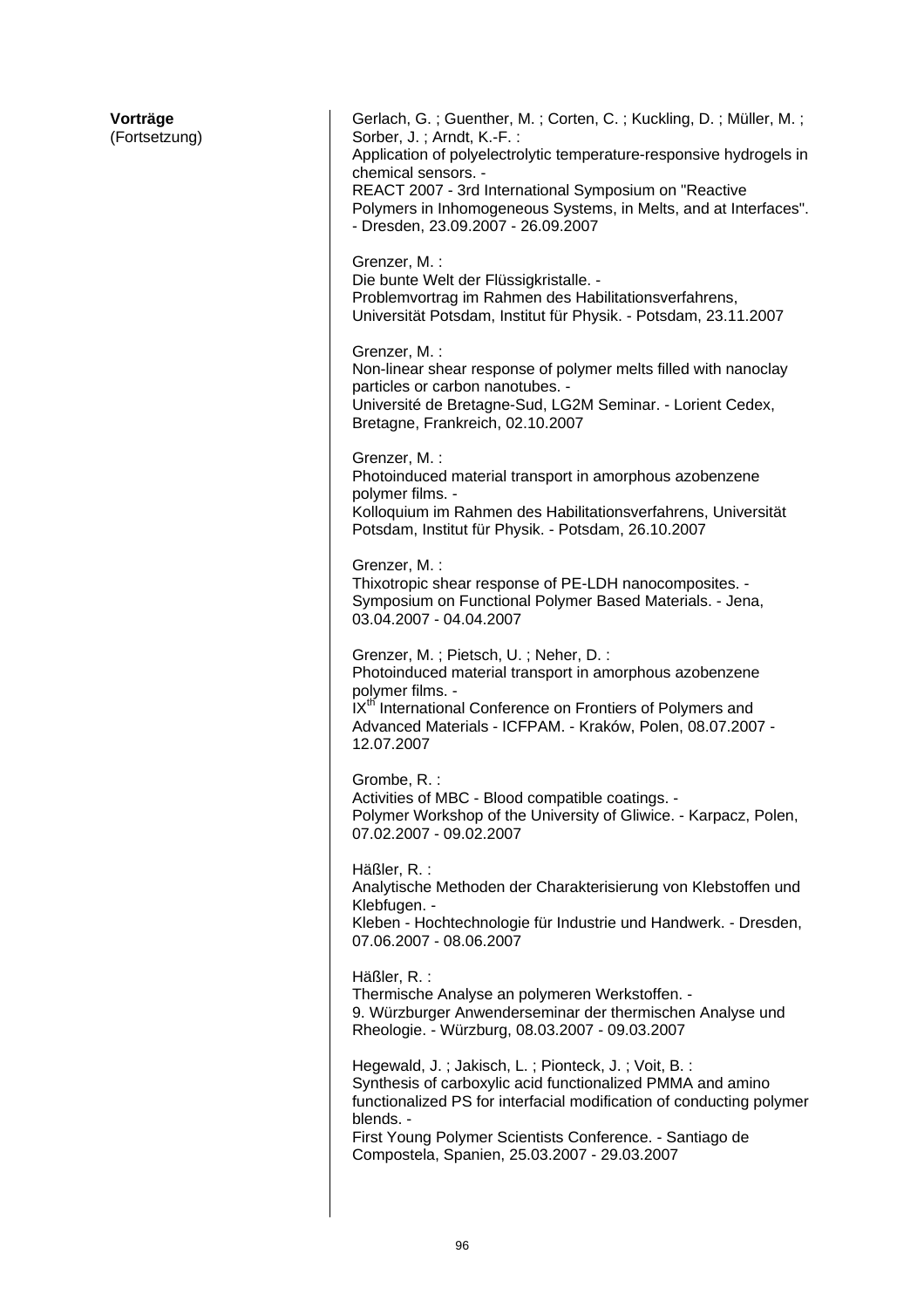| Hegewald, J.; Mendrek, S.; Jakisch, L.; Pionteck, J.; Voit, B.:<br>Synthesis and characterization of functionalized polymers for<br>reactive blending. -<br>EPF 2007, European Polymer Congress. - Portoroz, Slovenien,<br>02.07.2007 - 06.07.2007      |
|---------------------------------------------------------------------------------------------------------------------------------------------------------------------------------------------------------------------------------------------------------|
| Hegewald, J.; Pötschke, P.; Jakisch, L.; Pionteck, J.; Voit, B.:<br>Electrically conducting polymers for interfacial modification of<br>heterogeneous polymer blends. -<br>Makromolekulares Kolloquium. - Freiburg, 22.02.2007 - 24.02.2007             |
| Heinrich, G.:<br>Functional polymer materials by functionalization of fillers. -<br>Symposium on Functional Polymer Based Materials. - Jena,<br>03.04.2007 - 04.04.2007                                                                                 |
| Heinrich, G.:<br>Polymer networks: A paradigm for polymer soft matter research<br>and beyond that. -<br>11th Dresden Polymer Discussion. - Meißen, 16.09.2007 -<br>19.09.2007                                                                           |
| Heinrich, G.:<br>Understanding reinforcement in elastomers. -<br>Vortrag am MPI Mainz, Public Seminar. - Mainz, 20.02.2007                                                                                                                              |
| Heinrich, G.; Das, A.; Jurk, R.; Stöckelhuber, K. W.:<br>Filler effects in advanced polymer nanocomposites. -<br>IX <sup>th</sup> International Conference on Frontiers of Polymers and<br>Advanced Materials. - Kraków, Polen, 08.07.2007 - 12.07.2007 |
| Heinrich, G.; Klüppel, M.:<br>Rubber friction and tire traction. -<br>11th International VDI Congress Tires-Chassis-Road 2007. -<br>Hannover, 23.10.2007 - 24.10.2007                                                                                   |
| Hoffmann, T.; Pospiech, D.:<br>Synthese phosphorhaltiger aromatischer Polyether als kombinierte<br>FST - und Zähmodifier für den Flammschutz von Epoxidharzen. -<br>Institutskolloquium. - Dresden, 08.03.2007                                          |
| Höhne, S.; Blank, C.; Frenzel, R.; Thieme, M.; Simon, F.;                                                                                                                                                                                               |
| Worch, H.:<br>Nachhaltige ultrahydrophobe Oberflächen auf der Basis von<br>Aluminiumoxid/Chitosan-Compositeschichten. -<br>3. Thüringer Grenz- und Oberflächentage. - Erfurt, 12.09.2007 -<br>13.09.2007                                                |
| Horst, Th.; Heinrich, G.:<br>Einfluss der Viskoelastizität auf das Rissausbreitungsverhalten in<br>Elastomeren. -                                                                                                                                       |
| 11. Tagung "Problemseminar Deformation und Bruchverhalten von<br>Kunststoffen". - Merseburg, 20.06.2007 - 22.06.2007                                                                                                                                    |
| Horst, Th.; Heinrich, G.:<br>Viscoelasticity and its effect on crack propagation behaviour in<br>rubber. -<br>5th European Conference on Constitutive Models for Rubber                                                                                 |
| (ECCMR). - Paris, 04.09.2007 - 07.09.2007                                                                                                                                                                                                               |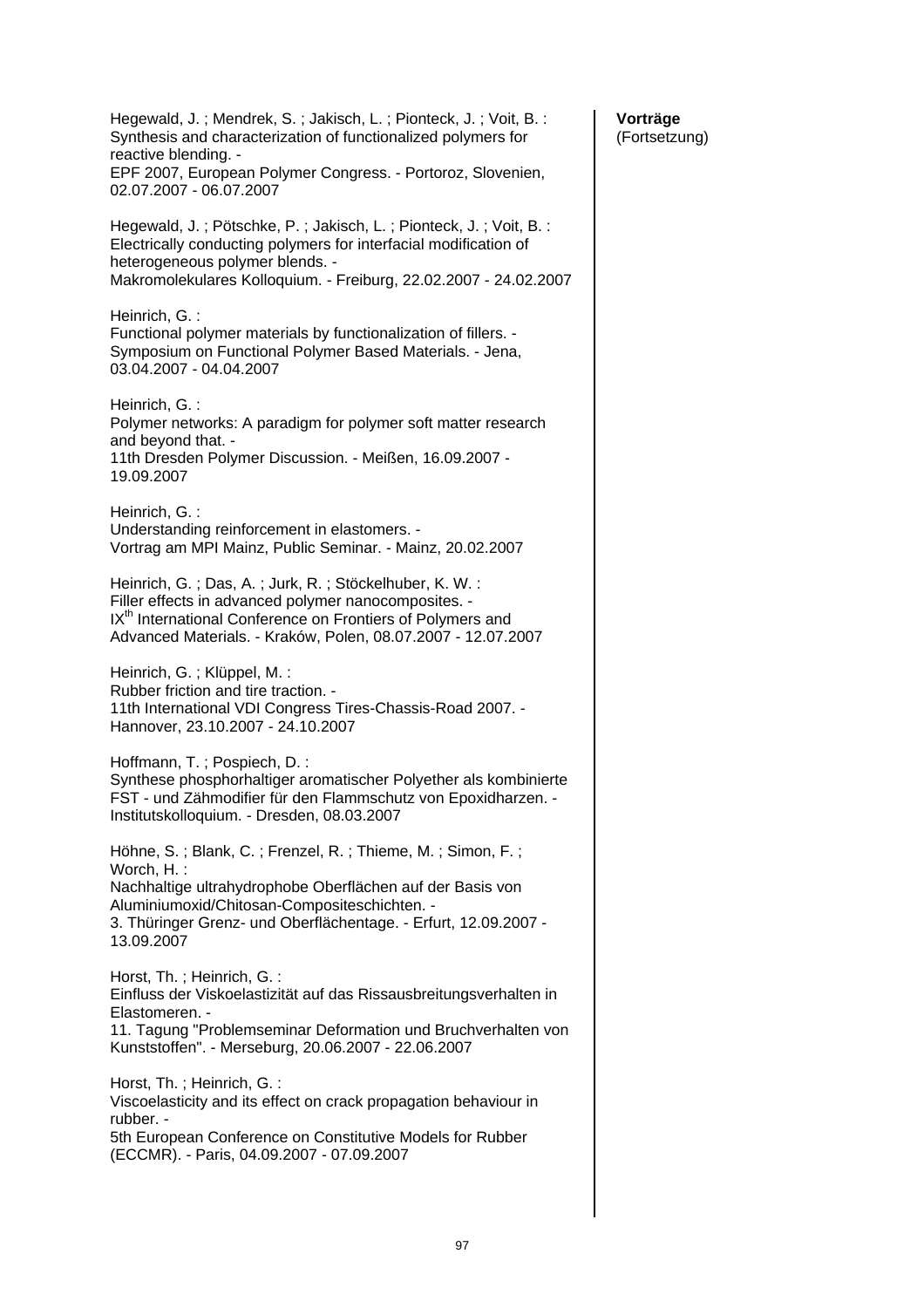| Vorträge<br>(Fortsetzung) | Hufenbach, W.; Böhm, R.; Täger, O.; Mäder, E.; Ritschel, M.:<br>Schädigungs- und Degradationsverhalten neuartiger multiaxial<br>verstärkter Mehrlagengestrickverbunde aus Hybridgarnen. -<br>16. Symposium Verbundwerkstoffe und Werkstoffverbunde. -<br>Bremen, 14.03.2007 - 16.03.2007<br>John, A.; Sommer, J.-U.:<br>Monte Carlo simulation of reactive formation of co-continuous<br>nanostructured polymers. -<br>Symposium on Functional Polymer Based Materials. - Jena,<br>03.04.2007 - 04.04.2007<br>Khanduyeva, N.; Kiriy, A.; Stamm, M.:<br>Conductive polymer brushes. -<br>Workshop. - Karpacz, Polen, 07.02.2007 - 09.02.2007<br>Kiriy, A.:<br>Generation of functional nanostructures and nanodevices from<br>single adsorbed polymer molecules. -<br>Nanotechnologie Leibniz School. - Saarbrücken, 08.12.2007 -<br>12.12.2007<br>Kiriy, A.; Bocharova, V.; Demidenok, K.; Stamm, M.:<br>One Dimensional SAMs of (12-pyrrol-1-yl-dodecyl)-phosphonic<br>acid templated by polyelectrolyte molecules. -<br>REACT 2007 - 3rd International Symposium on "Reactive<br>Polymers in Inhomogeneous Systems, in Melts, and at Interfaces".<br>- Dresden, 23.09.2007 - 26.09.2007<br>Kiriy, A.; Senkovsky, V.; Khanduyeva, N.; Stamm, M.:<br>Conductive polymer brushes of regioregular head-to-tail poly(3-<br>alkylthiophene) via catalyst-transfer surface-initiated<br>polycondensation. -<br>47th Microsymposium Advanced Polymer Materials for Photonics<br>and Electronics. - Prag, 15.07.2007 - 19.07.2007<br>Kiriy, A.; Senkovsky, V.; Khanduyeva, N.; Stamm, M.:<br>Conductive polymer brushes of regioregular head-to-tail poly(3-<br>alkylthiophene) via catalyst-transfer surface-initiated<br>polycondensation. -<br>Nanofunpoly, 3rd Symposium on "Nanostructured and functional<br>polymer-based Materials and Nanocomposites". - Korfu,<br>Griechenland, 13.05.2007 - 15.05.2007<br>Kiriy, A.; Senkovsky, V.; Khanduyeva, N.; Stamm, M.:<br>Regioregular poly(3-alkylthiophene) brush via catalyst-transfer<br>surface-initiated polycondensation. -<br>Symposium on Advanced Materials and Concepts for |
|---------------------------|-----------------------------------------------------------------------------------------------------------------------------------------------------------------------------------------------------------------------------------------------------------------------------------------------------------------------------------------------------------------------------------------------------------------------------------------------------------------------------------------------------------------------------------------------------------------------------------------------------------------------------------------------------------------------------------------------------------------------------------------------------------------------------------------------------------------------------------------------------------------------------------------------------------------------------------------------------------------------------------------------------------------------------------------------------------------------------------------------------------------------------------------------------------------------------------------------------------------------------------------------------------------------------------------------------------------------------------------------------------------------------------------------------------------------------------------------------------------------------------------------------------------------------------------------------------------------------------------------------------------------------------------------------------------------------------------------------------------------------------------------------------------------------------------------------------------------------------------------------------------------------------------------------------------------------------------------------------------------------------------------------------------------------------------------------------------------------------------------------------------------------------|
|                           | Photovoltaics "AMPS", E-MRS 2007 Spring Meeting. - Strasbourg,<br>Frankreich, 28.05.2007 - 01.06.2007<br>Lappan, U. :<br><sup>19</sup> F solid-state NMR of fluoropolymers modified by electron beam                                                                                                                                                                                                                                                                                                                                                                                                                                                                                                                                                                                                                                                                                                                                                                                                                                                                                                                                                                                                                                                                                                                                                                                                                                                                                                                                                                                                                                                                                                                                                                                                                                                                                                                                                                                                                                                                                                                              |
|                           | irradiation. -<br>NMR Workshop. - Augustusburg, 19.09.2007 - 22.09.2007                                                                                                                                                                                                                                                                                                                                                                                                                                                                                                                                                                                                                                                                                                                                                                                                                                                                                                                                                                                                                                                                                                                                                                                                                                                                                                                                                                                                                                                                                                                                                                                                                                                                                                                                                                                                                                                                                                                                                                                                                                                           |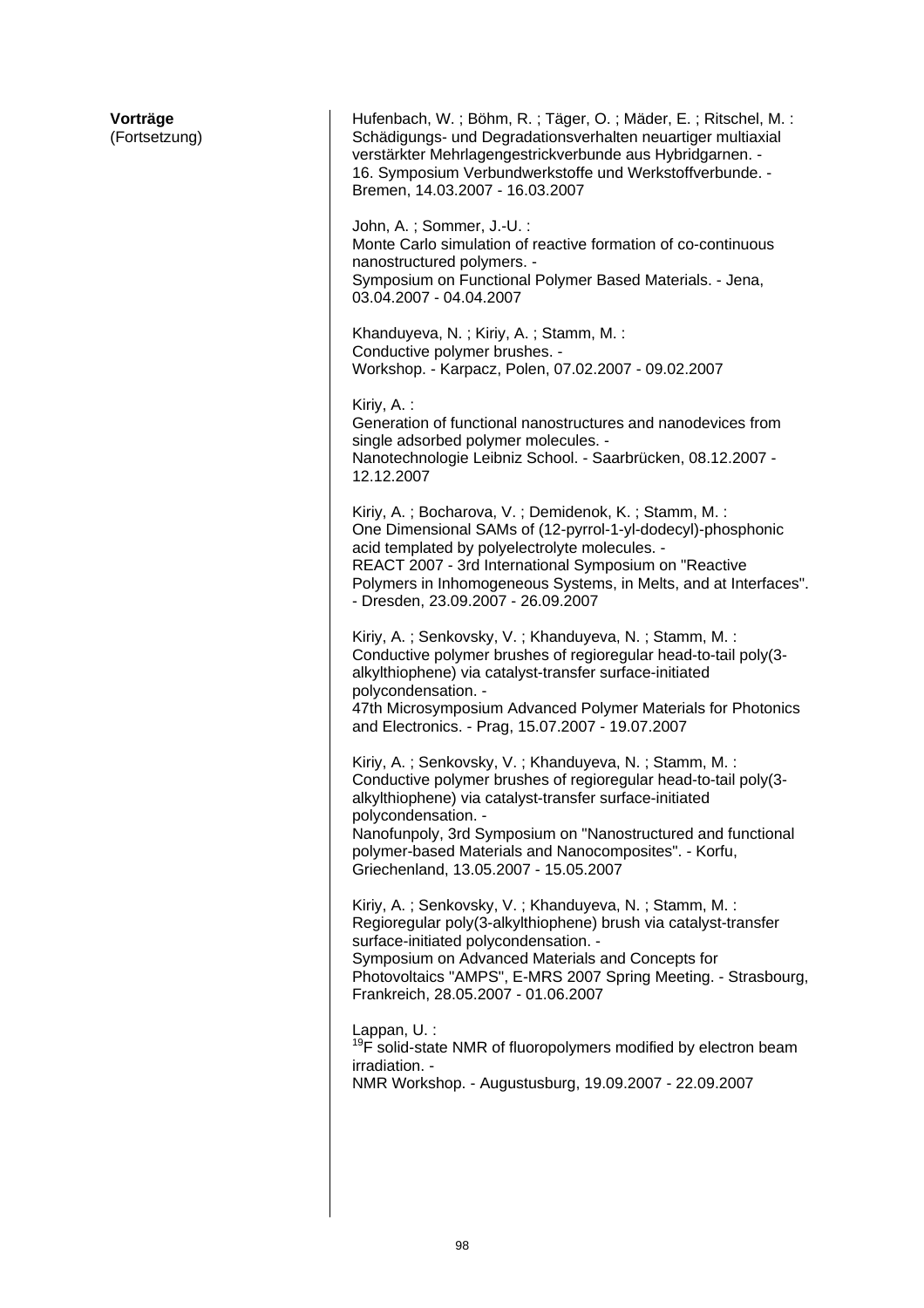Lauke, B. ; Schneider, K. : Curved interface tensile test to determine adhesion strength of bimaterial joints. - ETDCM8 - 8th Seminar on Experimental Techniques and Design in Composite Materials. - Castiadas, Sardinia, Italien, 03.10.2007 - 06.10.2007 Lederer, A. : Model polymers for branching characterization. - 3rd International Symposium on Separation and Characterization of Natural and Synthetic Macromolecules. - Amsterdam, 31.01.2007 - 02.02.2007 Lederer, A. : Separation and characterization of branched polymers. - Workshop. - Karpacz, Polen, 07.02.2007 - 09.02.2007 Lederer, A. : Tailored polymers for the analysis of branching. - REACT 2007 - 3rd International Symposium on "Reactive Polymers in Inhomogeneous Systems, in Melts, and at Interfaces". - Dresden, 23.09.2007 - 26.09.2007 Lederer, A. : Well-defined polyesters for characterization of dendritic branching topology. - EPF 2007, European Polymer Congress. - Portoroz, Slowenien, 02.07.2007 - 06.07.2007 Lehmann, D. : Einführung in den Problemkreis Kunststoffe. - Seminar "Beschichten von Kunststoffoberflächen". - Linz, 24.09.2007 - 25.09.2007 Lehmann, D. ; Brünig, H. ; Hupfer, B. ; Tändler, B. ; Franke, R. ; Haase, I. ; Kunze, K. : Chemically bonded PTFE-polyamide materials - production and processing to technical fibers. - 46. Chemiefasertagung . - Dornbirn, 19.09.2007 - 21.09.2007 Lehmann, D. ; Heinrich. G. : Chemische Kopplung elastomerer Werkstoffe mit modifiziertem PTFE-Mikropulver zur Verbesserung der tribologischen Eigenschaften. - Vortrag vor Industriepartner FFD (Freudenberg Forschungsdienste KG) . - Weinheim, 25.07.2007 Lehmann, D. ; Klüpfel, B. ; Martens, S. ; Linke, H. ; Römhild, I. : Modifizierte PTFE-Mikropulver für Anwendungen in Ölen und Fetten. - Industrievortrag F. Fuchs. - Mannheim, 22.10.2007 Lilie, B. ; Krug, D. ; Taeger, A. ; Gedan-Smolka, M. : Pulverbeschichtbare Formteile aus nachformbaren Holzwerkstoffen. - Thermoface und Beschichtungen. - Dresden, 13.09.2007 - 14.09.2007 Mäder, E. : Grenzschichten in Composites - Modifizierung, Charakterisierung, Design. -Fraunhofer IZM. - Teltow-Seehof, 27.08.2007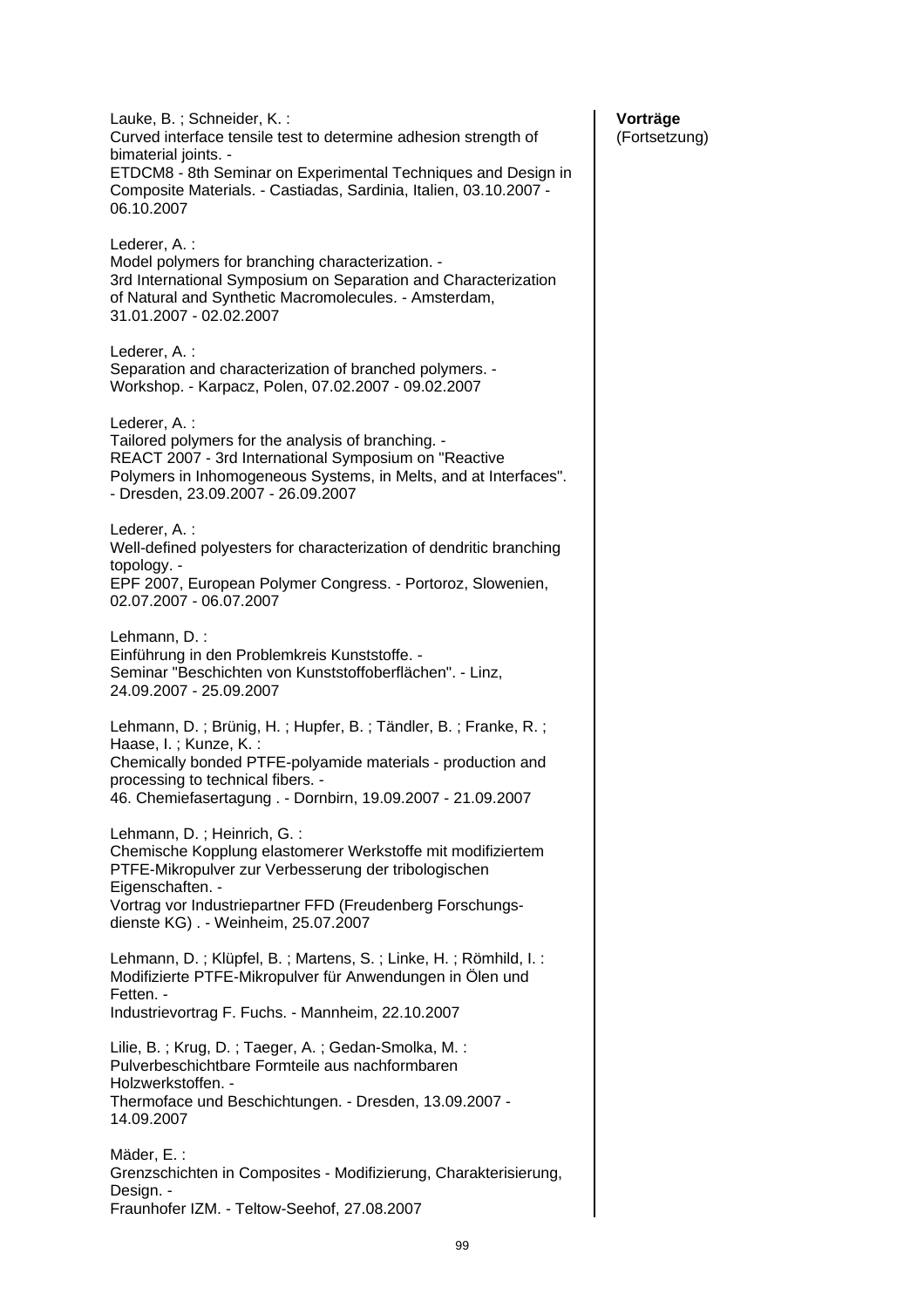| Vorträge<br>(Fortsetzung) | Mäder, E.:<br>Interphases in composites - design, characterization and<br>composites performance. -<br>ICSAM 2007 - The International Conference on Structural Analysis<br>of Advanced Materials. - Patras, Griechenland, 02.09.2007 -<br>06.09.2007                               |
|---------------------------|------------------------------------------------------------------------------------------------------------------------------------------------------------------------------------------------------------------------------------------------------------------------------------|
|                           | Mäder, E.:<br>Online surface modification and nano-structuring of reinforcement<br>fibres. -<br>Vortrag an der Danang University of Technology. - Danang,<br>Vietnam, 13.11.2007                                                                                                   |
|                           | Mäder, E.:<br>Surface modification issues and nano-structuring of reinforcement<br>fibres. -<br>Vortrag an der Ho Chi Minh University of Technology. -<br>Ho Chi Minh City, Vietnam, 15.11.2007                                                                                    |
|                           | Mäder, E.:<br>Surface nanostructured filaments for effective composite<br>properties. -<br>Vortrag an der Danang University of Technology. - Danang,<br>Vietnam, 13.11.2007                                                                                                        |
|                           | Mäder, E.; Gao, S.-L.; Plonka, R.:<br>Nanostructured interphases of glass fibre / cement composites. -<br>COMAT 2007, 4th International Conference on Science and<br>Technology of Composite Materials. - Rio de Janeiro, Brasilien,<br>09.12.2007 - 12.12.2007                    |
|                           | Mäder, E.; Gao, S.-L.; Plonka, R.; Melcher, S.; Rausch, J.:<br>Online Oberflächenmodifizierung und Nanostrukturierung von<br>Verstärkungsfasern. -<br>15. Neues Dresdner Vakuumtechnisches Kolloquium. - Dresden,<br>17.10.2007 - 18.10.2007                                       |
|                           | Mäder, E.; Gao, S.-L.; Rausch, J.:<br>Online hybrid yarn spinning of commingled yarns with surface<br>nanostructured filaments. -<br>Techtextil 2007. - Frankfurt, 12.06.2007 - 14.06.2007                                                                                         |
|                           | Mäder, E.; Scheffler, C.; Gao, S.-L.:<br>Surface nanostructured commingled yarns for effective composite<br>properties. -<br>16th International Conference on Composite Materials (ICCM-16).<br>- Kyoto, Japan, 08.07.2007 - 13.07.2007                                            |
|                           | Maitz, M.F.; Teichmann, J.; Sperling, C.; Werner, C.:<br>Surface endotoxin contamination: Quantification and influence on<br>hemocompatibility evaluation. -<br>1st International Symposium on Surface and Interface of<br>Biomaterials. - Chengdu, China, 05.10.2007 - 07.10.2007 |
|                           | Meier-Haack, J.:<br>Effect of polyelectrolyte multilayer modifications of MF-membranes<br>on fouling and critical flux. -<br>IMSTEC 07, The 6th International Membrane Science and<br>Technology Conference. - Sydney, Australien, 05.11.2007 -<br>09.11.2007                      |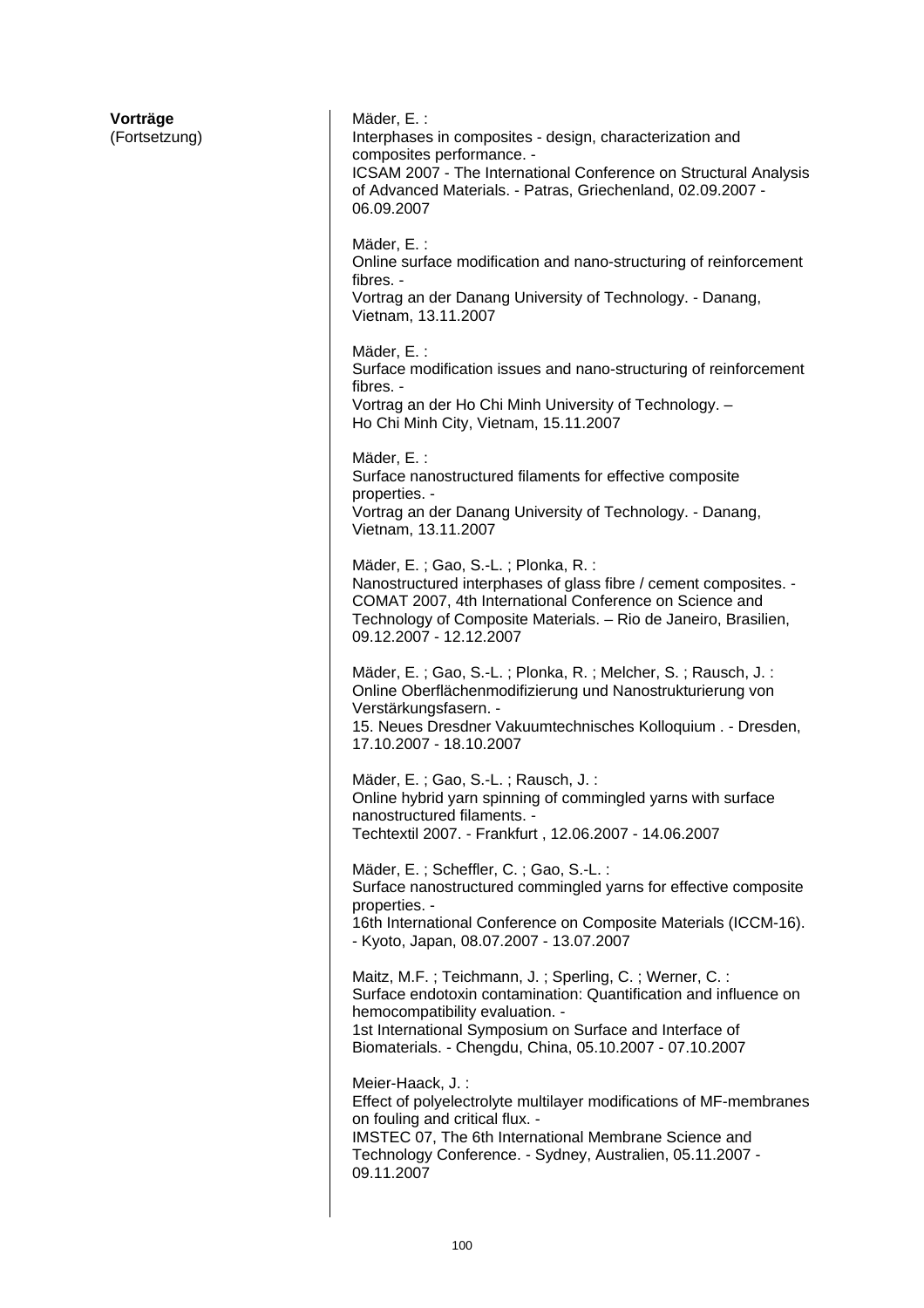| Meier-Haack, J.:<br>Fouling reduction of porous membranes by graft modification and<br>operation under critical flux conditions. -<br>China-Europe Seminar on Application of Membrane Technologies.<br>- Weihai, China, 08.07.2007 - 12.07.2007                         |
|-------------------------------------------------------------------------------------------------------------------------------------------------------------------------------------------------------------------------------------------------------------------------|
| Meier-Haack, J.:<br>Membrane activities at the IPF. -<br>Kolloquium University Twente. - Enschede, Niederlande,<br>26.01.2007                                                                                                                                           |
| Meier-Haack, J.:<br>Modification and Preparation of Membrane Materials. -<br>Kolloquium Victoria University Melbourne. - Melbourne, Australien,<br>12.11.2007                                                                                                           |
| Meier-Haack, J.:<br>Multiblockcopolymere mit sulfonierten Seitenketten für PEM. -<br>Fachkolloquium "New Materials & Concepts for PEM Fuel Cells. -<br>Schwerin, 13.09.2007 - 14.09.2007                                                                                |
| Meier-Haack, J.; Butwilowski, W.; Schlenstedt, K.; Vogel, C.;                                                                                                                                                                                                           |
| Lehmann, D.:<br>Poly(arylen ether sulfone)s sulfonated in the side-chain for fuel cell                                                                                                                                                                                  |
| applications. -<br>PERMEA 2007. - Siófok, Ungarn, 02.09.2007 - 06.09.2007                                                                                                                                                                                               |
| Meier-Haack, J.; Meyer, W. H.; Kreuer, K.-D.; Rehahn, M.;<br>Schuster, M.:                                                                                                                                                                                              |
| Hochleistungs-Protonenaustauschermembranen für PEM-<br>Anwendungen auf der Basis sulfonierter Polysulfone. -<br><b>BMBF Statusseminar "Netzwerke Grundlagenforschung</b><br>erneuerbare Energien und rationelle Energieanwendung". - Berlin,<br>12.03.2007 - 13.03.2007 |
| Meier-Haack, J.; Vogel, C.; Butwilowski, W.; Lehmann, D.:<br>Side-chain sulfonated poly(arylene ether)s for fuel cell<br>applications. -                                                                                                                                |
| REACT 2007 - 3rd International Symposium on "Reactive<br>Polymers in Inhomogeneous Systems, in Melts, and at Interfaces".<br>- Dresden, 23.09.2007 - 26.09.2007                                                                                                         |
| Mende, M.; Schwarz, S.:                                                                                                                                                                                                                                                 |
| Charakterisierung nanopartikulärer Systeme:<br>Partikelgrößenbestimmung. -                                                                                                                                                                                              |
| 3. Projekttreffen der Mitglieder des BMBF-Verbundprojektes FKZ<br>03 X 2509. - Magdeburg, 05.07.2007                                                                                                                                                                    |
| Messerschmidt, M.; Uhlmann, P.; Burkert, S.; Herold, E.;<br>Truman, P.; Gupta, S.; Stamm, M.:                                                                                                                                                                           |
| Adaptive and switchable polymer surfaces. -<br>Workshop. - Karpacz, Polen, 07.02.2007 - 09.02.2007                                                                                                                                                                      |
| Müller, M. :<br>Layers and nanoparticles of polyelectrolyte complexes: structures<br>and protein interaction. -                                                                                                                                                         |
| Kolloquium für Anorganische Chemie, Physikalische Chemie und<br>Materialphysik. - Münster, 05.07.2007                                                                                                                                                                   |
|                                                                                                                                                                                                                                                                         |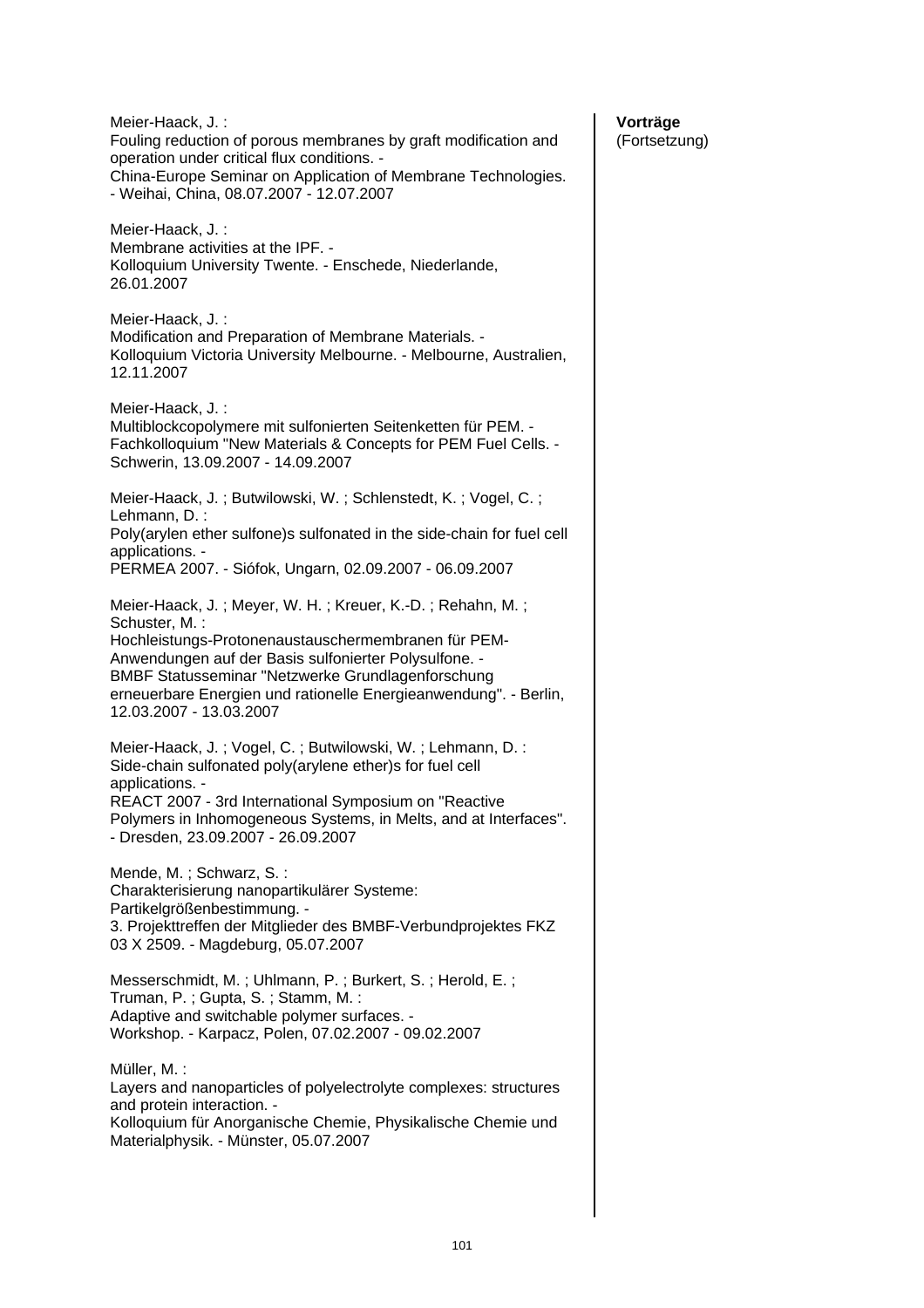| Vorträge<br>(Fortsetzung) | Müller, M. :<br>Spektroskopische und optische Charakterisierung von<br>Festkörperoberlächen. -<br>GDCh Fortbildungskurs "Polymeroberflächen und -grenzflächen:<br>Charakterisierung, Funktionalisierung, Anwendungen". - Dresden,<br>08.10.2007 - 10.10.2007                                                            |
|---------------------------|-------------------------------------------------------------------------------------------------------------------------------------------------------------------------------------------------------------------------------------------------------------------------------------------------------------------------|
|                           | Müller, M.; Bohata, K.; Keßler, B.; Ouyang, W.; Pientka, Z.;<br>Brynda, E.:<br>In-situ ATR-FTIR and AFM studies of<br>poly(ethyleneimine)/poly(acrylic acid) multilayers: Dependence on<br>medium parameters and protein selectivity. -<br>233rd ACS National Meeting. - Chicago, USA, 25.03.2007 -<br>29.03.2007       |
|                           | Müller, M.; Bohata, K.; Keßler, B.; Ouyang, W.; Pientka, Z.;<br>Brynda, E.:<br>Quantitative in-situ ATR-FTIR studies on the selective interaction<br>of polyelectrolyte multilayers with protein mixtures. -<br>17th European Symposium on Polymer Spectroscopy. -<br>Seggauberg, Österreich, 09.09.2007 - 12.09.2007   |
|                           | Müller, M.; Ouyang, W.; Keßler, B.:<br>Polyelectrolyte complex based films for defined interactions to<br>proteins and chiral compounds. -<br>REACT 2007 - 3rd International Symposium on "Reactive<br>Polymers in Inhomogeneous Systems, in Melts, and at Interfaces".<br>- Dresden, 23.09.2007 - 26.09.2007           |
|                           | Müller, M.; Starchenko, V.; Ouyang, W.; Keßler, B.:<br>Polyelektrokomplex-Nanopartikel mit enger Größenverteilung:<br>Präparation und Proteinbindung. -<br>PROCESS NET. - Aachen, 16.10.2007 - 18.10.2007                                                                                                               |
|                           | Myat, Su Su; Dutschk, V.; Stolz, M.; Breitzke, B.; Märtin, J.;<br>Brünig, H.; Cherif, C.; Heinrich, G.:<br>The influence of different ether carboxylic acids on fibre friction and<br>abrasion resistance of polyester fabrics. -<br>43rd International Detergency Conference. - Düsseldorf,<br>24.04.2007 - 26.04.2007 |
|                           | Nagel, J.:<br>Chemische Reaktionen an der Grenzfläche von Polymerschmelzen<br>beim Spritzgießen als Mittel zur Prozessintegration. -<br>8. Schwarzheider Kunststoffkolloquium. - Schwarzheide,<br>18.09.2007 - 19.09.2007                                                                                               |
|                           | Nagel, J.; Hupfer, B.; Bräuer, M.; John, A.; Lehmann, D.:<br>Reaktionen mit gepfropftem PP beim grenflächenreaktiven<br>Spritzgießen zu Oberflächenmodifizierung und zur<br>Verbundbildung. -<br>Technomer 2007. - Chemnitz, 15.11.2007 - 17.11.2007                                                                    |
|                           | Navarro, R.; Pospiech, D.; Fischer, D.; Reinecke, H.:<br>Synthesis and investigations of polymeric nanostructured hybrids<br>by FT-IR and raman spectroscopy. -<br>First Young Polymer Scientists Conference. - Santiago de<br>Compostela, Spanien, 25.03.2007 - 29.03.2007                                             |
|                           |                                                                                                                                                                                                                                                                                                                         |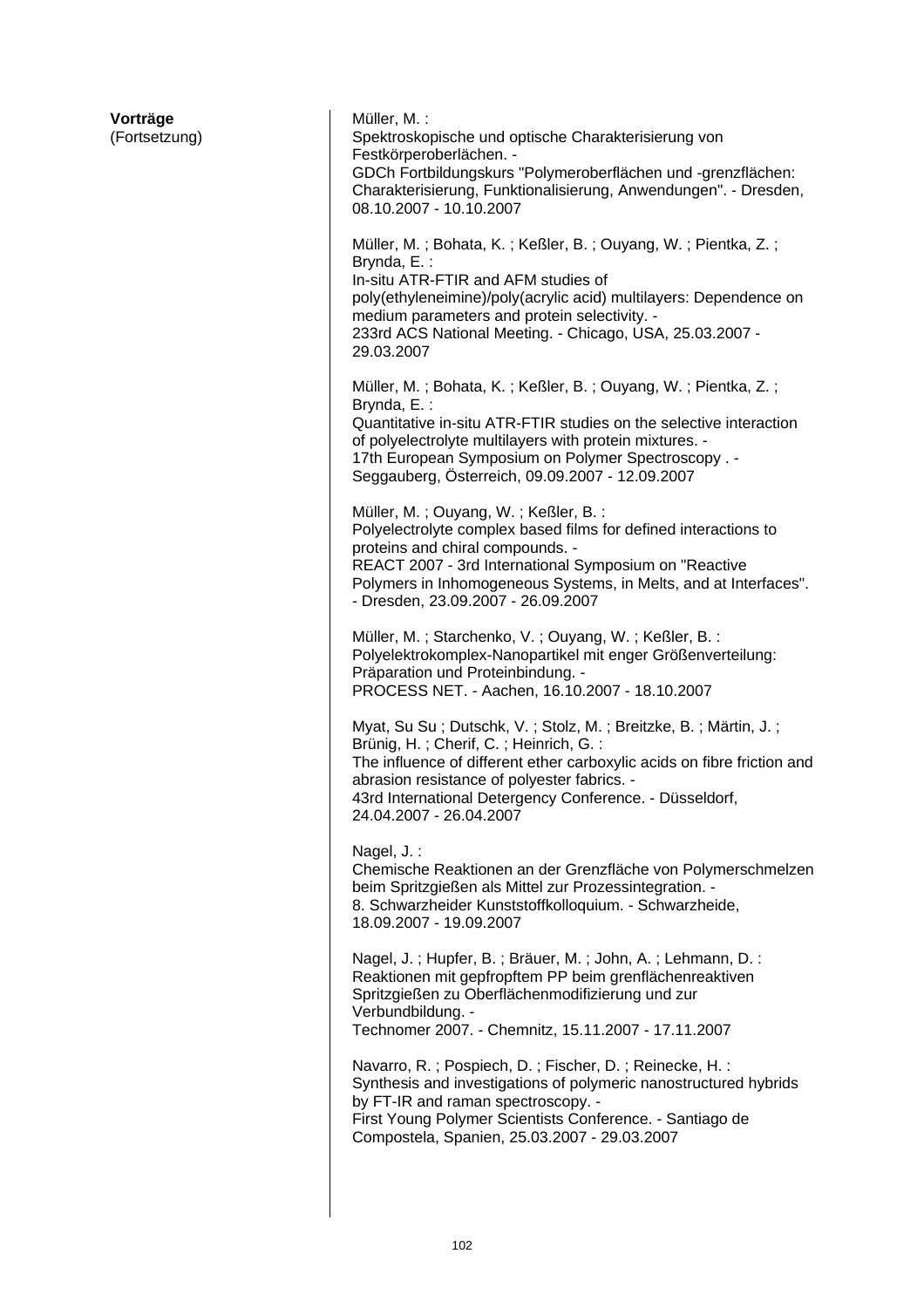# **Vorträge**

(Fortsetzung)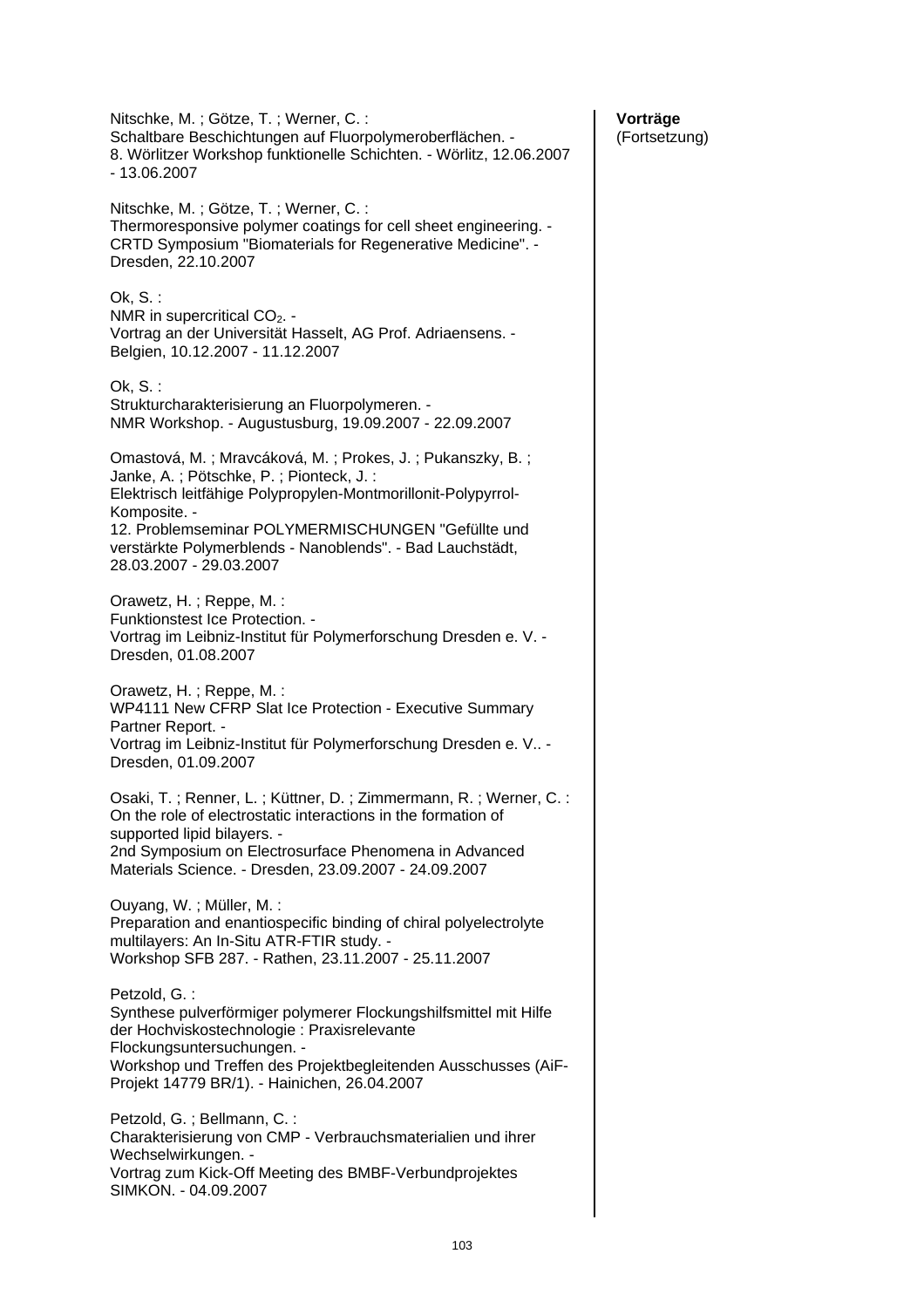| Vorträge<br>(Fortsetzung) | Petzold, G.; Goltzsche, C.; Mende, M.; Bellmann, C.:<br>Methods to characterize dispersions. -<br>5th Conference on Formulation Technology. - Potsdam,<br>19.11.2007 - 22.11.2007                                                                                                                      |
|---------------------------|--------------------------------------------------------------------------------------------------------------------------------------------------------------------------------------------------------------------------------------------------------------------------------------------------------|
|                           | Piasta, D. :<br>Hydrophobe Carbon - Nanotubes, Herstellung und<br>Charakterisierung. -<br>Vortrag an der Technischen Universität Chemnitz, Lehrstuhl für<br>Polymerchemie. - Chemnitz, 01.06.2007                                                                                                      |
|                           | Piasta, D.; Spange, St.; Simon, F.:<br>Multi-Wall Carbon Nano-Tubes - Modifizierung, Hydrophobierung<br>und Charakterisierung. -<br>Kolloquium der INNOVENT Technologieentwicklung. - Jena,<br>28.09.2007                                                                                              |
|                           | Pionteck, J.:<br>Conductive polypropylene/clay/polypyrrole nanocomposites. -<br>Kolloquium DongHua University, Material Science and Engineering<br>Department. - Shanghai, China, 11.10.2007                                                                                                           |
|                           | Pionteck, J.; Hegewald, J.; Jakisch, L.; Pötschke, P.;<br>Sadhu, V. B.:<br>Reactive modification of interfaces in blends with polypyrrole and<br>polysiloxanes. -<br>International Conference on Advanced Fibers and Polymer<br>Materials (ICAFPM 2007). - Shanghai, China, 15.10.2007 -<br>17.10.2007 |
|                           | Pionteck, J.; Hegewald, J.; Sadhu, V.B.; Jakisch, L.;<br>Pötschke, P.:<br>Reactive modification of interfaces in polymerblends. -<br>Kolloquium Nankai University. - Tianjin, China, 19.10.2007                                                                                                        |
|                           | Pionteck, J.; Hegewald, J.; Sadhu, V.B.; Pötschke, P.;<br>Jakisch, L.:<br>Modification of interfaces in polymer blends. -<br>9th European Symposium on Polymer Blends. - Palermo, Italien,<br>09.09.2007 - 12.09.2007                                                                                  |
|                           | Pleul, D.; Simon, F.:<br>XPS, AES und SIMS - Oberflächensensitive analytische<br>Methoden. -<br>Technische Universität Dresden, Institut für Makromolekulare<br>Chemie und Textilchemie. - Dresden, 27.06.2007                                                                                         |
|                           | Pompe, T.:<br>HSC interaction with extracellular matrix coatings under spatial<br>constraints. -<br>CRTD Symposium of the Research Area<br>Haematology/Oncology/Immunology. - Dresden, 29.01.2007                                                                                                      |
|                           | Pompe, T.:<br>Reconstituted extracellular matrices. -<br>CRTD Symposium "Biomaterials for Regenerative Medicine". -<br>Dresden, 22.10.2007                                                                                                                                                             |
|                           |                                                                                                                                                                                                                                                                                                        |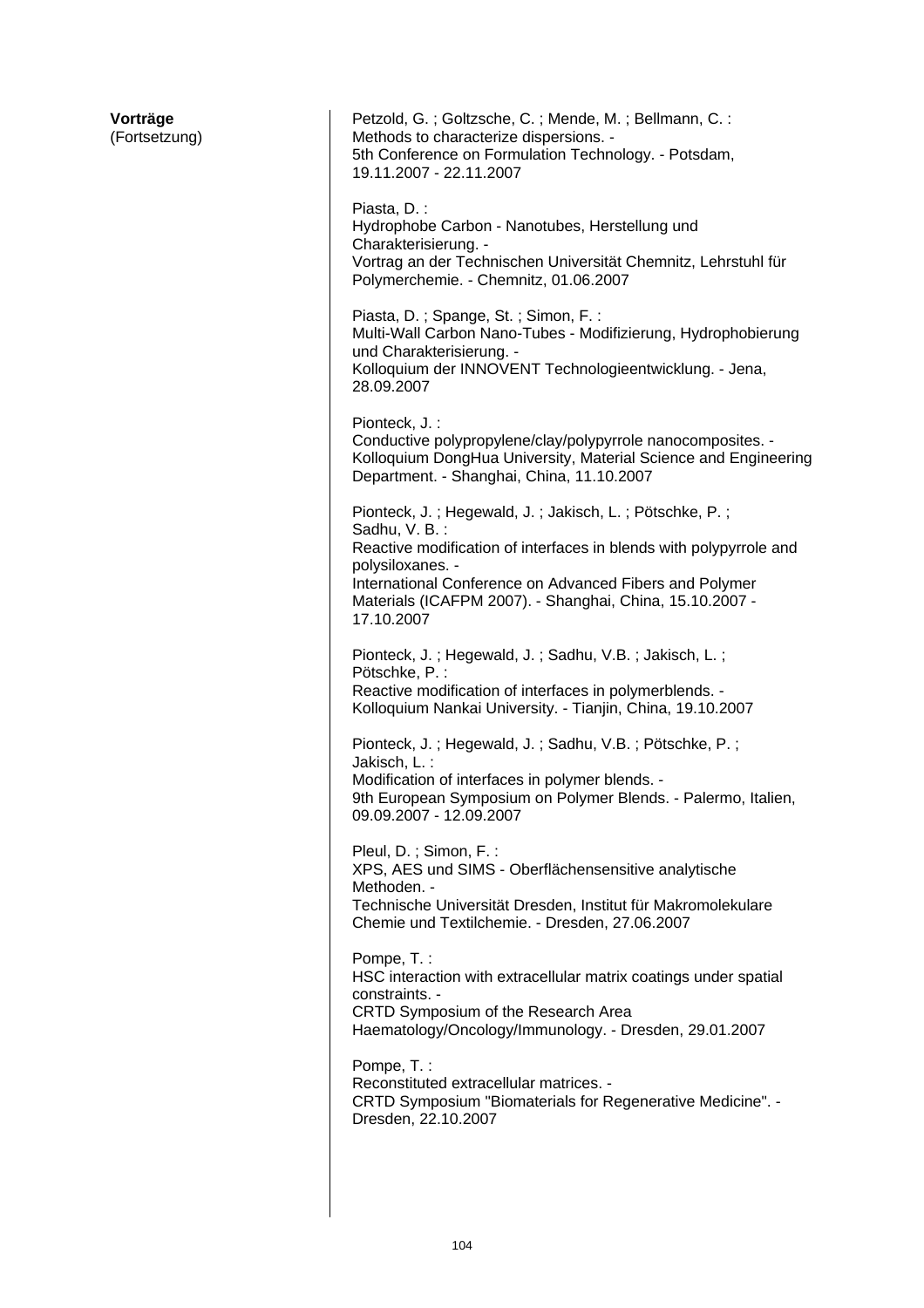Pompe, T. ; Glorius, S. ; Starruß, J. ; Bobeth, M. ; Pompe, W. ; Werner, C. : Substrate physicochemistry controls adhesion force balance during matrix reorganisation. - TERMIS EU-Meeting. - London, 04.09.2007 - 07.09.2007 Pospiech, D. : Polycondensation - an old reaction to obtain new polymers. Polycondensation chemistry at IPF Dresden. - DSM-Minisymposium "Polycondensation". - Berg en Dal, Niederlande, 13.03.2007 Pospiech, D. ; Jehnichen, D. ; Hoffmann, T. ; Korwitz, A. ; Janke, A. ; Kretzschmar, B. ; Döring, M. ; Artner, J. ; Perez-Graterol, R. ; Sandler, J. ; Altstädt, V. ; Bellucci, F. ; Camino, G. ; Omastová, M. : New polymers for tailor-made nanocomposites. - Nanofunpoly, 3rd Symposium on "Nanostructured and functional polymer-based Materials and Nanocomposites". - Korfu, Griechenland, 13.05.2007 - 15.05.2007 Pospiech, D. ; Jehnichen, D. ; Keska, R. ; Ptacek, S. ; Janke, A. ; Häußler, L. ; Eckstein, K. ; Grundke, K. : Beeinflussung der Grenzflächen und Oberflächen in Polymermischungen (Blends) und Copolymeren. - GDCh Fortbildungskurs "Polymeroberflächen und -grenzflächen: Charakterisierung, Funktionalisierung, Anwendungen". - Dresden, 08.10.2007 - 10.10.2007 Pospiech, D. ; Jehnichen, D. ; Ptacek, S. ; Voit, B. : The use of microphase separation for the development of nanostructured surfaces. - National Technical University Athens (NTUA), Physics Department. - Athen, Griechenland, 23.05.2007 Pötschke, P. : Melt-mixed composites of thermoplastic polymers with carbon nanotubes. - The University of Texas at Austin. - Texas, USA, 17.05.2007 Pötschke, P. : Polymere Nanokomposite - Neue Werkstoffe mit Funktionen. - Gründerimpuls Dresden Nanotechnologie des Bundesministeriums für Bildung und Forschung (BMBF) Fraunhofer-Institut für Werkstoff- und Strahltechnik (IWS). - Dresden, 10.10.2007 Pötschke, P. : Schmelzeverarbeitung von Polymer/Carbon-Nanotube-Kompositen. - Carbon Nanotubes - Auf dem Weg aus der Forschung in die Anwendung, Fachforum für Profis. - Regensburg, 19.09.2007 - 20.09.2007 Pötschke, P. ; Kretzschmar, B. ; Häußler, L. ; Abdel-Goad, M. ; Janke, A. : Nanocomposite blends: Carbon nanotube filled polycarbonate melt mixed with montmorillonite filled polypropylene. - Symposium on Functional Polymer Based Materials. - Jena, 03.04.2007 - 04.04.2007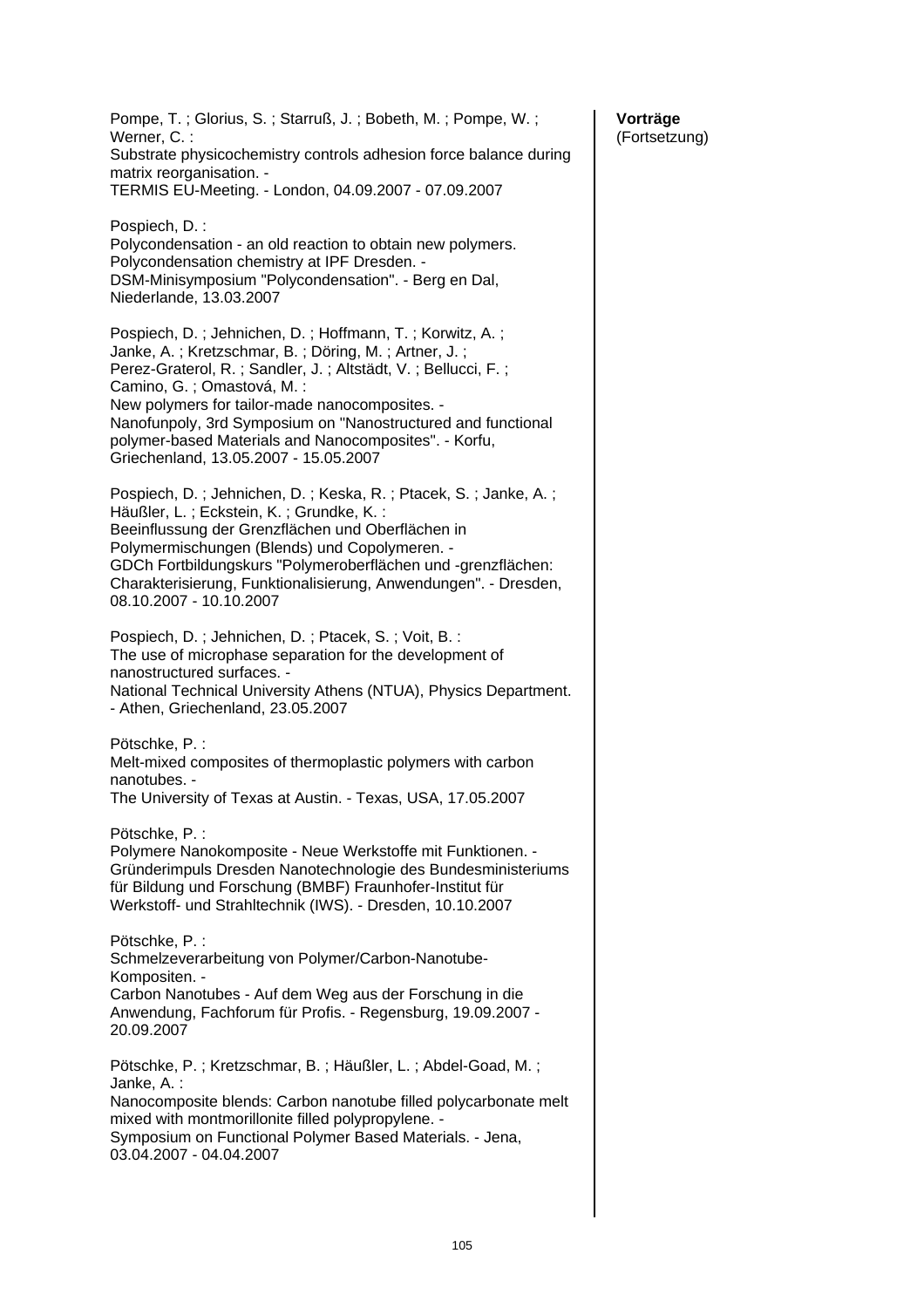| Vorträge<br>(Fortsetzung) | Pötschke, P.; Kretzschmar, B.; Häußler, L.; Abdel-Goad, M.;<br>Janke, A.:<br>Schmelzegemischte Blends aus mit Kohlenstoff-Nanoröhren<br>gefülltem Polycarbonat und mit Schichtsilikat verstärktem<br>Polypropylen. -<br>12. Problemseminar POLYMERMISCHUNGEN "Gefüllte und<br>verstärkte Polymerblends - Nanoblends". - Bad Lauchstädt,<br>28.03.2007 - 29.03.2007<br>Pötschke, P.; Pegel, S.; Abdel-Goad, M.; Heinrich, G.; Zhou, D.;<br>Mark, J.E.:<br>Hybrid systems of expanded graphite with different thermoplastic<br>polymers prepared by melt mixing. -<br>The University of Cincinnati. - Ohio, USA, 10.05.2007<br>Pötschke, P.; Pegel, S.; Claes, M.; Bonduel, D.:<br>Einsatz von Konzentraten aus Polyethylen mit vordispergierten<br>Kohlenstoff-Nanoröhren in Blends mit Polycarbonat und<br>Polyamid. -<br>12. Problemseminar POLYMERMISCHUNGEN "Gefüllte und<br>verstärkte Polymerblends - Nanoblends". - Bad Lauchstädt,<br>28.03.2007 - 29.03.2007<br>Pötschke, P.; Pegel, S.; Claes, M.; Bonduel, D.:<br>Use of multiwalled nanotubes predispersed in polyethylene in<br>blends with polycarbonate and polyamide. - |
|---------------------------|----------------------------------------------------------------------------------------------------------------------------------------------------------------------------------------------------------------------------------------------------------------------------------------------------------------------------------------------------------------------------------------------------------------------------------------------------------------------------------------------------------------------------------------------------------------------------------------------------------------------------------------------------------------------------------------------------------------------------------------------------------------------------------------------------------------------------------------------------------------------------------------------------------------------------------------------------------------------------------------------------------------------------------------------------------------------------------------------------------------------------------------|
|                           | 9th European Symposium on Polymer Blends. - Palermo, Italien,<br>09.09.2007 - 12.09.2007<br>Pötschke, P.; Pegel, S.; Villmow, T.:<br>Schmelzegemischte Komposite aus thermoplastischen Polymeren<br>und Carbon Nanotubes. -<br>Universität Siegen, FB 8, Laboratorium für Makromolekulare<br>Chemie. - Siegen, 22.02.2007                                                                                                                                                                                                                                                                                                                                                                                                                                                                                                                                                                                                                                                                                                                                                                                                              |
|                           | Pötschke, P.; Pegel, S.; Villmow, T.; Alig, I.; Dudkin, S.M.;<br>Lellinger, D. :<br>Melt processing of multiwalled carbon nanotube-polymer<br>composites. -<br>ANTEC 2007, The Society of Plastics Engineers, Annual Technical<br>Conference. - Chincinnati, Ohio, USA, 06.05.2007 - 10.05.2007<br>Pötschke, P.; Pegel, S.; Villmow, T.; Alig, I.; Dudkin, S. M.;<br>Lellinger, D. :                                                                                                                                                                                                                                                                                                                                                                                                                                                                                                                                                                                                                                                                                                                                                   |
|                           | Melt processing-property-relationships in multiwalled carbon<br>nanotube-polymer composites. -<br>2007 Prague Meetings on Macromolecules, 70th PMM - 46th<br>Microsymposium, Nanostructured Polymers and Polymer<br>Nanocomposites. - Prag, 08.07.2007 - 12.07.2007<br>Pötschke, P.; Villmow, T.; Pegel, S.:<br>Influence of injection molding conditions on the electrical<br>resistivity in composites of polycarbonate with multiwalled carbon<br>nanotubes. -<br>Polymer Processing Society: Europe/Africa Regional Meeting<br>2007 - PPS07 EA. - Göteborg, Schweden, 28.08.2007 -                                                                                                                                                                                                                                                                                                                                                                                                                                                                                                                                                 |
|                           | 30.08.2007                                                                                                                                                                                                                                                                                                                                                                                                                                                                                                                                                                                                                                                                                                                                                                                                                                                                                                                                                                                                                                                                                                                             |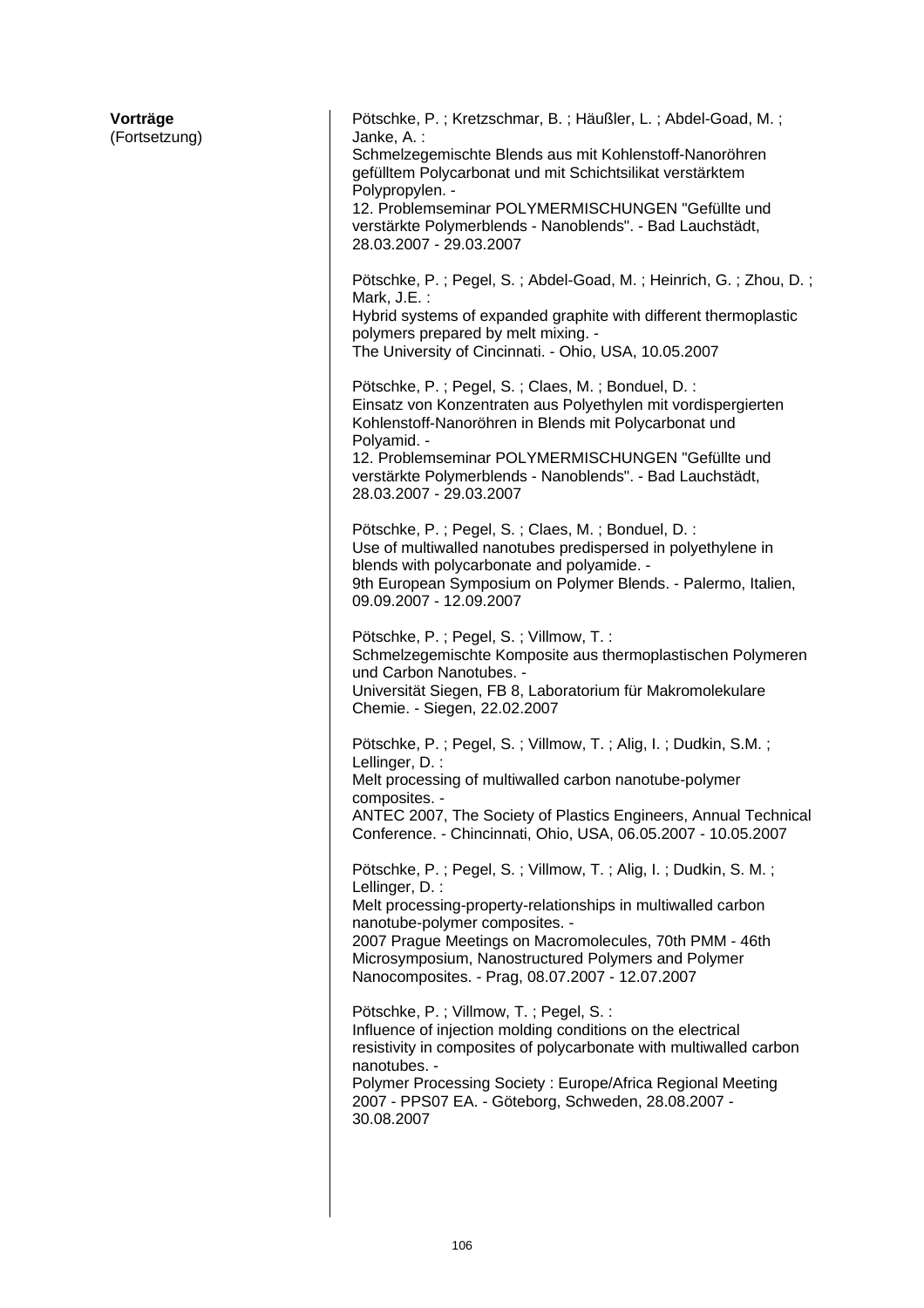| Ptacek, S.; Pospiech, D.; Eckstein, K.; Keska, R.; Komber, H.;<br>Jehnichen, D.; Friedel, P.; Häußler, L.; Janke, A.; Stavrouli, N.;<br>Tsitsilianis, C.; Voit, B.:<br>Nanostructured methacrylate based block copolymers: Synthesis<br>and characterization. -<br>First Young Polymer Scientists Conference. - Santiago de<br>Compostela, Spanien, 25.03.2007 - 29.03.2007 |
|-----------------------------------------------------------------------------------------------------------------------------------------------------------------------------------------------------------------------------------------------------------------------------------------------------------------------------------------------------------------------------|
| Rausch, J.; Gao, S.-L.; Mäder, E.:<br>Multifunctional effects by nanostructured interfaces in glass fibre /<br>polypropylene composites based on hybrid yarns. -<br>COMAT 2007, 4th International Conference on Science and<br>Technology of Composite Materials. - Rio de Janeiro, Brasilien,<br>09.12.2007 - 12.12.2007                                                   |
| Rausch, J.; Mäder, E.:<br>Nanostrukturierung der Grenzflächen von endlosfaserverstärkten<br>Thermoplasten. -<br>16. Symposium Verbundwerkstoffe und Werkstoffverbunde. -<br>Bremen, 14.03.2007 - 16.03.2007                                                                                                                                                                 |
| Reichelt, S.; Eichhorn, K.-J.; Grundke, K.; Bellmann, C.;<br>Simon, F.; Burkert, S.; Müller, M.; Voit, B.:<br>Immobilization of a hyperbranched OH-terminated polyester on<br>solid substrates. -<br>Symposium on Functional Polymer Based Materials. - Jena,<br>03.04.2007 - 04.04.2007                                                                                    |
| Reichelt, S.; Eichhorn, K.-J.; Hegewald, J.; Schmaljohann, D.;<br>Nitschke, M.; Voit, B.:<br>In situ vis ellipsometric studies of sorption processes and swelling<br>of thin polymer layers in aqueous media. -<br>4th International Conference on Spectroscopic Ellipsometry<br>(ICSE4). - Stockholm, Schweden, 11.06.2007 - 15.06.2007                                    |
| Reichelt, S.; Fleischmann, S.; Eichhorn, K.-J.; Grundke, K.;<br>Voit, B.:<br>Hochverzweigte Polyester - Anwendung in dünnen Schichten. -<br>Umweltkolloquium HTW Dresden, 07.12.2007                                                                                                                                                                                        |
| Reincke, K.; Grellmann, W.; Heinrich, G.:<br>Fracture mechanical investigations of filler-reinforced elastomers. -<br>5th European Conference on Constitutive Models for Rubber<br>(ECCMR). - Paris, Frankreich, 04.09.2007 - 07.09.2007                                                                                                                                    |
| Rojas, R. :<br>Die Charakterisierung der synthetischen Flockungsmittel. -<br>Fa. Ashland. - Krefeld, 08.02.2007                                                                                                                                                                                                                                                             |
| Rojas, R. :<br>Oily wastewater. Characterisation and treatment in presence of<br>polyelectrolytes. -<br>Weekend Seminar "Polymer Materials Science". - Pausa/Vogtland,<br>24.03.2007                                                                                                                                                                                        |
| Rudzinski, S.; Mäder, E.:<br>Hydrothermische Beständigkeit von Polyamid-Glasfaser-<br>Verbunden in Abhängikeit von Herstellungstechnologie und<br>Grenzschicht. -<br>16. Symposium Verbundwerkstoffe und Werkstoffverbunde. -<br>Bremen, 14.03.2007 - 16.03.2007                                                                                                            |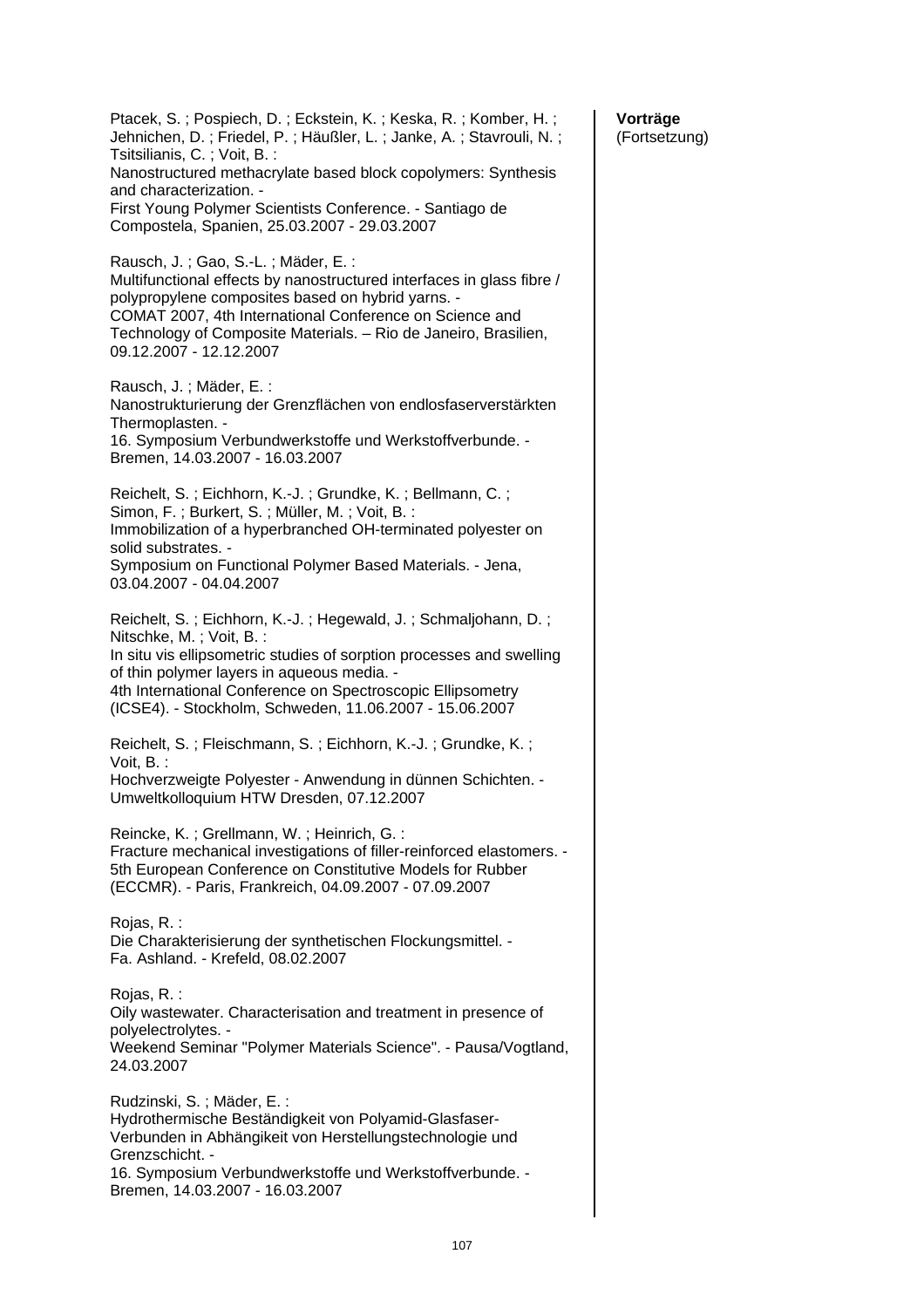| Vorträge<br>(Fortsetzung) | Rudzinski, S.; Mäder, E.:<br>Polyamid-Glasfaser-Verbundwerkstoffe: Möglichkeiten zur<br>Kennwertverbesserung. -<br>Technomer 2007. - Chemnitz, 15.11.2007 - 17.11.2007                                                                                                                        |
|---------------------------|-----------------------------------------------------------------------------------------------------------------------------------------------------------------------------------------------------------------------------------------------------------------------------------------------|
|                           | Satapathy, B.K.; Ganß, M.; Thunga, M.; Weidisch, R.; Pötschke,<br>P.; Jehnichen, D.; Janke, A.; Keller, T.; Jandt, K. D.:<br>Morphology and crack resistance behaviour<br>of PP-MWNT nanocomposites. -<br>Symposium on Functional Polymer Based Materials. - Jena,<br>03.04.2007 - 04.04.2007 |
|                           | Scheler, U. :<br>Advanved NMR in polymer research: solid-state NMR, rheo NMR,<br>electrophoresis NMR. -<br>Vortrag in der AG Prof. Asakura, University of Agriculture and<br>Technology. - Tokyo, Japan, 24.10.2007                                                                           |
|                           | Scheler, U. :<br>Charge and size of polyelectrolytes determined from PFG NMR. -<br>Characterisation Day, Marco Group Meeting. - Nottingham, UK,<br>17.12.2007 - 18.12.2007                                                                                                                    |
|                           | Scheler, U. :<br>Neue Entwicklungen in 19F Festkörper-NMR. -<br>NMR Workshop. - Augustusburg, 19.09.2007 - 22.09.2007                                                                                                                                                                         |
|                           | Scheler, U. :<br>NMR on functional polymers solid-state NMR and electrophoresis<br>NMR. -<br>Vortrag im National Institute of Advanced Industrial Science and<br>Technology. - Tsukuba, Japan, 23.10.2007                                                                                     |
|                           | Scheler, U. :<br>Polyelectrolytes and counterion condensation investigated by PFG<br>and electrophoresis NMR. -<br>Vortrag an der ZU München. - München, 10.07.2007                                                                                                                           |
|                           | Scheler, U. :<br>Pulsed field gradient NMR of polymers in external fields -<br>electrophoresis NMR and rheological NMR. -<br>EUROMAR 2007 Magnetic Resonance Conference. - Tarragona,<br>Spanien, 01.07.2007 - 06.07.2007                                                                     |
|                           | Scheler, U. :<br>Rheo-NMR. -<br>Dresdner NMR-Seminar. - Dresden, 21.03.2007                                                                                                                                                                                                                   |
|                           | Scheler, U. :<br>Solid-state NMR on polymers. -<br>Vortrag in AG Prof. Ando, Tokyo Institute of Technology. - Tokyo,<br>Japan, 22.10.2007                                                                                                                                                     |
|                           | Scheler, U. :<br>Structure characterization of fluoropolymers. -<br>16th Triennial Conference for the International Society of Magnetic<br>Resonance (ISMAR 2007). - Kenting, Taiwan, 14.10.2007 -<br>20.10.2007                                                                              |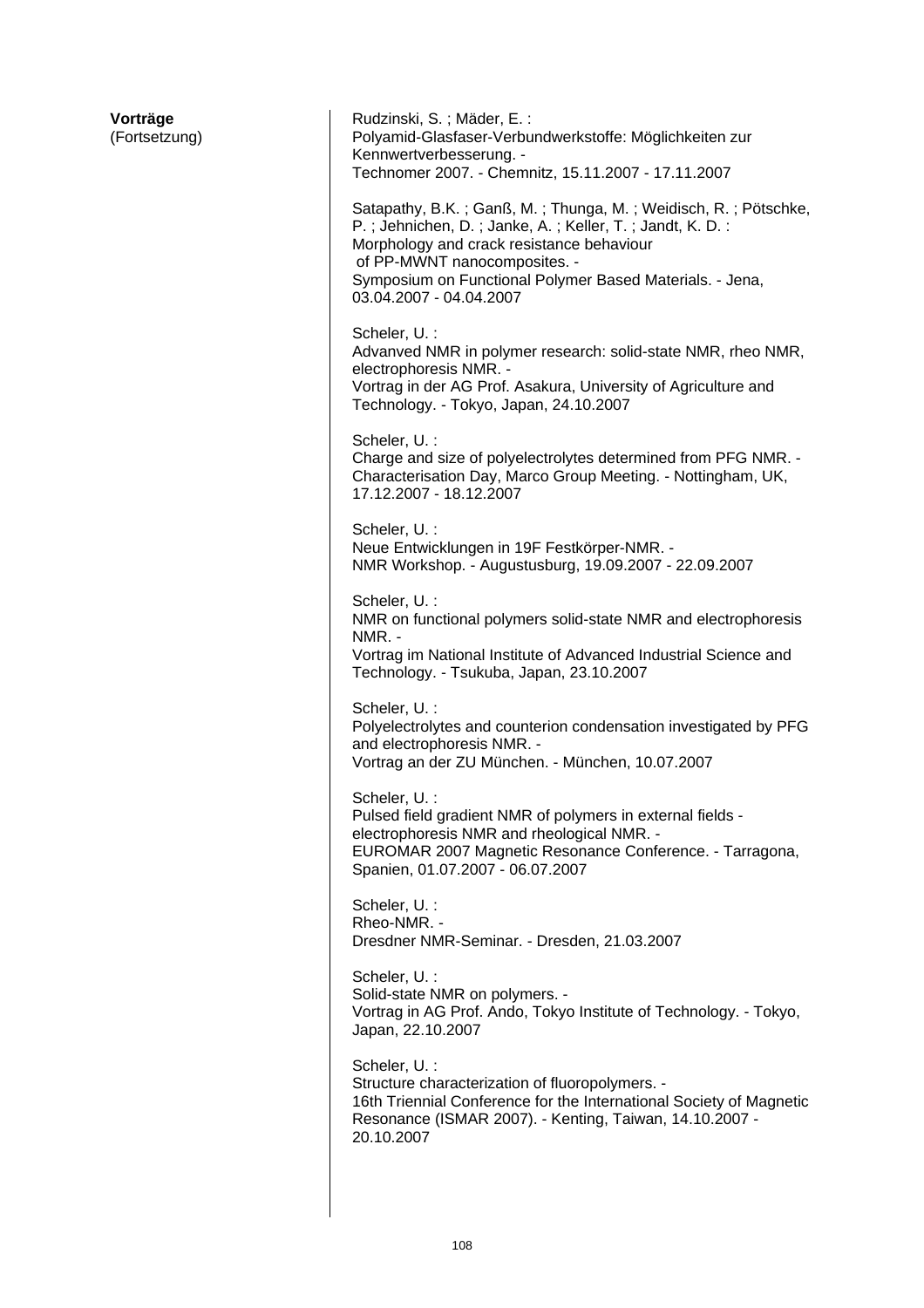Scheler, U. ; Bagusat, F. : Flow NMR of complex systems. - DPG-Frühjahrstagung 2007. - Regensburg, 26.03.2007 - 30.03.2007

Schneider, K. : Structural investigations of semi-crystalline polymers during deformation, relaxation and fracture by synchrotron radiation present status and further developments. - Vortrag bei BOREALIS Polyolefine GmbH. - Linz, 12.11.2007

Schneider, K. ; Schöne, A. ; Stamm, M. : Characterisation of processing induced structures and properties of semi-crystalline polymers during deformation by Synchrotron-SAXS. - ICPP 200, The International Conference on Polymer Processing. -

Beijing, China, 18.05.2007 - 20.05.2007

Schneider, K. ; Schöne, A. ; Stamm, M. : Characterisation of structural changes during deformation and relaxation of semi-crystalline polymers by SAXS. - II. Workshop on Applications of Synchrotron Light to Non-Crystalline Diffraction in Materials and Life Science. - Madrid, Spanien, 15.10.2007 - 17.10.2007

Schneider, K. ; Schöne, A. ; Stamm, M. : Online-characterisation of structural changes of polypropylene during deformation and relaxation by synchrotron-SAXS. - 11. Tagung "Problemseminar Deformation und Bruchverhalten von Kunststoffen". - Merseburg, 20.06.2007 - 22.06.2007

Schneider, K. ; Schöne, A. ; Stamm, M. : Online-Charakterisierung von Strukturänderungen bei der Deformation von teilkristallinen Polymeren mittels Synchrotronstreuung. - Werkstoffprüfung 2007. - Neu-Ulm, 29.11.2007 - 30.11.2007

Schneider, K. ; Stamm, M. ; Orawetz, H. ; Gliesche, K. ; Marquardt, H.-G. ; Jacob, K. ; Auslegung, Herstellung und Prüfung eines biaxial verstärkten GFK-Schüttgutbechers. - Abschlusskolloquium DFG-SPP 1123 "Textile Verbundbauweisen und Fertigungstechnologien für Leichtbaustrukturen des Maschinen- und Fahrzeugbaus". - Dresden, 13.12.2007 -

14.12.2007

Schulze, U. ; Haschick, R. ; Komber, H. ; Sahre, K. ; Häußler, L. : Synthesis and characterization of polar macromonomers. - EPF 2007, European Polymer Congress. - Portoroz, Slowenien, 02.07.2007 - 06.07.2007

Schwarz, S.:

Characterisation of planar substrates, particles, polymer solutions polyelectrolyte complexes by streaming potential measurements. - Instituto Tecnológico de Tijuana, Centro de Graduados e Investigación. - Tijuana, B.C., Mexico, 27.02.2007 - 01.03.2007

Schwarz, S. : Surface charge: Zeta potential, isoelectric point, electrophoretic mobility. - Instituto Tecnológico de Tijuana, Centro de Graduados e Investigación. - Tijuana, B.C., Mexico, 28.02.2007 - 01.03.2007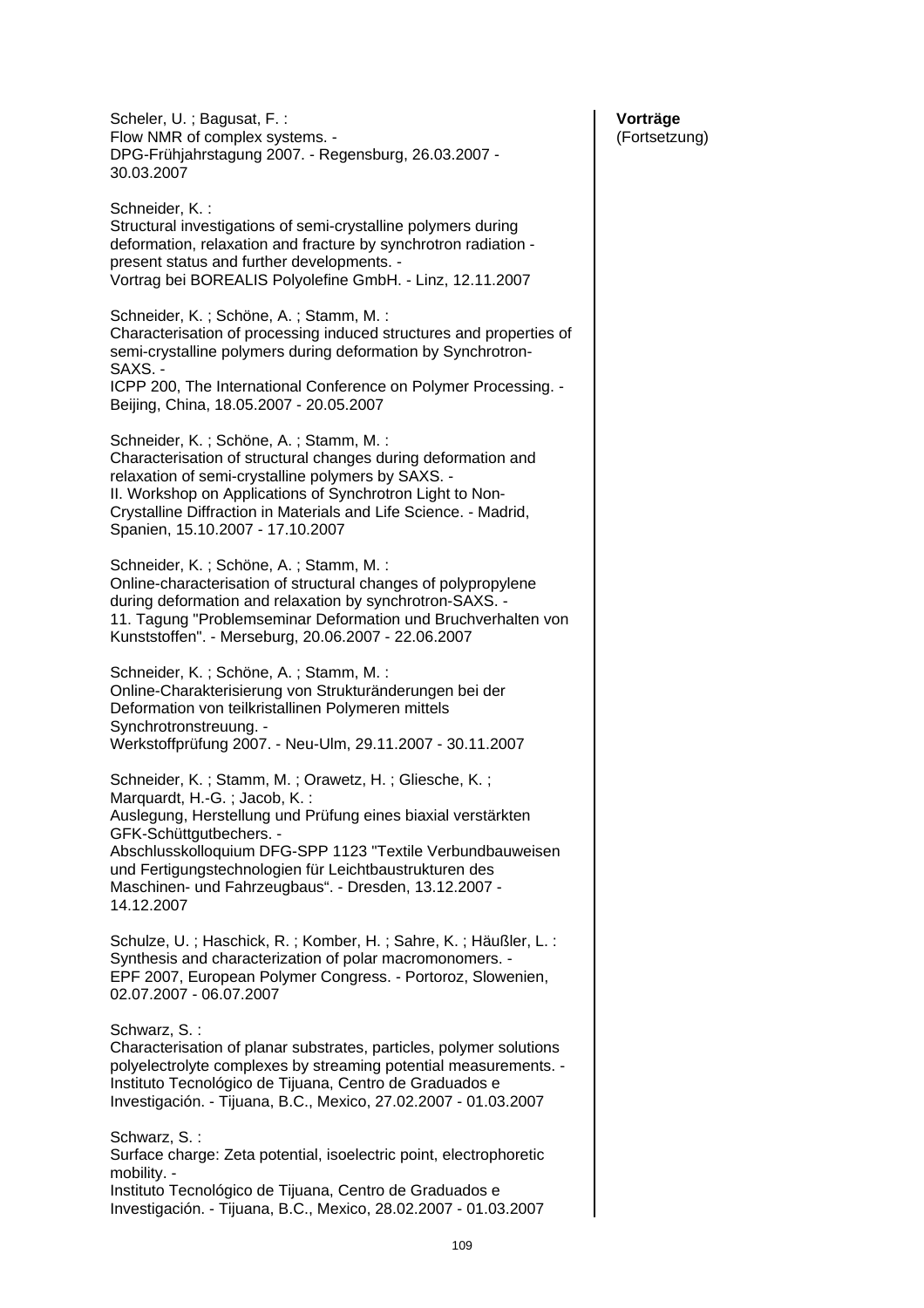**Vorträge**  (Fortsetzung) Schwarz, S.: Synthese pulverförmiger polymerer Flockungshilfsmittel mit Hilfe der Hochviskostechnologie : Charakterisierung der Polymere, Vergleich zu handelsüblichen Polymeren. - Workshop und Treffen des Projektbegleitenden Ausschusses (AiF-Projekt 14779 BR/1). - Hainichen, 26.04.2007 Schwarz, S. : Zeta-Potential measurements, theoretical background, applications. - Instituto Tecnológico de Tijuana, Centro de Graduados e Investigación. - Tijuana, B.C., Mexico, 27.02.2007 - 01.03.2007 Schwarz, S. ; Mende, M. ; Zschoche, St. ; Arndt, K.-F. ; Boyko, V. : Struktureinheitliche Polyelektrolytkomplexe, ihre Anwendung in der Fest-Flüssig-Trennung, Untersuchung zu ihrer weiteren Anwendbarkeit. - Arbeitsausschuss "Grenzflächenbestimmte Systeme und Prozesse". - Nürnberg, 28.03.2007 Schwarz, S. ; Petzold, G. ; Bratskaya, S. ; Mende, M. ; Rojas, R. : Stabilität von Dispersionen in Gegenwart von Polyelektrolyten. - Fa. Ashland. - Krefeld, 08.02.2007 Schwarz, S. ; Petzold, G. ; Mende, M. ; Bratskaya, S. : Adsorption behaviour of polyelectrolytes - effect of molar mass and charge density. -Instituto Tecnológico de Tijuana, Centro de Graduados e Investigación. - Tijuana, B.C., Mexico, 27.02.2007 - 01.03.2007 Sebinger, D. : Promoting differentiation and organisation of stem cells into functional nephrons by designing synthetic scaffolds. - KIDSTEM Annual Conference. - Bergamo, 06.12.2007 - 07.12.2007 Seib, P. : BMP Immobilisation on extracellular matrices to generate an interactive niche for MSCs. - CRTD Symposium of the Research Area Haematology/Oncology/Immunology. - Dresden, 29.01.2007 Seib, P. : Der Stellenwert der endogenen BMP Produktion für die osteogene Differenzierung von humanen mesenchymalen Stammzellen. - Gemeinsame Jahrestagung der Deutschen, Österreichischen und Schweizerischen Gesellschaft für Hämatologie und Onkologie. - Basel, Schweiz, 05.10.2007 - 09.10.2007 Seib, P. : Towards an in vitro bone marrow. - Annual Meeting of the Controlled Release Society. - Long Beach, Califonia, USA, 07.07.2007 - 11.07.2007 Sen Majumder, P. ; Heinrich, G. ; Bhowmick, A. K. : Electron beam modification of EPDM: Influence on the adhesion behaviour. - Symposium on Functional Polymer Based Materials. - Jena,

03.04.2007 - 04.04.2007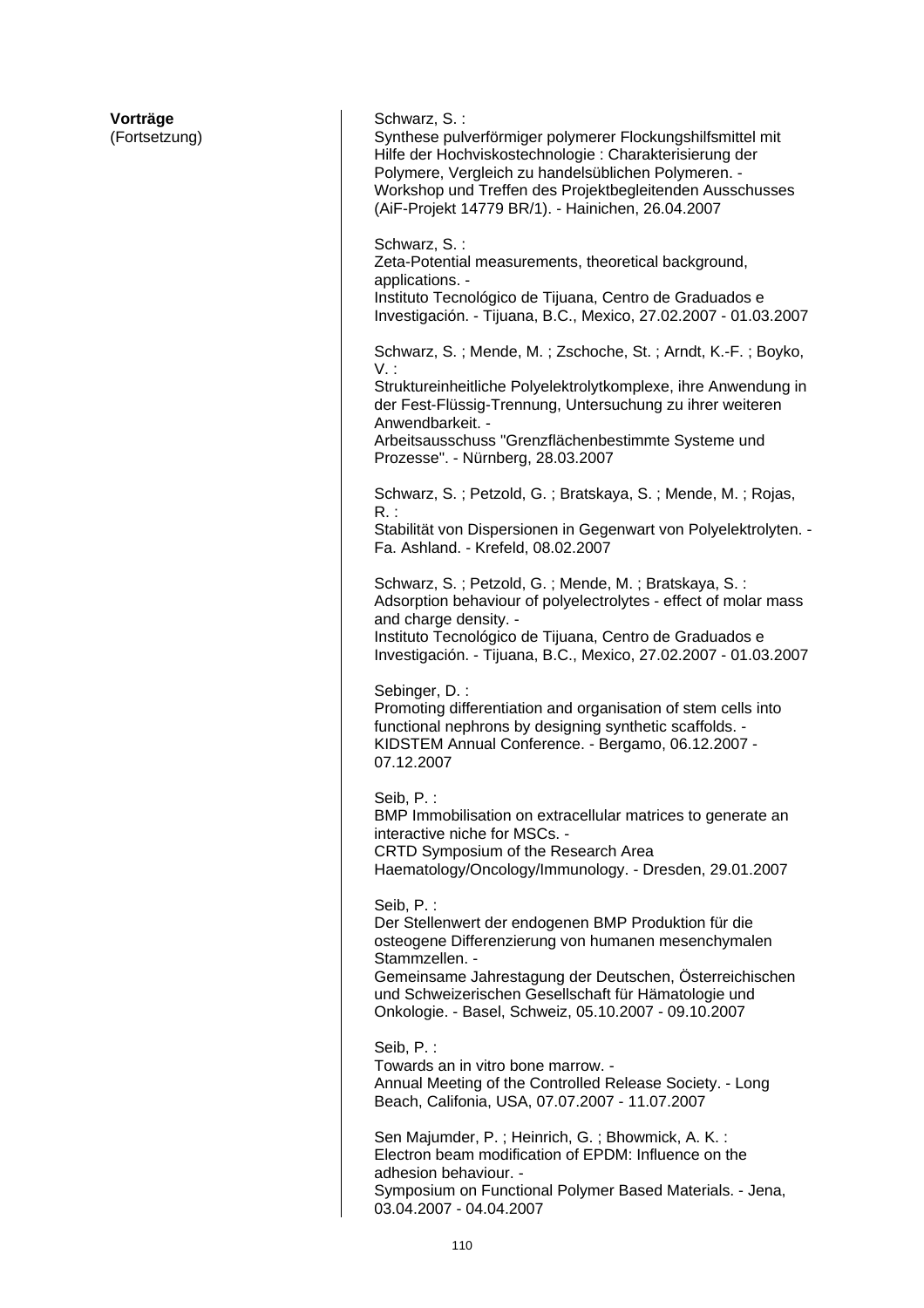Sommer, J.-U. : Some open problems in the physics of polymer networks. - 11th Dresden Polymer Discussion. - Meißen, 16.09.2007 - 19.09.2007 Sperling, C. ; Schweiss, R. ; Werner, C. : Initiation of blood coagulation - evaluating the relevance of specific surface functionalities using self assembled monolayers. - 21th European Conference on Biomaterials. - Brighton, UK, 09.09.2007 - 12.09.2007 Spickenheuer, A. ; Gliesche, K. ; Heinrich, G. ; Schulz, M. ; Drechsler, K. ; Karb, I. ; Moldenhauer, H. : Ansätze zur Auslegung und Herstellung beanspruchungs-gerecht gestalteter Preforms für extrem leichte Composite-Bauteile. - 11. Dresdner Leichtbausymposium Materialeffizienz durch Systemleichtbau - den Fortschritt nachhaltig gestalten. - Dresden, 14.06.2007 - 16.06.2007 Stamm, M. : Functional polymer surfaces with adaptive properties. - Physikalisches Kolloquium der Universität Bayreuth. - Bayreuth, 19.06.2007 Stamm, M. : Functional polymer surfaces with adaptive properties. - Symposium on Functional Polymer Based Materials. - Jena, 03.04.2007 - 04.04.2007 Stamm, M. : Herstellung von Nanostrukturen mit dünnen Polymerfilmen. - Internationale Fachmesse für Micro- und Nanotechnologie (MiNat). - Stuttgart, 12.06.2007 - 14.06.2007 Stamm, M. : Oberflächen mit Charme - Bürsten passen sich an. - 24. Darmstädter Kunststoff-Kolloquium. - Darmstadt, 13.09.2007 - 14.09.2007 Stamm, M. : Ordered nanotemplates and composites by copolymer selforganisation. - 2007 Prague Meetings on Macromolecules, 70th PMM - 46th Microsymposium, Nanostructured Polymers and Polymer Nanocomposites. - Prag, 08.07.2007 - 12.07.2007 Stamm, M. : Preparation and characterization of functional polymer surfaces with adaptive properties. - ISPAC 2007, 20th International Symposium on Polymer Analysis and Characterization. - Agios Nikolaos, Griechenland, 01.10.2007 - 03.10.2007 Stamm, M. : Scanning X-ray microbeam experiments for the investigations of deformation and fracture of polymers. - Denver X-Ray Conference. - Denver, USA, 30.07.2007 - 03.08.2007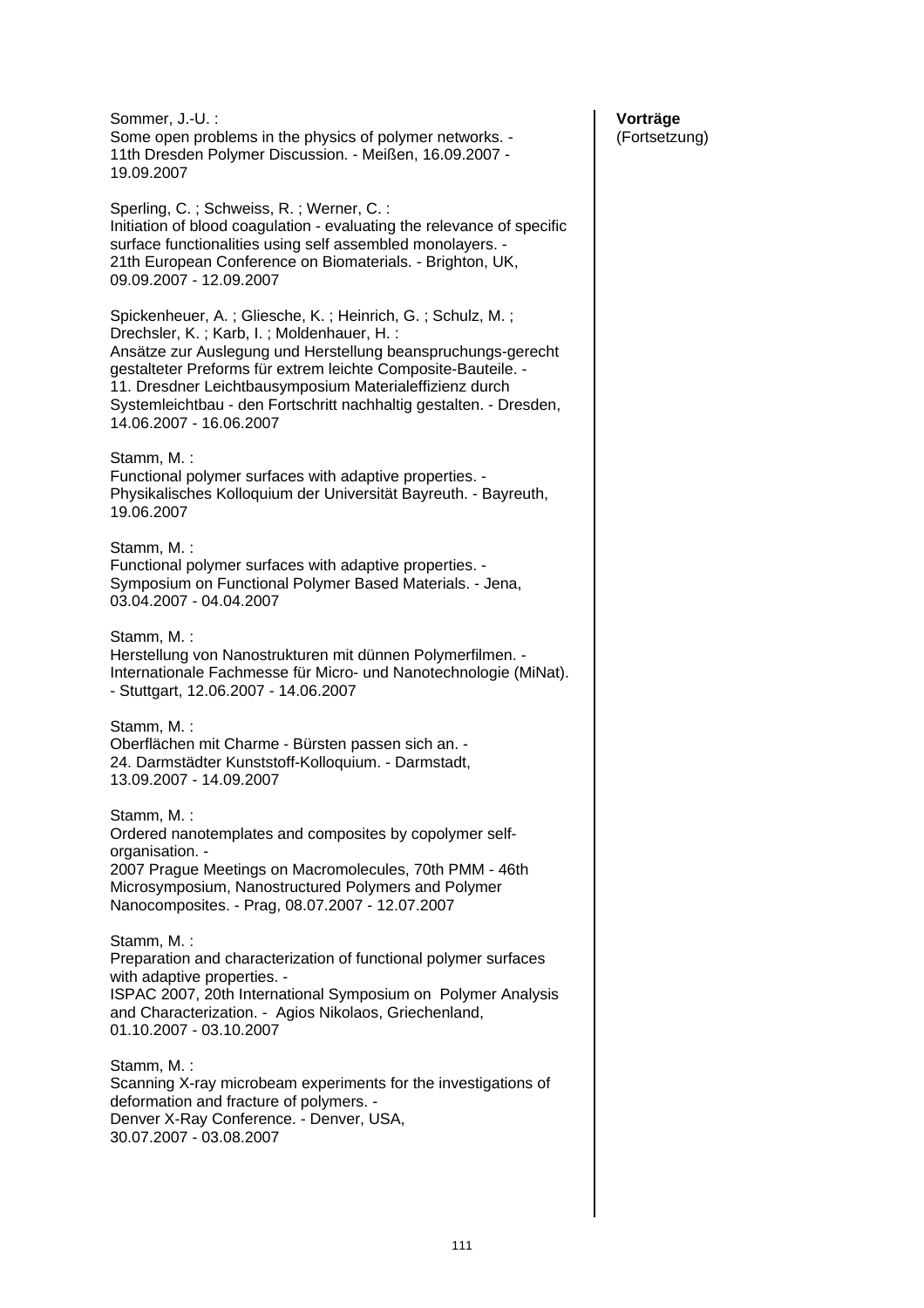| Vorträge<br>(Fortsetzung) | Stamm, M.:<br>Switchable polymer brushes for control of surface nanostructure<br>and functionality. -<br>Nanofunpoly, 3rd Symposium on "Nanostructured and functional<br>polymer-based Materials and Nanocomposites". - Korfu,<br>Griechenland, 13.05.2007 - 15.05.2007                                                                                                                                                                              |
|---------------------------|------------------------------------------------------------------------------------------------------------------------------------------------------------------------------------------------------------------------------------------------------------------------------------------------------------------------------------------------------------------------------------------------------------------------------------------------------|
|                           | Stamm, M.; Krenek, R.; Cimrova, V.; Nandan, B.; Uhlmann, P.;<br>Zafeiropoulos, N.E.; Liu, X.:<br>Nanotemplates with copolymer thin films. -<br>9th European Symposium on Polymer Blends. - Palermo, Italien,<br>09.09.2007 - 12.09.2007                                                                                                                                                                                                              |
|                           | Starchenko, V.; Müller, M.; Lebovka, N.:<br>Growth of polyelectrolyte complex nanoparticles: Experimental and<br>simulation studies. -<br>DPG-Frühjahrstagung 2007. - Regensburg, 26.03.2007 -<br>30.03.2007                                                                                                                                                                                                                                         |
|                           | Staudinger, U.; Satapathy, B. K.; Weidisch, R.; Janke, A.;<br>Knoll, K.:<br>Correlation between block composition, morphology and<br>mechanical properties in S-SB-S triblock copolymers. -<br>Symposium on Functional Polymer Based Materials. - Jena,<br>03.04.2007 - 04.04.2007                                                                                                                                                                   |
|                           | Stöckelhuber, K. W.:<br>Feste Oberflächen und ihre Eigenschaften - Benetzbarkeit von<br>Oberflächen - Vom Kontaktwinkel zur Oberflächenenergie -<br>Adhäsion. -<br>Berufsbegleitende fachspezifische Qualifizierung im Bereich der<br>Kunststoff-Verarbeitung, Modifizierung und Funktionalisierung von<br>Kunststoffoberflächen bei der Sächsischen Bildungsgesellschaft<br>für Umweltschutz und Chemieberufe Dresden mbH. - Dresden,<br>10.11.2007 |
|                           | Stumpe, K.; Komber, H.; Voit, B.:<br>Hyperbranched polyphenylenes from $AB_2$ , $AB_2+AB$ and $A_2+B_3$<br>monomers - synthesis and structural analysis by NMR. -<br>First Young Polymer Scientists Conference. - Santiago de<br>Compostela, Spanien, 25.03.2007 - 29.03.2007                                                                                                                                                                        |
|                           | Svistkov, A.; Lauke, B.; Heinrich, G.:<br>Model of elastomer reinforced by carbon black. -<br>ICF International Congress on Fracture Interquadrennial<br>Conference. - Moskau, Russland, 07.07.2007 - 12.07.2007                                                                                                                                                                                                                                     |
|                           | Svistkov, A.; Lauke, B.; Heinrich, G.:<br>Modeling viscoelastic properties and softening of rubber<br>materials. -<br>5th European Conference on Constitutive Models for Rubber<br>(ECCMR). - Paris, Frankreich, 04.09.2007 - 07.09.2007                                                                                                                                                                                                             |
|                           | Synytska, A.; Stamm, M.; Diez, S.; Ionov, L.:<br>Inversion of micro-patterned polymer surfaces based on<br>bicomponent polyelectrolyte layers. -<br>DPG-Frühjahrstagung 2007. - Regensburg, 26.03.2007 -<br>30.03.2007                                                                                                                                                                                                                               |
|                           |                                                                                                                                                                                                                                                                                                                                                                                                                                                      |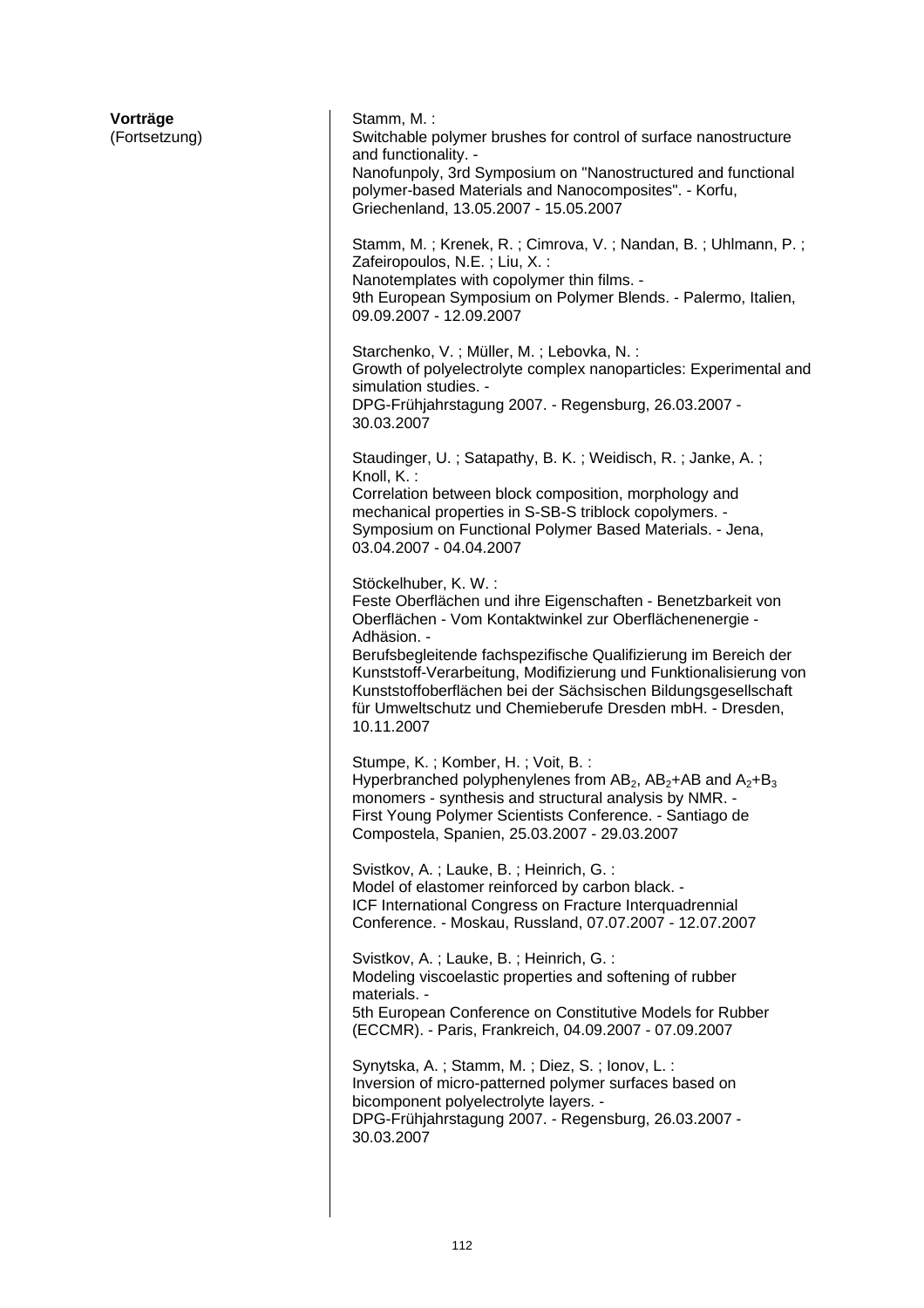Synytska, A. ; Stamm, M. ; Grundke, K. : Control of wetting of polymer surfaces by dedicated interface design = Steuerung der Benetzbarkeit von Polymeroberflächen durch kontrolliertes Grenzflächendesign. - Aachen-Dresden International Textile Conference. - Aachen, 29.11.2007 - 30.11.2007 Synytska, A. ; Stamm, M. ; Grundke, K. : Tuning wettability of polymer surfaces by controlling their surface design. -21. Internationales Symposium Swissbonding. - Rapperswil, 14.05.2007 - 16.05.2007 Taeger, A. ; Szabang, K. : Antistatische Ausrüstung von SMC-Materialien - Neue Konzepte. - Vortrag im Rahmen des BMBF-Verbundtreffens. - Dresden, 23.10.2007 Tasso, M. : Bioactive coatings for the control of cell adhesion. - 2nd Annual AMBIO Meeting. - Portoroz, Slowenien, 06.03.2007 - 09.03.2007 Tasso, M. : Bioactive coatings for the control of cell adhesion. - 30-Month Progress Review Meeting AMBIO Projekt. - Mannheim, 26.09.2007 - 27.09.2007 Toshchevikov, V. P. ; Blumen, A. ; Gotlib, Yu. Ya. : Mechanical relaxation and local mobility of polymer networks with massive junctions. - 11th Dresden Polymer Discussion. - Meißen, 16.09.2007 - 19.09.2007 Truman, P. ; Frenzel, R. ; Longari, N. ; Uhlmann, P. ; Stamm, M. : Nanoscale hydrophobic coatings for the separation of liquid mixtures. - NSTI Nanotech 2007. - Santa Clara, California, USA, 20.05.2007 - 24.05.2007 Truman, P. ; Frenzel, R. ; Longari, N. ; Uhlmann, P. ; Stamm, M. : Separation of Incompatible Liquid Mixtures on Chemically Patterned Surfaces. - DFG SPP1164. - 08.01.2007 Truman, P. ; Ionov, L. ; Gupta, S. ; Uhlmann, P. ; Stamm, M. : Separation of liquid mixtures on chemically patterned surfaces. - DPG-Frühjahrstagung 2007. - Regensburg, 26.03.2007 - 30.03.2007 Truman, P. ; Uhlmann, P. ; Stamm, M. : Liquid trasport detection using single FET\* devices. - NSTI Nanotech 2007. - Santa Clara, California, USA, 20.05.2007 - 24.05.2007 Truman, P. ; Vamik, F. ; Moulin, J.-F. ; Wu, B. ; Raabe, D. ; Uhlmann, P. ; Stamm, M. ; Müller-Buschbaum, P. : Wettability gradient induced flows: surface characterization, lab-on-chip flow experiments and computer simulations. - DFG SPP 1164 "Nano- und Mirkofluidik" Sommerworkshop. - Bad Honnef, 31.07.2007 - 03.08.2007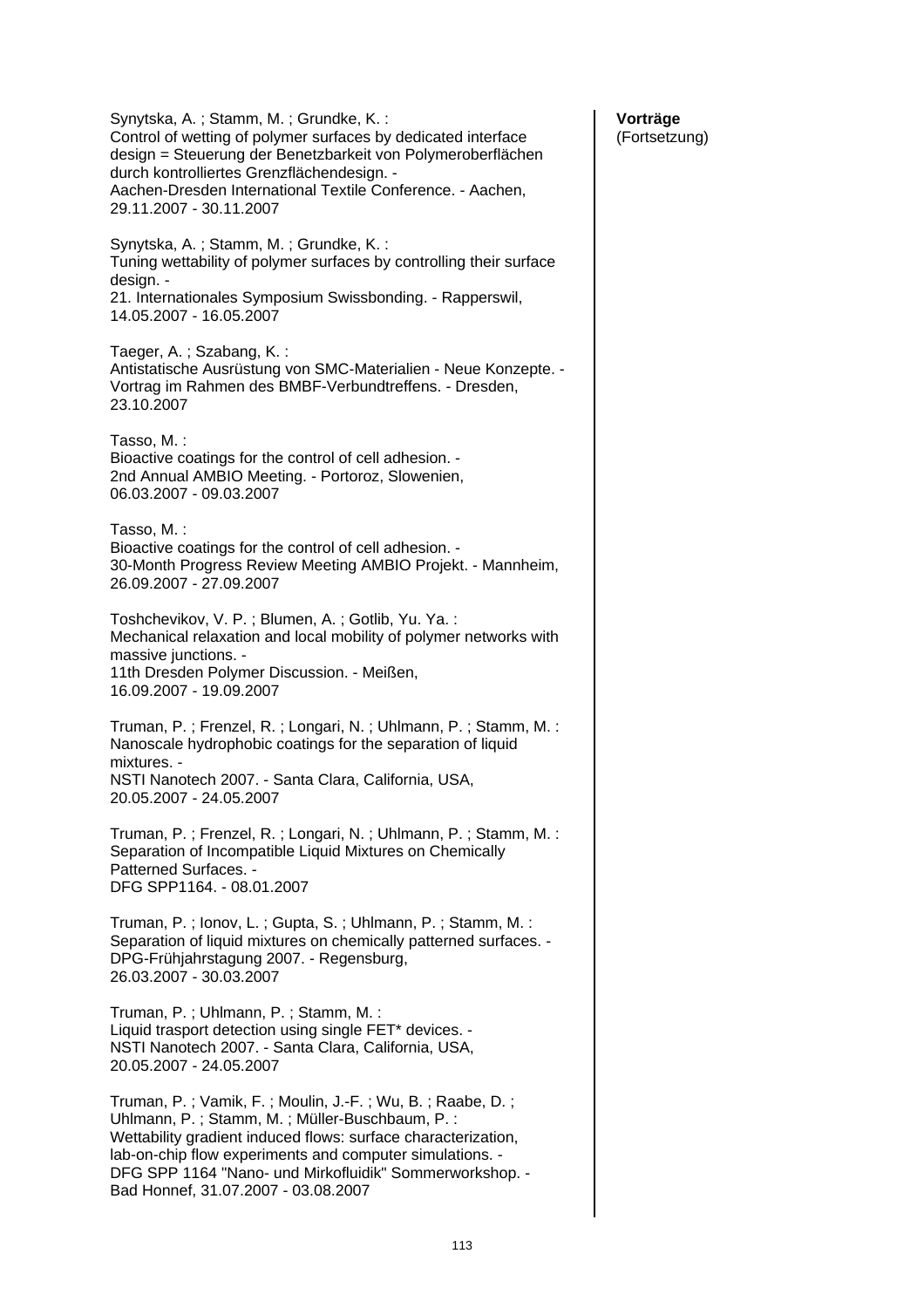| Vorträge<br>(Fortsetzung) | Truman, P.; Varnik, V.; Uhlmann, P.; Stamm, M.; Raabe, D.:<br>Separation dynamics of binary liquid mixtures - theory &<br>experiment. -<br>NSTI Nanotech 2007. - Santa Clara, California, USA,<br>20.05.2007 - 24.05.2007                                                                                                                                   |
|---------------------------|-------------------------------------------------------------------------------------------------------------------------------------------------------------------------------------------------------------------------------------------------------------------------------------------------------------------------------------------------------------|
|                           | Uhlmann, P.:<br>Pfropfreaktionen auf Oberflächen, Grafting-to und Grafting-from<br>Techniken. -<br>GDCh Fortbildungskurs "Polymeroberflächen und -grenzflächen:<br>Charakterisierung, Funktionalisierung, Anwendungen". - Dresden,<br>08.10.2007 - 10.10.2007                                                                                               |
|                           | Uhlmann, P.; Burkert, S.; Kuntzsch, M.; Müller, M.; Stamm, M.:<br>Gemischte Polymerbürsten als Weg zur Herstellung schaltbarerer<br>Oberflächen mit einstellbarer Adsorption von Proteinen. -<br>3. Thüringer Grenz- und Oberflächentage. - Erfurt, 12.09.2007 -<br>13.09.2007                                                                              |
|                           | Uhlmann, P.; Burkert, S.; Kuntzsch, M.; Müller, M.; Stamm, M.:<br>Mixed brushes synthesized by grafting to - switching surfaces and<br>their new way to controlled protein adsorption. -<br>REACT 2007 - 3rd International Symposium on "Reactive<br>Polymers in Inhomogeneous Systems, in Melts, and at Interfaces".<br>- Dresden, 23.09.2007 - 26.09.2007 |
|                           | Uhlmann, P.; Burkert, S.; Simon, F.; Stamm, M.:<br>Modifizierung von Polymerbürstenschichten mit Elektronenstrahlen<br>- Herstellung von Gradientenschichten. -<br>Workshop SFB 287. - Rathen, 24.11.2007 - 25.11.2007                                                                                                                                      |
|                           | Uhlmann, P.; Burkert, S.; Stamm, M.:<br>Adaptive bifunktionale Polymerbürsten zur Steuerung der<br>Proteinadsorption. -<br>Workshop: Beschichtung für Biotechnologie und Medizintechnik. -<br>Dresden, 16.10.2007 - 17.10.2007                                                                                                                              |
|                           | Uhlmann, P.; Stamm, M.:<br>Funktionelle Polymeroberflächen mit interessanten<br>Eigenschaften. -<br>Gründerimpuls-Veranstaltung zum Thema Nanotechnologie. -<br>Dresden, 10.10.2007                                                                                                                                                                         |
|                           | Uhlmann, P.; Truman, P.; Burkert, S.; Stamm, M.:<br>Oberflächen passen sich an - bürstenartige Polymermoleküle an<br>Oberflächen mit schaltbaren Eigenschaften. -<br>48. Sitzung des DECHEMA-Arbeitsausschusses "Polyreaktionen".<br>- Frankfurt/Main, 22.01.2007 - 23.01.2007                                                                              |
|                           | Usatenko, Z.:<br>Field theoretical approach and numerical studies of surface critical<br>phenomena in complex macromolecular systems. -<br>Netzwerktagung. - Bonn, 16.04.2007 - 19.04.2007                                                                                                                                                                  |
|                           | Usatenko, Z.; Sommer, J.-U.:<br>Influence of long-range correlated surface and near the surface<br>disorder on the process of adsorption of long-flexible polymer<br>chains. -<br>Symposium on Functional Polymer Based Materials. - Jena,<br>03.04.2007 - 04.04.2007                                                                                       |
|                           |                                                                                                                                                                                                                                                                                                                                                             |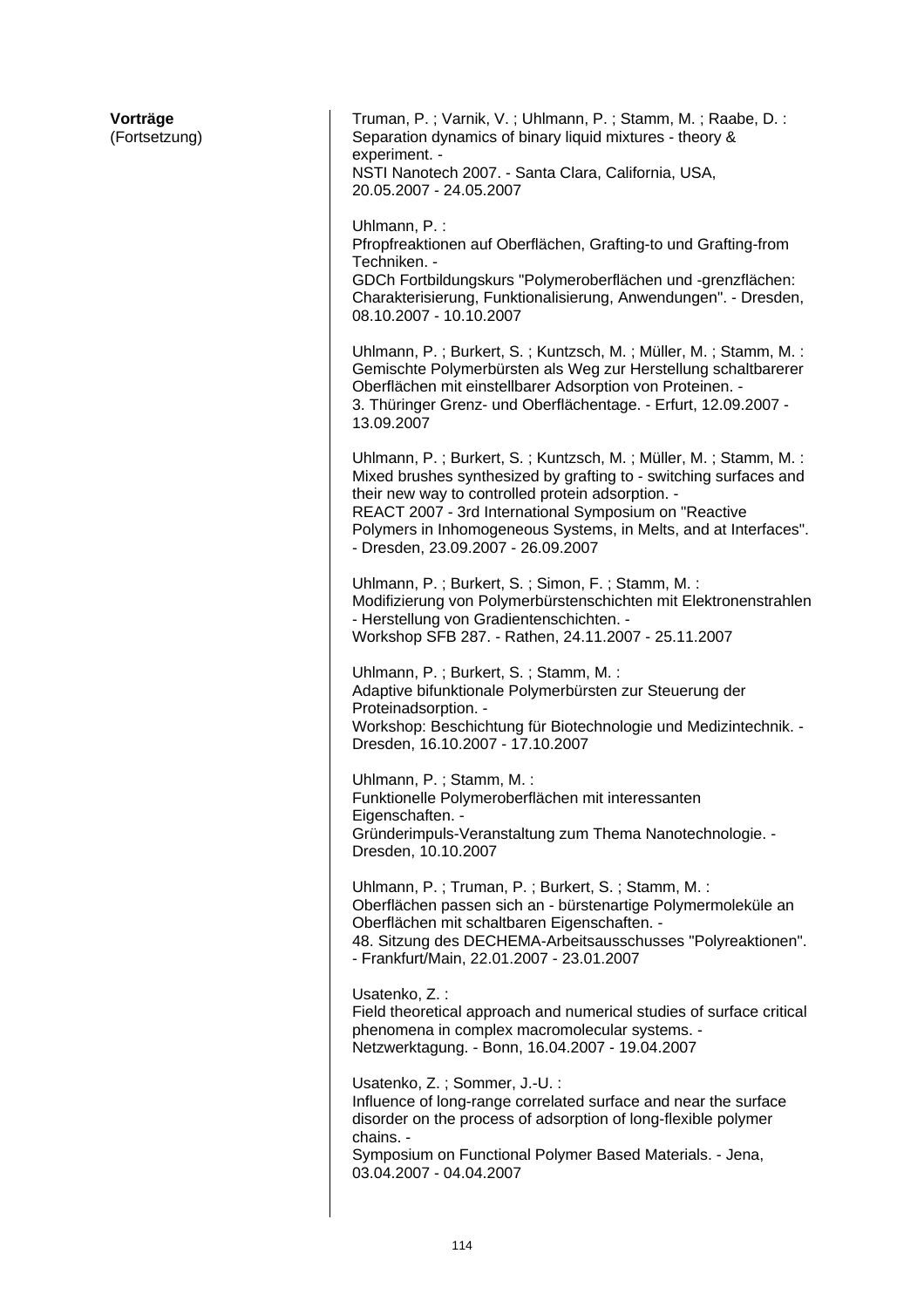Usatenko, Z. ; Sommer, J.-U. : Influence of long-range correlated surface and near the surface disorder on the process of adsorption of long-flexible polymer chains. - Part 1. - DPG-Frühjahrstagung 2007. - Regensburg, 26.03.2007 - 30.03.2007 Usatenko, Z. ; Sommer, J.-U. : Influence of long-range correlated surface and near the surface disorder on the process of adsorption of long-flexible polymer chains. - Part 2. - DPG-Frühjahrstagung 2007. - Regensburg, 26.03.2007 - 30.03.2007 Usatenko, Z. ; Sommer, J.-U. : Segmental order of flexible polymer chains in good solvent. - Path Integrals - New Trends and Perspectives. - Dresden, 23.09.2007 - 28.09.2007 Villmow, T. : Einfluss der Spritzgussparameter auf die elektrische Leitfähigkeit von mit Carbon Nanotube gefülltem Polycarbonat. - Vortrag bei Bayer Material Science. - 27.02.2007 Villmow, T. ; Pegel, S. ; Pötschke, P. ; Wagenknecht, U. : Einfluss der Spritzgussparameter auf die elektrische Leitfähigkeit von mit Kohlenstoff - Nanoröhren gefülltem Polycarbonat. - Technomer 2007. - Chemnitz, 15.11.2007 - 17.11.2007 Villmow, T. ; Pötschke, P. ; Pegel, S. ; Wagenknecht, U. : Influence of injection moulding parameters on the electrical conductivity of polycarbonate filled with multi-walled carbon nanotubes. - Carbon Nanotube (CNT) - Polymer Composites International Conference. - Cambridge, UK, 10.09.2007 - 12.09.2007 Voit, B. : Biocompatible and bioactive coatings. - Symposium on Functional Polymer Based Materials. - Jena, 03.04.2007 - 04.04.2007 Voit, B. : Biocompatible and bioactive polymer films and hydrogels. - 1st International Conference on Materials Science & Nanotechnology & Workshop on Recent Trends in Clean Energy Production. - Kairo, Ägypten, 02.12.2007 - 04.12.2007 Voit, B. : Controlled polymer architectures by controlled radical polymerization. - First Young Polymer Scientists Conference. - Santiago de Compostela, Spanien, 25.03.2007 - 29.03.2007 Voit, B. : Functional block copolymers by controlled radical polymerization. - Nanofunpoly, 3rd Symposium on "Nanostructured and functional polymer-based Materials and Nanocomposites". - Korfu, Griechenland, 13.05.2007 - 15.05.2007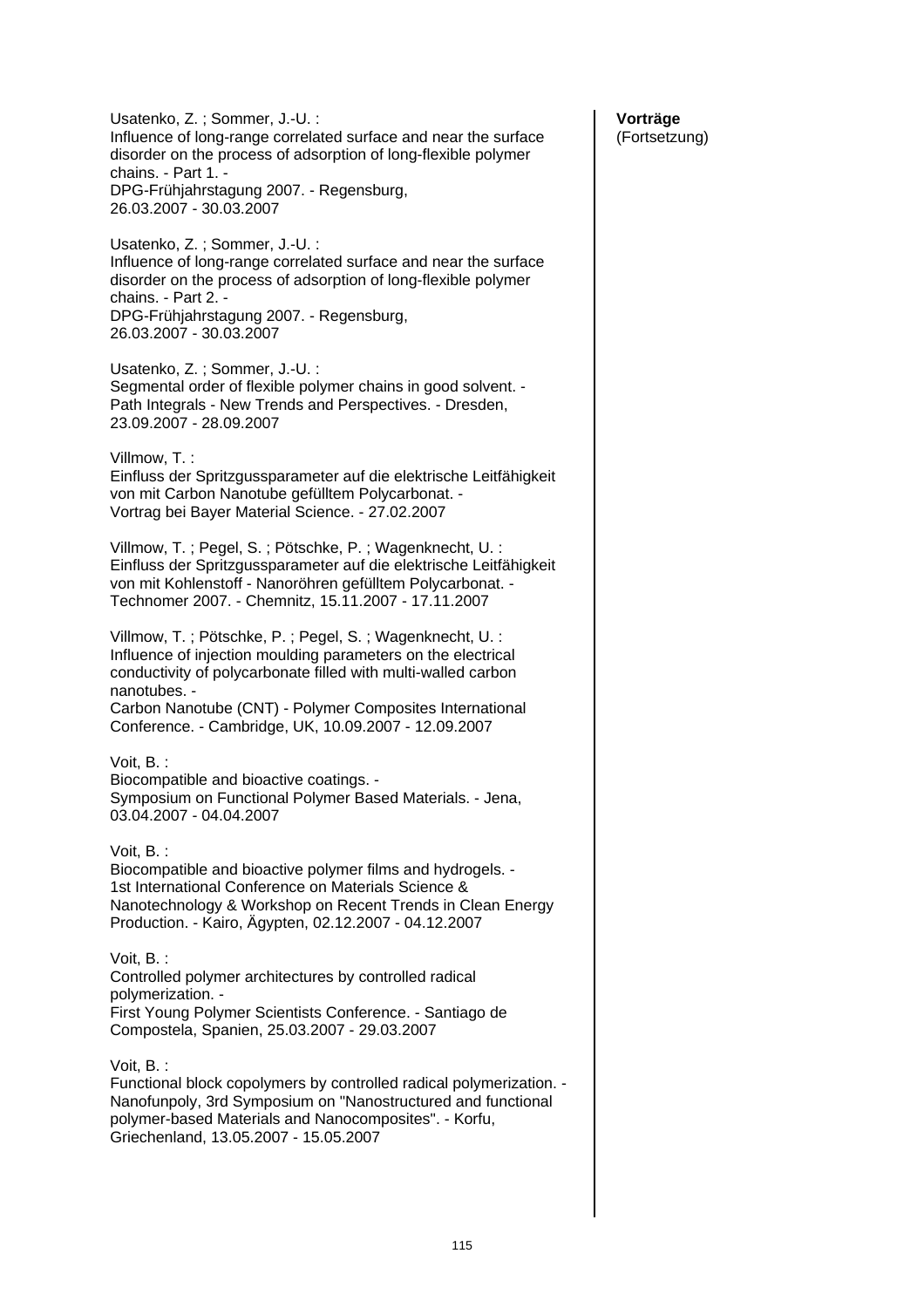| Vorträge<br>(Fortsetzung) | Voit, B.:<br>Hochverzweigte Polymere in Nanocomposite Beschichtungen. -<br>Dechema Vortrag. - Frankfurt/Main, 22.01.2007 - 23.01.2007                                                                                                                                                                                                                  |
|---------------------------|--------------------------------------------------------------------------------------------------------------------------------------------------------------------------------------------------------------------------------------------------------------------------------------------------------------------------------------------------------|
|                           | Voit, $B.$ :<br>HR PIB synthesis at elevated temperature. -<br>BASF Projekttreffen. - Ludwigshafen, 22.03.2007                                                                                                                                                                                                                                         |
|                           | Voit, B.:<br>Hydrophile, amphiphile und thermoresponsive Polymere für<br>biomedizinische Anwendungen. -<br>GDCh Vortrag. - Berlin, 08.01.2007                                                                                                                                                                                                          |
|                           | Voit, B.:<br>Hydrophilic, amphiphilic and thermo responsive polymers and gels<br>synthesized for biomedical applications. -<br>GDCh Vortrag. - Siegen, 16.01.2007                                                                                                                                                                                      |
|                           | Voit, B.:<br>Hydrophilic, amphiphilic and thermo responsive polymers and gels<br>synthesized for biomedical applications. -<br>EPF 2007, European Polymer Congress. - Portoroz, Slovenien,<br>02.07.2007 - 06.07.2007                                                                                                                                  |
|                           | Voit, B.:<br>Hydrophilic, amphiphilic, thermoresponsive and bioactive gels and<br>coatings for medical applications. -<br>Universität Groningen, Institutskolloquium. - Groningen,<br>Niederlande, 09.01.2007                                                                                                                                          |
|                           | Voit, B.:<br>Hydrophilic, amphiphilic, thermoresponsive and bioactive gels and<br>coatings for medical applications. -<br>DSM. - 08.01.2007                                                                                                                                                                                                            |
|                           | Voit, B.:<br>Hyperbranched polymers in thin films for chemical sensors. -<br>Smart Coatings 2007, Eastern Michigan University, College of<br>Technology Coatings Research Institute,. - Orlando, USA,<br>21.02.2007 - 23.02.2007                                                                                                                       |
|                           | Voit, B.:<br>Biocompatible and bioactive polymers. -<br>National Institute of Chemistry Ljubljana. - Ljubljana, Slovenien,<br>17.12.2007 - 18.12.2007                                                                                                                                                                                                  |
|                           | Voit, B.:<br>Immobilization of a hyperbranched OH-terminated polyester on<br>solid substrates. -<br>Symposium on Functional Polymer Based Materials. - Jena,<br>03.04.2007 - 04.04.2007                                                                                                                                                                |
|                           | Voit, B.:<br>Photo- and thermally labile polymers and nanostructured functional<br>block copolymers for use as polymeric templates and for surface<br>nano-patterning. -<br>1st International Conference on Materials Science &<br>Nanotechnology & Workshop on Recent Trends in Clean Energy<br>Production. - Kairo, Ägypten, 02.12.2007 - 04.12.2007 |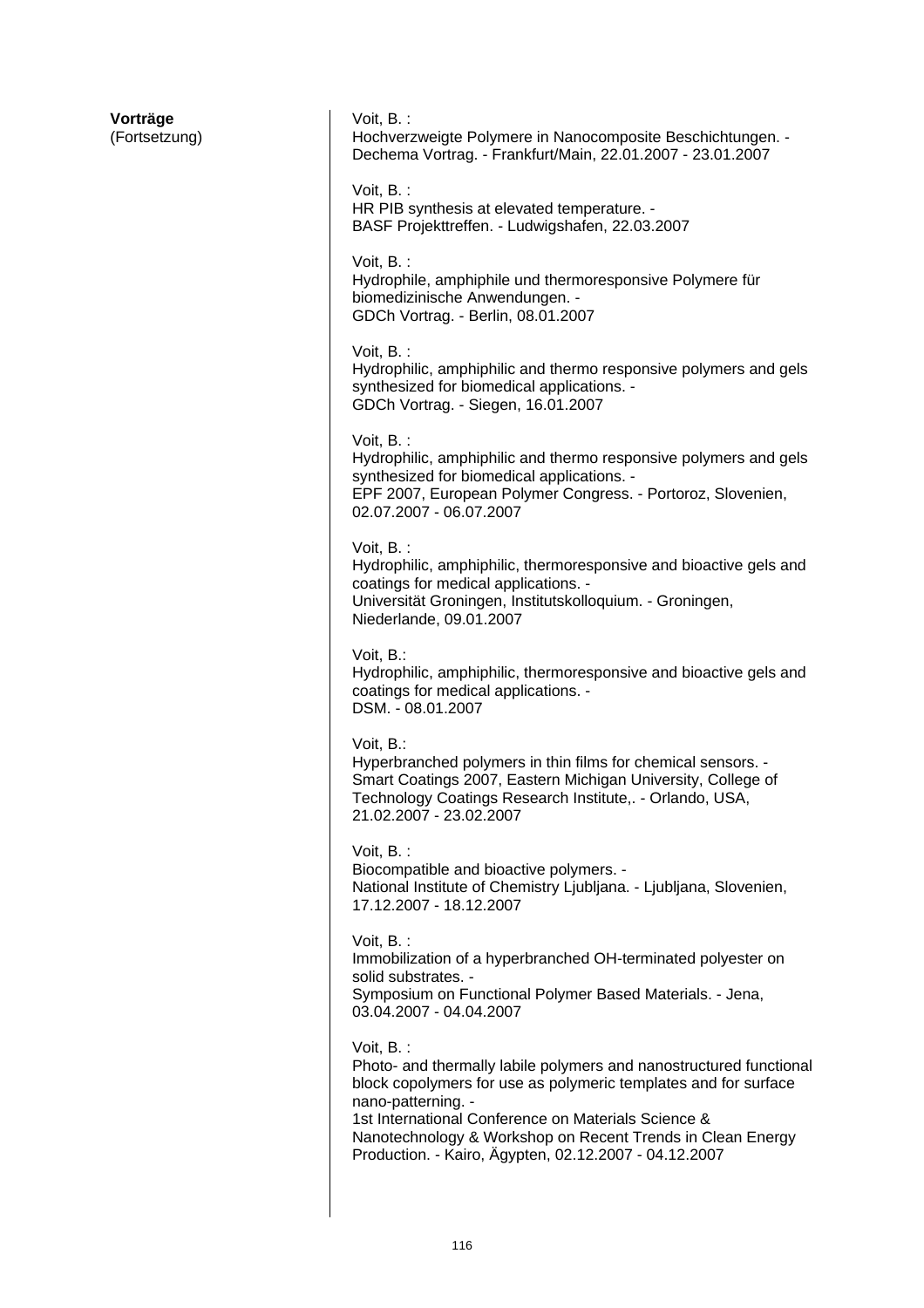| Voit, B.:<br>Polymer synthesis at IPF Dresden. Multifunctional materials. -<br>Cognis, Firmenvortrag. - Düsseldorf, 23.10.2007                                                                                                                                                                     |
|----------------------------------------------------------------------------------------------------------------------------------------------------------------------------------------------------------------------------------------------------------------------------------------------------|
| Voit, B. :<br>Polymere - die treibende Kraft in der Informationstechnologie. -<br>Ringvorlesung Werkstoffe und Technologien für das neue<br>Jahrtausend. - Dresden, 24.01.2007                                                                                                                     |
| Voit, B.:<br>Sustainable polymer material science. -<br>German EU Council Presidency 2007, Sustainable Neighbourhood<br>- from Lisbon to Leipzig through research. - Leipzig, 08.05.2007 -<br>10.05.2007                                                                                           |
| Voit, B.; Fleischmann, S.; Komber, H.; Scheel, A.; Stumpe, K.:<br>Dendritic polymers via cycloaddition reactions. -<br>5th International Dendrimer Symposium - IDS:5. - Toulouse,<br>Frankreich, 28.08.2007 - 01.09.2007                                                                           |
| Volke, S.; Gohs, U.; Rösler, M.; Stephan, M.:<br>Elektronenmodifizierung Magnesiumhydroxid gefüllter<br>Polypropylen-Komposite. -<br>Technomer 2007. - Chemnitz, 15.11.2007 - 17.11.2007                                                                                                           |
| Wagenknecht, U.:<br>Neue Trends beim Flammschutz. -<br>Ehrenkolloquium an der FH Lausitz. - Senftenberg, 28.03.2007                                                                                                                                                                                |
| Wagenknecht, U.; Costa, F. R.:<br>Layered double hydroxide: A base material to design<br>multifunctional nanohybrids. -<br>2007 Sino-German Symposium on Polymer Science. - Shanghai,<br>China, 27.08.2007 - 31.08.2007                                                                            |
| Wagenknecht, U.; Costa, F. R.; Heinrich, G.; Reinemann, S.;<br>Schwarz, U.:<br>Layered double hydroxides - A potential synergistic flame retardant<br>for polyolefins. -<br>PPS 23, The Polymer Processing Society 23rd ANNUAL<br>MEETING. - Salvador, Brasilien, 27.05.2007 - 31.05.2007          |
| Weidisch, R.; Ganß, M.; Satapathy, B. K.; Pötschke, P.;<br>Jehnichen, D.; Janke, A.:<br>Morphology and crack toughness behaviour of PP-MWNT<br>nanocomposites. -<br>APS-Meeting. - Denver, USA, 05.03.2007-09.03.2007                                                                              |
| Weidisch, R.; Staudinger, U.; Zhu, Y.; Gido, S.P.; Uhrig, D.;<br>Mays, J.W.; latrou, H.; Hadjichristidis, N.:<br>Superelastic materials based on multigraft copolymers. -<br>Symposium on Functional Polymer Based Materials. - Jena,<br>03.04.2007 - 04.04.2007                                   |
| Werner, C.:<br>Bedeutung der Grenzflächen und ihrer Modifizierung bei<br>Biomaterialien, Polymere im Kontakt mit Blut, Implantate. -<br>GDCh Fortbildungskurs "Polymeroberflächen und -grenzflächen:<br>Charakterisierung, Funktionalisierung, Anwendungen". - Dresden,<br>08.10.2007 - 10.10.2007 |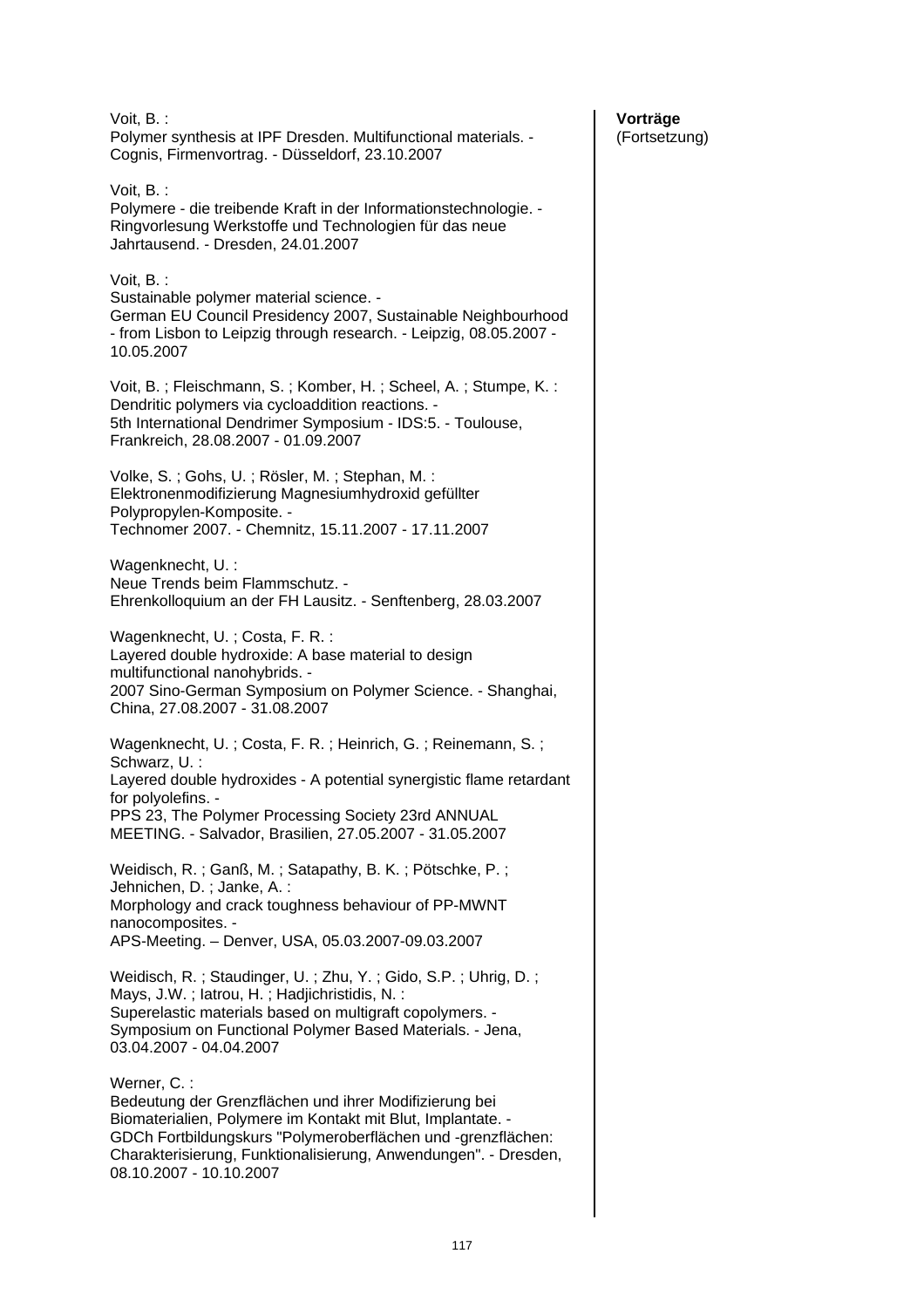**Vorträge**  (Fortsetzung) Werner, C. : Biomimetrische Grenzflächen und Matrices. - Treffen Abteilungsleiter IPF/BASF, IPF Dresden. - Dresden, 21.09.2007 Werner, C. : Maleic anhydride copolymer thin films as a versatile platform for the biofunctionalization of materials. - IUPAC - Meeting on Macromolecules for a Sustainable, Safe and Healthy World (MSSHW 2007). - New York, USA, 10.06.2007 - 13.06.2007 Werner, C. : Modulating bioactive molecules on polymer thin films. - IUPAC - Meeting on Macromolecules for a Sustainable, Safe and Healthy World (MSSHW 2007). - New York, USA, 10.06.2007 - 13.06.2007 Werner, C. : Polymeric materials to control stem cell fate decisions. - Vorstellungssymposium "Biofunktionelle Polymermaterialien", IPF Dresden. - Dresden, 19.09.2007 Werner, C. : The technology platforms of CRTD. - Site Visit of the President of the DFG. - Dresden, 11.09.2007 Werner, C. ; Cordeiro, A. ; Tasso, M. : Exploring immobilised enzymes as a means to reduce biofouling. - AMBIO & BASF Special Symposium "Progress and Perspectives in Nanostructured Coatings for Biofouling". - Mannheim, 27.09.2007 - 28.09.2007 Wießner, S. : Kontinuierliche reaktive Aufbereitung thermoplastischer Elastomere auf Gummimehlbasis in einem Doppelschneckenextruder. - Kunststofftechnisches Kolloquium Merseburg, Professur Kunststofftechnik. - Merseburg, 04.05.2007 Wießner, S. ; Wagenknecht, U. ; Tokarev, V. ; Ranucci, E. : Halogenfreie Flammhemmung von Polypropylen mit oberflächenmodifiziertem Magnesiumhydroxid. - Technomer 2007. - Chemnitz, 15.11.2007 - 17.11.2007 Zimmermann, R. : Charakterisierung von Ladungsbildungsprozessen an Polymeren in wässrigen Lösungen - Technik und Applikationsbeispiele. - Vortrag am Forschungszentrum Karlsruhe, Institut für Nukleare Entsorgung. - Karlsruhe, 25.01.2007 Zimmermann, R. ; Müller, M. ; Werner, C. : Adsorption of mono- and multivalent ions at polymer/aqueous solution interfaces. - 2nd Symposium on Electrosurface Phenomena in Advanced Materials Science. - Dresden, 23.09.2007 - 24.09.2007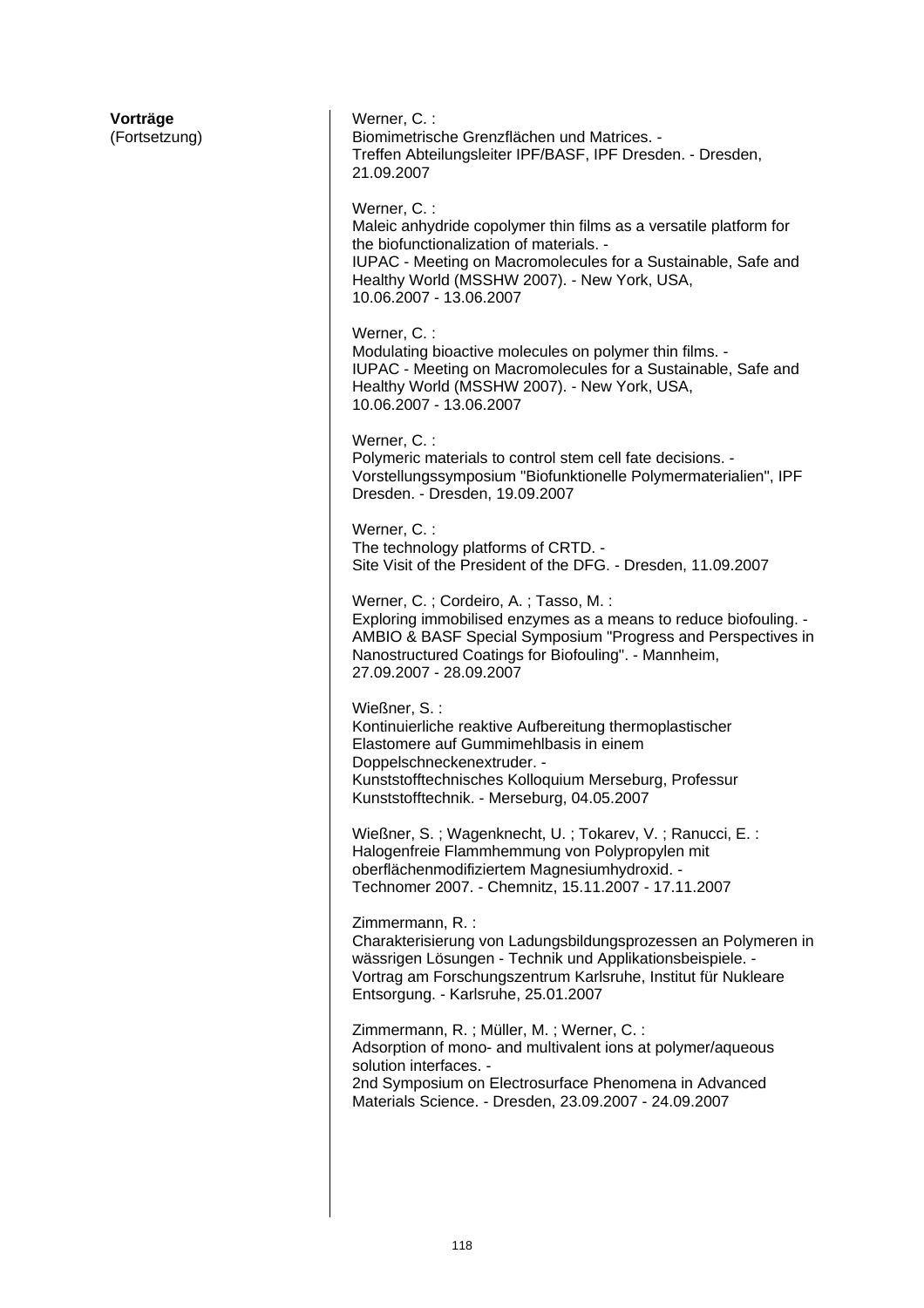Böhme, F. ; Jakisch, L. ; Komber, H. : Segmented polyester-polyamide block copolymers with improved chain regularity. in: European Polymer Congress EPF 2007, Portoroz, Slovenien, 01.07.2007 - 06.07.2007. - Ljubljana : Slovenian Chemical Society, 2007. - CD-ROM, 2 Seiten ISBN 978-961-90731-7-9 Böhme, U. ; Vogel, C. ; Meier-Haack, J. ; Scheler, U. : Determination of the effective charge and molecular weight of polyelectrolytes by electrophoresis NMR. in: Macromolecular Reaction Engineering. - Sonderausgabe: Makromolekulares Kolloquium, Freiburg, 22.-24.02.2007. - Weinheim [u.a.] : Wiley-VCH, 2007. - S. F63-F64 ISSN 1862-832X Bräuer, M. ; Hupfer, B. ; Günther, T. ; Reuter, U. ; Nagel, J. : Grenzflächenreaktives Zweikomponenten-Spritzgießen. in: Technomer 2007 : 20. Fachtagung über Verarbeitung und Anwendung von Polymeren. - Chemnitz : Inst. für Allgemeinen Maschinenbau und Kunststofftechnik [u.a.], 2007. - SGP1, 10 Seiten, CD-ROM ISBN 978-3939382-08-09 Burkert, S. ; Müller, M. ; Uhlmann, P. ; Stamm, M. : Sensitive swelling and controlled protein adsorption on thin polymer brush layers. in: Macromolecular Reaction Engineering. - Sonderausgabe: Makromolekulares Kolloquium, Freiburg, 22.-24.02.2007. - Weinheim [u.a.] : Wiley-VCH, 2007. - S. F25-F26 ISSN 1862-832X Calvimontes, A. ; Dutschk, V. ; Cherif, C. ; Heinrich, G. : Ein neues Konzept zum besseren Verständnis der Penetration von Flüssigkeiten in textilen Oberflächenstrukturen. in: Beschichtung und Modifizierung von Kunststoffoberflächen : NDVaK, 15. Neues Dresdner Vakuumtechnisches Kolloquium ; 17. und 18. Oktober 2007. - Dresden : Dresdner Transferstelle für Vakuumtechnik e. V., 2007. - S. 48-52 ISBN 978-3-00-022604-5 Descas, R. ; Sommer, J.-U. ; Blumen, A. : Tethered chains on adsorbing surfaces; Monte-Carlo studies. in: Macromolecular Reaction Engineering. - Sonderausgabe: Makromolekulares Kolloquium, Freiburg, 22.-24.02.2007. - Weinheim [u.a.] : Wiley-VCH, 2007. - S. F62-F63 ISSN 1862-832X Dlubek, G. ; Krause-Rehberg, R. ; Pionteck, J. : Potential of positron annihilation lifetime spectroscopy (PALS) in studying nanocomposites and nanoblends. in: Gefüllte und verstärkte Polymerblends - Nanoblends : 28. und 29. März 2007, Bad Lauchstädt ; Programm & Kurzreferate / 12. Problemseminar Polymermischungen / Hrsg.: Hans-Joachim Radusch. - Halle/Saale : Martin-Luther-Universität Halle-Wittenberg, 2007. - 42 Seiten ISBN 978-3-86010-897-0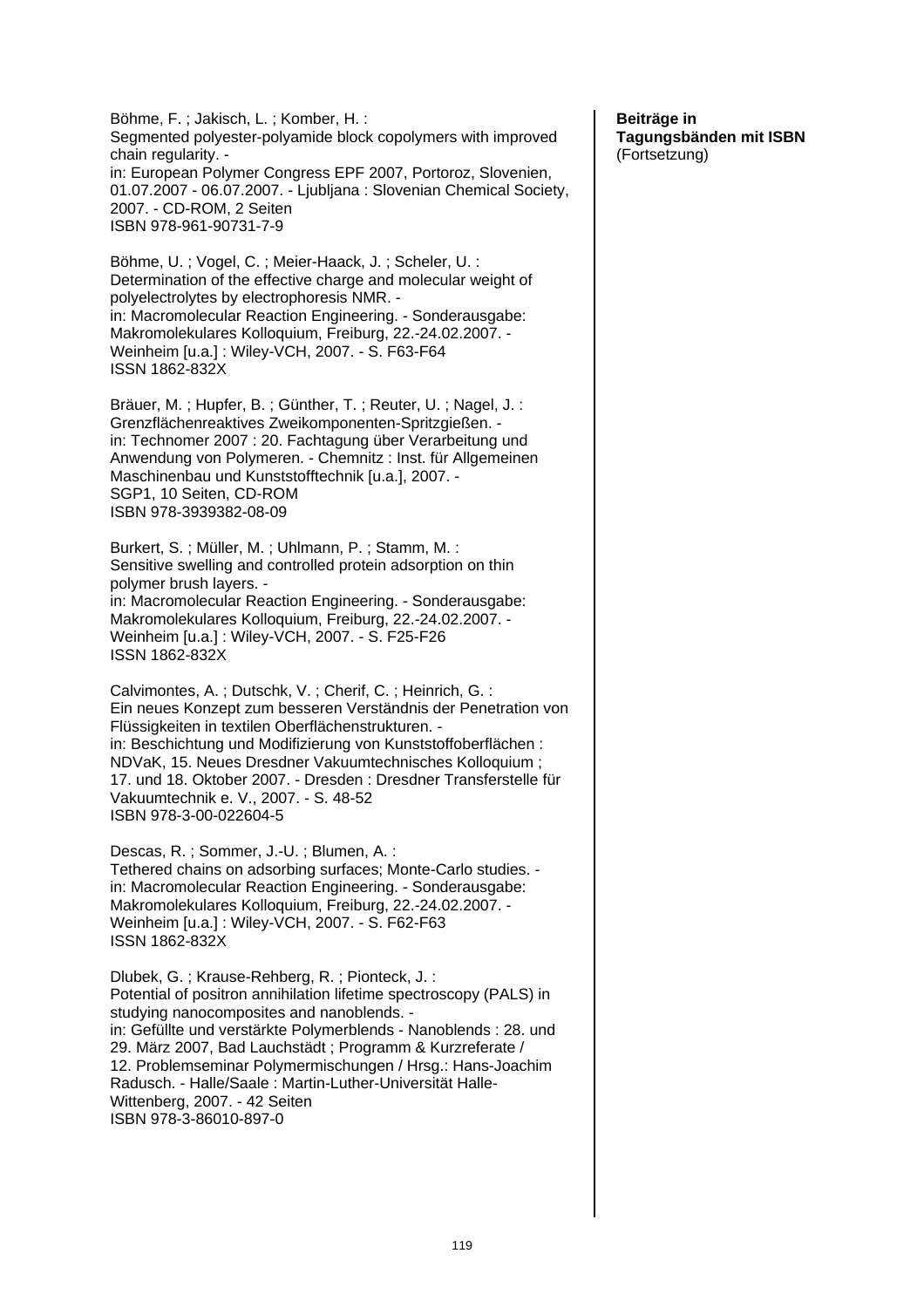| Beiträge in<br>Tagungsbänden mit ISBN<br>(Fortsetzung) | Dlubek, G.; Pionteck, J.; Gupta, A. Sen; Shaikh, M. Q.;<br>Häßler, R.; Krause-Rehberg, R.:<br>Glass transition and free volume in the mobile (MAF) and rigid<br>(RAF) amorphous fractions of PTFE: A positron lifetime and PVT<br>study. -<br>in: Gefüllte und verstärkte Polymerblends - Nanoblends : 28. und<br>29. März 2007, Bad Lauchstädt; Programm & Kurzreferate /<br>12. Problemseminar Polymermischungen / Hrsg.: Hans-Joachim<br>Radusch. - Halle/Saale: Martin-Luther-Universität Halle-<br>Wittenberg, 2007. - 10 Seiten<br>ISBN 978-3-86010-897-0 |
|--------------------------------------------------------|-----------------------------------------------------------------------------------------------------------------------------------------------------------------------------------------------------------------------------------------------------------------------------------------------------------------------------------------------------------------------------------------------------------------------------------------------------------------------------------------------------------------------------------------------------------------|
|                                                        | Edelmann, M.; Gedan-Smolka, M.; Heinrich, G.; Lehmann, D.:<br>Formal kinetic analysis of two-step curing reactions in melts -<br>simulation of the reaction behaviour. -<br>in: Proceedings of 2007 International Conference on Advanced<br>Fibers and Polymer Materials. Oct. 15 - 17, 2007 Shanghai,<br>China: Chemical Industry Press, 2007. - Volume I, S. 15-18<br>ISBN 978-7-122-01223-4                                                                                                                                                                  |
|                                                        | Edelmann, M.; Gedan-Smolka, M.; Heinrich, G.; Lehmann, D.:<br>Highly flexible low temperature polyallophanate powder coating<br>with an excellent weathering resistance. -<br>in: Proceedings of 2007 International Conference on Advanced<br>Fibers and Polymer Materials. Oct. 15 - 17, 2007 Shanghai,<br>China: Chemical Industry Press, 2007. - Volume II, S. 627-630<br>ISBN 978-7-122-01223-4                                                                                                                                                             |
|                                                        | Edelmann, M.; Gedan-Smolka, M.; Heinrich, G.; Lehmann, D.:<br>Simulation of two-step curing reactions in melts on the basis of<br>formal kinetic analysis. -<br>in: Polymer Processing Society: Europe/Africa Regional Meeting<br>2007 - PPS07 EA, Göteburg, 28.-30.08.2007. - Hexagon Holding<br>ApS, 2007. - getr. Zählung<br>ISBN 87-89753-56-9                                                                                                                                                                                                              |
|                                                        | Fabbri, P.; Messori, M.; Toselli, M.; Pospiech, D.;<br>Kretzschmar, B.; Pilati, F.:<br>Compatibilization of PE-PET blends. -<br>in: 9th European Symposium on Polymer Blends, September 9-12,<br>2007. - Palermo, Italy: University of Palermo, 2007. -<br>7 Seiten, CD-ROM<br>ISBN 978-88-95272-19-1                                                                                                                                                                                                                                                           |
|                                                        | Fischer, D.; Pospiech, D.; Kretzschmar, B.; Alig, I.; Lellinger, D.;<br>Steinhoff, B. :<br>In-line process analysis of polymer reactions and of polymer<br>processing techniques by ATR/FTIR-, NIR-, Raman-, UV/VIS- and<br>Ultrasonic spectroscopy. -<br>in: European Polymer Congress EPF 2007, Portoroz, Slovenien,<br>01.07.2007 - 06.07.2007. - Ljubljana: Slovenian Chemical Society,<br>2007. - CD-ROM, 2 Seiten<br>ISBN 978-961-90731-7-9                                                                                                               |
|                                                        | Gao, S.-L.; Mäder, E.; Plonka, R.:<br>Healing surface defects by nanocomposite coating. -<br>in: 16th International Conference on Composite Materials<br>(ICCM-16), 8 - 13 July 2007, Kyoto, Japan / Ed. K. Kageyama. -<br>2007. - CD-ROM, 10 Seiten<br>ISBN 978-4-931136-05-2                                                                                                                                                                                                                                                                                  |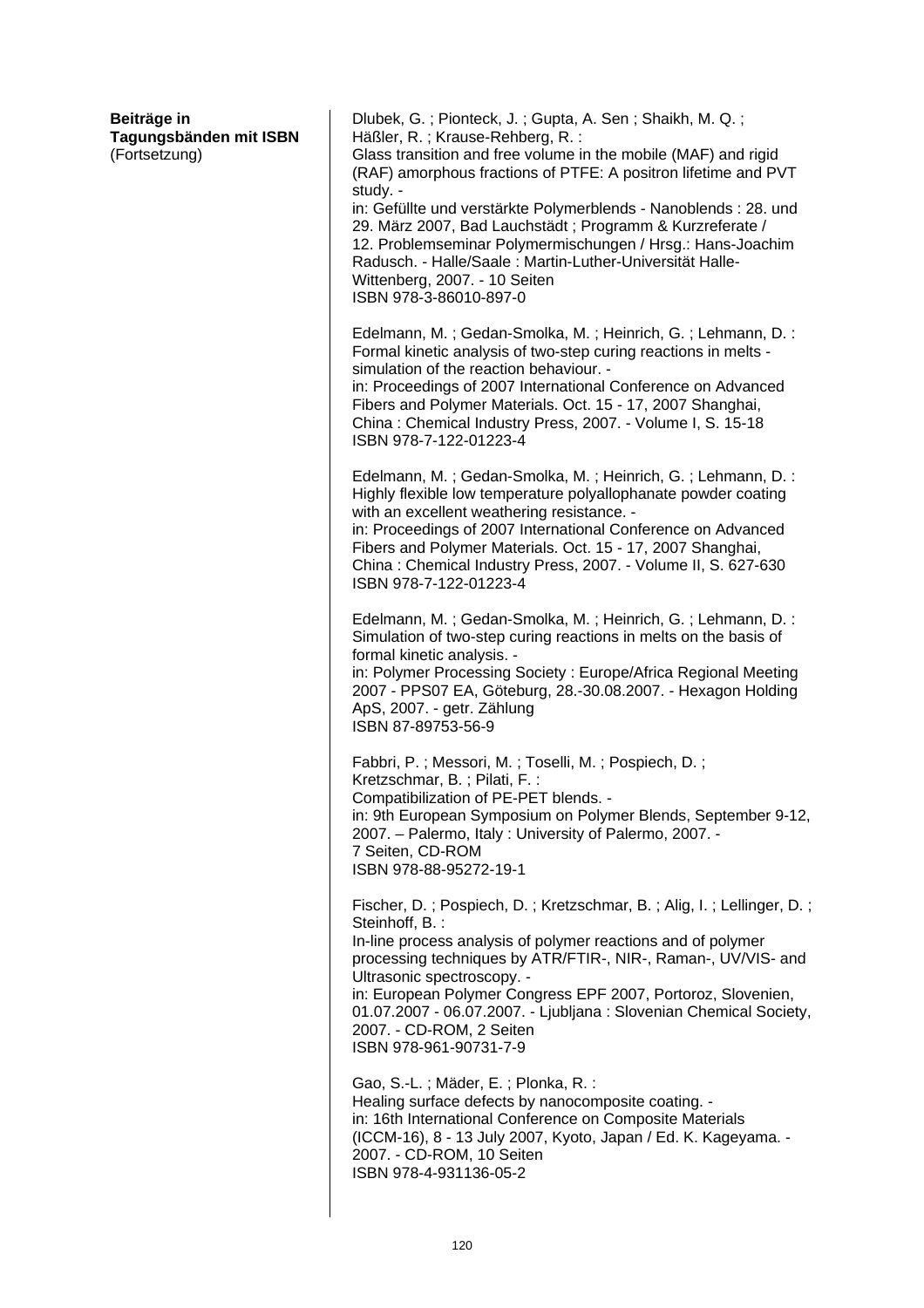Häßler, R. : Thermische Analyse an Lacken und Beschichtungen. in: Anwenderseminar "Anwendungen der Thermischen Analyse und der Rheologie zur Charakterisierung von Beschichtungen, Folien, Fasern und Klebstoffen" ; Würzburg 2006 / Wolfgang Kunze (Hrsg.). - Eschborn : TA Instruments, 2007. - S. 121-131 ISBN 978-3-940184-00-9 Hegewald, J. ; Mendrek, S. ; Jakisch, L. ; Pionteck, J. ; Voit, B. : Synthesis and characterization of functionalized polymers for reactive blending. in: European Polymer Congress EPF 2007, Portoroz, Slovenien, 01.07.2007 - 06.07.2007. - Ljubljana : Slovenian Chemical Society, 2007. - CD-ROM, 2 Seiten ISBN 978-961-90731-7-9 Hegewald, J. ; Pionteck, J. ; Pötschke, P. ; Jakisch, L. ; Voit, B. : Electrically conducting polymers for interfacial modification of heterogeneous polymer blends. in: Macromolecular Reaction Engineering. - Sonderausgabe: Makromolekulares Kolloquium, Freiburg, 22.-24.02.2007. - Weinheim [u.a.] : Wiley-VCH, 2007. - S. F71 ISSN 1862-832X Heinrich, G. ; Das, A. ; Jurk, R. ; Stöckelhuber, K. W. : Filler effects in advanced polymer nanocomposites. in: IX<sup>th</sup> International Conference on Frontiers of Polymers and Advanced Materials, Kraków, Polen, 08.07.2007 - 12.07.2007. - 2007. - S. 53-54 ISBN 978-83-7204-606-3 Horst, Th. ; Heinrich, G. : Viscoelasticity and its effect on crack propagation behaviour in rubber. in: Constitutive models for rubber V : Proceedings of the 5th European Conference on Constitutive Models for Rubber, ECCMR 2007, Paris, France, 4 - 7 September 2007 / ed. by A. Boukamel. – CRC Press Inc., 2007. - S. 209-214 ISBN 978-0-415-45442-1 Jacob, K. ; Haasemann, G. ; Diestel, O. ; Schneider, K. : Schüttgutbecher aus glasfaserverstärktem Kunststoff für Becherwerke - Herstellung und Erprobung. in: Wirtschaft trifft Wissenschaft : [Begleitband zur gleichnamigen Fachtagung] / 12. Fachtagung Schüttgutfördertechnik 2007 am 26. und 27.09.2007 in Magdeburg / [Hrsg.: Friedrich Krause ...]. - Magdeburg : LOGiSCH, 2007. - S. 201-224 (Berichte aus dem Institut : Reihe 3, Tagungsberichte ; Nr. 25) ISBN 978-3-930385-65-2 Khan, M. Sohail ; Lehmann, D. ; Heinrich, G. ; Franke, R. : Properties of the modified PTFE Nanopowder filled EPDM. in: Gefüllte und verstärkte Polymerblends - Nanoblends : 28. und 29. März 2007, Bad Lauchstädt ; Programm & Kurzreferate / 12. Problemseminar Polymermischungen / Hrsg.: Hans-Joachim Radusch. - Halle/Saale : Martin-Luther-Universität Halle-Wittenberg, 2007. - 4 Seiten ISBN 978-3-86010-897-0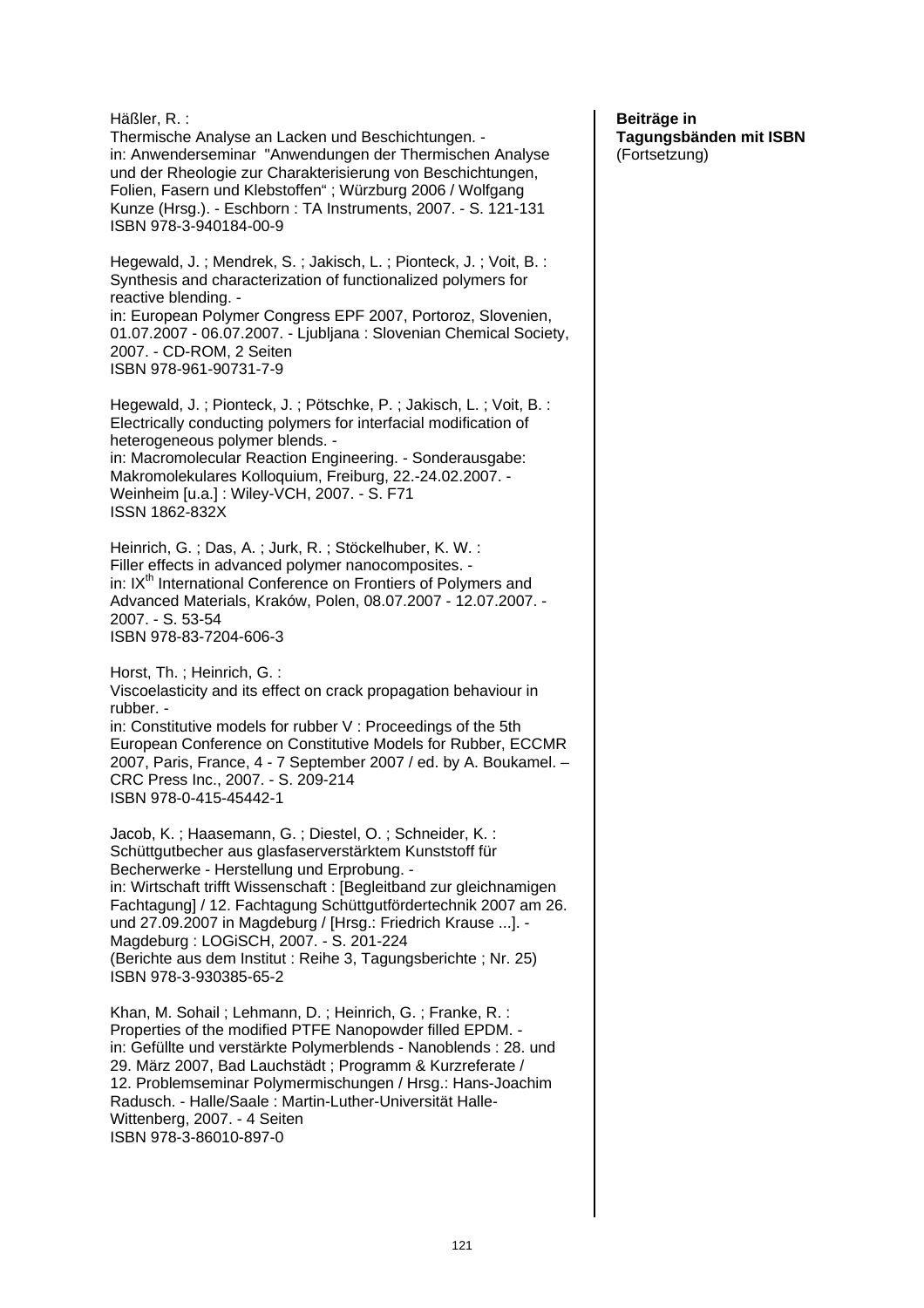| Beiträge in<br>Tagungsbänden mit ISBN<br>(Fortsetzung) | Kiriy, A.; Senkovsky, V.; Khanduyeva, N.; Stamm, M.:<br>Catalyst-transfer surface-initiated polycondensation: Synthesis of<br>regioregular poly(3-alkylthiophene) brush. -<br>in: European Polymer Congress EPF 2007, Portoroz, Slovenien,<br>01.07.2007 - 06.07.2007. - Ljubljana: Slovenian Chemical Society,<br>2007. - CD-ROM, 2 Seiten<br>ISBN 978-961-90731-7-9                                                                             |
|--------------------------------------------------------|---------------------------------------------------------------------------------------------------------------------------------------------------------------------------------------------------------------------------------------------------------------------------------------------------------------------------------------------------------------------------------------------------------------------------------------------------|
|                                                        | Lang, M.; Sommer, J.-U.:<br>On the origin of the scattering of gels and swollen polymer<br>networks. -<br>in: Constitutive models for rubber V: Proceedings of the 5th<br>European Conference on Constitutive Models for Rubber, ECCMR<br>2007, Paris, France, 4 - 7 September 2007 / ed by A. Boukamel. -<br>CRC Press Inc., 2007. - S. 147-156<br>ISBN 978-0-415-45442-1                                                                        |
|                                                        | Lederer, A.; Schallausky, F.; Dziolloß, S.; Khalyavina, A.:<br>Well-defined polyesters for characterization of dendritic branching<br>topology. -<br>in: European Polymer Congress EPF 2007, Portoroz, Slovenien,<br>01.07.2007 - 06.07.2007. - Ljubljana: Slovenian Chemical Society,<br>2007. - CD-ROM, 1 Seite<br>ISBN 978-961-90731-7-9                                                                                                       |
|                                                        | Logakis, E.; Pandis, Ch.; Kanapitsas, A.; Peoglos, V.; Pissis, P.;<br>Pionteck, J.; Pötschke, P.; Micusik, M.; Omastová, M.:<br>Thermal and electrical properties of polyamide / multi-walled<br>carbon nanotubes nanocomposites. -<br>in: Technical Proceedings of the 2007 Nanotechnology Conference<br>and Trade Show, Nanotech 2007: Volume 2 / Tech Inst. Nano<br>Science . - CRC Press Inc., 2007. - S. 96-99<br>ISBN 978-1-420-06183-3     |
|                                                        | Mäder, E.; Gao, S.-L.; Plonka, R.:<br>Nanostructured interphases of glass fibre / cement composites. -<br>in: COMAT 2007, 4th International Conference on Science and<br>Technology of Composite Materials. - Rio de Janeiro, 2007. -<br>CS-04, S. 1-6<br>ISBN 978-85-285-0111-7                                                                                                                                                                  |
|                                                        | Mäder, E.; Gao, S.-L.; Plonka, R.; Melcher, S.; Rausch, J.:<br>Online Oberflächenmodifizierung und Nanostrukturierung von<br>Verstärkungsfasern. -<br>in: Beschichtung und Modifizierung von Kunststoffoberflächen:<br>NDVaK, 15. Neues Dresdner Vakuumtechnisches Kolloquium;<br>17. und 18. Oktober 2007 / Tagungsleitung: G. Blasek. - Dresden:<br>Dresdner Transferstelle für Vakuumtechnik e. V., 2007. - S. 39-47<br>ISBN 978-3-00-022604-5 |
|                                                        | Mäder, E.; Scheffler, C.; Gao, S.-L.:<br>Surface nanostructured commingled yarns for effective composite<br>properties. -<br>in: 16th International Conference on Composite Materials<br>(ICCM-16), 8 - 13 July 2007, Kyoto, Japan / Ed. K. Kageyama. -<br>2007. - CD-ROM, 10 Seiten<br>ISBN 978-4-931136-05-2                                                                                                                                    |
|                                                        |                                                                                                                                                                                                                                                                                                                                                                                                                                                   |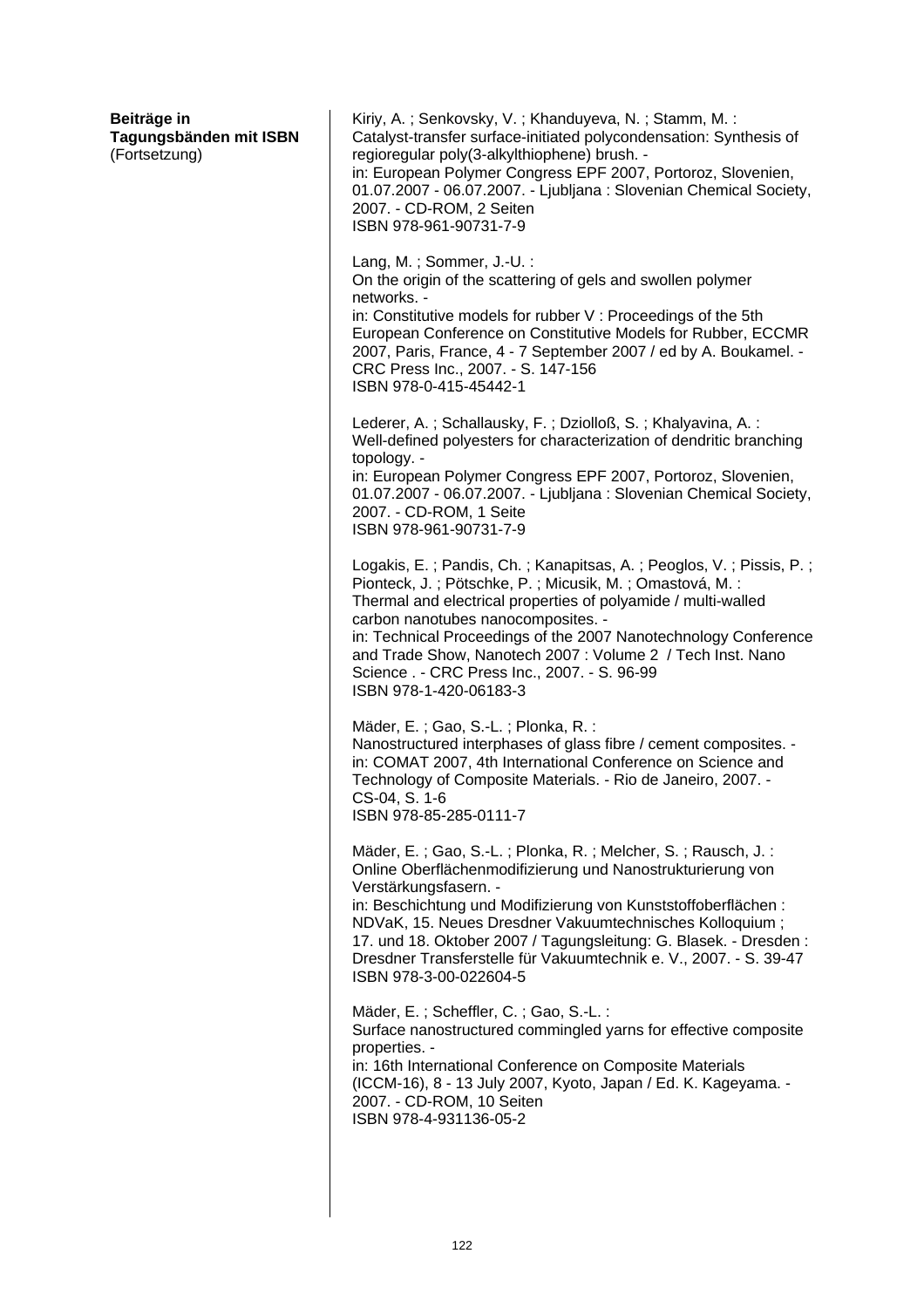Meier-Haack, J. ; Meyer, W. H. ; Kreuer, K.-D. ; Rehahn, M. ; Schuster, M. : Hochleistungs-Protonenaustauschermembranen für PEM-Anwendungen auf der Basis sulfonierter Polysulfone. in: Netzwerke Grundlagenforschung erneuerbare Energien und rationelle Energieanwendung : Statusseminar 12. und 13. März 2007. - Jülich : Forschungszentrum, 2007. - S. 149-154 (Schriften des Forschungszentrums Jülich : Reihe Energietechnik ; Band 66) ISBN 978-3-89336-485-5 Micusik, M. ; Omastová, M. ; Krupa, I. ; Logakis, E. ; Pandis, Ch. ; Pissis, P. ; Pötschke, P. ; Pionteck, J. : Properties of melt-mixed composites containing carbon nanotubes and various types of polypropylene matrices. in: PMA 2007 & 19th SRC 2007, Bratislava, 15.05. - 17.05.2007. - Prag : CSAV , 2007. - S. 56-57 (Chemicke listy ; 101) ISSN 0009-2770 Müller, M. ; Ouyang, W. ; Keßler, B. : Deposition and nanostructure of poly(ethyleneimine)/poly(acrylic acid) multilayers in dependence of polyelectrolyte concentration. in: Verhandlungen der Deutschen Physikalischen Gesellschaft / Deutsche Physikalische Gesellschaft e. V. (DPG). - Bad Honnef : DPG, 2007. - S. 814, SYPE 1.8 ISBN 0420-0195 Müllner, H. W. ; Eberhardsteiner, J. ; Heinrich, G. : Numerisches Vorhersagemodell für die Auslegung von Spritzköpfen und Werkzeugen für den Extrusionsprozess von Gummi. in: Technomer 2007 : 20. Fachtagung über Verarbeitung und Anwendung von Polymeren. - Chemnitz : Inst. für Allgemeinen Maschinenbau und Kunststofftechnik [u.a.], 2007. - ETV4, 14 Seiten, CD-ROM ISBN 978-3939382-08-09 Nagel, J. ; Hupfer, B. ; Bräuer, M. ; John, A. ; Lehmann, D. : Reaktionen mit gepfropftem PP beim grenflächenreaktiven Spritzgießen zu Oberflächenmodifizierung und zur Verbundbildung. in: Technomer 2007 : 20. Fachtagung über Verarbeitung und Anwendung von Polymeren. - Chemnitz : Inst. für Allgemeinen Maschinenbau und Kunststofftechnik [u.a.], 2007. - SGV18, 25 Seiten, CD-ROM ISBN 978-3939382-08-09 Omastová, M. ; Mravcáková, M. ; Prokes, J. ; Pukanszky, B. ; Janke, A. ; Pötschke, P. ; Pionteck, J. : Conductive polypropylene/clay/polypyrrole composites. in: European Polymer Congress EPF 2007, Portoroz, Slovenien, 01.07.2007 - 06.07.2007. - Ljubljana : Slovenian Chemical Society, 2007. - Proceedings on CD-DOM, 2 Seiten ISBN 978-961-90731-7-9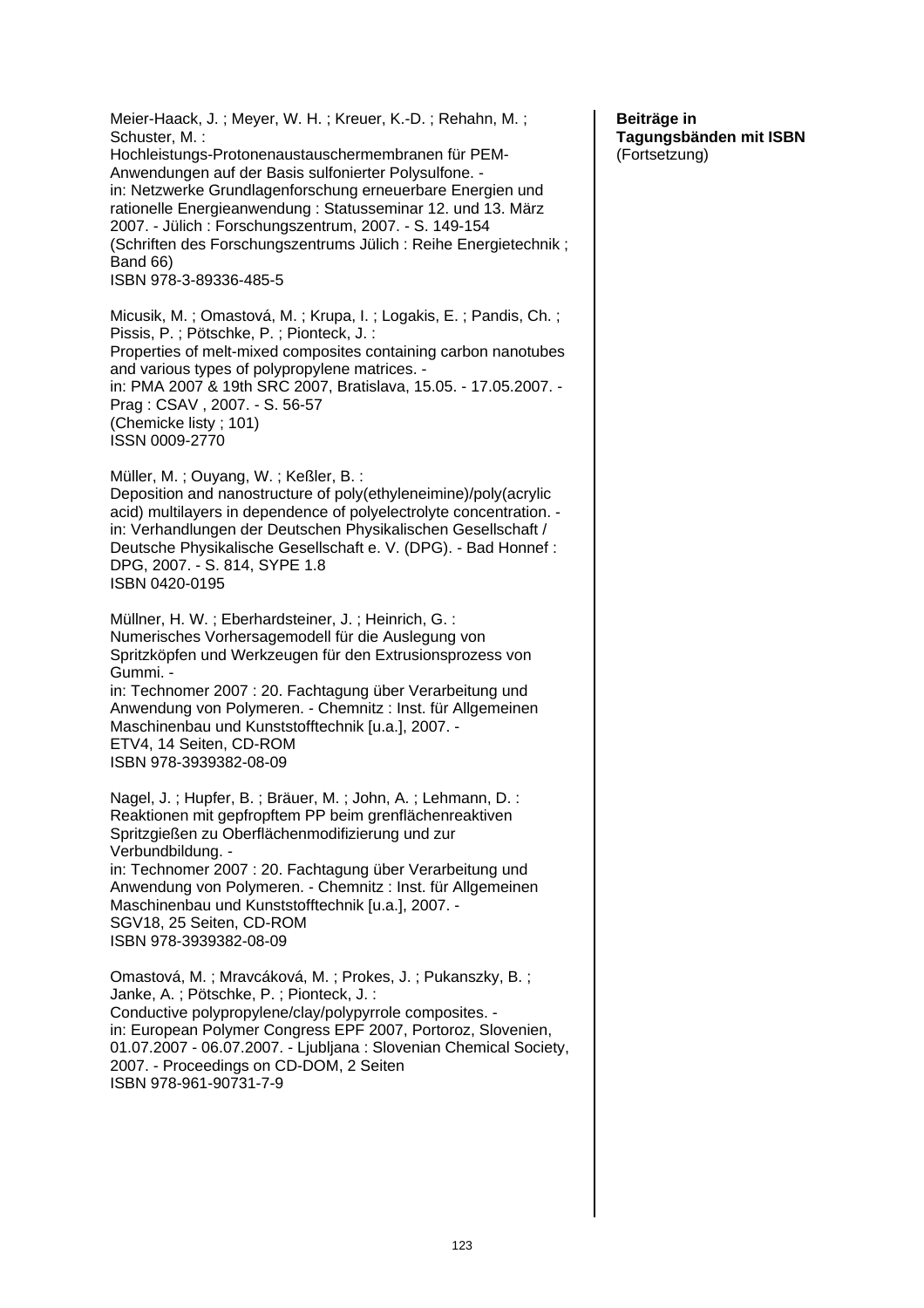| Beiträge in<br>Tagungsbänden mit ISBN<br>(Fortsetzung) | Omastová, M.; Mravcáková, M.; Prokes, J.; Pukanszky, B.;<br>Janke, A.; Pötschke, P.; Pionteck, J.:<br>Elektrisch leitfähige Polypropylen-Montmorillonit-Polypyrrol-<br>Komposite. -<br>in: Gefüllte und verstärkte Polymerblends - Nanoblends : 28. und<br>29. März 2007, Bad Lauchstädt; Programm & Kurzreferate /<br>12. Problemseminar Polymermischungen / Hrsg.: Hans-Joachim<br>Radusch. - Halle/Saale: Martin-Luther-Universität Halle-<br>Wittenberg, 2007. - CD-ROM, 9 Seiten<br>ISBN 978-3-86010-897-0 |
|--------------------------------------------------------|-----------------------------------------------------------------------------------------------------------------------------------------------------------------------------------------------------------------------------------------------------------------------------------------------------------------------------------------------------------------------------------------------------------------------------------------------------------------------------------------------------------------|
|                                                        | Özyürek, Z.; Komber, H.; Gramm, S.; Werner, G.; Nitschke, M.;<br>Voit, B.:<br>Thermoresponsive glycopolymers via controlled radical<br>polymerization (raft) for biomolecular recognition. -<br>in: Macromolecular Reaction Engineering. - Sonderausgabe:<br>Makromolekulares Kolloquium, Freiburg, 22.-24.02.2007. -<br>Weinheim [u.a.] : Wiley-VCH, 2007. - S. F34-F36<br><b>ISSN 1862-832X</b>                                                                                                               |
|                                                        | Pandis, Ch.; Logakis, E.; Chorianopoulos, M.; Spanoudaki, A.;<br>Kyritsis, A.; Peoglos, V.; Pissis, P.; Micusik, M.; Krupa, I.;<br>Omastová, M.; Pionteck, J.; Pötschke, P.:<br>Thermal and electrical characterization of polypropylene / carbon<br>nanotubes nanocomposites. -<br>in: Technical Proceedings of the 2007 Nanotechnology Conference<br>and Trade Show, Nanotech 2007 Volume 2 / Tech Inst. Nano<br>Science. - CRC Press Inc., 2007. - S. 166-169<br>ISBN 978-1-420-06183-3                      |
|                                                        | Pionteck, J.; Hegewald, J.; Pötschke, P.; Jakisch, L.; Janke, A.;<br>Sadhu, V. B.:<br>Modification of interfaces in polymer blends by polyfunctional<br>coupling agents. -<br>in: European Polymer Congress EPF 2007, Portoroz, Slovenien,<br>01.07.2007 - 06.07.2007. - Ljubljana: Slovenian Chemical Society,<br>2007. - CD-ROM, 2 Seiten<br>ISBN 978-961-90731-7-9                                                                                                                                           |
|                                                        | Pionteck, J.; Hegewald, J.; Sadhu, V. B.; Jakisch, L.;<br>Pötschke, P.:<br>Reactive modification of interfaces in blends with polypyrrole and<br>polysiloxanes. -<br>in: Proceedings of 2007 International Conference on Advanced<br>Fibers and Polymer Materials. Oct. 15 - 17, 2007 Shanghai, China:<br>Chemical Industry Press, 2007. - Volume I, S. 108-111<br>ISBN 978-7-122-01223-4                                                                                                                       |
|                                                        | Pionteck, J.; Hegewald, J.; Sadhu, V. B.; Pötschke, P.;<br>Jakisch, L.:<br>Modification of interfaces in polymer blends. -<br>in: 9th European Symposium on Polymer Blends, September 9-12,<br>2007. - Palermo, Italy: University of Palermo, 2007. -<br>7 Seiten, CD-ROM<br>ISBN 978-88-95272-19-1                                                                                                                                                                                                             |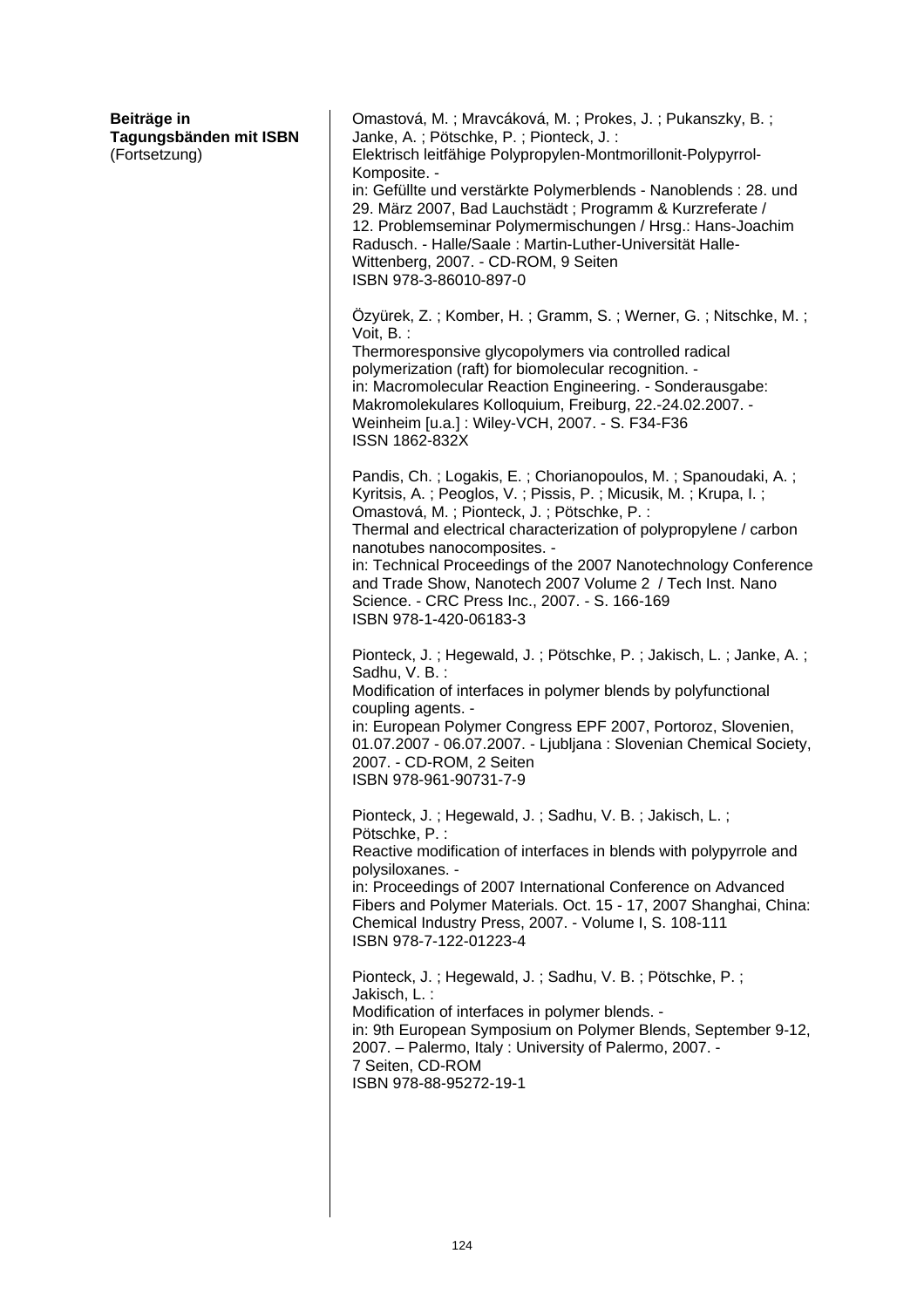Pötschke, P. ; Gedan-Smolka, M. ; Pegel, S. ; Villmow, T. ; Tuschla, M. : Polymer - carbon nanotube composites with tunable conductivity for electrostatic powder painting applications. in: EuroNanoForum 2007, Nanotechnology in Industrial Applications : European and International Forum on Nanotechnology, Düsseldorf (Germany), 19-21 June 2007. - : Publications Office ; Publications.europa.eu, 2007. - P B7, S.290 ISBN 978-92-79-05481-5 Pötschke, P. ; Kretzschmar, B. ; Häußler, L. ; Abdel-Goad, M. ; Janke, A. : Schmelzegemischte Blends aus mit Kohlenstoff-Nanoröhren gefülltem Polycarbonat und mit Schichtsilikat verstärktem Polypropylen. in: Gefüllte und verstärkte Polymerblends - Nanoblends : 28. und 29. März 2007, Bad Lauchstädt ; Programm & Kurzreferate / 12. Problemseminar Polymermischungen / Hrsg.: Hans-Joachim Radusch. - Halle/Saale : Martin-Luther-Universität Halle-Wittenberg, 2007. - 4 Seiten ISBN 978-3-86010-897-0 Pötschke, P. ; Pegel, S. ; Claes, M. ; Bonduel, D. : Einsatz von Konzentraten aus Polyethylen mit vordispergierten Kohlenstoff-Nanoröhren in Blends mit Polycarbonat und Polyamid. in: Gefüllte und verstärkte Polymerblends - Nanoblends : 28. und 29. März 2007, Bad Lauchstädt ; Programm & Kurzreferate / 12. Problemseminar Polymermischungen / Hrsg.: Hans-Joachim Radusch. - Halle/Saale : Martin-Luther-Universität Halle-Wittenberg, 2007. - 4 Seiten ISBN 978-3-86010-897-0 Pötschke, P. ; Pegel, S. ; Claes, M. ; Bonduel, D. : Use of multiwalled nanotubes predispersed in polyethylene in blends with polycarbonate and polyamide. in: 9th European Symposium on Polymer Blends, September 9-12, 2007. – Palermo, Italy : University of Palermo, 2007. - 6 Seiten, CD-ROM ISBN 978-88-95272-19-1 Reincke, K. ; Grellmann, W. ; Heinrich, G. : Fracture mechanical investigations of filler-reinforced elastomers. in: Constitutive models for rubber V : Proceedings of the 5th European Conference on Constitutive Models for Rubber, ECCMR 2007, Paris, France, 4 - 7 September 2007 / ed. by A. Boukamel. - CRC Press Inc., 2007. - 6 Seiten ISBN 978-0-415-45442-1 Ritschel, M. ; Leonhardt, A. ; Täschner, C. ; Pötschke, P. ; Pegel, S. ; Krause, B. ; Thomas, J. : Carbon Nanotubes / Polyamide Composites. in: EuroNanoForum 2007, Nanotechnology in Industrial Applications : European and International Forum on Nanotechnology, Düsseldorf (Germany), 19-21 June 2007. - : Publications Office ; Publications.europa.eu, 2007. - P B8, S. 291 ISBN 978-92-79-05481-5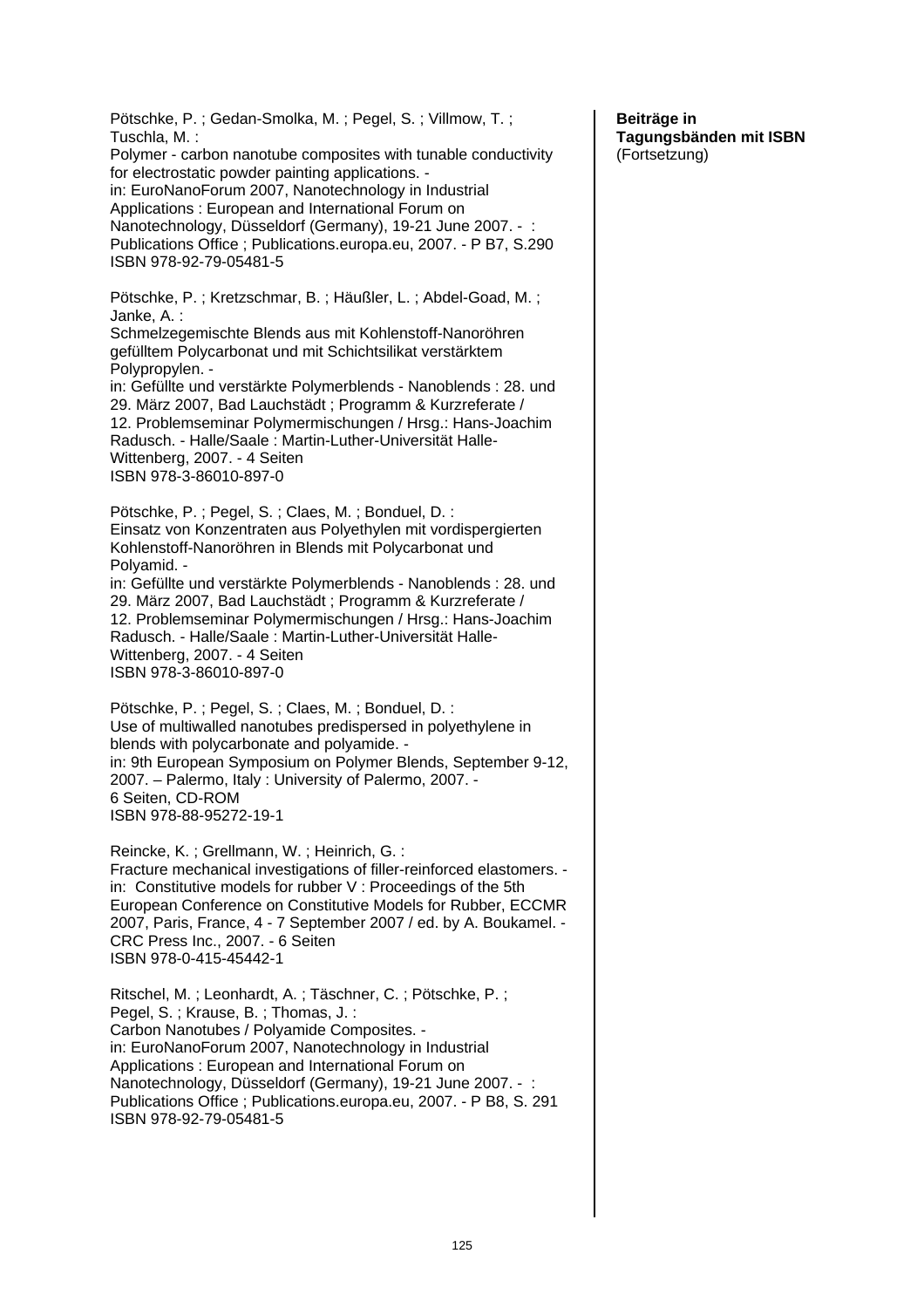| Rudzinski, S.; Mäder, E.:<br>Polyamid-Glasfaser-Verbundwerkstoffe: Möglichkeiten zur<br>Kennwertverbesserung. -<br>in: Technomer 2007 : 20. Fachtagung über Verarbeitung und<br>Anwendung von Polymeren. - Chemnitz: Inst. für Allgemeinen<br>Maschinenbau und Kunststofftechnik [u.a.], 2007. -<br>FVV1, 12 Seiten, CD-ROM<br>ISBN 978-3939382-08-09                                                                                                                                |
|--------------------------------------------------------------------------------------------------------------------------------------------------------------------------------------------------------------------------------------------------------------------------------------------------------------------------------------------------------------------------------------------------------------------------------------------------------------------------------------|
| Schneider, K.; Schöne, A.; Stamm, M.:<br>Online-Charakterisierung von Strukturänderungen bei der<br>Deformation von teilkristallinen Polymeren mittels<br>Synchrotronstreuung. -<br>in: Konstruktion, Qualitätssicherung und Schadensanalyse :<br>[Tagung "Werkstoffprüfung 2007", 29. und 30. November 2007 in<br>Neu-Ulm] / Hrsg.: Michael Pohl. - Düsseldorf : Verlag Stahleisen,<br>2007. - S. 157-161<br>ISBN 978-3-514-00753-6                                                 |
| Schulze, U.; Haschick, R.; Sahre, K.; Komber, H.; Häußler, L.:<br>Synthesis and characterization of polar macromonomers. -<br>in: European Polymer Congress EPF 2007, Portoroz, Slovenien,<br>01.07.2007 - 06.07.2007. - Ljubljana: Slovenian Chemical Society,<br>2007. - CD-ROM, 2 Seiten<br>ISBN 978-961-90731-7-9                                                                                                                                                                |
| Sen Majumder, P.; Heinrich, G.; Bhowmick, A. K.:<br>Surface modification of EPDM rubber by electron beam and<br>multifunctional acrylate: Effect on adhesion. -<br>in: Gefüllte und verstärkte Polymerblends - Nanoblends : 28. und<br>29. März 2007, Bad Lauchstädt; Programm & Kurzreferate /<br>12. Problemseminar Polymermischungen / Hrsg.: Hans-Joachim<br>Radusch. - Halle/Saale: Martin-Luther-Universität Halle-<br>Wittenberg, 2007. - 15 Seiten<br>ISBN 978-3-86010-897-0 |
| Snowdon, L.; Ridzewski, J.; Gohs, U.:<br>Elektronenstrahlhärtung von Verbundwerkstoffen. -<br>in: Technomer 2007 : 20. Fachtagung über Verarbeitung und<br>Anwendung von Polymeren. - Chemnitz: Inst. für Allgemeinen<br>Maschinenbau und Kunststofftechnik [u.a.], 2007. -<br>FVV7, 14 Seiten, CD-ROM<br>ISBN 978-3939382-08-09                                                                                                                                                     |
| Sritragool, K.; Gehde, M.; Michael, H.; Wießner, S.; Gohs, U.:<br>Additivfreie Gummimehl-Thermoplast-Blends durch reaktive<br>Elektronenbehandlung. -<br>in: Technomer 2007 : 20. Fachtagung über Verarbeitung und<br>Anwendung von Polymeren. - Chemnitz: Inst. für Allgemeinen<br>Maschinenbau und Kunststofftechnik [u.a.], 2007. -<br>AKP16, 6 Seiten, CD-ROM<br>ISBN 978-3939382-08-09                                                                                          |
| Stamm, M.; Krenek, R.; Cimrova, V.; Nandan, B.; Uhlmann, P.;<br>Zafeiropoulos, N. E.; Liu, X.:<br>Nanotemplates with copolymer thin films. -<br>in: 9th European Symposium on Polymer Blends, September 9-12,<br>2007. - Palermo, Italy: University of Palermo, 2007. -<br>2 Seiten, CD-ROM<br>ISBN 978-88-95272-19-1                                                                                                                                                                |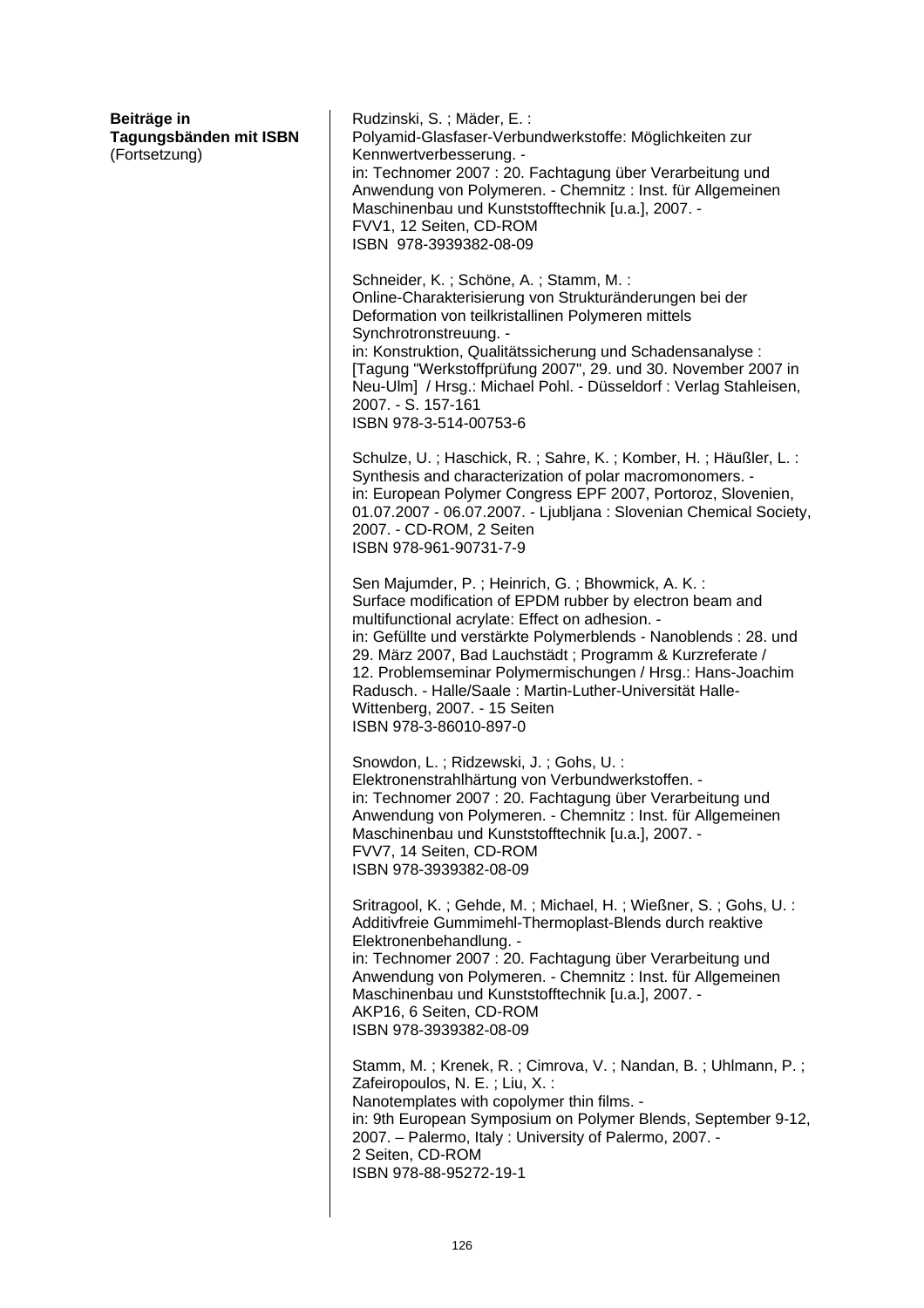Starchenko, V. ; Müller, M. ; Lebovka, N. : Growth of polyelectrolyte complex nanoparticles: Experimental and simulation studies. in: Verhandlungen der Deutschen Physikalischen Gesellschaft / Deutsche Physikalische Gesellschaft e. V. (DPG). - Bad Honnef : DPG, 2007. - S. 816, SYPE 2.6 ISSN 0420-0195 Svistkov, A. ; Lauke, B. ; Heinrich, G. : Modeling viscoelastic properties and softening of rubber materials. in: Constitutive models for rubber V : proceedings of the 5th European Conference on Constitutive Models for Rubber, ECCMR 2007, Paris, France, 4 - 7 September 2007 / ed. by A. Boukamel. - CRC Press Inc., 2007 ISBN 978-0-415-45442-1 Usatenko, Z. ; Sommer, J.-U. : Influence of long-range correlated surface and near the surface disorder on the process of adsorption of long-flexible polymer chains. - Part 1. in: Verhandlungen der Deutschen Physikalischen Gesellschaft / Deutsche Physikalische Gesellschaft: DPG-Nachrichten. - Weinheim : Springer-Verl., 2007. - S. 271 ISSN 0420-0195 Usatenko, Z. ; Sommer, J.-U. : Influence of long-range correlated surface and near the surface disorder on the process of adsorption of long-flexible polymer chains. - Part 2. in: Verhandlungen der Deutschen Physikalischen Gesellschaft / Deutsche Physikalische Gesellschaft: DPG-Nachrichten. - Weinheim : Springer-Verl., 2007. - S. 304 ISSN 0420-0195 Villmow, T. ; Pegel, S. ; Pötschke, P. ; Wagenknecht, U. : Einfluss der Spritzgussparameter auf die elektrische Leitfähigkeit von mit Kohlenstoff - Nanoröhren gefülltem Polycarbonat. in: Technomer 2007 : 20. Fachtagung über Verarbeitung und Anwendung von Polymeren. - Chemnitz : Inst. für Allgemeinen Maschinenbau und Kunststofftechnik [u.a.], 2007. -SGV2, 12 Seiten, CD-ROM ISBN 978-3939381-08-09 Villmow, T. ; Pötschke, P. ; Pegel, S. : Influence of injection molding conditions on the electrical resistivity in composites of polycarbonate with multiwalled carbon nanotubes. in: Polymer Processing Society Europe/Africa Regional Meeting 2007, 28 - 30 August 2007, Gothenburg, Sweden : Biographies, Abstract, Full Papers. - Hexagon Holding ApS, 2007. - 13 Seiten, CD-ROM ISBN 87-89753-56-9 Voit, B. ; Gramm, S. ; Nitschke, M. ; Özyürek, Z. ; Rueda, J.C. ; Schmaljohann, D. ; Werner, C. ; Zschoche, St. : Hydrophilic, amphiphilic and thermo-responsive polymers and gels synthesized for biomedical applications. in: European Polymer Congress EPF 2007, Portoroz, Slovenien, 01.07.2007 - 06.07.2007. - Ljubljana : Slovenian Chemical Society, 2007. - CD-ROM, 2 Seiten ISBN 978-961-90731-7-9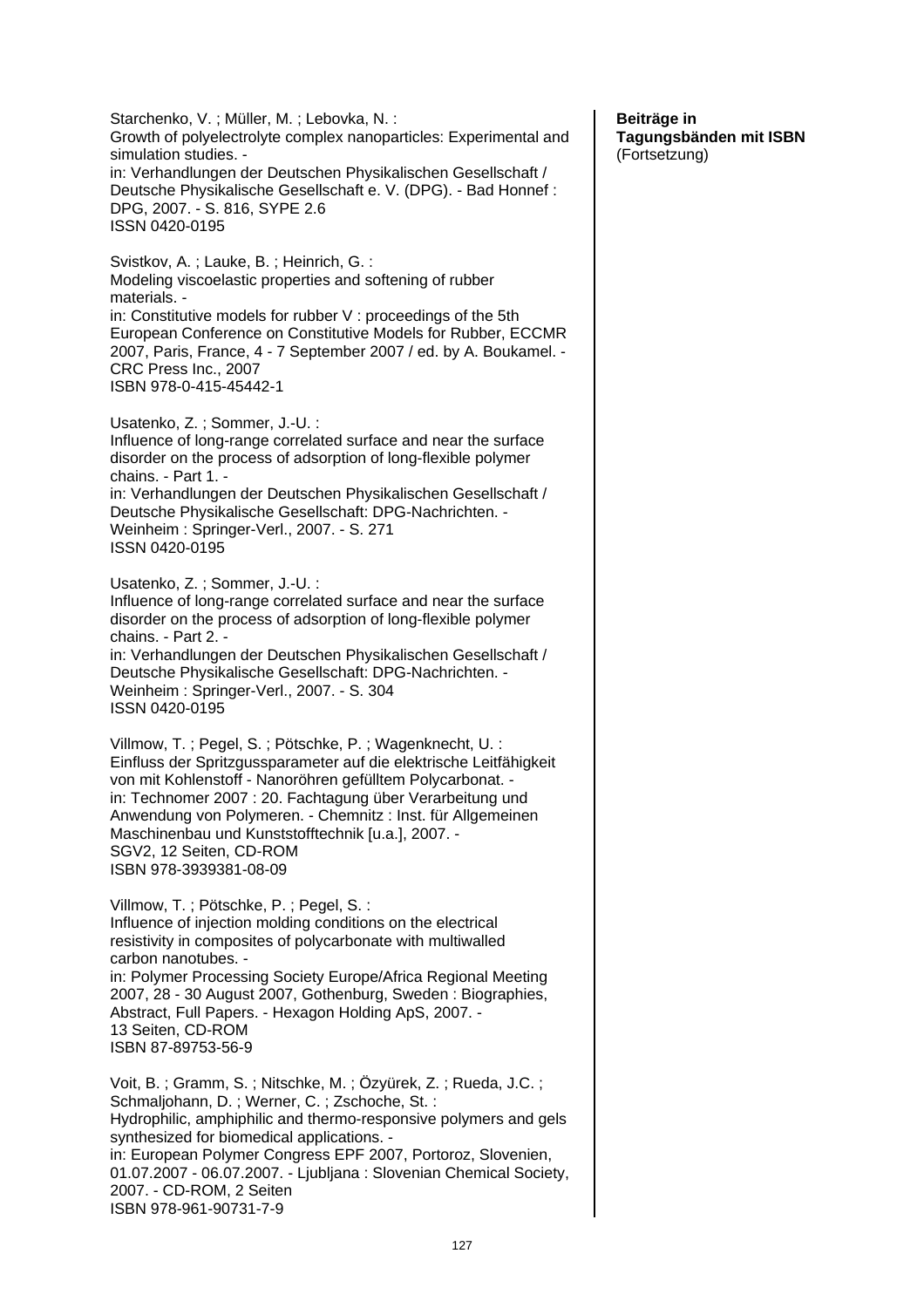| Beiträge in<br>Tagungsbänden mit ISBN<br>(Fortsetzung) | Voit, B.; Gramm, S.; Özyürek, Z.; Steinert, V.; Zschoche, St.;<br>Werner, C.:<br>Biocompatible and bioactive polymer films and hydrogels. -<br>in: Proceedings of 2007 International Conference on Advanced<br>Fibers and Polymer Materials. Oct. 15 - 17, 2007 Shanghai, China:<br>Chemical Industry Press, 2007. - Volume II, S. 679-681<br>ISBN 978-7-122-01223-4<br>Volke, S.; Stephan, M.; Wagenknecht, U.; Heinrich, G.:<br>Untersuchungen zur in-line Herstellung von TPE-V's mittels<br>Elektronenstrahlvulkanisation. -<br>in: Gefüllte und verstärkte Polymerblends - Nanoblends : 28. und<br>29. März 2007, Bad Lauchstädt; Programm & Kurzreferate /<br>12. Problemseminar Polymermischungen / Hrsg.: Hans-Joachim<br>Radusch. - Halle/Saale: Martin-Luther-Universität Halle-<br>Wittenberg, 2007. - 4 Seiten<br>ISBN 978-3-86010-897-0                                                                                                                                                                                                                                                                                                                                                                                                                                                                                                                                                                                                                                                                                                                                                                                                                                                                                                                                                                                                                                                                                                                                                                                 |
|--------------------------------------------------------|--------------------------------------------------------------------------------------------------------------------------------------------------------------------------------------------------------------------------------------------------------------------------------------------------------------------------------------------------------------------------------------------------------------------------------------------------------------------------------------------------------------------------------------------------------------------------------------------------------------------------------------------------------------------------------------------------------------------------------------------------------------------------------------------------------------------------------------------------------------------------------------------------------------------------------------------------------------------------------------------------------------------------------------------------------------------------------------------------------------------------------------------------------------------------------------------------------------------------------------------------------------------------------------------------------------------------------------------------------------------------------------------------------------------------------------------------------------------------------------------------------------------------------------------------------------------------------------------------------------------------------------------------------------------------------------------------------------------------------------------------------------------------------------------------------------------------------------------------------------------------------------------------------------------------------------------------------------------------------------------------------------------------------------|
| Beiträge in<br>Tagungsbänden                           | Agrawal, M.; Pich, A.; Oertel, U.; Zafeiropoulos, N. E.;<br>Stamm, M.:<br>Preparation of PMMA-ZnO composite films via solution mixing. -<br>in: Symposium on Functional Polymer Based Materials. - Jena,<br>03.04.2007 - 04.04.2007. - S. 96-97<br>Agrawal, M.; Pich, A.; Zafeiropoulos, N. E.; Gupta, S.;<br>Stamm, M.:<br>Fabrication of organic-inorganic composite particles and hollow<br>spheres with tailored morphology and shell thickness. -<br>in: Nanofunpoly, 3rd Symposium on "Nanostructured and<br>functional polymer-based Materials and Nanocomposites". - Korfu,<br>Griechenland, 13.05.2007 - 15.05.2007. - getr. Zählung<br>Albrecht, V.; Roth, J.; Grundke, K.; Simon, F.; Nitschke, M.;<br>Bellmann, C.; Zschoche, St.; Luhmann, C.:<br>Verbesserung der Adhäsion von Silikonoberflächen und<br>Charakterisierung der Effekte der Oberflächenmodifizierung. -<br>in: 8. Freiberger Polymertag. - Freiberg, 26.04.2007 - 27.04.2007. -<br>S. K1-K6<br>Das, A.; Jurk, R.; Stöckelhuber, K. W.; Engelhardt, T.;<br>Fritzsche, J.; Klüppel, M.; Heinrich, G.:<br>Exploitation of carboxylic group of carboxylated nitrile rubber for<br>exfoliation process of layered silicate. -<br>in: Symposium on Functional Polymer Based Materials. - Jena,<br>03.04.2007 - 04.04.2007. - Contributed Lecture: SI-8, S. 25-26<br>Dutschk, V.; Stöckelhuber, K. W.; Albrecht, V.; Geißler, U.;<br>Simon, F.; Petzold, G.; Bellmann, C.:<br>Differently modified synthetic alumina particles as stabilizer of w/o<br>emulsions: surface properties and dispersing mechanisms. -<br>in: International Congress on Particle Technology - PARTEC 2007.<br>- Nürnberg, 27.03.2007 - 29.03.2007. - CD-ROM, 4 Seiten<br>Fabbri, P.; Toselli, M.; Pilati, F.; Ptacek, S.; Pospiech, D.:<br>Surface patterning of methacrylate-based films. -<br>in: Nanofunpoly, 3rd Symposium on "Nanostructured and<br>functional polymer-based Materials and Nanocomposites". - Korfu,<br>Griechenland, 13.05.2007 - 15.05.2007. - getr. Zählung |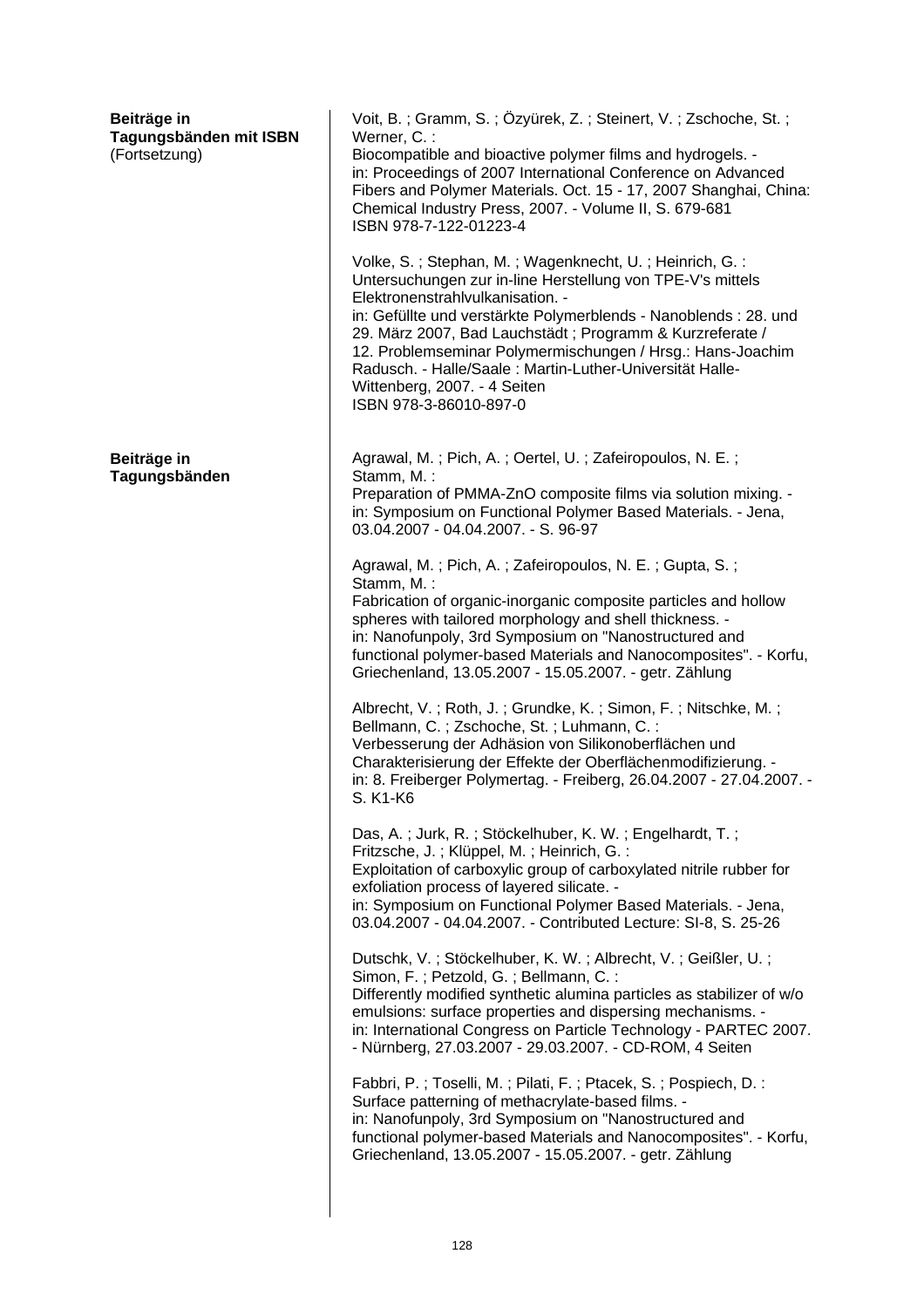Fónagy, T. ; Schulze, U. ; Komber, H. ; Voigt, D. ; Pionteck, J. ; Ivan, B. : Well-defined poly(propylene-g-styrene) graft copolymers by combining quasiliving ATRP and metallocene catalysis: A semicombinatorial approach. in: 233rd ACS National Meeting. - Chicago, USA, 25.03.2007 - 29.03.2007. - getr. Zählung, 2 Seiten Frenzel, R. ; Höhne, S. ; Blank, C. ; Stöckelhuber, K. W. ; Schmidt, B. ; Thieme, M. ; Tittes, K. ; Worch, H. ; Simon, F. : Nichtbenetzende Aluminiumoberflächen - Ein Weg zur Selbstreinigung. in: 1. Fachtagung "Reinigen und Vorbehandeln von Kunststoff und Metall für die Beschichtung" Ostbayrische Technologietransferinitiative OTTI - Training - Seminar - Tagung. - Würzburg, 18.06.2007 - 19.06.2007. - S. 159-165 Gedan-Smolka, M. ; Edelmann, M. : Grundlagen der Vernetzung und Additivierung in Pulverlacken. in: Korrosionsschutzseminar : Korrosionsschutz durch Pulverbeschichten, Institut für Korrosionsschutz Dresden GmbH. - Dresden, 18.04.2007. - S. 1-10 Grenzer, M. ; Costa, F. R. ; Wagenknecht, U. ; Heinrich, G. : Thixotropic shear response of PE-LDH nanocomposites. in: Symposium on Functional Polymer Based Materials. - Jena, 03.04.2007 - 04.04.2007. - Contributed Lecture: SII-17, S. 80-82 Heinrich, G. ; Das, A. ; Jurk, R. ; Stöckelhuber, K. W. : Functional polymer materials by functionalization of fillers. in: Symposium on Functional Polymer Based Materials. - Jena, 03.04.2007 - 04.04.2007. - Contributed Lecture: SII-19, S. 86-87 Horst, Th. ; Heinrich, G. : Influence of viscoeleasticity on crack propagation behaviour in rubber. in: 11. Tagung "Problemseminar Deformation und Bruchverhalten von Kunststoffen". - Merseburg, 20.06.2007 - 22.06.2007. getr. Zählung Jehnichen, D. ; Pospiech, D. ; Keska, R. ; Ptacek, S. ; Janke, A. ; Funari, S. ; Timmann, A. ; Papadakis, C.M. : Analysis of thin nanostructured block copolymer films by GISAXS and AFM. in: Nanofunpoly, 3rd Symposium on "Nanostructured and functional polymer-based Materials and Nanocomposites". - Korfu, Griechenland, 13.05.2007 - 15.05.2007. - 9 Seiten, CD-ROM Khan, M. Sohail ; Lehmann, D. ; Heinrich, G. ; Franke, R. : Properties of the EPDM with modified PTFE nanopowder. in: Symposium on Functional Polymer Based Materials. - Jena, 03.04.2007 - 04.04.2007. - S. 121-123 Khanduyeva, N. ; Kiriy, A. ; Stamm, M. : Condructive polymer brushes: synthesis and properties. in: Symposium on Functional Polymer Based Materials. - Jena, 03.04.2007 - 04.04.2007. - Contributed Lecture: SII-22, S. 93-94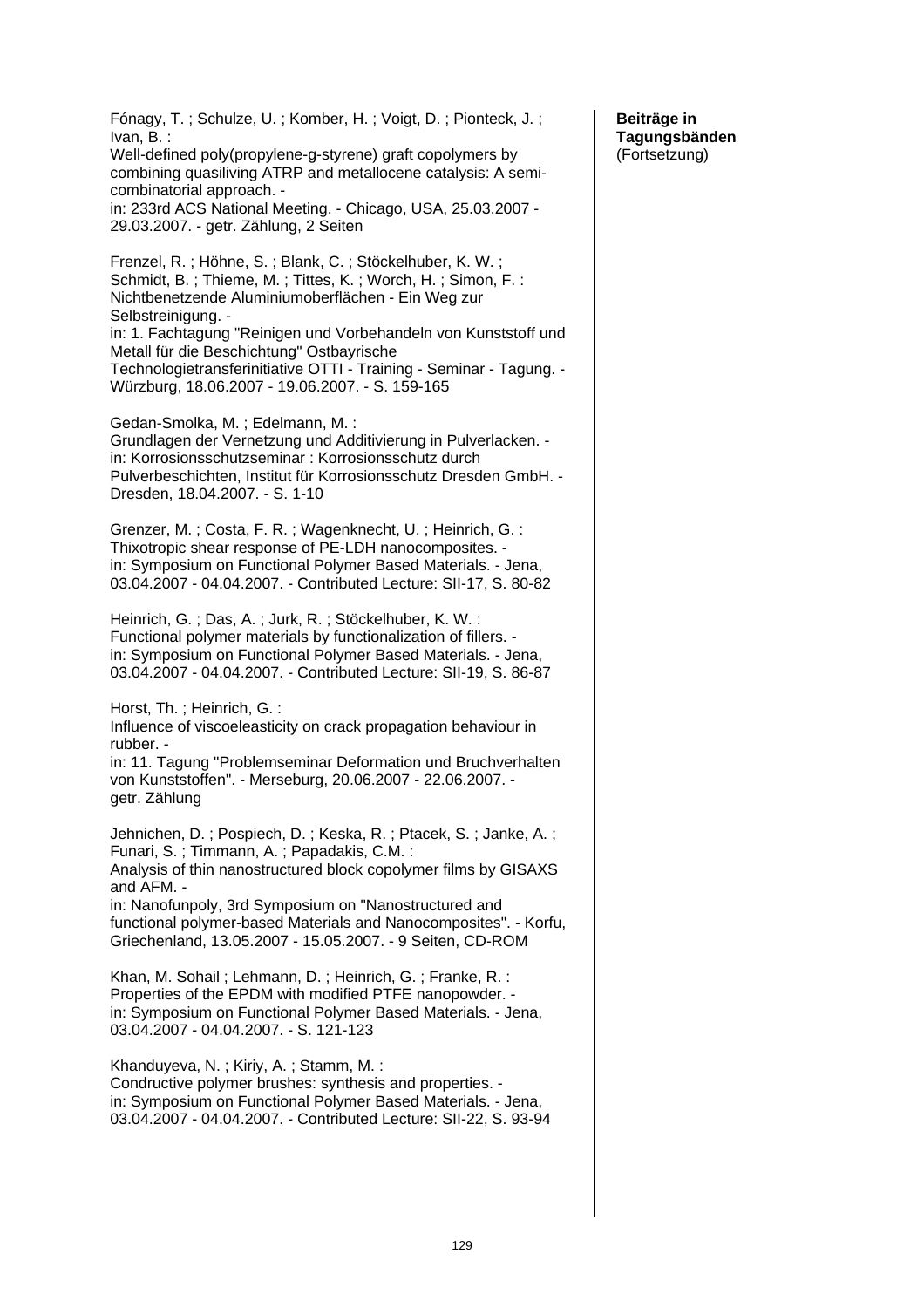**Beiträge in Tagungsbänden**  (Fortsetzung) Krause, B. ; Pötschke, P. ; Häußler, L. : Influence of melt mixing conditions on electrical conductivity of polyamide nanocomposites. in: Carbon Nanotube (CNT) - Polymer Composites International Conference. - Cambridge, UK, 10.09.2007 - 12.09.2007. getr. Zählung Lehmann, D. : Einführung in den Problemkreis Kunststoffe. in: Seminar "Beschichten von Kunststoffoberflächen". - Linz, 24.09.2007 - 25.09.2007. - S. 3-44 + CD-ROM Lehmann, D. ; Brünig, H. ; Hupfer, B. ; Tändler, B. ; Franke, R. ; Haase, I. ; Kunze, K. : Chemically bonded PTFE-polyamide materials - production and processing to technical fibers. in: 46. Chemiefasertagung . - Dornbirn, 19.09.2007 - 21.09.2007. - CD-ROM Mäder, E. ; Gao, S.-L. ; Rausch, J. : Online hybrid yarn spinning of commingled yarns with surface nanostructured filaments. in: Techtextil 2007. - Frankfurt , 12.06.2007 - 14.06.2007. getr. Zählung McClory, C. ; McNally, T. ; Blau, W. ; Ruether, M. ; Pötschke, P. : Composites of poly(methylmethacrylate) and multi-walled carbon nanotubes by melt blending. in: PPS 23, The Polymer Processing Society 23rd ANNUAL MEETING. - Salvador, Brasilien, 27.05.2007 - 31.05.2007. - CD-ROM, 7 Seiten Meier-Haack, J. : Effect of surface modification on fouling and critical flux in microfiltration. in: PERMEA 2007. - Siófok, Ungarn, 02.09.2007 - 06.09.2007. - CD-ROM, 4 Seiten Meier-Haack, J. ; Butwilowski, W. ; Schlenstedt, K. ; Vogel, C. ; Lehmann, D. : Poly(arylen ether sulfone)s sulfonated in the side-chain for fuel cell applications. in: PERMEA 2007. - Siófok, Ungarn, 02.09.2007 - 06.09.2007. - CD-ROM, 4 Seiten Micusik, M. ; Omastová, M. ; Krupa, I. ; Logakis, E. ; Pandis, Ch. ; Pissis, P. ; Pötschke, P. ; Pionteck, J. : Preparation and properties of polypropylene/carbon nanotubes nanocomposites. in: CMNS 2007 - 1st International Conference "Computational Modeling and Experiments of the Composite Materials with Microand Nano-Structure". - Liptovský Mikulás, Slovak Republic , 28.05.2007 - 31.05.2007. - S. 59-60 Monami, A. ; Reincke, K. ; Grellmann, W. ; Kretzschmar, B. : Mechanical and fracture mechanical properties of polypropylene/layered silicate nanocomposites. in: Symposium on Functional Polymer Based Materials. - Jena, 03.04.2007 - 04.04.2007. - S. 125-127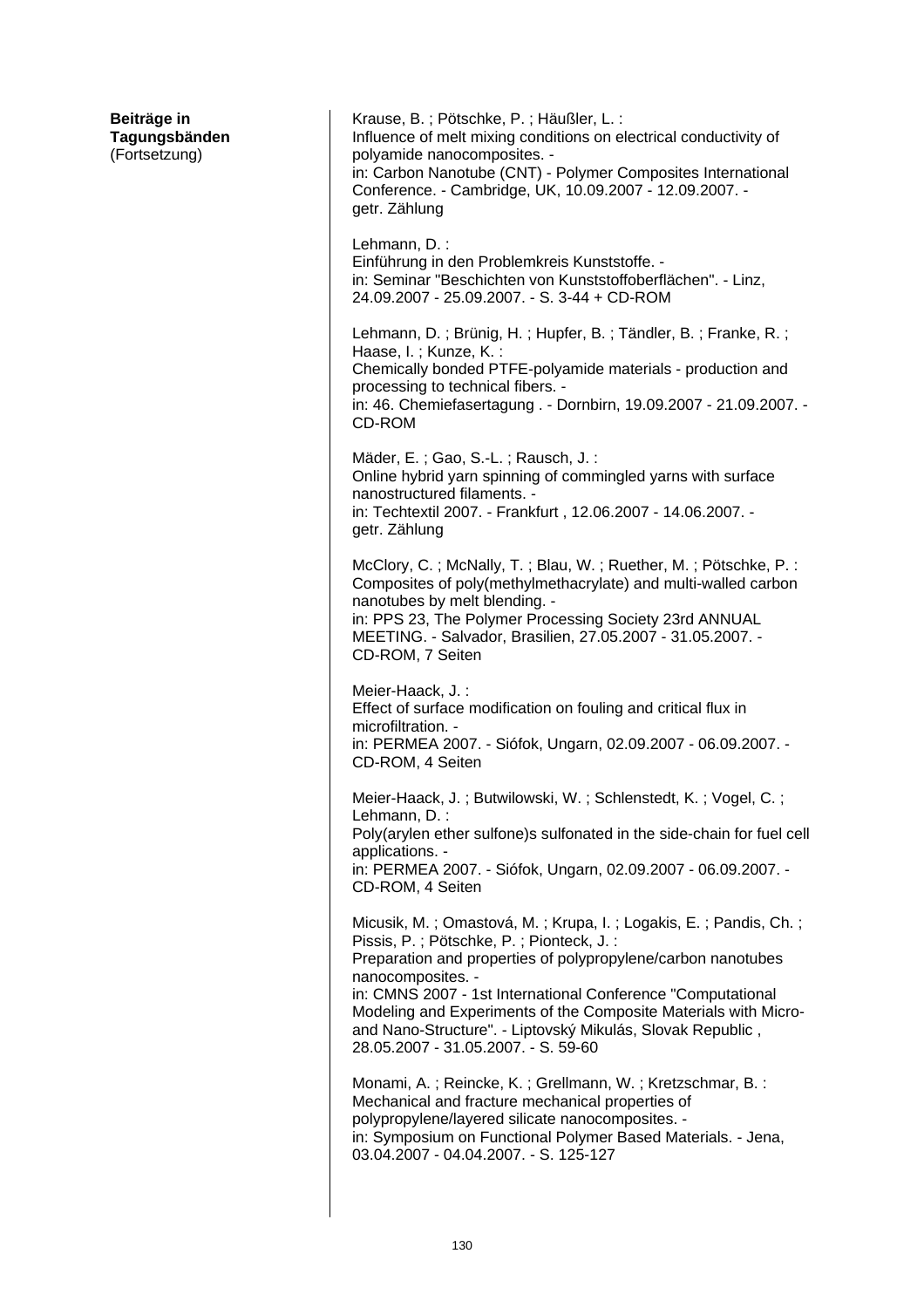Myat, Su Su ; Brünig, H. ; Märtin, J. ; Dutschk, V. ; Stolz, M. ; Breitzke, B. ; Cherif, C. ; Heinrich, G. : Friction of polyester yarns modified with spin finishes during the melt-spinning process. in: 43rd International Detergency Conference. - Düsseldorf, 24.04.2007 - 26.04.2007. - getr. Zählung, 2 Seiten Myat, Su Su ; Dutschk, V. ; Stolz, M. ; Breitzke, B. ; Märtin, J. ; Brünig, H. ; Cherif, C. ; Heinrich, G. : The influence of different ether carboxylic acids on fibre friction and abrasion resistance of polyester fabrics. in: 43rd International Detergency Conference. - Düsseldorf, 24.04.2007 - 26.04.2007. - getr. Zählung, 2 Seiten Myat, Su Su ; Märtin, J. ; Dutschk, V. ; Stolz, M. ; Breitzke, B. ; Cherif, C. ; Heinrich, G. : A comparative analysis between different spin finishes with respect to wettability and surface topography of polyester fabrics mechanically treated by abrasion. in: 43rd International Detergency Conference. - Düsseldorf, 24.04.2007 - 26.04.2007. - getr. Zählung, 2 Seiten Nitschke, M. ; Götze, T. ; Werner, C. : Schaltbare Beschichtungen auf Fluorpolymeroberflächen. in: 8. Wörlitzer Workshop funktionelle Schichten. - Wörlitz, 12.06.2007 - 13.06.2007. - getr. Zählung, 8 Seiten Pandis, Ch. ; Logakis, E. ; Peoglos, V. ; Pissis, P. ; Pionteck, J. ; Pötschke, P. ; Micusik, M. ; Omastová, M. : Thermal, electrical and dielectric properties of polymer / multiwalled carbon nanotube nanocomposites. in: 6th International Symposium on Advanced Composites - COMP 2007. - Korfu, Griechenland, 16.05.2007 - 18.05.2007. - CD-ROM, 9 Seiten, COMP2007-047 Parentecau, T. ; Ausias, G. ; Pilvin, P. ; Grohens, Y. ; Wiessner, S. ; Michael, H. : Modélisation micromécanique du comportement de composites thermoplastiques élastomères à matrice polypropylène. in: 18ème Congr`s Francais de Mècanique. - Grenoble, Frankreich 27.08.2007 - 31.08.2007. – getr. Zählung Pospiech, D. ; Jehnichen, D. ; Hoffmann, T. ; Korwitz, A. ; Janke, A. ; Kretzschmar, B. ; Döring, M. ; Artner, J. ; Perez-Graterol, R. ; Sandler, J. ; Altstädt, V. ; Bellucci, F. ; Camino, G. ; Omastová, M. : New polymers for tailor-made nanocomposites. in: Nanofunpoly, 3rd Symposium on "Nanostructured and functional polymer-based Materials and Nanocomposites". - Korfu, Griechenland, 13.05.2007 - 15.05.2007. - getr. Zählung Pötschke, P. ; Kretzschmar, B. ; Häußler, L. ; Abdel-Goad, M. ; Janke, A. : Nanocomposite blends: Carbon nanotube filled polycarbonate melt mixed with montmorillonite filled polypropylene. in: Symposium on Functional Polymer Based Materials. - Jena, 03.04.2007 - 04.04.2007. - Contributed Lecture: SII-13, S. 74-76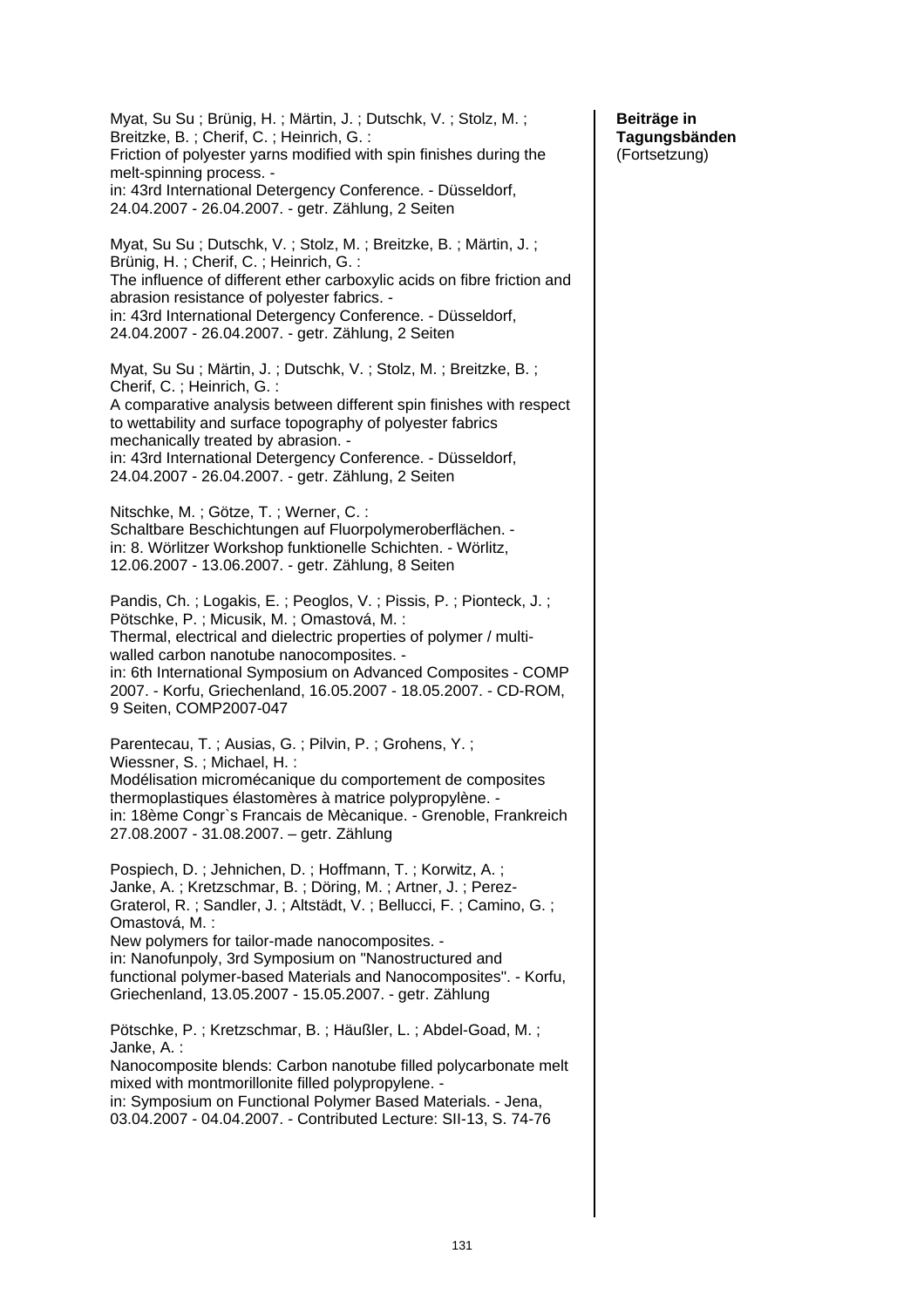| Pötschke, P.; Pegel, S.; Claes, M.; Bonduel, D.:<br>A new strategy to incorporate carbon nanotubes in thermoplastic<br>matrices. -                                                                                                                                                                                                                                                                                      |
|-------------------------------------------------------------------------------------------------------------------------------------------------------------------------------------------------------------------------------------------------------------------------------------------------------------------------------------------------------------------------------------------------------------------------|
| in: Symposium on Functional Polymer Based Materials. - Jena,<br>03.04.2007 - 04.04.2007. - Contributed Lecture: S. 128-129                                                                                                                                                                                                                                                                                              |
| Pötschke, P.; Pegel, S.; Claes, M.; Bonduel, D.:<br>Incorporation of nanotubes into polycarbonate and polyamide via<br>concentrates of MWNT in polyethylene. -<br>in: Carbon Nanotube (CNT) - Polymer Composites International<br>Conference. - Cambridge, UK, 10.09.2007 - 12.09.2007. -<br>getr. Zählung                                                                                                              |
| Ptacek, S.; Pospiech, D.; Eckstein, K.; Keska, R.; Komber, H.;<br>Jehnichen, D.; Friedel, P.; Häußler, L.; Janke, A.; Stavrouli, N.;<br>Tsitsilianis, C.; Voit, B.:                                                                                                                                                                                                                                                     |
| Nanostructured methacrylate based block copolymers: Synthesis<br>and characterization. -<br>in: Nanofunpoly, 3rd Symposium on "Nanostructured and<br>functional polymer-based Materials and Nanocomposites". - Korfu,<br>Griechenland, 13.05.2007 - 15.05.2007. - getr. Zählung                                                                                                                                         |
| Reichelt, S.; Eichhorn, K.-J.; Grundke, K.; Bellmann, C.;<br>Simon, F.; Burkert, S.; Müller, M.; Voit, B.:<br>Immobilization of a hyperbranched OH-terminated polyester on<br>solid substrates. -                                                                                                                                                                                                                       |
| in: Symposium on Functional Polymer Based Materials. - Jena,<br>03.04.2007 - 04.04.2007. - Contributed Lecture: SI-10, S. 29-30                                                                                                                                                                                                                                                                                         |
| Ritschel, M.; Leonhardt, A.; Täschner, C.; Pötschke, P.;<br>Pegel, S.; Krause, B.; Thomas, J.:<br>Electrical percolation of polyamide 6.6 composites filled with<br>tailored carbon nanotubes. -<br>in: Carbon Nanotube (CNT) - Polymer Composites International<br>Conference. - Cambridge, UK, 10.09.2007 - 12.09.2007. -<br>getr. Zählung                                                                            |
| Sen Majumder, P.; Heinrich, G.; Bhowmick, A. K.:<br>Electron beam modification of EPDM: Influence on the adhesion<br>behaviour. -                                                                                                                                                                                                                                                                                       |
| in: Symposium on Functional Polymer Based Materials. - Jena,<br>03.04.2007 - 04.04.2007. - Contributed Lecture: SI-21, s. 67-68                                                                                                                                                                                                                                                                                         |
| Spickenheuer, A.; Gliesche, K.; Heinrich, G.; Schulz, M.;<br>Drechsler, K.; Karb, I.; Moldenhauer, H.:<br>Ansätze zur Auslegung und Herstellung beanspruchungsgerecht<br>gestalteter Preforms für extrem leichte Composite-Bauteile. -<br>in: 11. Dresdner Leichtbausymposium Materialeffizienz durch<br>Systemleichtbau - den Fortschritt nachhaltig gestalten. - Dresden,<br>14.06.2007 - 16.06.2007. - getr. Zählung |
| Stamm, M.:<br>Functional polymer surfaces with adaptive properties. -<br>in: Symposium on Functional Polymer Based Materials. - Jena,<br>03.04.2007 - 04.04.2007. - Invited Lectures: SII-2, S. 32-33                                                                                                                                                                                                                   |
| Stamm, M.:<br>Oberflächen mit Charme - Bürsten passen sich an. -<br>in: 24. Darmstädter Kunststoff-Kolloquium. - Darmstadt,<br>13.09.2007 - 14.09.2007. - getr. Zählung, 2 Seiten                                                                                                                                                                                                                                       |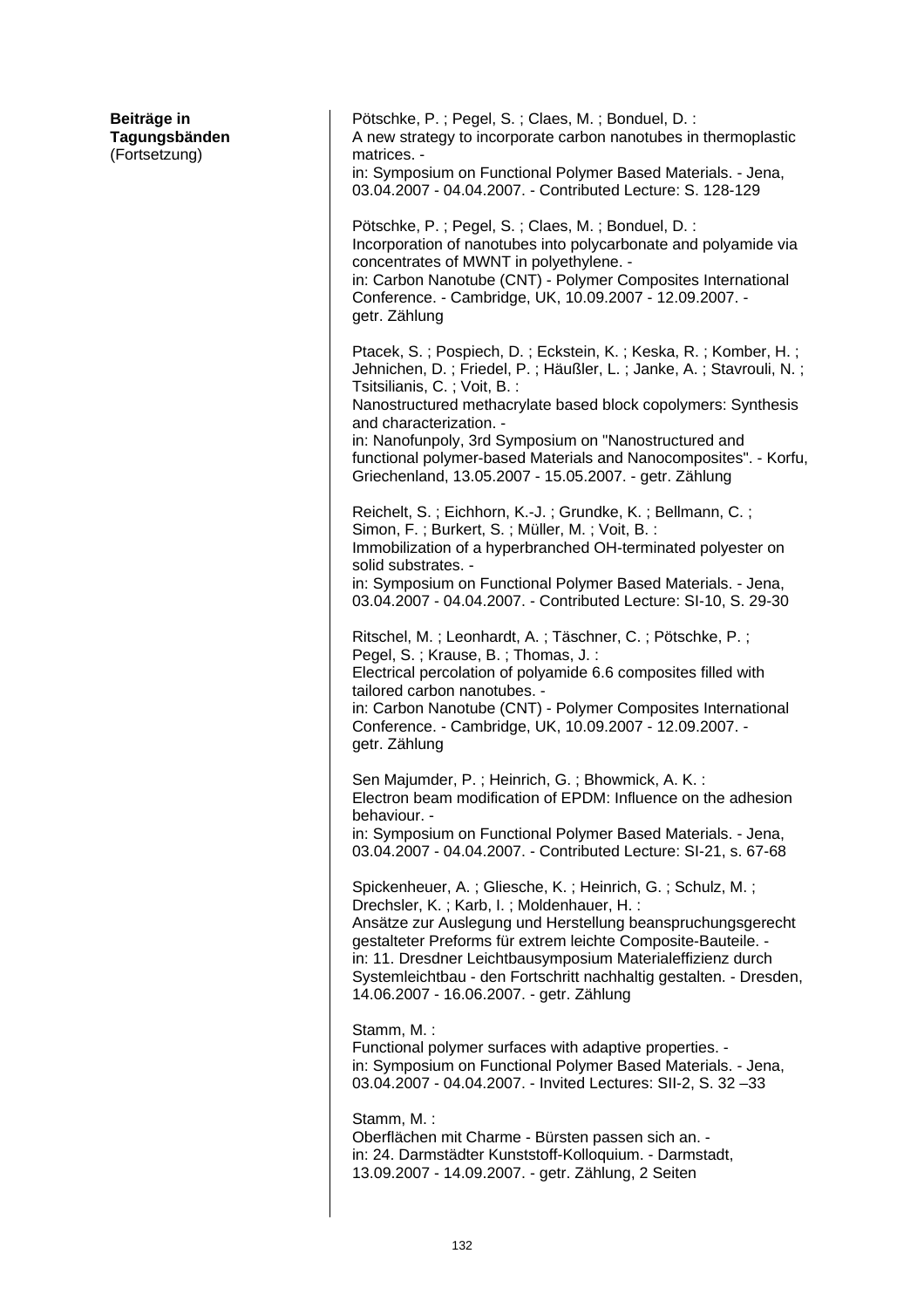Stumpe, K. ; Komber, H. ; Voit, B. : Hyperbranched polyphenylenes as matrix materials for nanoporous low-k dielectrics. in: 3rd Symposium on "Nanostructured and functional polymerbased materials and nanocomposites". - Korfu, Griechenland, 13.05.2007 - 15.05.2007. - getr. Zählung, 2 Seiten Stumpe, K. ; Komber, H. ; Voit, B. : Hyperbranched polyphenylenes as matrix materials for novel nanoporous low-k dielectrics. in: IDS:5 - International Dendrimer Symposium . - Toulouse, Frankreich, 28.08.2007 - 01.09.2007. - getr. Zählung, 2 Seiten Svistkov, A. ; Lauke, B. ; Heinrich, G. : Model of elastomer reinforced by carbon black. in: ICF International Congress on Fracture Interquadrennial Conference. - Moskau, 07.07.2007 - 12.07.2007. - getr. Zählung, 11 Seiten Synytska, A. ; Stamm, M. ; Grundke, K. : Tuning wettability of polymer surfaces by controlling their surface design. in: 21. Internationales Symposium Swissbonding. - Rapperswil, 14.05.2007 - 16.05.2007. - getr. Zählung, 9 Seiten Truman, P. ; Frenzel, R. ; Longari, N. ; Uhlmann, P. ; Stamm, M. : Nanoscale hydrophobic coatings for the separation of liquid mixtures. in: NSTI Nanotech 2007. - Santa Clara, California, USA, 20.05.2007 - 24.05.2007. - getr. Zählung, 4 Seiten Truman, P. ; Uhlmann, P. ; Stamm, M. : Liquid trasport detection using single FET\* devices. in: NSTI Nanotech 2007. - Santa Clara, California, USA, 20.05.2007 - 24.05.2007. - getr. Zählung, 3 Seiten Truman, P. ; Varnik, V. ; Uhlmann, P. ; Stamm, M. ; Raabe, D. : Separation dynamics of binary liquid mixtures - theory & experiment. in: NSTI Nanotech 2007. - Santa Clara, California, USA, 20.05.2007 - 24.05.2007. - getr. Zählung, 4 Seiten Usatenko, Z. : Field theoretical approach and numerical studies of surface critical phenomena in complex macromolecular systems. in: Netzwerktagung. - Bonn, 16.04.2007 - 19.04.2007. - S. 122-123 Usatenko, Z. ; Sommer, J.-U. : Influence of long-range correlated surface and near the surface disorder on adsorption of long-flexible polymer chains. in: Symposium on Functional Polymer Based Materials. - Jena, 03.04.2007 - 04.04.2007. - Contributed Lecture: SI-5, S. 17-18 Usatenko, Z. ; Sommer, J.-U. : Influence of long-range correlated surface and near the surface disorder on the process of adsorption of long-flexible polymer chains. in: Symposium on Functional Polymer Based Materials. - Jena, 03.04.2007 - 04.04.2007. - S. 17-18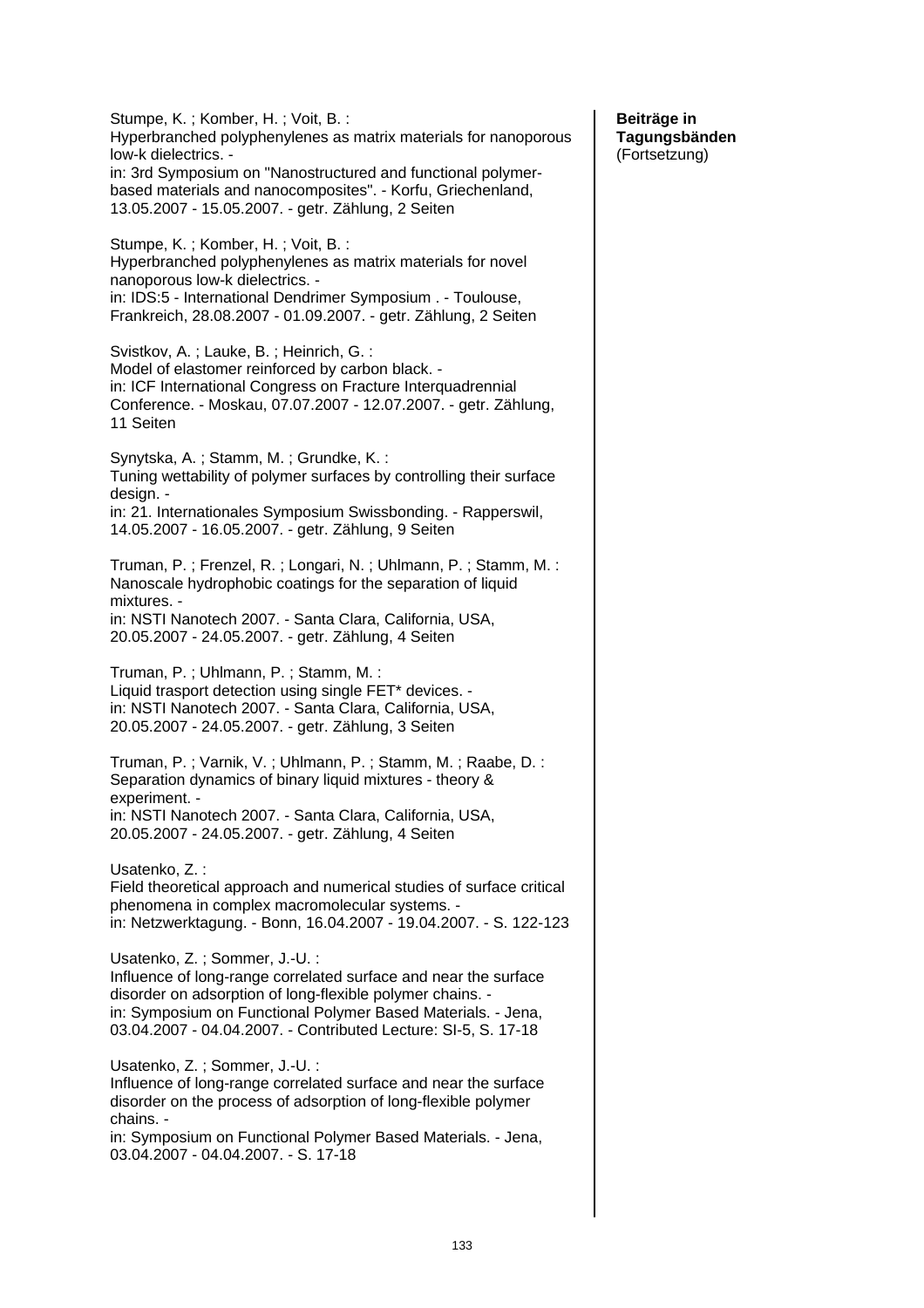| Beiträge in<br>Tagungsbänden<br>(Fortsetzung) | Villmow, T.; Pötschke, P.; Pegel, S.; Wagenknecht, U.:<br>Influence of injection moulding parameters on the electrical<br>conductivity of polycarbonate filled with multi-walled carbon<br>nanotubes. -<br>in: Carbon Nanotube (CNT) - Polymer Composites International<br>Conference. - Cambridge, UK, 10.09.2007 - 12.09.2007. -<br>getr. Zählung                                      |
|-----------------------------------------------|------------------------------------------------------------------------------------------------------------------------------------------------------------------------------------------------------------------------------------------------------------------------------------------------------------------------------------------------------------------------------------------|
|                                               | Wagenknecht, U.; Costa, F. R.; Heinrich, G.; Reinemann, S.;<br>Schwarz, U. :<br>Layered double hydroxides - A potential synergistic flame retardant<br>for polyolefins. -<br>in: PPS 23, The Polymer Processing Society 23rd ANNUAL<br>MEETING. - Salvador, Brasilien, 27.05.2007 - 31.05.2007. -<br>CD-ROM, 7 Seiten                                                                    |
| <b>Berichte</b>                               | Albrecht, V.; Grundke, K.; Nitschke, M.; Bellmann, C.;<br>Simon, F.; Zschoche, St.; Roth, J.; Michel, S.; Caspari, A.;<br>Petong, N.; Schneider, B.; Krause, C.:<br>Verbesserung der Adhäsion von Silikonoberflächen. -<br>Abschlussbericht zum SAB-Verbundprojekt "Universal"<br>Entwicklungsvertrag. D2005 2E 0002 ; Laufzeit: 05.11.2004 -<br>28.02.2007                              |
|                                               | Alig, I.; Pötschke, P.:<br>Verbunde von Kunststoffen mit Kohlenstoff-Nanoröhren. -<br>Deutsches Kunststoff-Institut: Bericht 2007. AiF 122 ZBG (DKI<br>8039); Laufzeit: 01.11.2003 - 31.03.2006                                                                                                                                                                                          |
|                                               | Appelhans, D.:<br>Einsatz dendritischer Strukturen zum Aufbau von permeablen<br>Nanopartikeln via nicht-kovalenter Wechselwirkungen für<br>biomedizinische Anwendungen. -<br>Abschlussbericht für SMWK-Projekt mit Fördernummer 4-7531.50-<br>04-821-06/4.2007                                                                                                                           |
|                                               | Bräuer, M.; Brünig, H.; Friedel, P.; Tändler, B.:<br>Direktsynthese eines spinnbaren TPU-Materials. -<br>Abschlussbericht: Industrie-DM-Vertrag. Nr. 94 058; Laufzeit: Juni<br>2006 - Juli 2007                                                                                                                                                                                          |
|                                               | Bräuer, M.; Brünig, H.; Friedel, P.; Tändler, B.:<br>Direktsynthese eines spinnbaren TPU-Materials. -<br>Zwischenbericht: Industrie-DM-Vertrag. Nr. 94 058 ; Laufzeit: Juni<br>2006 - Juli 2007                                                                                                                                                                                          |
|                                               | Brünig, H.; Mäder, E.:<br>Textilverstärkte Verbundkomponenten für funktionsintegrierende<br>Mischbauweisen bei komplexen Leichtbauanwendungen, TP A1:<br>Online-Hybridgarnspinnen. -<br>Bericht zum SFB 639. Laufzeit: 01/2004 bis 12/2007                                                                                                                                               |
|                                               | Gedan-Smolka, M.; Taeger, A.; Tuschla, M.; Hertz, K.;<br>Riske, T.:<br>Werkstoff- und Technologieentwicklung für pulverbeschichtbare<br>Produkte aus nachformbaren Holzwerkstoffen : Teilthema:<br>Entwicklung von thermisch härtenden NT-Pulverlacken zur<br>Beschichtung von Holzwerkstoffen. -<br>AiF Abschlussbericht zum Verbundvorhaben. AiF 173 ZBR;<br>Laufzeit: 4/2005 - 3/2007 |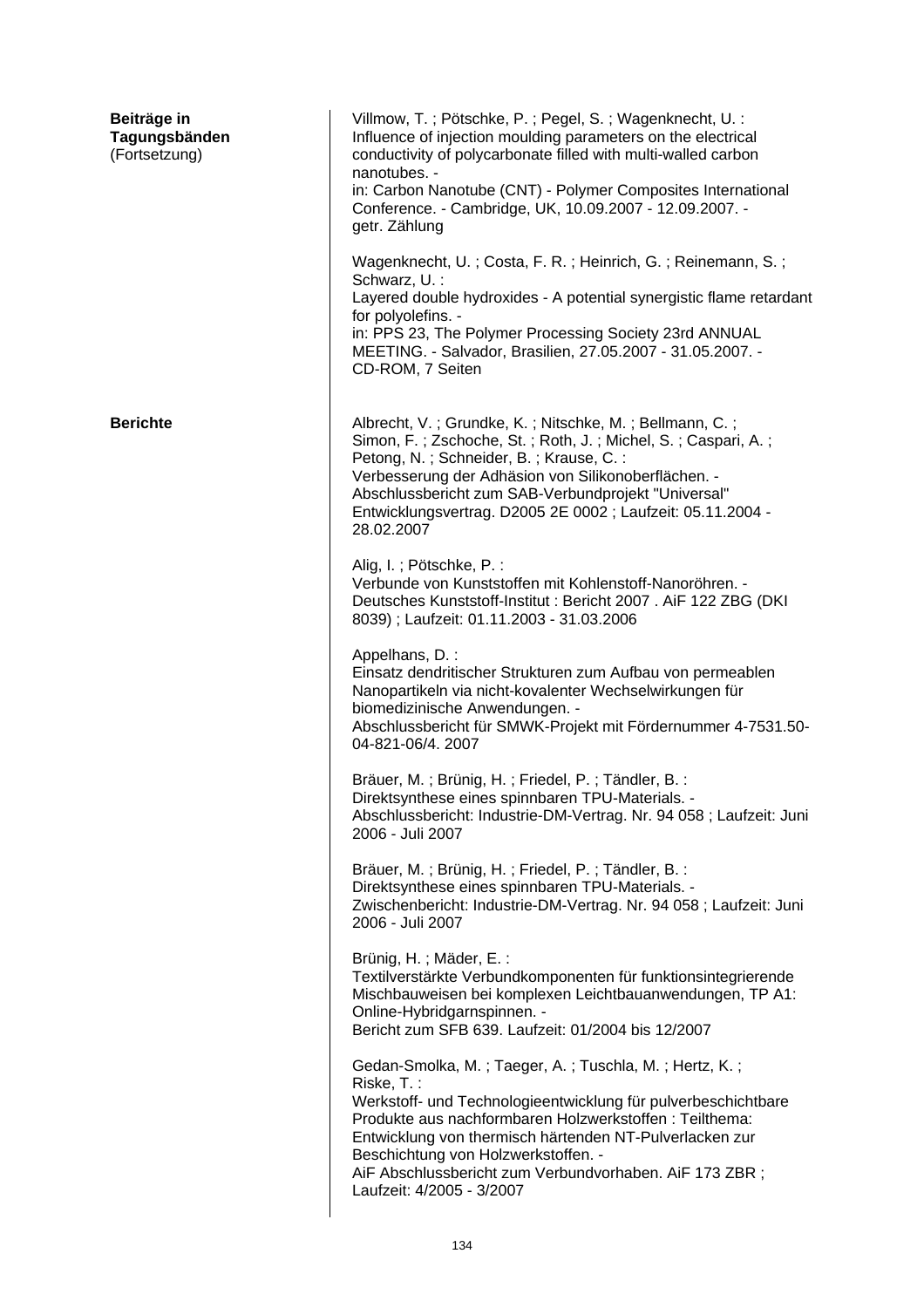Jehnichen, D. ; Pospiech, D. ; Friedel, P. ; Keska, R. ; Müller, J. ; Korwitz, A. ; Ptacek, S. ; Funari, S. ; Dommach, M. : Phase behavior of weakly phase separated PPMA-PMMA diblock copolymers. - Jahresbericht / HASYLAB Annual Report 2006. - Hamburg: HASYLAB am Deutschen Elektronen-Synchrotron DESY. http://hasylab.desy.de, 2007 Mäder, E. ; Melcher, S. : Entwicklung von Hochfeldspulen. - Abschlussbericht Verbundprojekt mit Forschungszentrum Dresden-Rossendorf. Laufzeit: 2004 bis 2007 Orawetz, H. ; Gliesche, K. : Hoch integriertes Fußbodensystem für Luftfahrzeuge der nächsten Generation : Entwicklung einer neuen Generation kostengünstiger Composite-Tools zur Herstellung großflächiger Composite-Bauteile für die Luftfahrt. - Sächsische CFK-Kompetenz im Flugzeugbau Teilprojekt "Compsote-Tool". 2007 Orawetz, H. ; Reppe, M. : WP4111 New CFRP Slat Ice Protection - Executive Summary Partner Report. - IHK - Innovative Hochauftriebs-Konfigurationen HISYS TP4 Structures. September 2007 Orawetz, H. ; Reppe, M. ; Gliesche, K. : HISYS-4111\_Ice\_Protection. -Zwischenbericht zum Projekt HISYS-4111\_Ice\_Protection. Berichtszeitraum: 01/2007 - 03/2007 Orawetz, H. ; Reppe, M. ; Gliesche, K. : HISYS-4111\_Ice\_Protection. -Zwischenbericht zum Projekt HISYS-4111\_Ice\_Protection. Berichtszeitraum: 04/2007-06/2007 Pospiech, D. ; Hoffmann, T. : Innovative Polysulfon-basierende Polymere für Dialysehohlfasern ; Teilthema IPF: Synthese und Charakterisierung neuartiger hydrophil-modifizierter Polysulfone-Polymere. - Schlussbericht von der Sächsischen Aufbaubank gefördertes Verbundprojekt innerhalb der Förderschwerpunkte Zukunftstechnologien, Materialwissenschaften und Umwelt- und Medizintechnik. Projekt-Nr.: 11192/1745 ; Laufzeit: 11/2005 - 10/2007 Schneider, K. ; Stamm, M. : Investigation of mechanisms of plastic deformation and formation of voids in semi-crystalline polymers using USAXS. - Jahresbericht / HASYLAB Annual Report 2006. - Hamburg: HASYLAB am Deutschen Elektronen-Synchrotron DESY. S 1159-1160 http://hasylab.desy.de, 2007 Schneider, K. ; Zafeiropoulos, N. E. ; Li, X.-H. : Deformation mechanisms and morphology of semicrystallinge/nanoparticles materials using time-resolved WAXS/SAXS. - Experimental Report, ESRF, Experiment SC-1959. 2007

**Berichte**  (Fortsetzung)